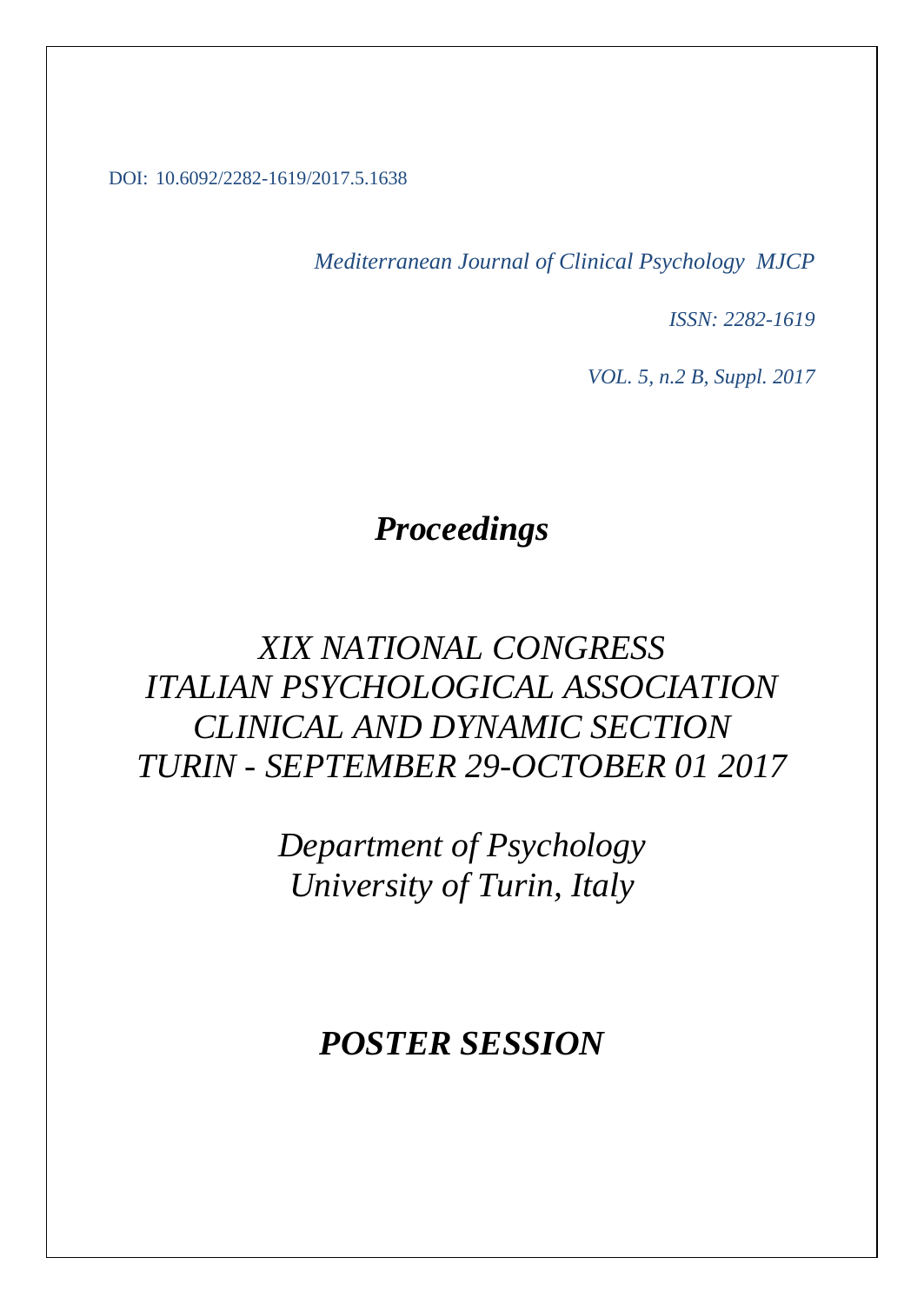#### **Scientific Committee**

**Members:** Renata Tambelli (University of Sapienza, Rome), Maria Francesca Freda (University of Naples – Federico II), Silvia Salcuni (University of Padua), Mario Fulcheri (University "G. D'Annunzio" of Chieti), Claudia Mazzeschi (University of Perugia), Enrico Molinari (University Cattolica del Sacro Cuore of Milan)

#### **Local Committee**

**Coordinator**: Alessandro Zennaro (University of Turin)

**Members:** Cesare Albasi (University of Turin), Rita Ardito (University of Turin), Piera Brustia (University of Turin), Lorys Castelli (University of Turin), Stefania Cristofanelli (University of Valle d'Aosta), Laura Ferro (University of Valle d'Aosta), Franco Freilone (University of Turin), Gabriella Gandino (University of Turin), Maurizio Gasseau (University of Valle d'Aosta), Giuliano Carlo Geminiani (University of Turin), Luciano Giromini (University of Turin), Antonella Granieri (University of Turin), Donato Munno (University of Turin), Luca Ostacoli (University of Turin), Luca Rolle' (University of Turin), Riccardo Torta (University of Turin), Fabio Veglia (University of Turin)

#### **Technical & Secretary Members**

Associazione Mente e Cervello, Agata Ando', Maurizio Bergaglia, Cesare Bertone, Daniela Cabiati, Alessandra Costa, Giulia Costa, Marzia Di Girolamo, Alessandro Magliano, Giorgia Marino, Luciana Patteri, Claudia Pignolo, Sara Racca, Valeria Raimondi, Eleonora Raminelli, Sabrina Retez, Amedeo Ruggieri, Filippo Sacquegna, Nicholas Utelle, Enrico Vitolo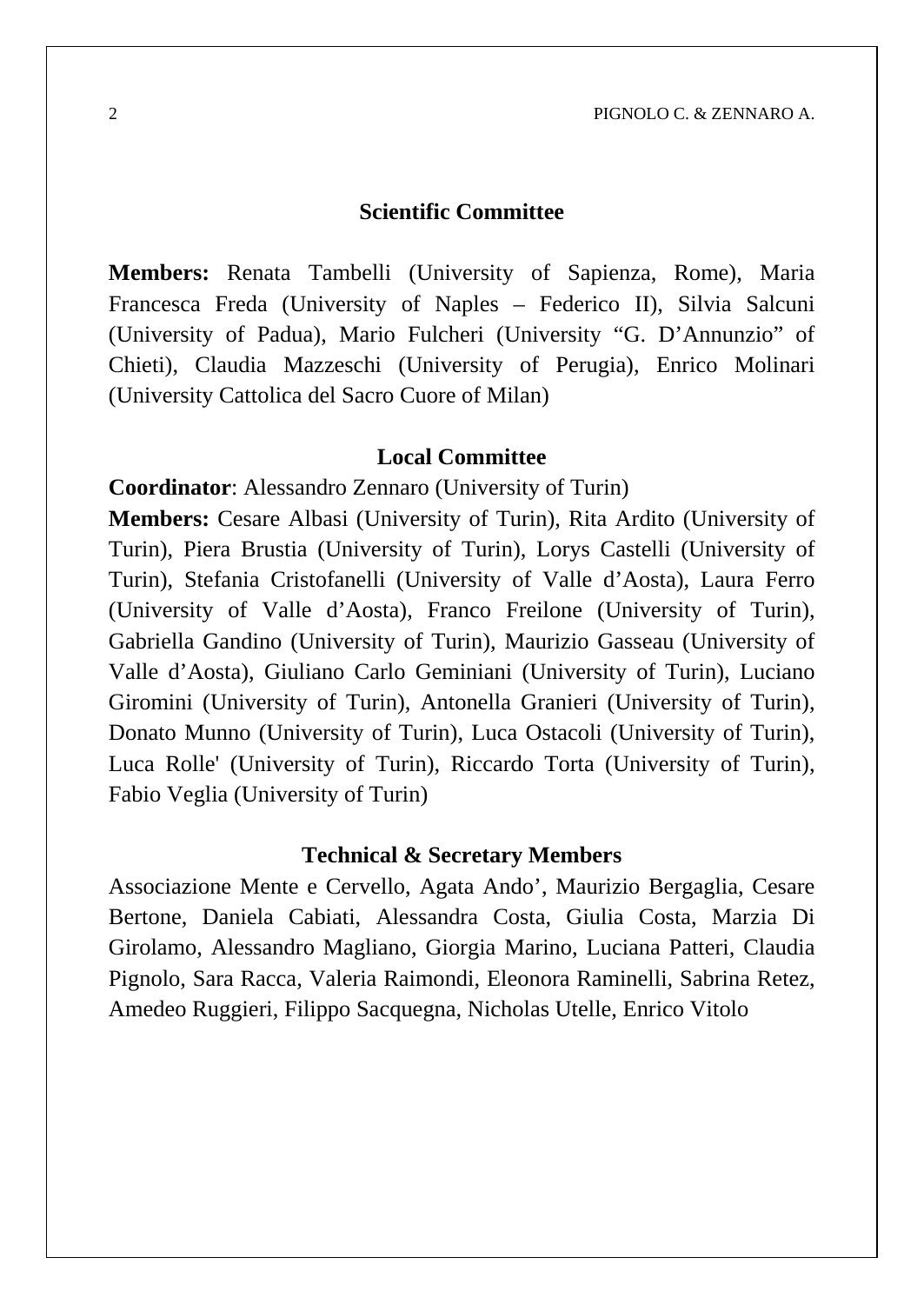### **"13 REASONS" TO SELF-HARM. NON SUICIDAL SELF INJURY AND EMOTION REGULATION AMONG NARRATIVES OF ADOLESCENTS**

Margherita Giorgia (1), Gargiulo Anna (1), Balsamo Michela (2)

(1) Department of Humanistic Studies, University of Naples, Federico II (2) Department of Psychological, Health and Territorial Sciences, University "G. D'Annunzio" Chieti-Pescara

Scientific literature shows how non-suicidal self-injury (NSSI) performs some specific functions in the psychic economy of the individuals who engage in it, highlighting the key role of emotion regulation. The study has two aims: 1) to investigate the relationship between NSSI and emotion dysregulation in a non-clinical sample of adolescents; 2) to explore the meanings of the NSSI in subjects reporting a history of non-suicidal selfinjury, considering the role of the affective regulation function in organizing the experience of NSSI expressed in the narratives. Within a researchintervention with high schools, we present findings related to a sample of 93 adolescents reporting a previous history of NSSI. *Inventory of Statements about Self-injury* and *Difficulties in Emotion Regulation Strategies* were administrated and a narrative account on the topic of NSSI was proposed. We carried out bivariate correlations between the scores of NSSI and those of emotion dys-regulation; we performed a quali-quantitative analysis of multiple correspondences on narratives through T-Lab software. According to the main literature, positive and significant correlations  $(p < .01)$  between NSSI and emotion dys-regulation emerged. Four thematic clusters resulted: *the self-harming identity* (36.90%), *the request for help* (25.09%), *the spaces of destructivity* (21.77%), *giving meaning to emotions* (16.24%). The projection of clusters and variables on the factorial map highlights how the ability to regulate emotions, to process the experience through narrative, and to express a request for help, are connected.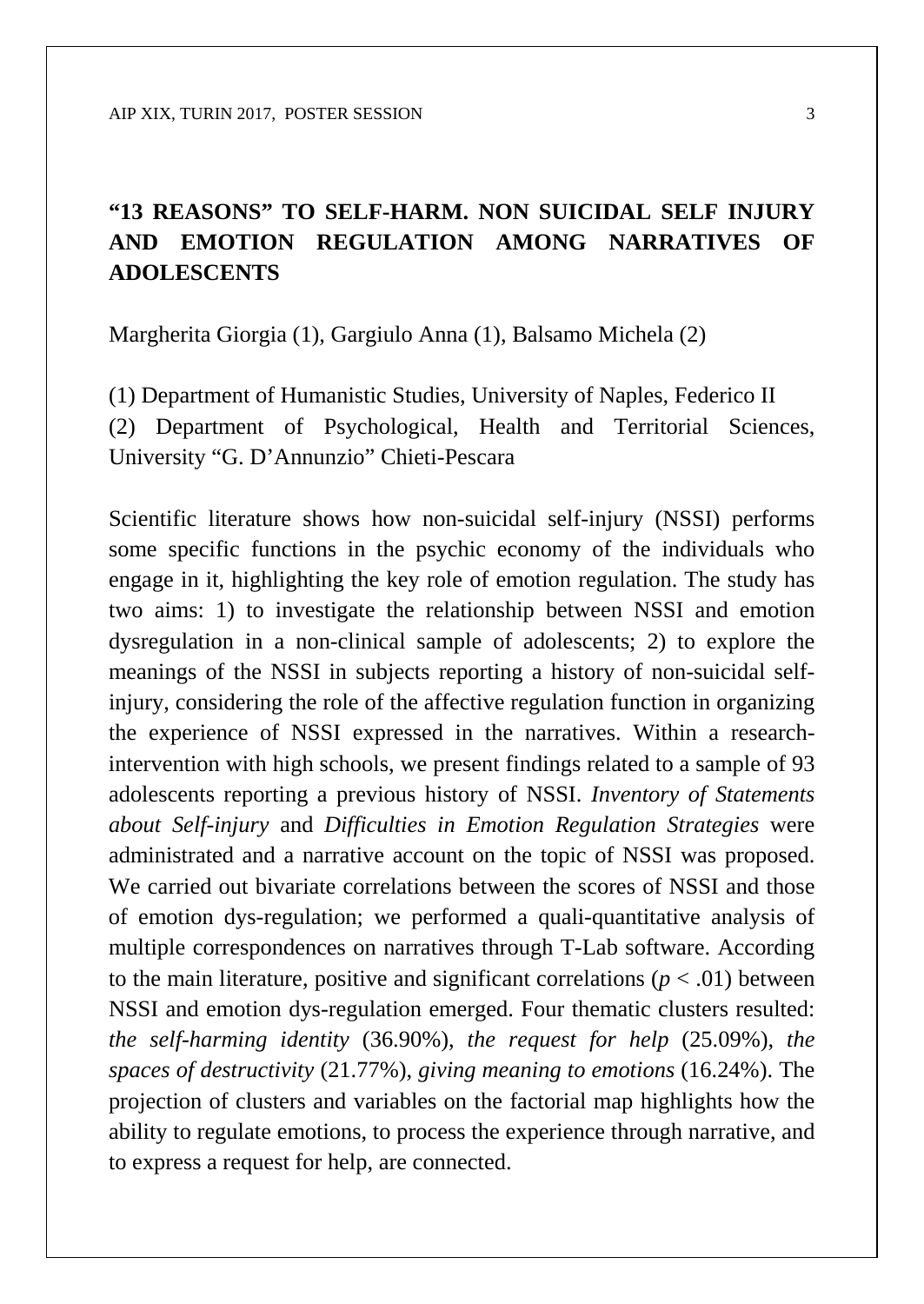4 PIGNOLO C. & ZENNARO A.

### **A CONTRIBUTION TO THE ITALIAN VALIDATION OF THE THERAPIST RESPONSE QUESTIONNAIRE FOR ADOLESCENTS (TRQ-A)**

Gualco Ivan (1), Tanzilli Annalisa (2), Boldrini Tommaso (2)

(1) Center for Individual and Couple Therapy, Genoa

(2) Department of Dynamic and Clinical Psychology, Faculty of Medicine and Psychology, Sapienza University of Rome

Clinical report suggests that therapists have strong and difficult-to-manage reactions to adolescent patients with personality pathology; however, systematic research is largely absent. The aim of this study was to examine the stability of the factor structure and psychometric properties of the Therapist Response Questionnaire for Adolescent (TRQ-A; Betan et al., 2005; Satir et al., 2009), a clinician report instrument able to measure the clinician's emotional reactions to the adolescent patient in psychotherapy. A national sample of psychiatrists and clinical psychologists  $(N = 115)$  of psychodynamic and cognitive– behavioral orientation completed the TRQ-A, as well as the Shedler-Westen Assessment Procedure-200 for adolescent (SWAP-200-A; Westen et al., 2003), to assess personality disorders and level of psychological functioning, regarding a patient currently in their care. Factor analyses revealed 6 distinct countertransference factors that were not very similar to 6 dimensions identified in the original version of the measure: (a) overwhelmed/disorganized, (b) hostile/criticized, (c) positive/satisfying, (d) overinvolved/protective, (e) helpless/inadequate, and (f) disengaged. These scales showed excellent internal consistencies and good validity. They were especially able to capture the quality and intensity of emotional states that therapists experience while treating adolescent patients with personality pathology. The results seem to confirm that TRQ-A is a valid and reliable instrument that allows to evaluate patterns of countertransference responses in clinically sensitive and psychometrically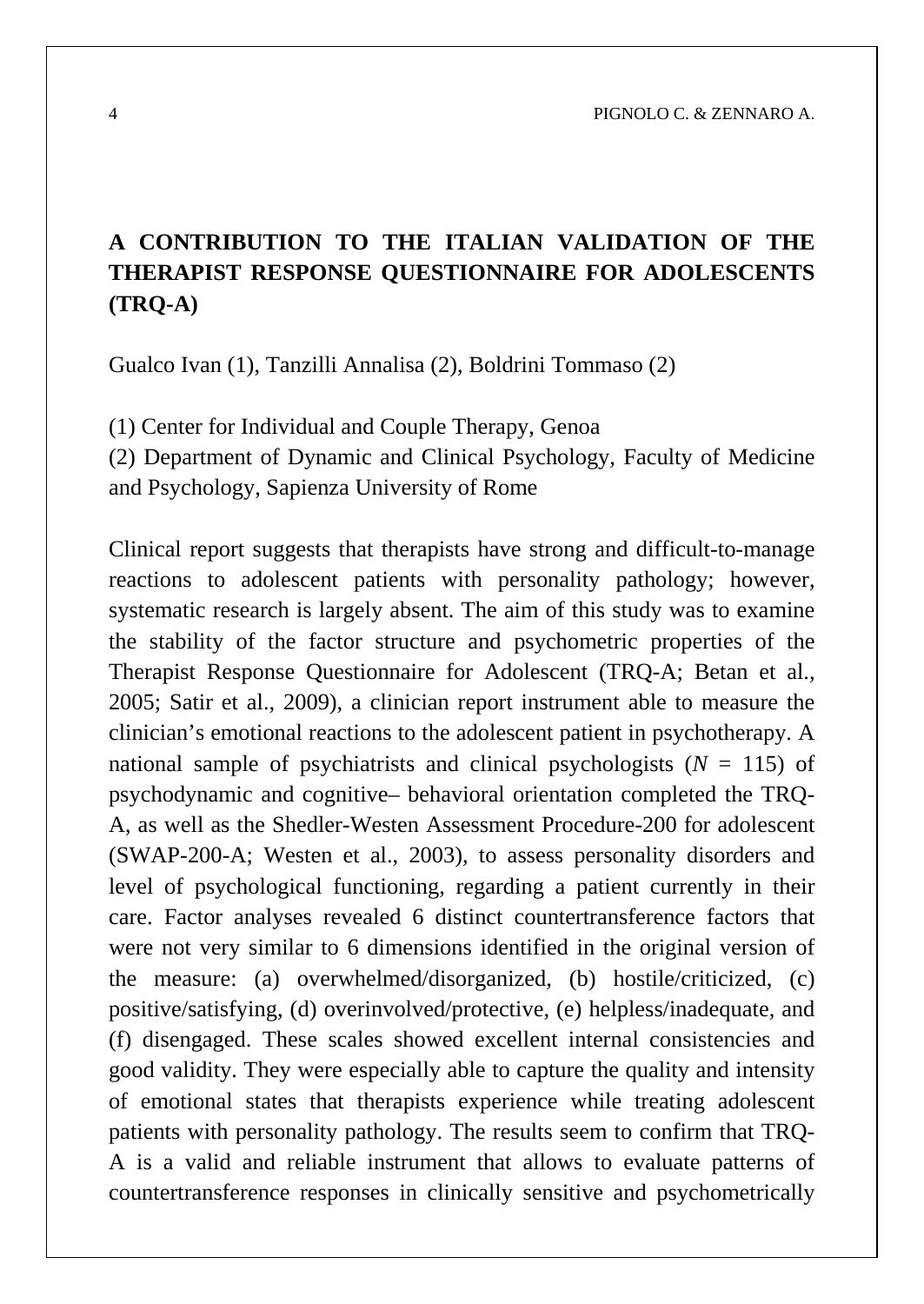robust ways, regardless of therapists' orientations. The clinical and research implications of these findings are addressed.

#### **A CONTRIBUTION TO THE UNDERSTANDING OF GAMBLING DISORDER: THE ROLE OF SHAME AND GUILT**

Rogier Guyonne (1)

(1) Department of Dynamic and Clinical Psychology, University of Rome, Sapienza

Emotional life of Pathological Gamblers (PGs) has been depicted as characterized by experiences of shame and guilt (Ronsenthal, 1994). Interestingly, in a retrospective study, shame-proneness gamblers have been shown to cope in a dysfunctional way with gambling loss (Yi, 2012). Another study indicated that induced guilt enhanced risk-taking behaviors (Kouchaki, 2014). Also, Locke et al. (2013) showed that adolescents with GD were specifically prone to experiment interpersonal guilt. Interestingly, Yi (2012) brought contrasting results, suggesting that guilt-proneness could mitigate GD. However, to our knowledge, no study investigated the levels of both shame-proneness and guilt-proneness in a clinical sample of PGs. We administered to a group of PGs and a group of NPGs (Not Pathological Gamblers), the South Oaks Gambling Screen (SOGS, Lesieur, 1987) and the Test of Self Conscious Affect Version 3 (TOSCA-3, Tangney et al., 2000). Significant differences between the two groups of participants were found on every subscales of the TOSCA-3. Specifically, PGs showed higher levels of guilt-proneness compared to NPGs. Moreover, severity of gambling addiction and chasing behavior were both positively and significantly associated with guilt-proneness. Our results agree with the study of Locke et al. (2013) and with the description of PGs as individuals who attempt to escape from negative emotional states throughout a dysfunctional strategy (Weatherly et al., 2014). Moreover, guilt-proneness could be a risk factor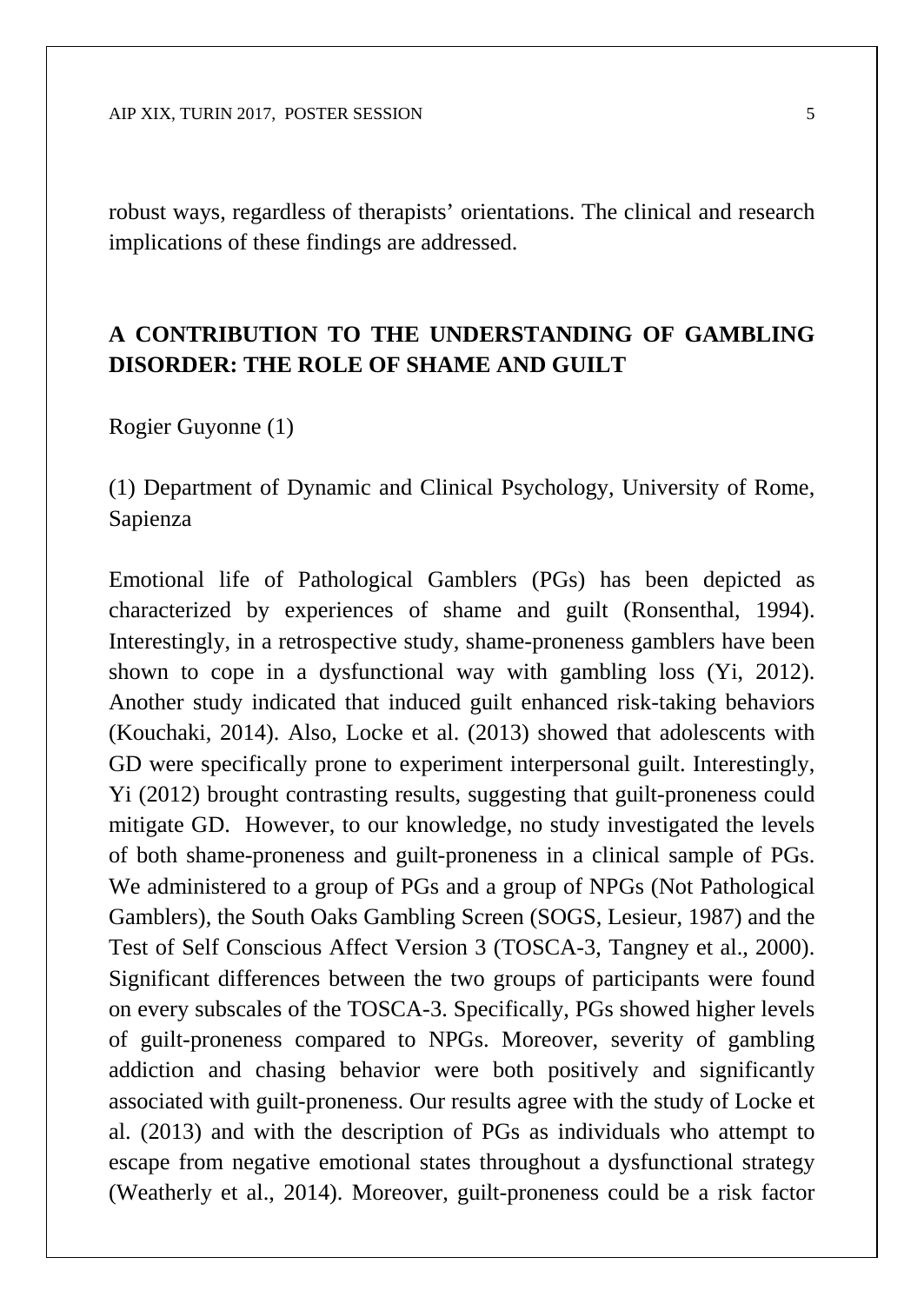for GD enhancing risk-taking behaviors and underlying chasing mechanism. In relation to shame, our study suggests that PGs feelings of shame reported by PGs might be a consequence rather than as a primary feature of GD. Further research is needed in order to explore the role of guilt and shame in GD. Specifically, it should be investigated the relationship of guilt with others variables associated with GD as depression.

### **A RANDOMIZED CLINICAL TRIAL ON THE EFFICACY OF PENNEBAKER'S METHOD IN REDUCING PSYCHIATRIC SYMPTOMPS AFTER CANCER DIAGNOSIS**

La Marca Luana (1), Maniscalco Erika (1)

(1) Facoltà di Scienze dell'Uomo e della Società, UKE - Università Kore di Enna

Pennebaker's method is a writing technique that allows individuals to process traumatic or stressful events by writing the feelings experienced during such events. The aims of this study was to test the efficacy of Pennebaker's method in reducing the psychiatric symptoms of people who received a first-time cancer diagnosis. An RCT was conducted with 71 consecutively recruited patients from two Units of Medical Oncology in a Hospital in Palermo, after they received a cancer diagnosis for the first time in their life. Participants were randomly assigned to two groups: a Pennebaker's Group (PG;  $n = 35$ ) and a Control Group (CG;  $n = 36$ ). At the baseline, both groups completed clinical and anamnestic forms, and a battery of measures on general health (SF-36), alexithymia (TSIA), traumatic experiences (TEC), and psychiatric symptoms (SCL-90-R). The Pennebaker's writing method adapted to the cancer diagnosis was also administered to the PG. At Time 1, about six months later  $(M = 181.62)$ days;  $SD = 24.12$ ), 32 patients (45% of the initial sample; PG:  $n = 17$ , CG: n  $= 15$ ) were available for the study and they were retested to examine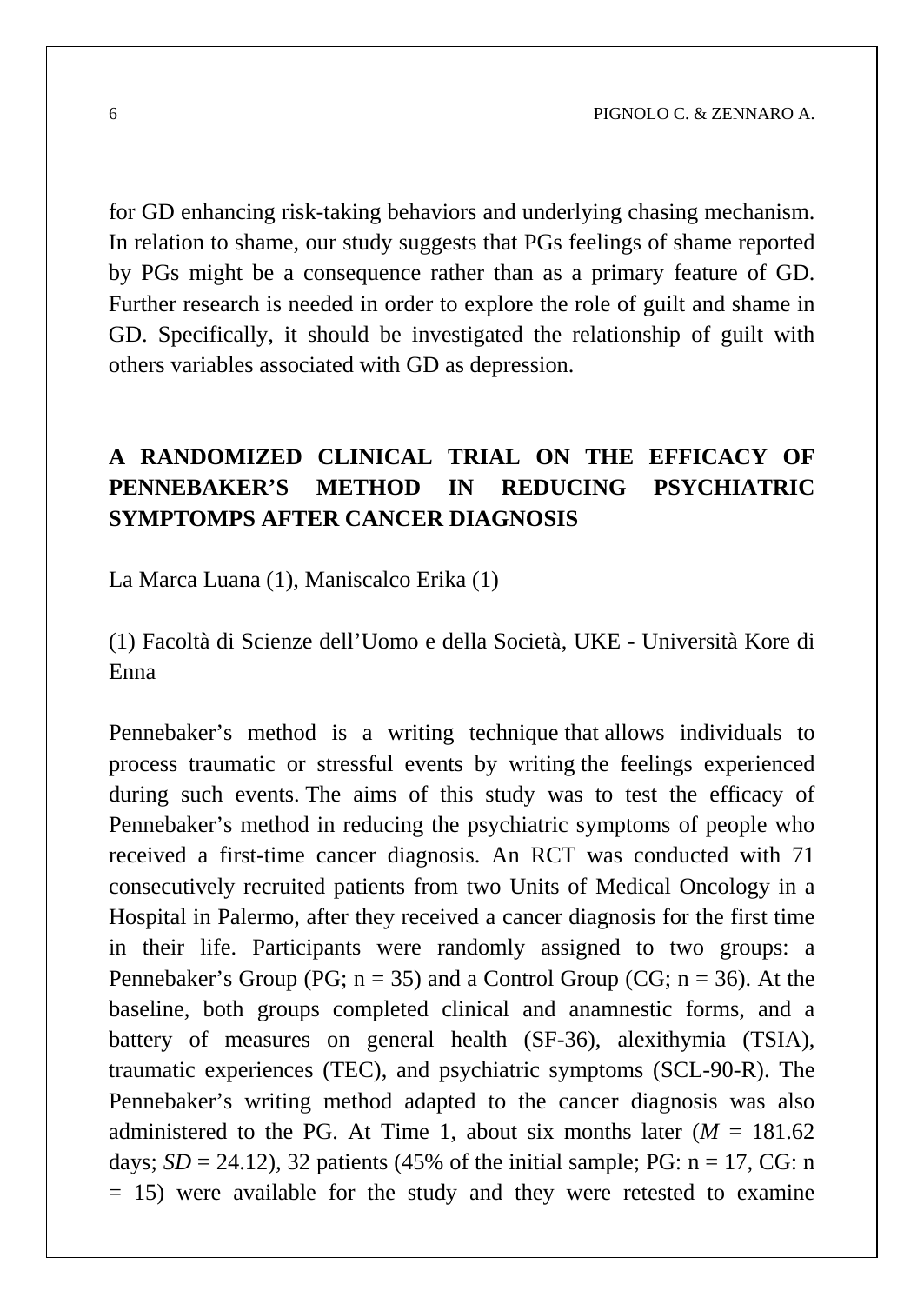changes in their psychiatric symptoms. Pennebaker's method showed to be effective in reducing overall psychiatric symptoms  $(d = -0.55)$ , with effect sizes for specific clusters of symptoms ranging from  $d = -0.44$  (phobic anxiety) to  $d = -0.72$  (hostility). Examination of the NNT statistics suggests that more than 30% of patients may benefit from the application of the Pennebaker's method. The study showed that the Pennebaker's method can be effectively applied in medical settings to promote the processing of emotional experiences and to reduce the negative impact of the diagnosis in cancer patients, thus improving their quality of life.

### **ABUSED OR NEGLECTED ADOLESCENTS PLACED IN FOSTER OR RESIDENTIAL CARE: COMPARING ATTACHMENT, PSYCHOPATHOLOGICAL TRAITS AND EMOTIONAL PROBLEMS**

Craig Francesco (1), Galluzzi Rita (2), Russo Luigi (1), Bacco Maria Grazia (1,2), Trabacca Antonio (1)

(1) Scientific Institute I.R.C.C.S. "Eugenio Medea"– "La Nostra Famiglia" - Unit for Severe disabilities in developmental age and young adults (Developmental Neurology and Neurorehabilitation) - Brindisi Research Centre, Brindisi – ITALY

(2) Scientific Institute I.R.C.C.S. "Eugenio Medea" – "La Nostra Famiglia" - Child Abuse and Maltreatment Unit - Ostuni – ITALY

Little scientific evidence is available to support the recommendation to place maltreated adolescents in foster care (FC) or residential care (RC). The aim of present study was to evaluate attachment, personality profile, cognitive function and emotional and behavioral problems comparing adolescents in FC with adolescents in RC. Sample included 61 abused or neglected adolescents (22 foster adolescents and 39 residentially placed adolescents). The assessment included the administration of clinical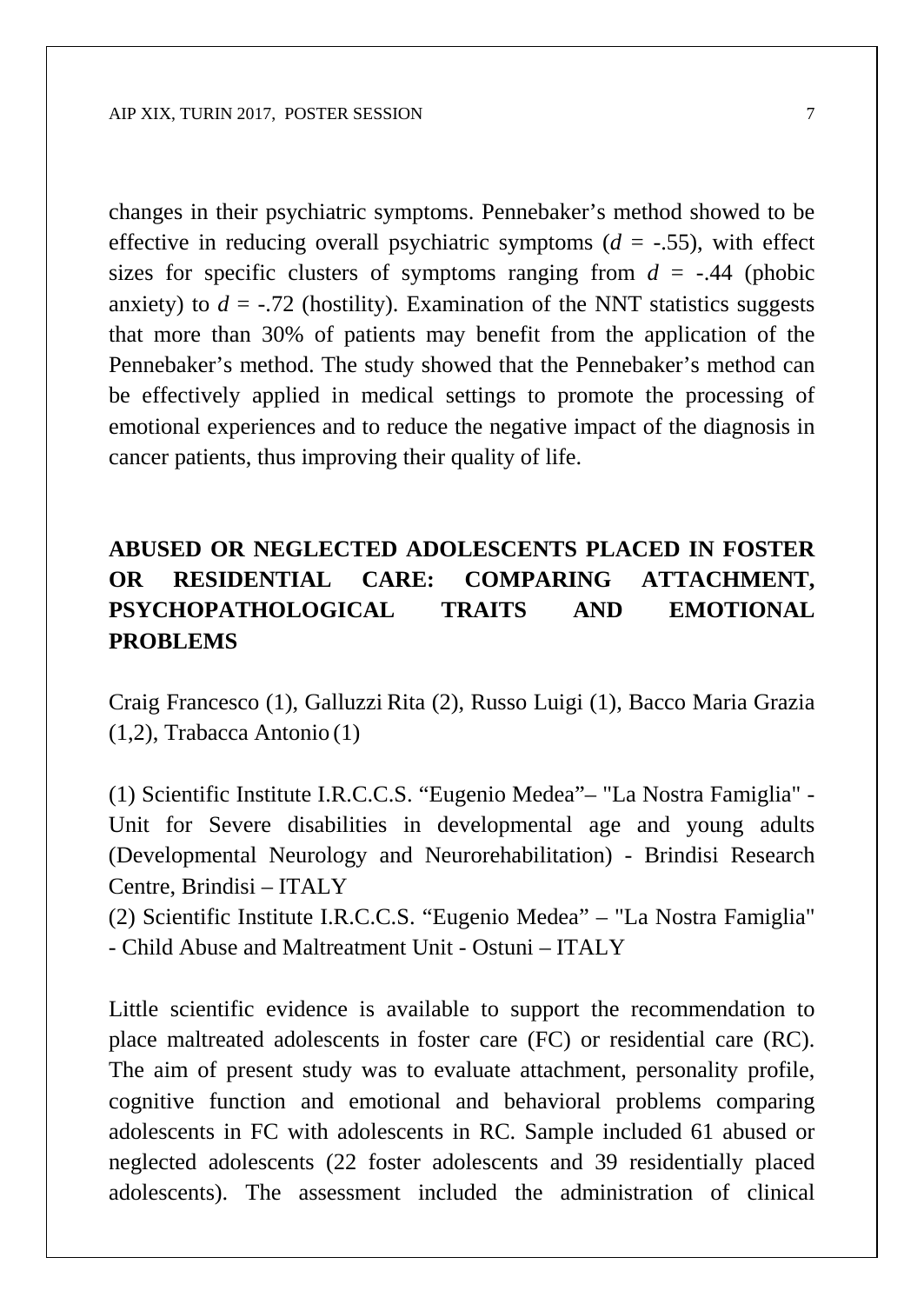standardized scales including the Attachment Interview for Childhood and Adolescence (AICA), Minnesota Multiphasic Personality Inventory-Adolescent (MMPI-A), and Child Behavior Checklist (CBCL). Comparing attachment style, we found that adolescents in RC showed more insecure attachment ( $p = .008$ ) than adolescents in FC. We found that adolescents in RC group had higher Pd (*p* = .02), Pt (*p* = .02), Si (*p* = .03), Anx (*p* = .02), Obs (*p* = .03), Aln (*p* = .02), A (*p* = .03), IMM (*p* = .01), and PRO (*p* = .03) scores compared with adolescents in FC group. In addition, we found that adolescents in RC group had higher externalizing problems scores ( $p =$ .017) compared with adolescents in FC group. These finding suggest that, some adolescent's characteristics could represents risk or protective factors on placement outcomes in abused or neglected adolescents. Although settings like foster care are considered to be the preferred type of care when out-of-home placement is required, residential care could sometimes be the best interests of the adolescent.

### **ACTonFOOD: A RANDOMIZED COMPARISON OF GROUP INTERVENTIONS BETWEEN ACCEPTANCE AND COMMITMENT THERAPY AND COGNITIVE BEHAVIORAL THERAPY FOR THE TREATMENT OF OBESE INPATIENTS**

Cattivelli Roberto (1,2), Musetti Alessandro (3), Novelli Margherita (1), Villa Valentina (1), Caretti Annalisa (1), Tirelli Valentina (4), Varallo Giorgia (1)

(1) Istituto Auxologico Italiano IRCCS

(2) Department of Psychology, Catholic University of Milan, Milan, Italy

(3) Dipartimento di Discipline Umanistiche, Sociali e delle Imprese Culturali, University of Parma, Parma, Italy

(4) Centro di apprendimento e Ricerca Tice, Università degli Studi di Parma, Italy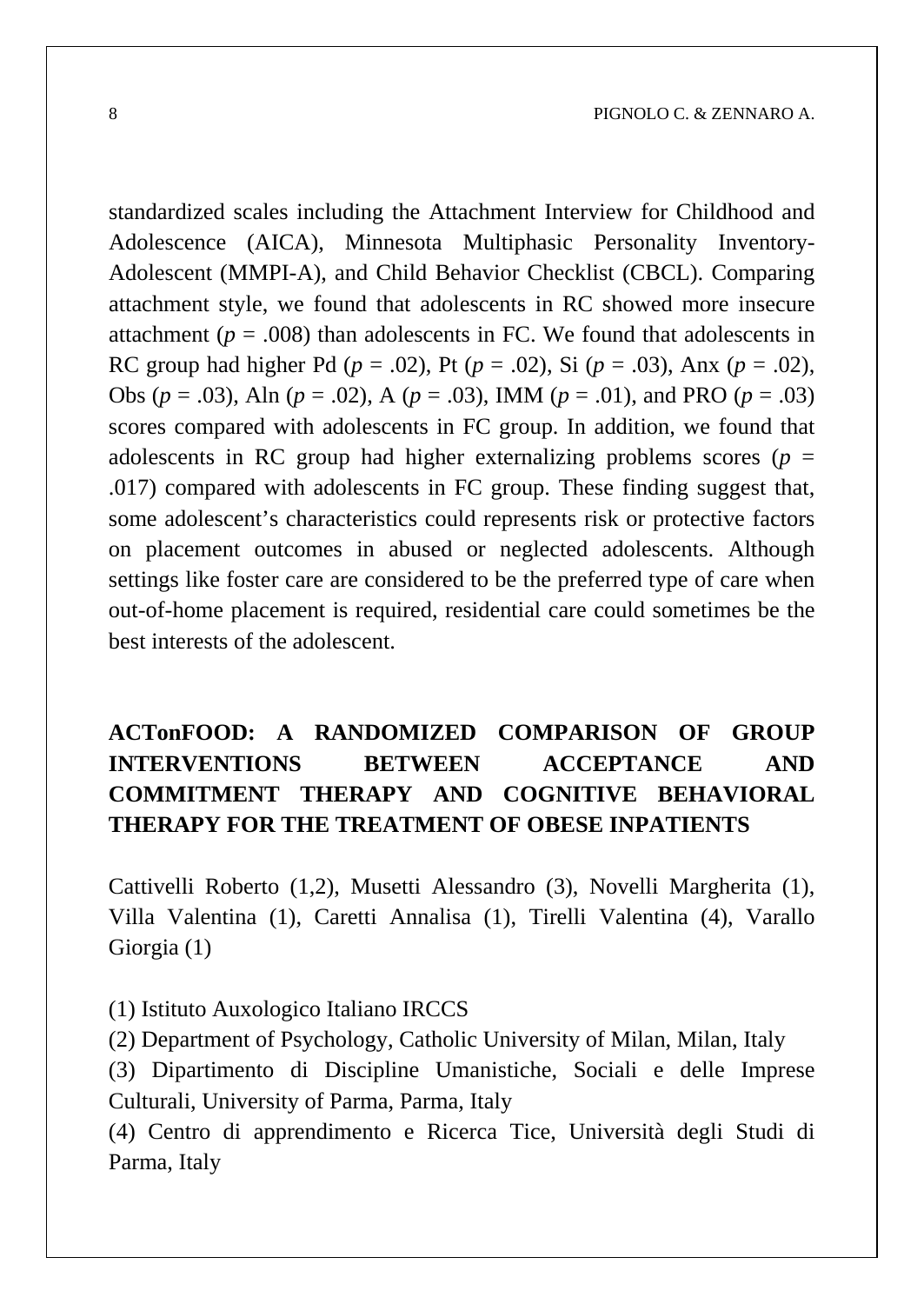Effective weight-management programs often include a combination of physical activity, diet, and psychological intervention. The effects of these programs are frequently not stable, and usually the maintenance of achieved weight-loss lasts only for a short period of time. The purpose of the present study is to compare an Acceptance and Commitment Therapy (ACT) group intervention and a Cognitive Behavioral Therapy (CBT) group in a sample of obese individuals with respect to mid-term outcome. The comparison between ACT and CBT has been assessed in a two arm randomized clinical trial, with 156 participants involved, randomly assigned to the two conditions. Both CBT and ACT groups followed an in-hospital intensive four-week treatment for weight reduction that includes dietarian, metabolical, psychological and physical rehabilitation. Participants were assessed before (t0), after in-hospital rehabilitation program (t1) and after six-month (t2). The CORE-OM (Clinical Outcome Routine Evaluation – Outcome Measure) and the AAQ II (Acceptance and Action Questionnaire II) were administered to evaluate respectively the psychological functioning and the psychological flexibility. As a measure of weight-loss the weight was recorded. The evidence supports the hypothesis that ACT group intervention promotes a mid-term improvement more effectively than CBT group, specifically for Binge Eating Disorder patients. A further comparison of ACT and CBT intervention is required.

#### **ADULT ATTACHMENT STYLE AND HEALTH RELATED QUALTY OF LIFE IN PATIENTS WITH FIBROMYALGIA SYNDROME**

Romeo Annunziata (1,2), Ghiggia Ada (1,2), Di Tella Marialaura (1,2)

(1) Department f Psychology, University of Turin

(2) Clinical Psychology Unit, A.O.U. Città della Salute e della Scienza, Turin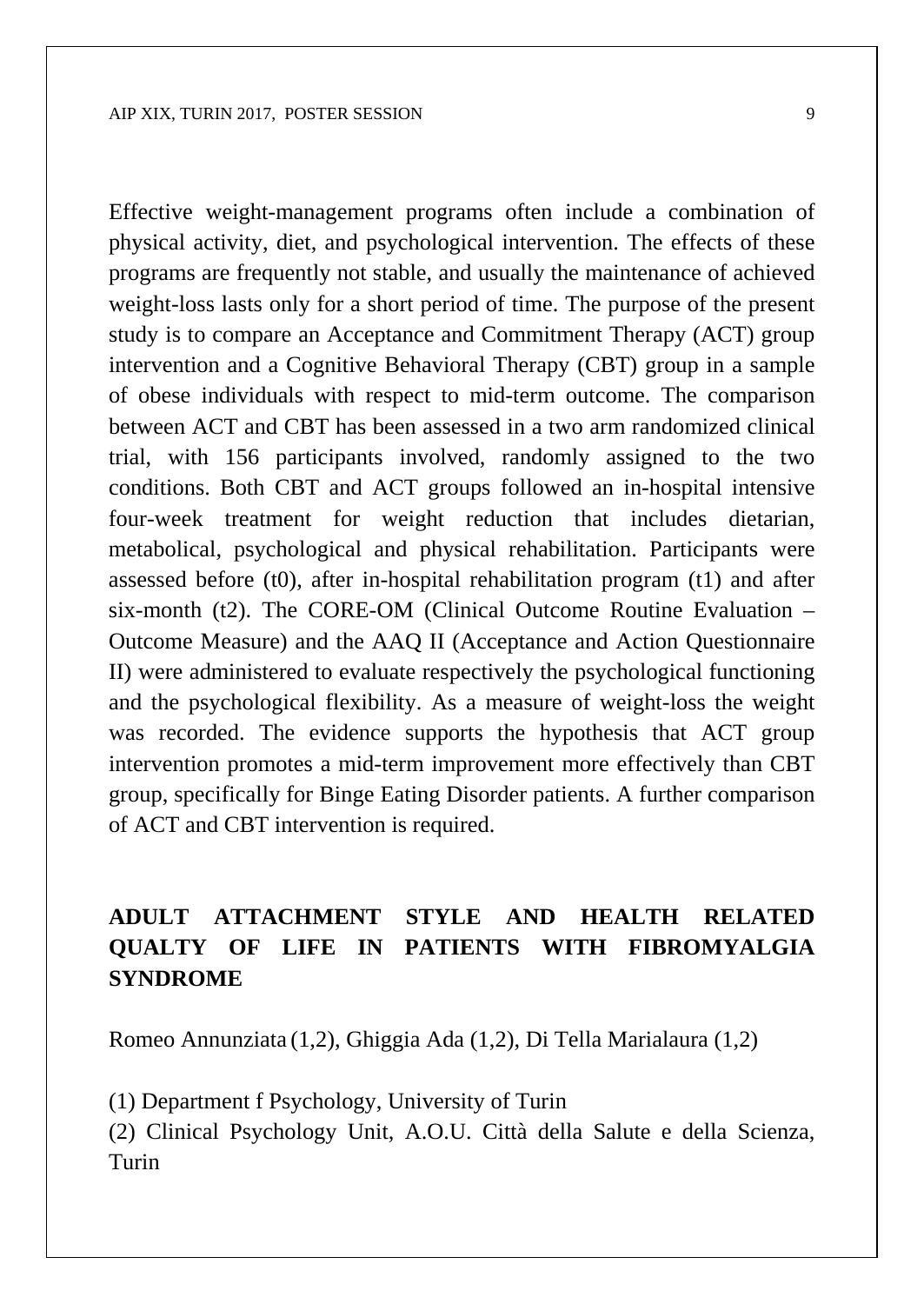One-hundred consecutive Fibromyalgia (FM) patients attending the "Città della Salute e della Scienza" Hospital, University of Turin, were enrolled. The participants were administered the Attachment Style Questionnaire (ASQ), the Hospital Anxiety and Depression Scale (HADS), The Short-Form 36 Health Survey (SF-36) and the item pain of the Fibromyalgia Impact Questionnaire, revised version (FIQ-R). FM patients had a mean (SD) age of 49.9 (10.7) years and showed high level of pain intensity (mean:7.5;SD:1.8), high levels of depressive (mean:9.2;SD:4.1;cut off:8) and anxiety symptoms (mean:9.8;SD:4.3;cut off:8). The main aim of this study was to evaluate the effects of attachment style on health related quality of life (HRQoL) of FM patients. In order to verify possible relationships between HRQoL, attachment style, distress and pain intensity correlation analyses were performed. Results showed a significant negative correlation between the mental component of HRQoL (MC\_ SF-36) and the dimension of avoidant attachment style (ASQ\_discomfort of closeness) (*r* = -.368; *p* < .001). To investigate if avoidant attachment was a significant predictor of the mental component of HRQoL, beyond the effects of anxiety and depressive symptoms and pain intensity, a hierarchical multiple regression analysis was performed. The final model showed that the ASQ\_discomfort of closeness explained 41% of the total variance of the MC SF-36  $(F(4,95) = 16.54, p < .001)$ . Avoidance attachment style significantly predicted the SF-36 MC score ( $\beta$  = -.19, *t* = -2.3, *p* = .019), together with depressive ( $\beta = -0.40$ ,  $t = -4.2$ ,  $p < .001$ ) and anxiety symptoms ( $\beta$  = -.20,  $t = -2.27$ ,  $p = 0.025$ ). In conclusion, our data suggested that avoidance attachment style was a significant predictor of a poor mental component of health related quality of life in FM patients. Psychological therapy focused on attachment models might reduce anxiety and depressive symptoms and consequently improve HRQoL in FM patients.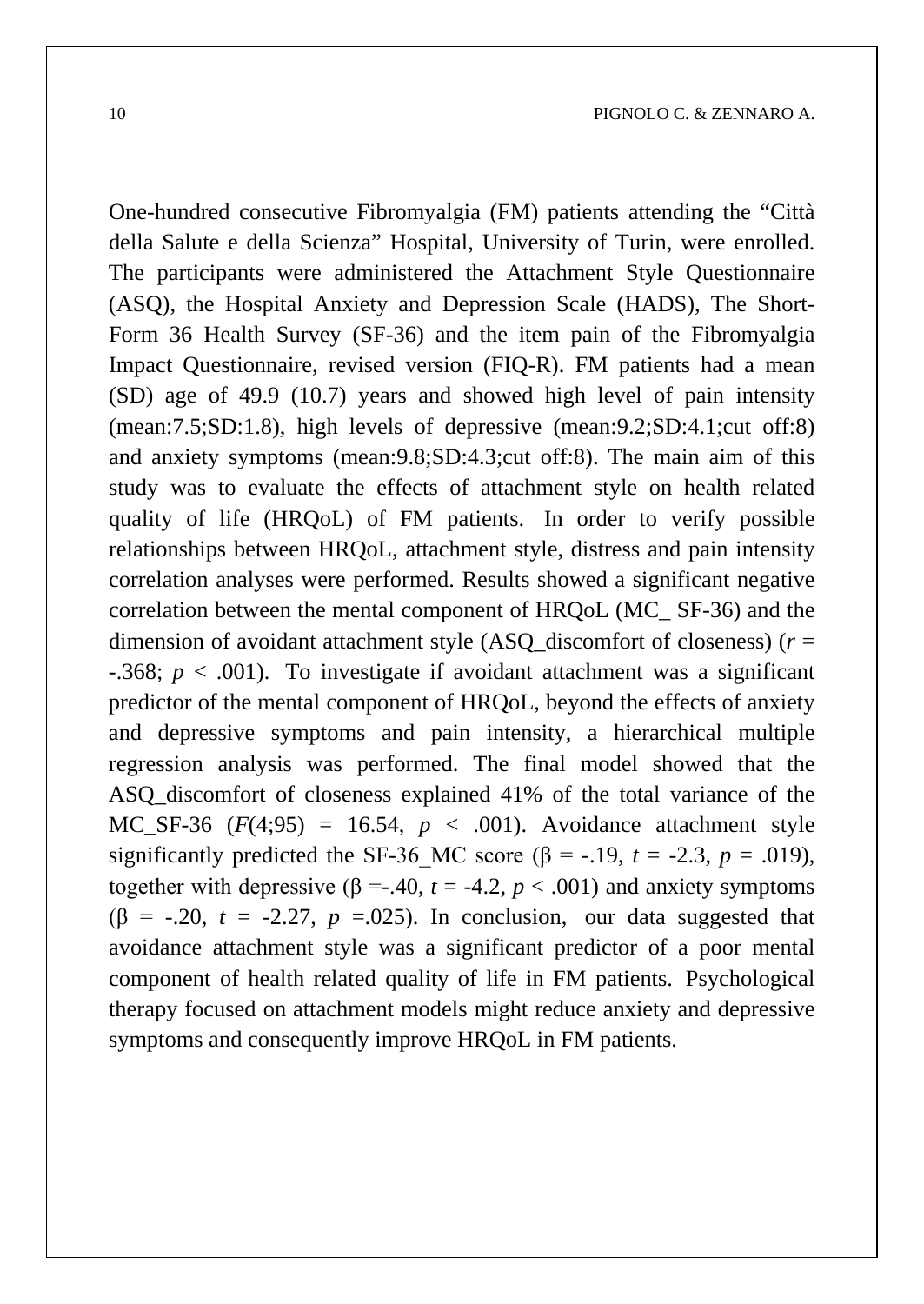### **ANALYTICAL PSYCHODRAMA AS A USEFUL TREATMENT FOR ANXIETY-DEPRESSIVE DISORDERS IN COLLEGE STUDENTS**

Biolcati Roberta (1), Agostini Francesca (2), Mancini Giacomo (1)

(1) Department of Education Studies, University of Bologna, Bologna, Italy (2) Department of Psychology, University of Bologna, Bologna, Italy

Analytical Psychodrama has shown the potential for obtaining positive change in group members and is reputed by practitioners as an effective form of psychotherapy. Despite this, the lack of empirical validation for its multifarious interventions has contributed to its low visibility amongst contemporary psychotherapy approaches. The main aim of the present study was to explore whether the analytical psychodrama offered by the Counselling Center of the University of Bologna to college students with anxiety-depressive disorders was useful to decrease symptomatology and increase well-being. Thirty patients (22 females) from 20 to 26 years old (mean age  $22.33 \pm 1.75$ ) with anxiety-depressive disorders took part to the study and completed one year of analytical psychodrama. Participants fulfilled the Italian validation of *Clinical Outcomes in Routine Evaluation – Outcome Measure* (CORE-OM, Evans, 2002; Palmieri et al., 2009) questionnaire before and at the end of the group psychotherapy (40 sessions, one a week). Comparing pre and post-treatment CORE-OM mean scores, paired t-test analyses showed a statistically significant reduction on clinical outcomes scores. Specifically, the results revealed the usefulness of the treatment in terms of symptoms decrease and patients' improvement in subjective well-being. Our preliminary findings suggested that analytical psychodrama is a suitable treatment for college students, as it actually reduces young adults' anxiety-depressive symptoms. These results contribute to a poorly covered topic on the validity of analytical psychodrama interventions and encourage research regarding the specific psychotherapeutic effects of this method.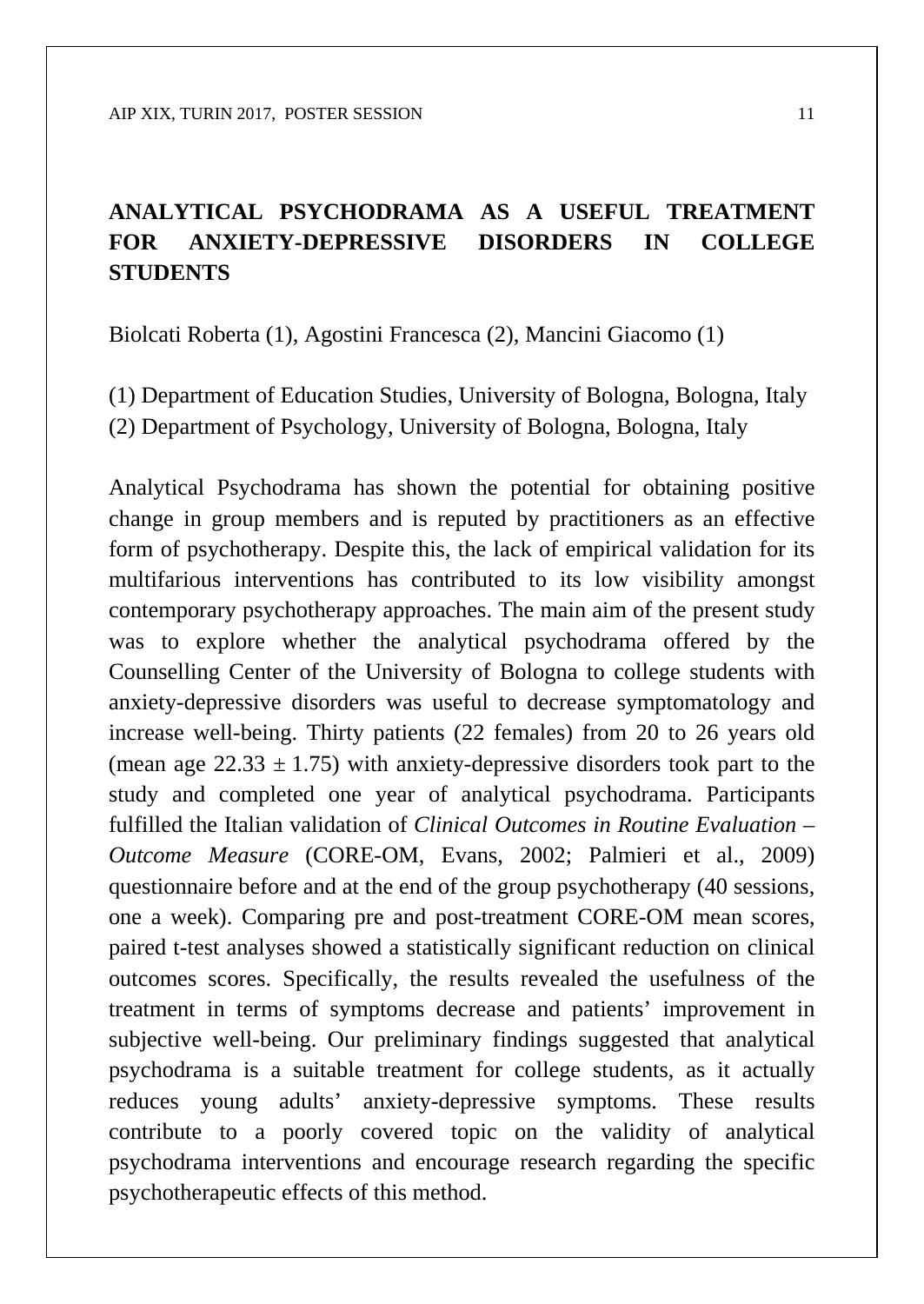#### **APPLYING IMPLICIT MEASURES TO ASSESS NARCISSISM**

Dentale Francesco (1)

(1) Department of Dynamic and Clinical Psychology, Sapienza University of Rome

Narcissism is a personality trait characterizing individuals with a grandiose sense of themselves, a lack of empathy and a marked tendency to devaluate other people (e.g. Kohut, 1968; Kernberg, 1967). In order to assess both normal and pathological facets of narcissism, different self-report instruments were developed (e.g. NPI; Raskin e Hall, 1979). Importantly, grandiose self-views and devaluations of other people are particularly prone to impression management and self-deceptive attempts, and thus, self-report scores of narcissism may be considerably biased in order to preserve social and private self-image. Recently, dual models of social cognition were developed (e.g. Strack & Deutch, 2004), providing an interesting conceptual framework to address the factors that may threaten the validity of self-report measures. Many attempts have been conducted to develop reliable and valid implicit measures of psychological constructs (e.g. IAT; Greenwald, McGhee, & Schwartz, 1998; RRT; De Houwer et al., 2015). The present study is aimed at applying for the first time the IAT and the RRT to measure narcissism evaluating their psychometric characteristics, reliability and validity. A Narcissism IAT and Narcissism RRT along with a series of other instruments were administered to 103 students (78 females), with a mean age of 24.31 (*SD* = 7.34), recruited at the Sapienza University of Rome. An adequate reliability emerged for both implicit measures of narcissism, and significant correlations of small-moderate size were found with self-report measures of narcissism, and other linked constructs ( $p < .05$ ), supporting their construct and criterion validity. These results provided a first evidence for the validity of these new implicit measures. Other studies will be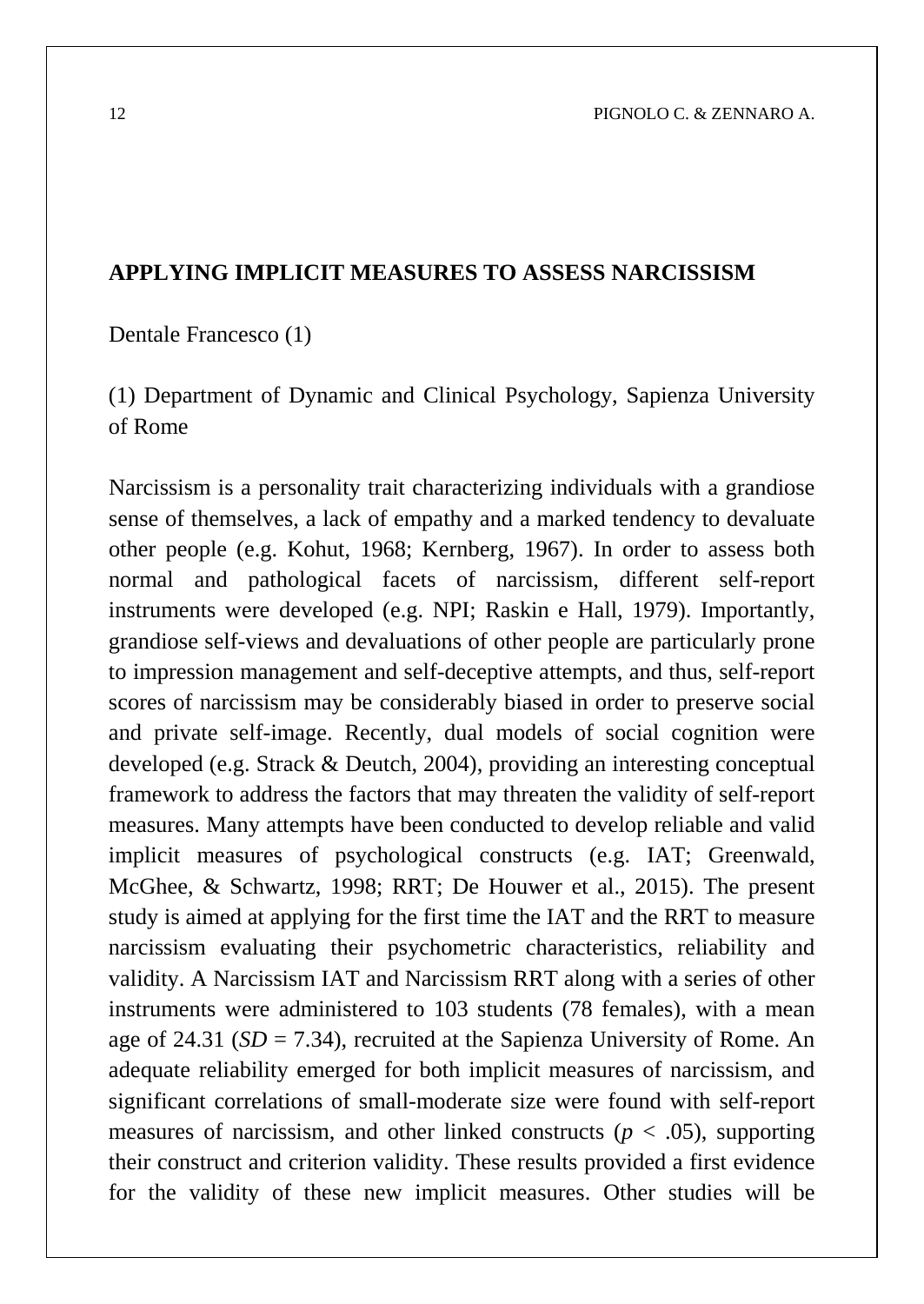conducted in order to assess their discriminative power for the distinction between healthy and pathological narcissism.

#### **ASSESSING EMOTIONAL DYSREGULATION WITH THE RORSCHACH**

Raminelli Eleonora (1), Ruggieri Amedeo (1), Ferro Laura (2), Cristofanelli Stefania (2)

(1) Department of Psychology, University of Turin

(2) Department of Social and Human Science, University of Aosta

This research focuses on the assessment of emotional dysregulation with the Rorschach. A sample of 56 nonclinical volunteers were administered the Rorschach (Rorschach Performance Assessment System; R-PAS) and the Difficulties in Emotion Regulation Scale (DERS-16). Additionally, all participants were also exposed to a set of relaxing, visual stimuli, while their heartbeat was recorded. This 10-minute relaxation trial allowed to measure heart rate variability (HRV) at rest, which is often conceived as a proxy marker for psychophysiological predisposition to emotional regulation. The major goal of this study was to identify Rorschach variables associated with DERS and HRV, so as to create a new index of emotional dysregulation to be used with the Rorschach. As expected, various R-PAS variables in the Stress and Distress domains of Page 1 and Page 2 correlated with either one or both of our emotional dysregulation, criterion variables. Additionally, some other variables, located in different domains (e.g., Aggressive Movement; AGM), also significantly associated with our criterion variables. Next, all Rorschach variables associated with our criterion with at least a small effect size were selected to produce a composite index, based on multiple regression method. The resulting, composite, Rorschach emotional dysregulation score significantly associated with both DERS and HRV, with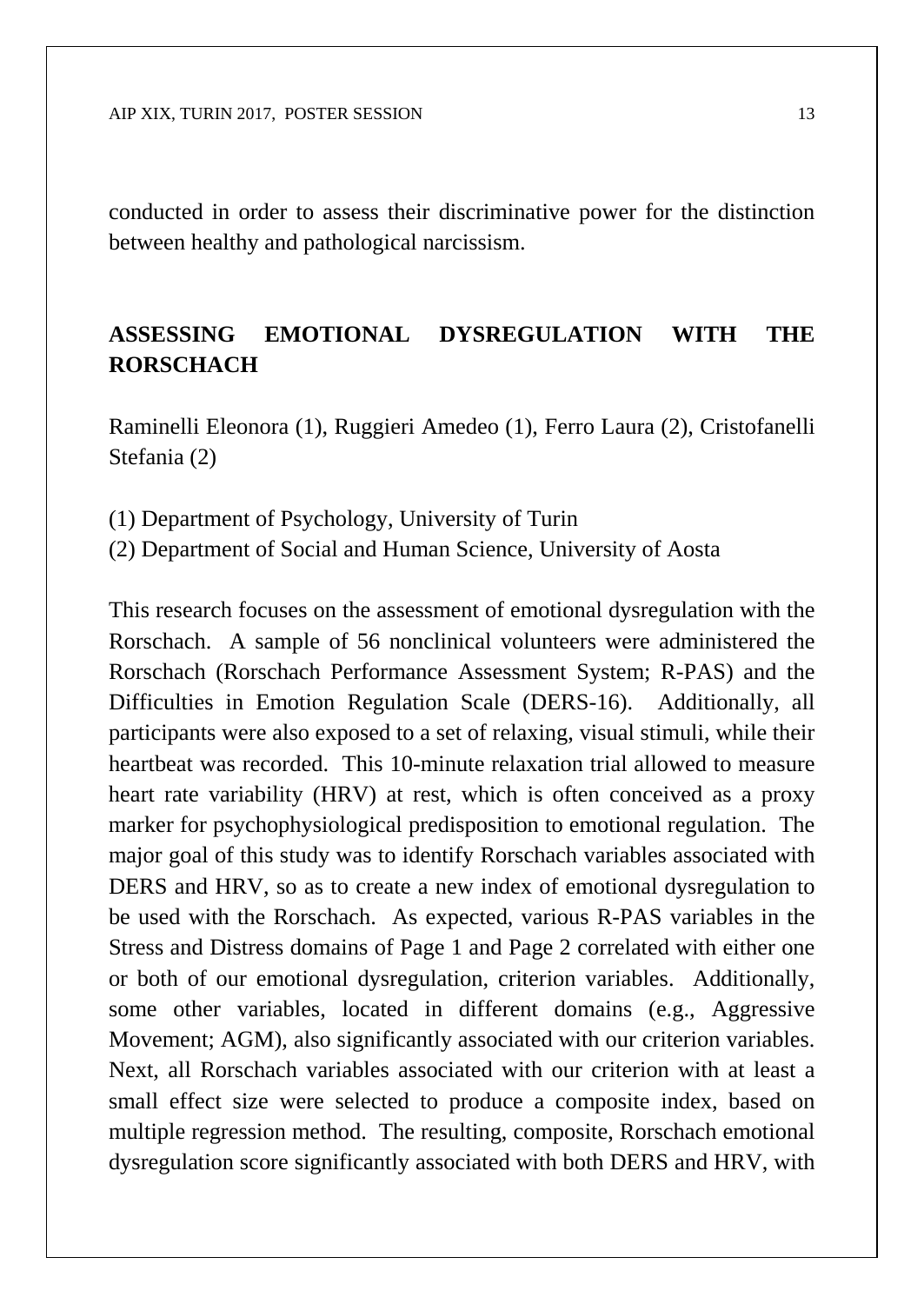a medium-sized effect. Clinical implications and future perspectives are discussed.

### **ASSISTED REPRODUCTIVE TREATMENT: THE EFFECTS OF PENNEBAKER'S WRITING TECHNIQUE ON PREGNANCY RATES, ALEXITHYMIA AND HEALTH**

Renzi Alessia (1)

(1) Department of Dynamic and Clinical Psychology, "Sapienza" University of Rome, Italy

W.H.O. data report that 15-20% of couples suffer from fertility problems. Aim of this study was to assess the effects of Pennebaker's writing technique on treatment success (pregnancy rates), alexithymia and psychophysical health in couples undergoing an assisted reproductive treatment (ART). 91 women admitted for an ART in a medical centre were randomly divided into two groups: an experimental one, where women wrote for three times about their deepest thoughts and emotions concerning the infertility experience, and a control group where women did not write. Women and men of both groups completed a socio-demographic questionnaire, the 20 item Toronto Alexithymia Scale and the Symptoms Checklist-90-R before and after the writing sessions. Separated analyses for groups of men and women were conducted. Regarding women, specific effects of writing on alexithymia and psycho-physical health were not found. Reductions in the TAS-20 Total score  $(p = .06)$  and in the "Externally-Oriented Thinking" score  $(p = .01)$  were found in the group of men whose wives wrote. After the ART a significant difference in pregnancies rates between the experimental group ( $n = 13$ ; 28%) and both the control group ( $n = 5$ ; 11%)  $(\text{chi}^2 = 4.216; p = .04)$  and the group of subjects who refused to participate  $(n = 0)$  (chi<sup>2</sup> = 2.642;  $p = .006$ ) were reported. The findings support the usefulness of the writing technique during the ART in promoting treatment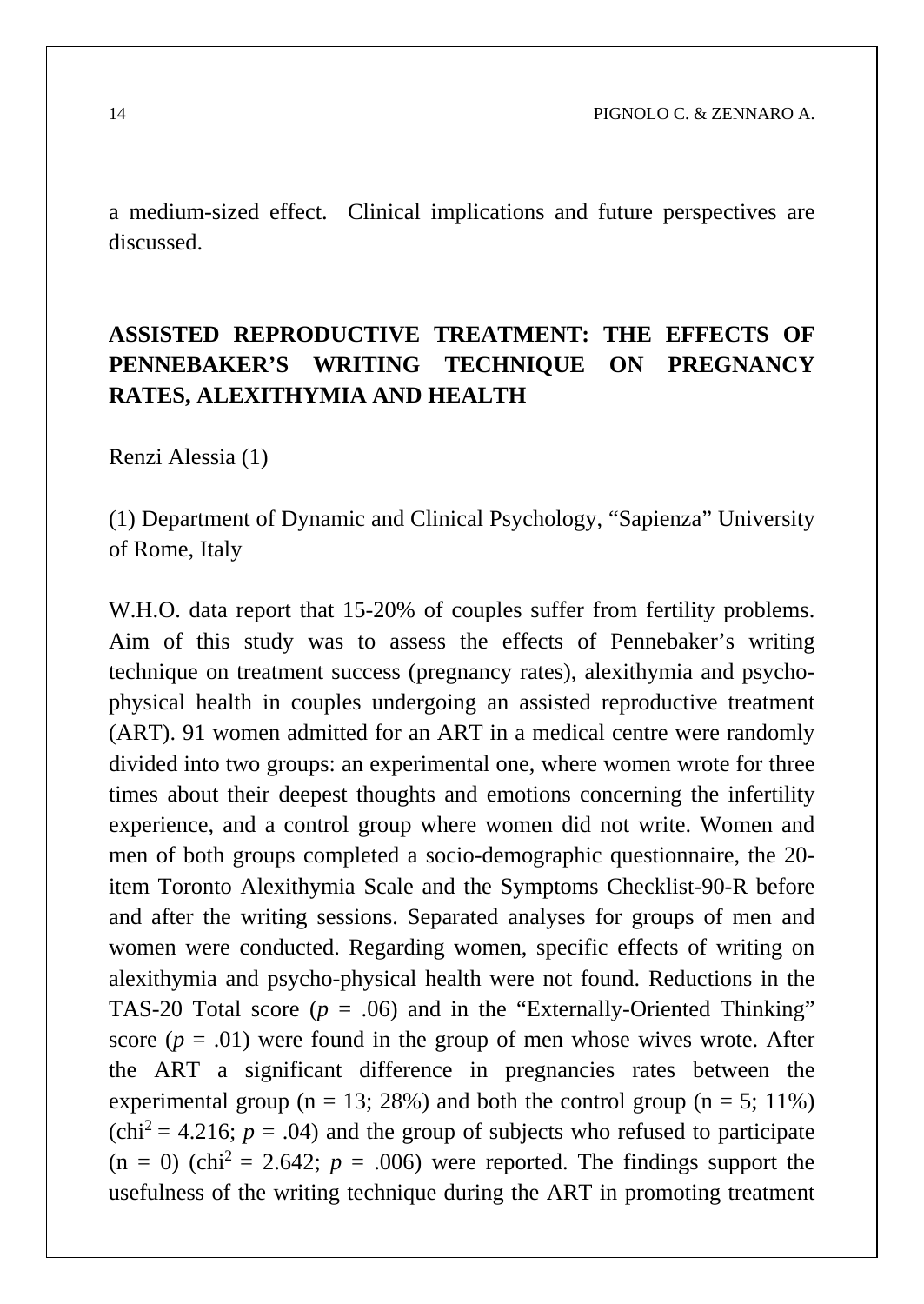success and emotional awareness (in male partners) and this is encouraging for the continuation of the work. Clinical implications will be discussed.

### **ATTACHMENT PATTERNS, MENTALIZATION AND CHILDHOOD TRAUMATIC EXPERIENCES IN A SAMPLE OF ADOLESCENCE AT ULTRA HIGH RISK FOR PSYCHOSIS**

Boldrini Tommaso (1), Giovanardi Guido (1), Erbuto Denise (2), Venturini Paola (2), Montebovi Franco (2), Nazzaro Mariapaola (1)

(1) Department of Dynamic and Clinical Psychology, Sapienza University of Rome, Italy

(2) Department of Neurosciences, Mental Health and Sensory Functions, Suicide Prevention Center, Sant'Andrea Hospital, Sapienza University of Rome, Rome, Italy

The ultra-high risk (UHR) criteria were defined to identify young people at high and imminent risk of developing a first episode of psychosis. Identifying UHR individuals presents the opportunity for preventing the onset of a full psychotic disorder, or at least the possibility of reducing patient's disability. The link between insecure attachment and the risk for developing psychosis has been explained by the alterations of specific neurobiological pathways. Some studies also underlined the role of mentalization processes in moderating the risk of transition to psychotic disorders. Nevertheless, to date, attachment and mentalization in UHR population have not been studied using "golden standard" measures. The aim of this study was to explore the quality of attachment representations, mentalization capacity and childhood traumatic experiences among UHR adolescence outpatients. 21 UHR adolescent outpatients were compared with 33 other who did not meet the ultra-high risk criteria. Each patient was evaluated with M.I.N.I., Childhood Trauma Questionnaire, Structured Interview for Prodromal Syndromes (SIPS) and Scale for Prodromal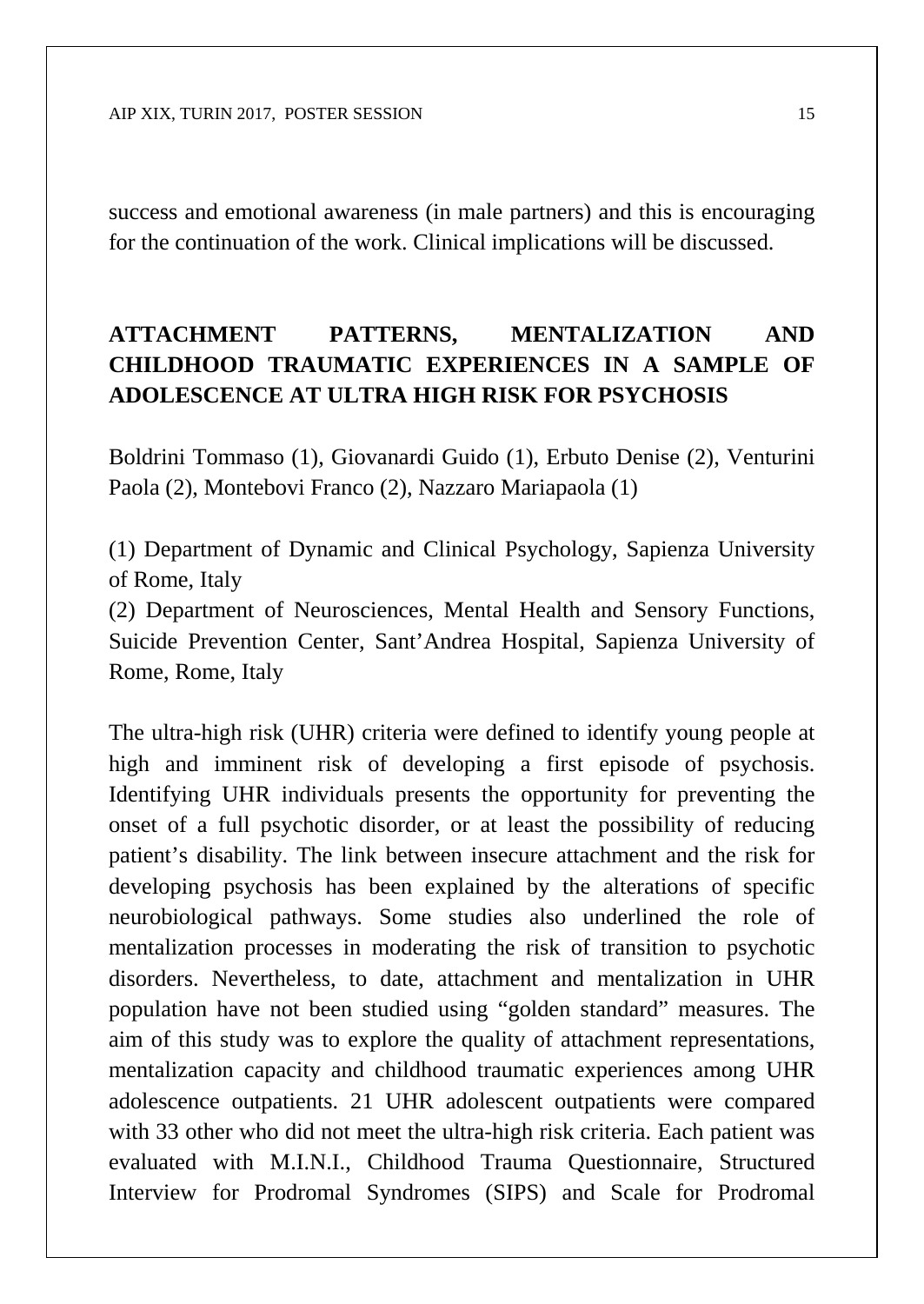Symptoms (SOPS). During the first month of treatment the Adult Attachment Interview was also administered, and the AAI transcripts were assessed by the RF Scale. Although no differences between groups with respect to self-reported childhood traumatic experiences have been found, UHR patients showed a higher degree of "Unresolved" and "Cannot Classify" attachment patterns. Moreover, the RF scores were significantly lower in the UHR sample and significant negative correlations between RF and two SOPS' subscales, "Suspiciousness/Persecutory Ideas" and "Expression of Emotion" were found. Our results underline the importance of taking both disorganized attachment and mentalization impairment into consideration when treating psychotic prodromal symptomatology.

### **ATTACHMENT STYLE AND SELF-CHARACTERIZATION TECHNIQUE: A MIXED-METHOD PRELIMINARY STUDY ON PSYCHOTHERAPISTS IN TRAINING**

Castiglioni Marco (1), Veronese Guido (1), Caruso Antonio (2), Iori Valentina (2), Pepe Alessandro (1)

(1) Dipartimento di Scienze Umane per la Formazione, Università di Milano-Bicocca (2) Centro Panta Rei, Milano

Self-characterization is a constructivist technique in which subjects are required to describe themselves in the third person from the perspective of a good friend. Previous studies on children revealed the influence of attachment styles on some features of self-characterization: systematic differences were noted between the ways in which secure and insecure children described themselves. This study tried to examine if similar differences could also be found in adults, using a mixed-method approach. In particular, we expected that individuals with secure attachment style would write more specific and detailed descriptions of self, while those with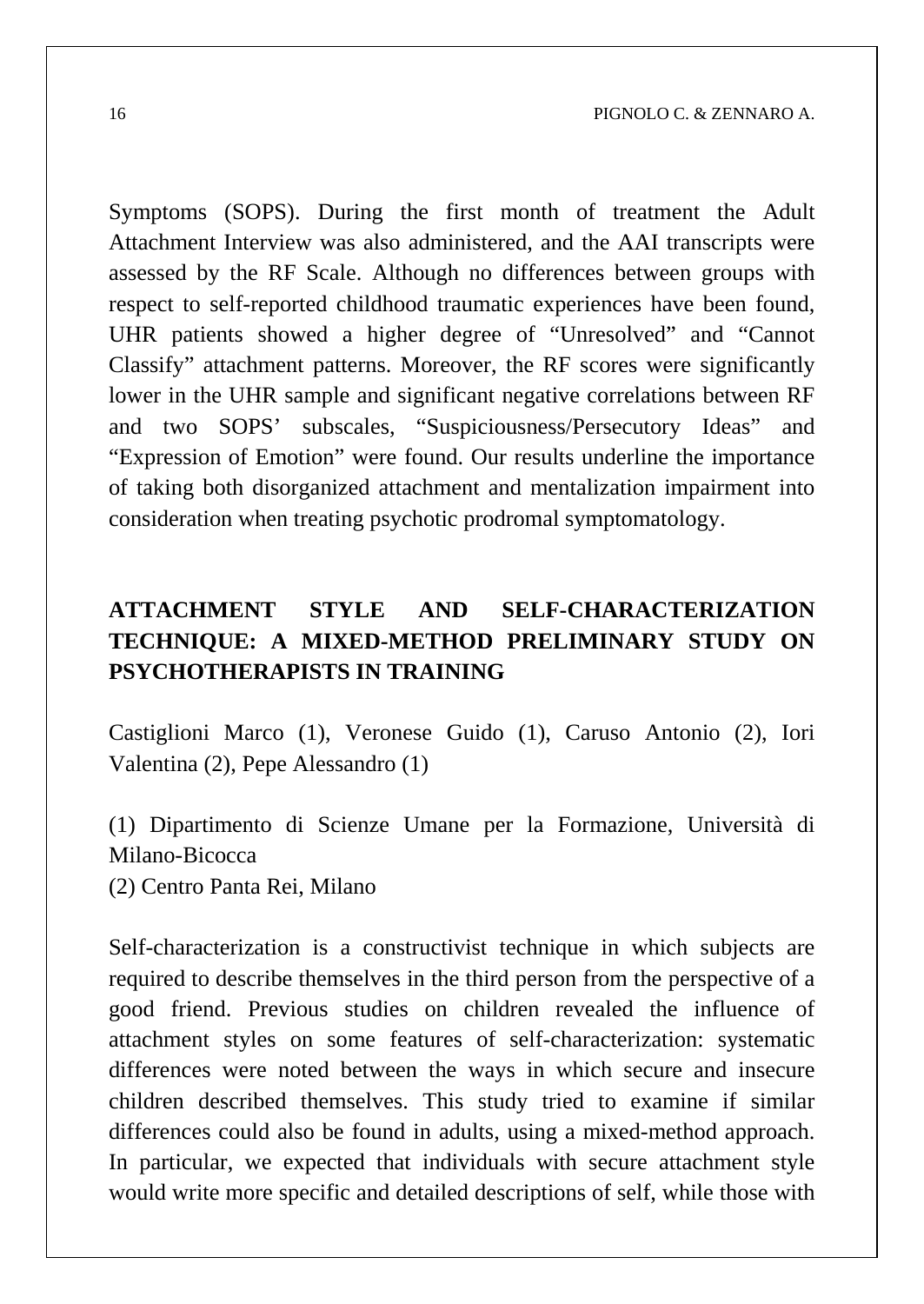insecure attachment would produce less specific and more generic selfnarratives. Sample was composed of 60 psychotherapy graduate students, enrolled in the first, second, third or fourth years of the program. Quantitative data were gathered by the Attachment Style Questionnaire (ASQ). Qualitative data were collected by using the self-characterization technique. The self-characterization texts were analyzed by two independent judges using an ad hoc coding grid. Results were then mixed with the ASQ scores thorough ANOVA; Bonferroni's correction  $(p < .025)$  was applied. Results revealed that individuals with a secure attachment ( $m = 4.31$  vs.  $m =$ 3.80) tend to provide more detailed and specific self-characterizations  $[F(1,55) = 2.81, p < .01,$  effect size  $(d) = .82$ . In addition, analysis supported a statistically significant relation between the presence of generalizations in self-characterizations and insecure attachment (m = 2.82 vs. m = 2.51)  $[F(1,55) = 2.35, p < .025,$  effect size  $(d) = .72$ . Attachment style seems to influence self-characterization in adults as previously noted in children. The practical implications of this are that self-characterization can be used as a qualitative tool to ascertain the attachment style of the writer: Attachment style can be inferred based on whether self-characterizations are vague or detailed.

#### **ATTACHMENT, PERSONALITY AND THERAPEUTIC SUCCESS**

Russolillo Luigi Alessandro (1), Tammaro Michele (1), Marzano Antonio (1), Caviglia Giorgio (1), Perrella Raffaella (1)

(1) Dipartimento di Psicologia, Università degli Studi della Campania "Luigi Vanvitelli"

The work rests on John Bowlby's theory of attachment that sees insecure attachment experiences as the major cause of psychopathology development. We investigated, through a descriptive analysis, the relationship between attachment style and the severity of a psychopathology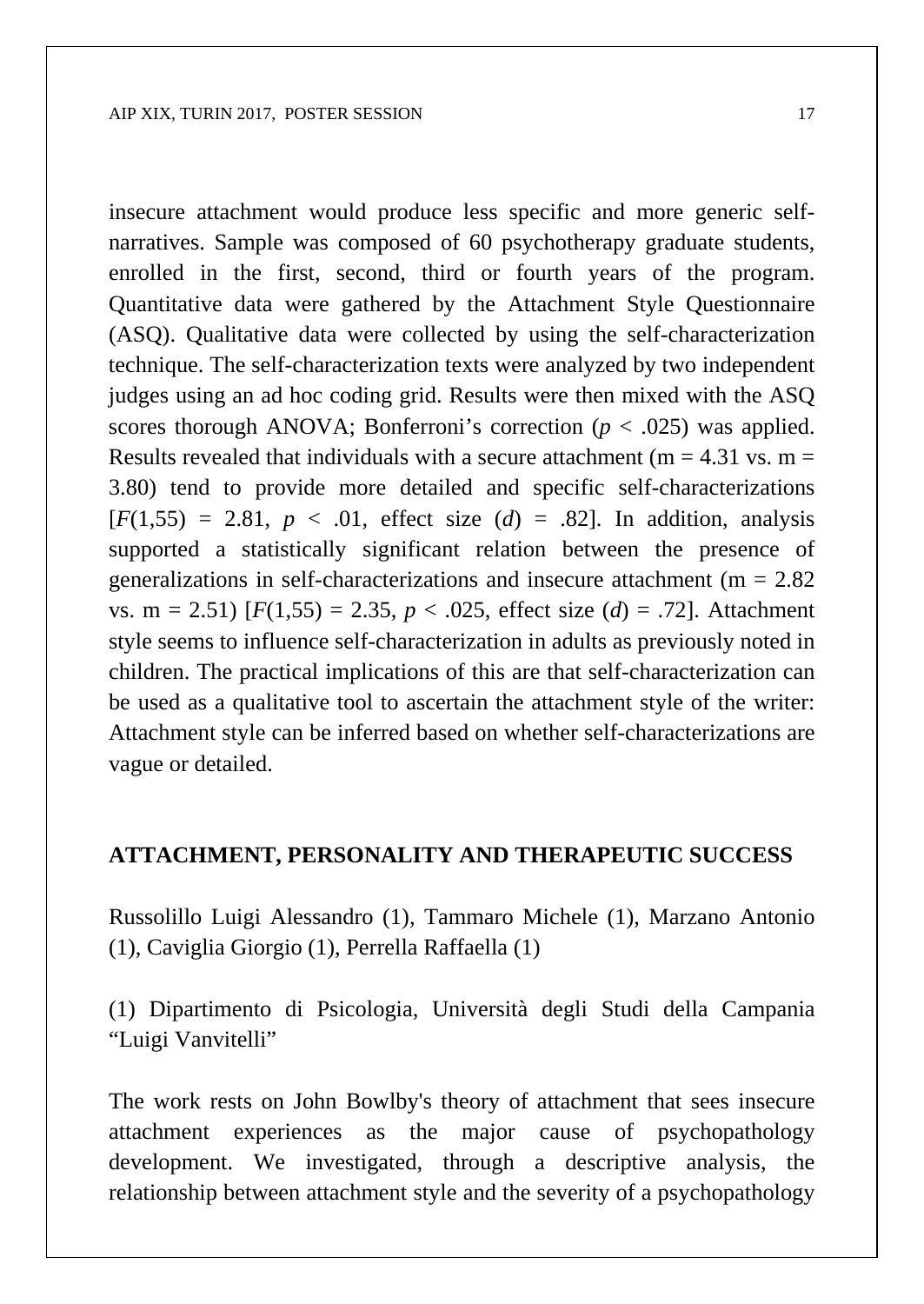to evaluate how such configurations affect the subject's success in terms of adaptation and efficiency of his/her knowledge and, consequently, Insecure and disorganized attachment types predispose most likely to more chronic forms of psychopathology. Using the SWAP-200 (Shedler, Westen, Lingiardi, 2014) and the Adult Attachment Interview (George, Kaplan, Main, 1985), data collection was performed on a sample of 10 patients in the Mental Health Unit , ASL of Caserta (District 13-Maddaloni), who voluntarily adhered to the project. In addition, the "therapeutic alliance" factor was considered to assess the influence of the patient's attachment style on the psychotherapeutic pathway. Free subjects showed greater benefits in terms of resiliency, good relationship and favorable outcomes in terms of prognosis, unlike insecure or disorganized individuals who were able to achieve, when possible, only partial results in overcoming their psychic discomfort, taking more time to establish a sufficient alliance with the therapist. The results confirm, with the broad theoretical support of literature, that an insecure attachment style is a risk factor that, in case of psychopathology, adversely affects the resilience of the individual. At the same level of exposure to traumatic situations, free subjects, on the other hand, show more solid cognitive structures that allow them to maintain a greater psychic integrity.

#### **ATTENTIONAL BIAS IN ANXIOUS INDIVIDUALS: METHODOLOGICAL ISSUES**

Boncompagni Ilaria (1), Marotta Andrea (2), Casagrande Maria (1)

(1) Dipartimento di Psicologia, Università degli Studi di Roma "Sapienza" (2) Department of Experimental Psychology and Physiology of Behaviour, University of Granada, Granada, Spain

Several theories hypothesize an excessive allocation of attention toward threatening stimuli in anxious individuals. Many experiments show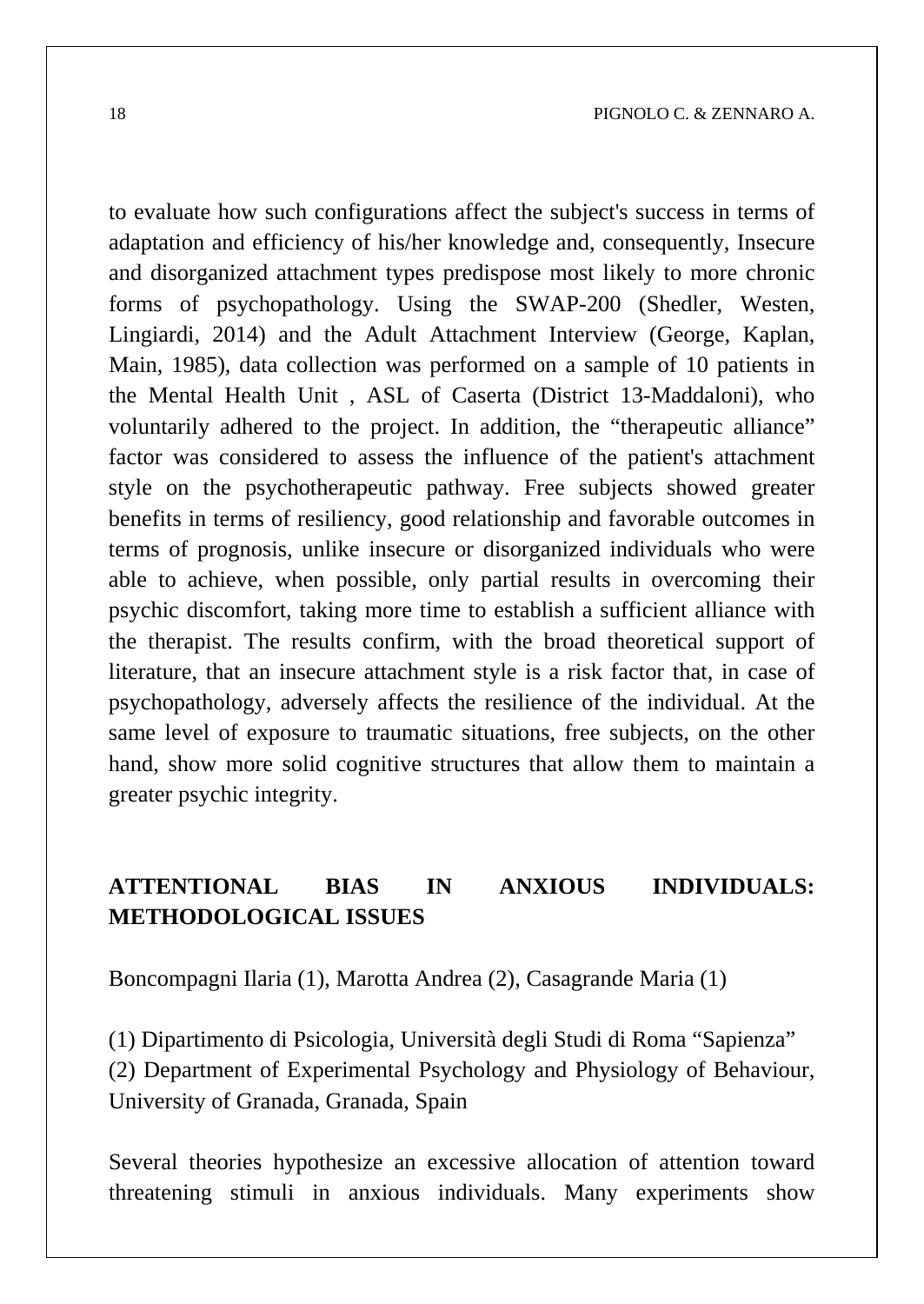attentional bias in trait anxiety across various paradigms and stimuli. Usually, pictorial stimuli are associated to a facilitation of attentional engagement, whereas lexical stimuli are related to a delay of disengagement. These inconsistent results could depend on the different types of stimuli. Further, no study has investigated the difference between pictorial (pictures or faces) and word stimuli by using the Emotional Spatial Cueing Paradigm (ESCP). The aim of the present study was to assess three different types of stimuli (pictures, faces and words) across ESCP in high trait anxiety individuals (HA). HA ( $N = 36$ ) and low trait anxiety (LA;  $N = 31$ ) were administrated the State-Trait Anxiety Inventory and the ESCP. We used three cue types: threatening and neutral pictures, selected from the International Affective Picture System; threatening and neutral faces, selected by Maccari et al.'s (2014) database; threatening and neutral words, assessed by twenty psychology students. The Group (HA; LA) x Cue (pictures; faces; words) x Validity (valid; invalid) x Emotion (threatening; neutral) ANOVA on reaction times shows the main effects of Cue  $(F_{2,13} =$ 4.94; *p* = .008), Validity (*F*1,65 =203.89; *p* = .0001), Emotion (*F*1,65=13.97; *p*  $= .0003$ ) and the Group x Cue x Validity x Emotion interaction ( $F_{2,13} = 3.46$ ;  $p = .03$ ). To explore this interaction further, we performed an ANOVA on each group. The results indicated a higher attentional engagement toward threatening pictures, than neutral pictures (507.28ms vs 531.56ms) in HA. Our study for the first time assessed the orienting of attention related to different types of cue. We observed a higher attentional engagement toward threatening pictures than threatening faces or words. These results could have implications in clinical training for the modification of attentional bias in anxious individuals.

#### **BEHAVIORAL INHIBITION AND INTERNALIZING PROBLEMS IN PRESCHOOL AGE: THE RELEVANCE OF PATERNAL CHARACTERISTICS**

Minelli Marianna (1), Salvatori Paola (1), Fabbri Laura (1)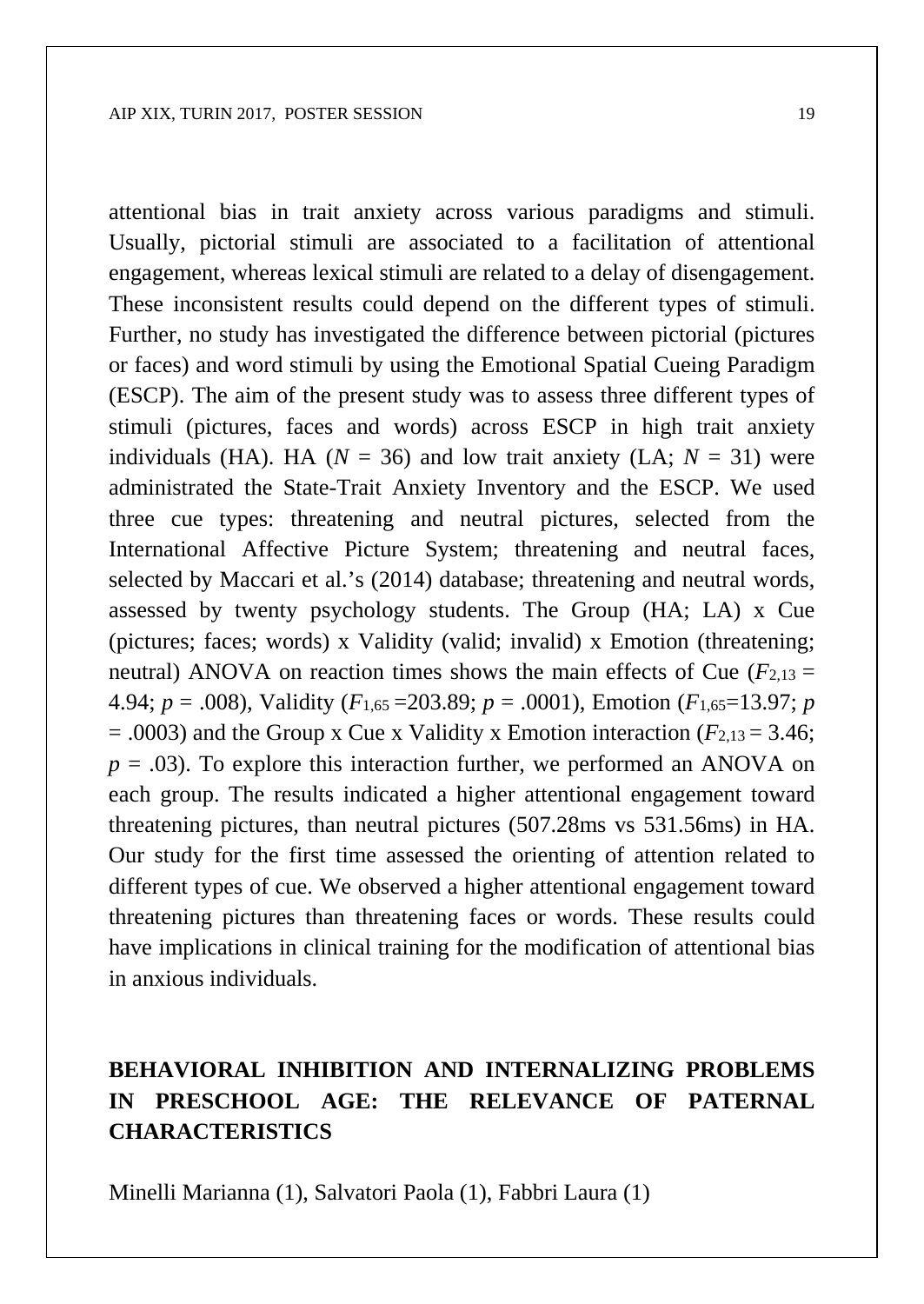#### (1) Dipartimento di Psicologia, Università di Bologna

The temperament trait of Behavioral Inhibition (BI) has been recognized as a risk factor for internalizing problems and anxiety disorders in childhood (Clauss et al., 2012). Although BI has gained attention by the literature, many studies have considered maternal factors, without considering *paternal* characteristics. This longitudinal study aimed to identify, in preschoolers: 1) distinct profiles of children based on their levels of BI, considering both *maternal and paternal* anxiety, and authoritarian parenting style; 2) longitudinal differences between the profiles on the levels of internalizing problems. A sample of 60 Italian preschoolers (age in months: M=55.4±6.2; 24 males), their mothers and fathers, and 7 teachers were recruited from 3 kindergartens in Bologna. Child's BI was assessed in 3 repeated moments across 2 school years (T1, T3: November; T2: May) through the *LAB-TAB* (Goldsmith et al., 1999). At T1 mothers and fathers completed the *Penn State Worry Questionnaire* (PSWQ: Meyer et al., 1999) for the assessment of anxiety levels and the *Child Rearing Practice Report* (CRPR: Dekovic et al., 1999) for parenting style. At T2 and T3, teachers completed the CBCL 1.5/5 (Achenbach & Rescorla, 2000) for the assessment of the child's internalizing problems. Hierarchical Cluster analyses revealed a satisfactory two-clusters solution for *paternal* (but not maternal) variables at T1, for 2 distinct profiles of children: *High BI cluster*  (HBI) and *Low BI cluster* (LBI). Running a MANOVA, these profiles significantly differed ( $p < .05$ ), with HBI showing higher BI, paternal anxiety and authoritarian style. At T2 and T3, HBI showed significantly higher levels of CBCL Anxious/Depressed behaviors compared to LBI (*p* < .05). These results suggest that HBI is a profile at increased risk for the child's anxious/depressed difficulties, and paternal characteristics are relevant for developmental trajectories of inhibited children.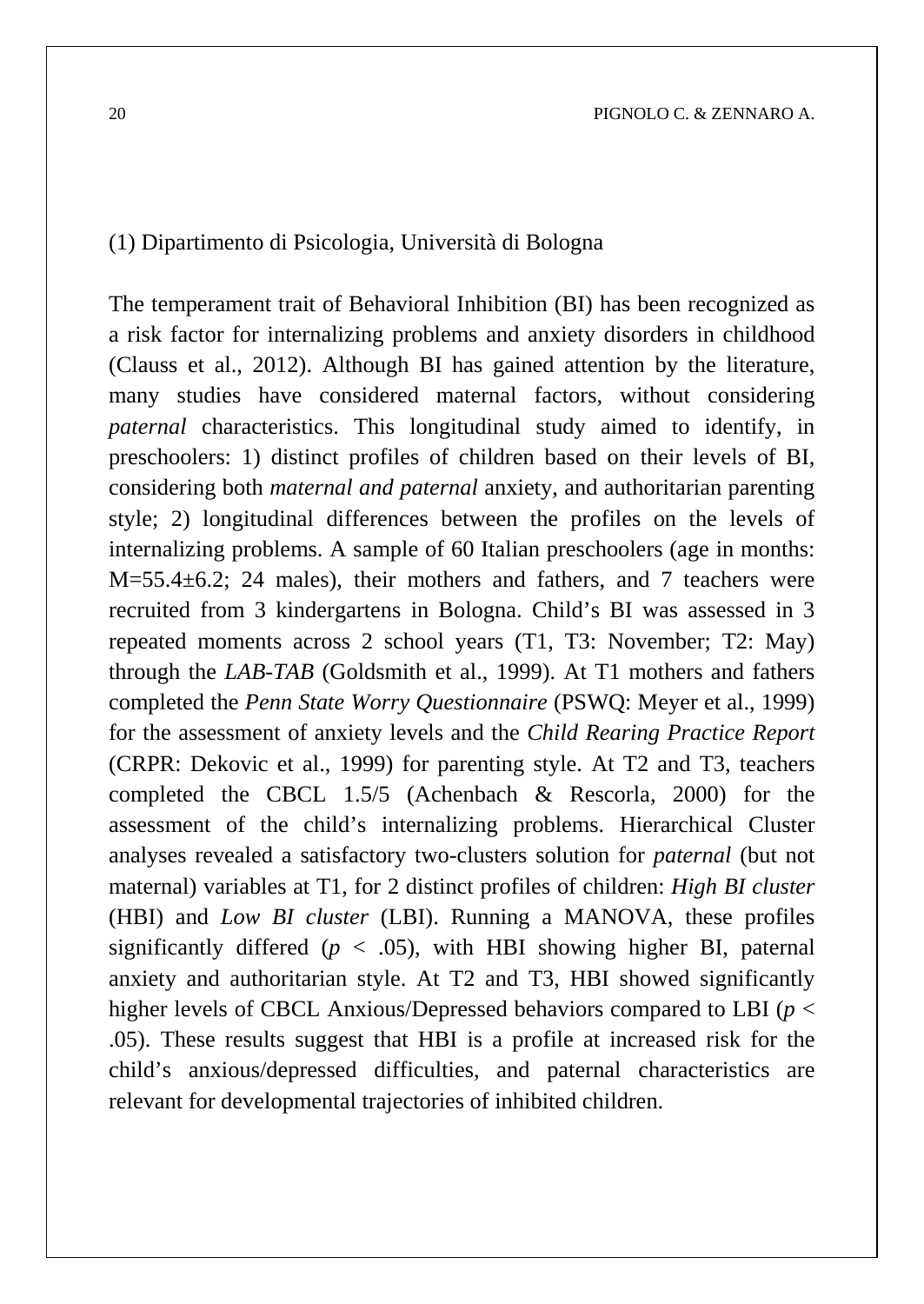#### **BINGE EATING DISORDER (BED) AND PSYCHOPATHOLOGICAL SYMPTOMS IN ADOLESCENCE: PRELIMINARY REPORT FROM A STUDY IN LIGURIA**

Muzi Stefania (1)

(1) Department of Educational Sciences (DISFOR), University of Genoa, Genoa, Italy

The prevalence of Binge Eating Disorder (BED), added in the new DSM-5, is increasing among teenagers and young adults of Western Countries (Goldschmidt et al., 2016). Despite is well-known the prevalence of eating disorders in adolescence, little of specific is known about the BED, which could show comorbidity both with internalizing and externalizing symptoms in adolescents (Forrest et al., 2017; Pace, Guiducci & Cavanna, 2016; Swanson et al., 2011). This preliminary study involved a non-clinical sample of Italian adolescents. We aimed to investigate: 1) the prevalence of BED and psychopathological symptoms; 2) the associations between BED and internalizing and externalizing symptoms. This report is the first screening wave of a larger study that aims to explore the psychological variables which can be associated with the risk of BED in adolescence, such as attachment representations and emotional functioning. The participants were 382 adolescents (aged 13-18 years, M = 15.59, SD = 1.1; 38.5% males 61.5% females), enrolled from high-schools in Liguria. The measures were: 1) demographic and anamnestic data set; 2) the Binge Eating Scale (BES) to assess the risk or presence of Binge Eating Disorder (cut of  $(2)$  = 17); 3) the Youth Self Report 11/18 (YSR 11/18) to assess internalizing (cut-off M>29, F>35) and externalizing (cut-off M>31, F>26) problems. We found the 6% of adolescents resulting as at-risk on BES scale (22 girls and 1 boy); 8 boys and 19 girls showed internalizing symptoms (7.07%), while 3 boys and 11 girls externalizing symptoms (3.66%). Correlations were found between BES and YSR scores in internalizing  $(r = .424; p = .000)$  and externalizing  $(r = .153; p = .003)$  symptoms. These results suggest to deepen investigate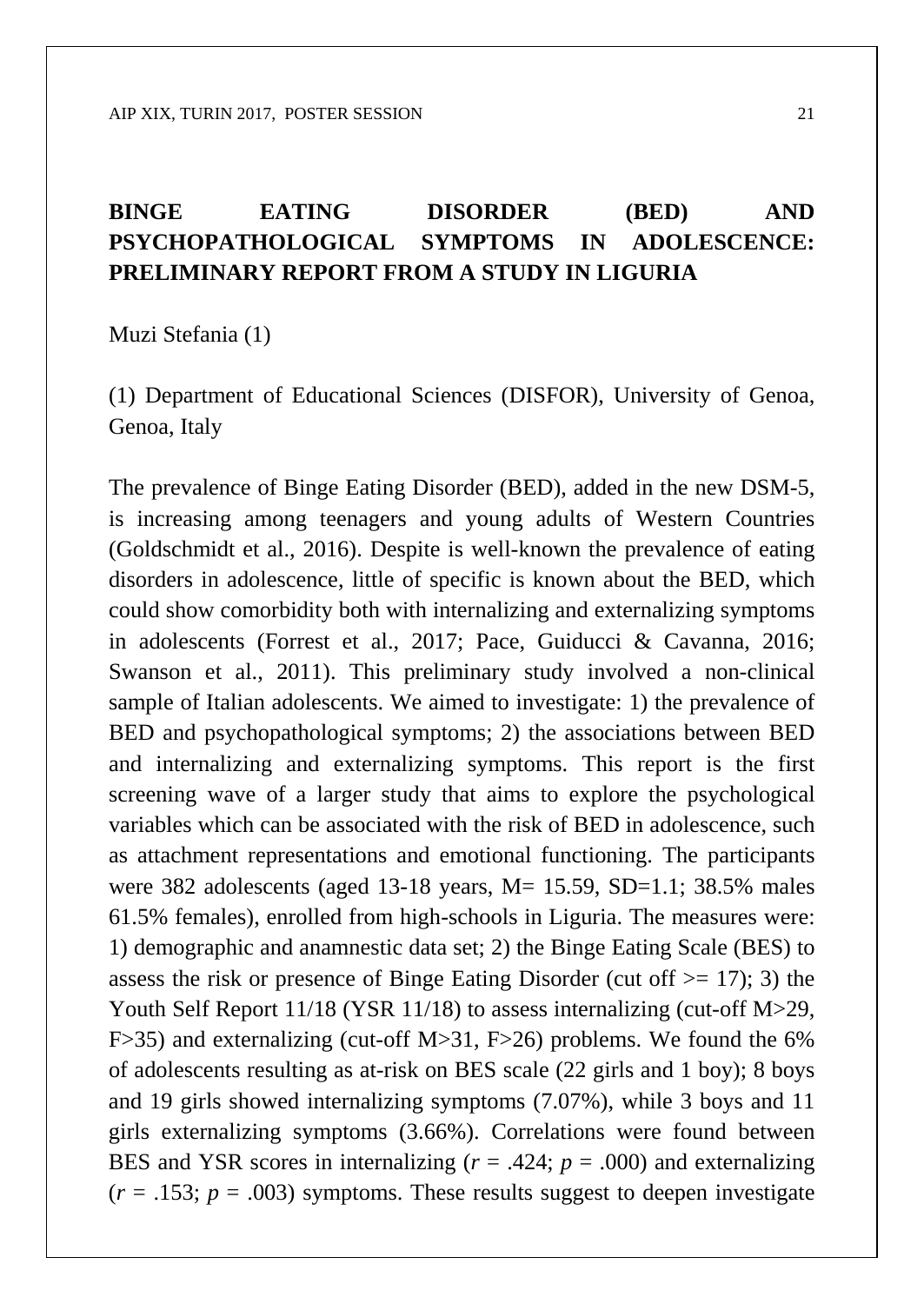comorbidities between BED and other psychopathological problems in adolescence.

### **BURNOUT AND FLEXIBILITY IN SELF-REGULATORY BEHAVIORS IN A SAMPLE OF PALLIATIVE HOME CARE WORKERS**

Lenzo Vittorio (1), Bordino Valentina (2), Baio Maria (2), Grasso Daniela (2), Germanà Antonino (2)

(1) Dipartimento di Medicina Clinica e Sperimentale, Università di Messina (2) Consorzio SISIFO

Palliative care is an approach that improve the quality of life of the patients and their families that confront with the problem associated with lifethreating illness. On the other hand, home care workers have daily face with death and suffering of their families. In this perspective, palliative home care can produce highly stressful and negative emotions in workers. In fact, the burnout syndrome is a state of exhaustion related to stress at work. More specifically, burnout is a state of emotional exhaustion, depersonalization, and reduced personal accomplishment. The failure to successfully downregulate negative emotions is a key risk factor for a severe form of discomfort, known as burnout syndrome. Flexibility in self-regulatory behaviors is related with adjusting to stressful life events. Moreover, flexibility needs to have diverse emotion regulation abilities. The goal of this study is to examine the risk of burnout in palliative home care workers and its relationships with flexibility in self-regulatory behaviors. The study examined a group of thirty operators  $(M = 11; F = 19)$  working in a team of Integrated Home Palliative Care in Sicily. The study was based on a selfreport protocol including: a questionnaire to determine demographic features of the participants; the Italian Version of Maslach Burnout Inventory (MBI) to measure presence of burnout; the Flexible Regulation of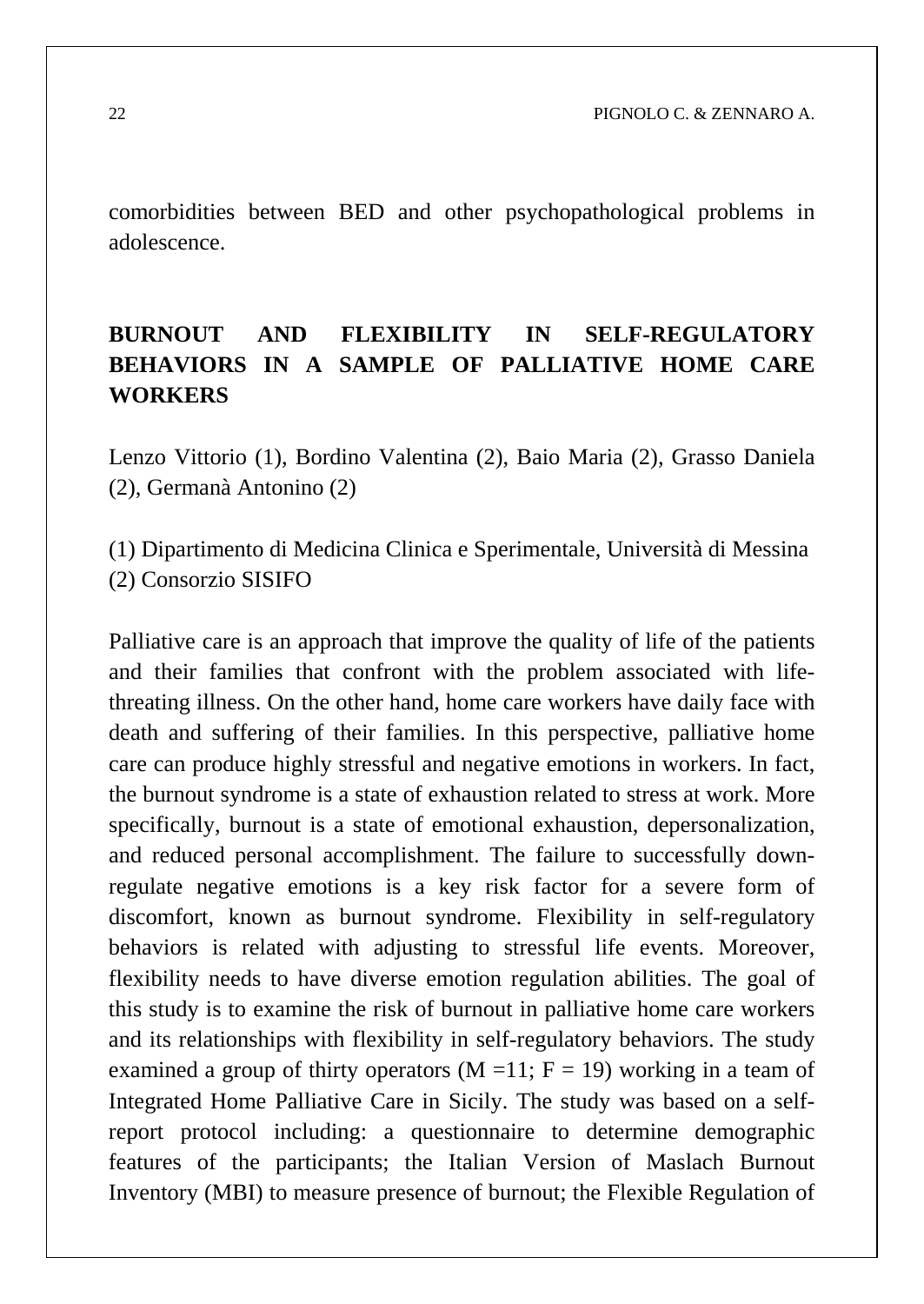Emotional Expression Scale (FREE) and the Context Sensitivity Index (CSI) to measure flexibility in self-regulatory behaviors. Analysis Statistic was conducted by using SPSS. The results did not show a problematic level of burnout and metacognitive elements. Instead, this study showed highly and specific correlations between the flexibility in self-regulatory behaviors and components of burnout. The results highlights the role to tailored specific interventions of prevention and promotion for health care workers.

#### **CALLOUS-UNEMOTIONAL TRAITS AND GAMBLING PROBLEMS IN EMERGING ADULTS**

Tani Franca (1), Ponti Lucia (1)

(1) Department of Health Sciences, University of Florence

Several affect regulation disorders, such as high levels of alexithymia (Parker et al., 2005) and severe emotion regulation difficulties (Williams et al., 2012) have been shown associated with gambling problems. However, till now no study has deepened the role of the emotional callousness (Frick & Nigg, 2012) in gambling disorder. The main focus of this study is therefore to fill this gap. A total of 460 participants (47% males, mean age  $21.90$ ,  $SD = 2.79$ ) were recruited for the present study. All participants completed the *South Oaks Gambling Screen – Revised for Adolescents*  (Winters et al., 1993; Chiesi et al., 2012) and the *Inventory of Callous-Unemotional Traits* (Kimonis et al., 2008; Ciucci et al., 2013), which assesses three main dimensions callous-emotional traits: callousness, unemotional and uncaring. Based on their scores on the SOGS-RA, participants were then divided in three groups: I) problem gamblers ( $n =$ 22), SOGS*-*RA scores > 4; at-risk gamblers (n = 27), SOGS-RA scores = 2 or 3, and non-problem gamblers ( $n = 411$ ), SOGS-RA scores <1. In order to investigate whether the three groups differ on callous-unemotional dimensions, a multivariate analysis of variance (MANOVA) was performed.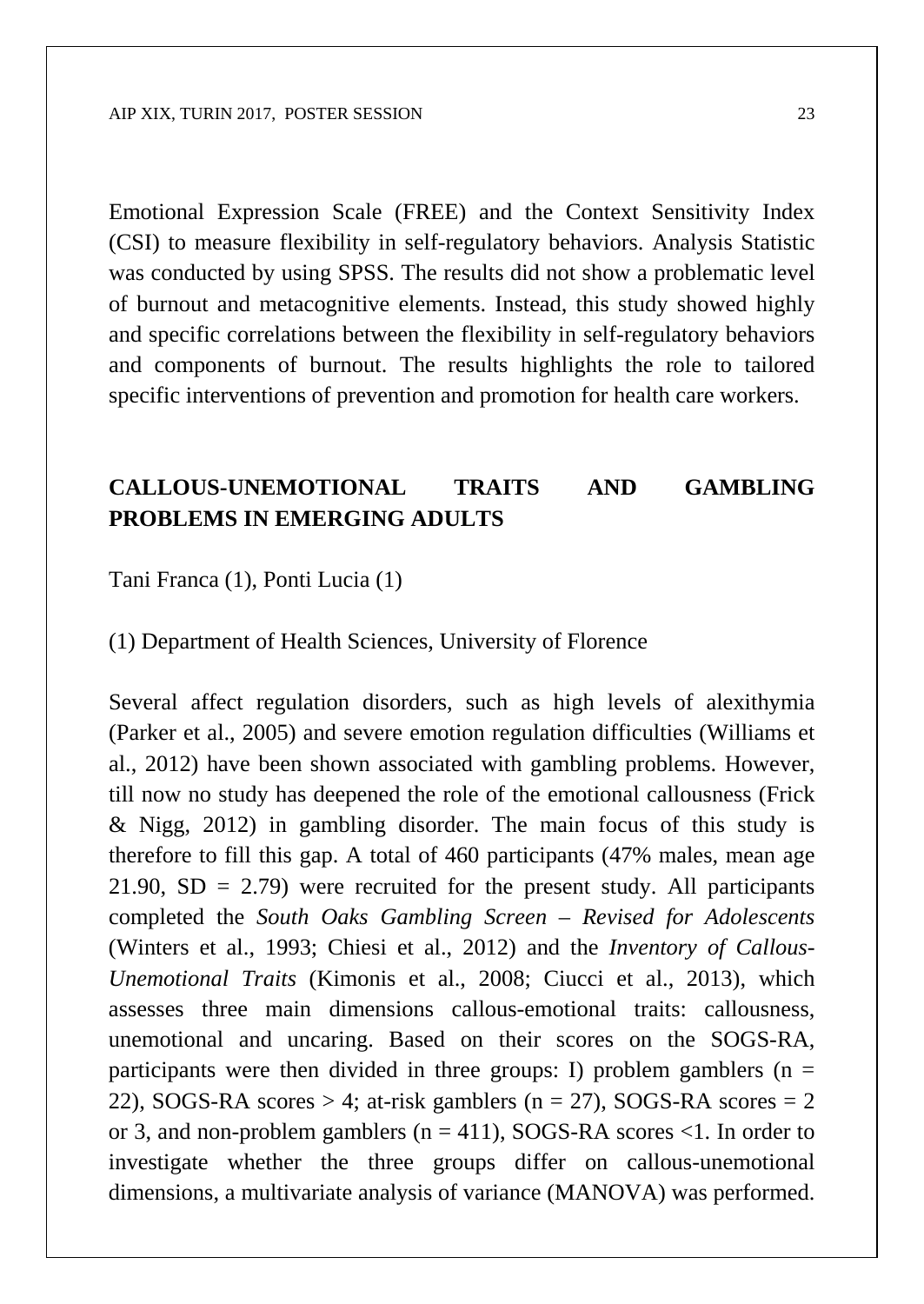Our findings showed significant differences among the three groups. Specifically, problem gamblers showed higher levels of callousness than non-problem gamblers did. Moreover, problem gamblers showed higher levels of uncaring than participants belonging to the other two groups. Overall, these results support the existence of significant traits of emotional callousness in emerging adults with severe problems with gambling.

### **CAN COUPLE ATTACHMENT HELP TO UNDERSTAND VARIATIONS IN PARENTS' DEPRESSIVE SYMPTOMS IN THE TRANSITION TO PARENTHOOD?**

Gnazzo Antonio (1), Shapses Kendel L.C. (2), Cowan Philip A. (3), Cowan Carolyn Pape (3)

(1) Department of Dynamic and Clinical Psychology, Sapienza, University of Rome

(2) University of Dominican California

(3) University of California at Berkeley

Literature has shown that the transition to parenthood represents a very stressful period for new parents. Using Attachment Theory, several studies have shown that depressive symptoms (DS) are found more often in adults classified as insecurely attached (preoccupied or dismissing) than in those classified as securely attached. Despite this evidence, to the best of our knowledge, few studies have focused on both partners of the parental couple. Specifically, not one study has explored the reciprocal influence of one partner on the other partner. The current study aimed to explore the dyadic effect of couple attachment on both mother and father DS in the early months of becoming parents. We administered the Couple Attachment Interview and the Edinburg Postnatal Depression Scale to 19 couples three months after the child's birth. A two-step hierarchical multiple regression was conducted for both the mother and the father using DS as a dependent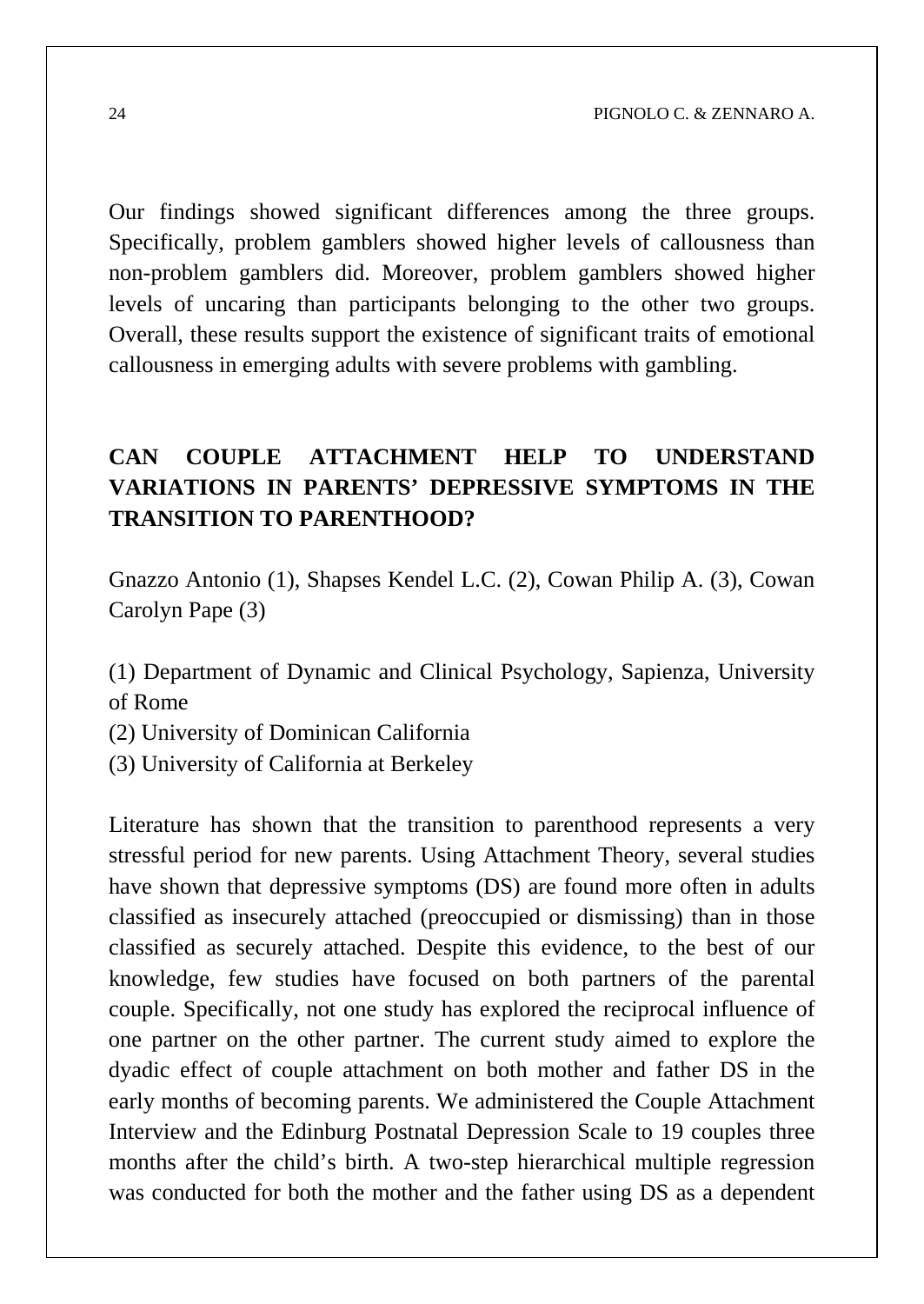variable. The actor attachment score was entered in step one while the partner attachment score was entered in step two. With respect to the mothers, the results show that actor secure attachment accounted for 87.8% of the variance of DS, and significantly contributed to the regression model  $(F(3, 15) = 36.05, p < .001)$ . When the partner attachment score was entered, an additional 8.2% of the variance of DS was explained  $(F(6, 12) =$ 48.44,  $p < .001$ ). With regard to the fathers, 54.9% of variance of DS was accounted for by actor secure attachment  $(F(3, 15) = 6.09, p < .001)$ . An additional 33.4% of the variance of DS was explained when the partner attachment score was entered  $(F(6, 12) = 15.10, p < .001)$ . DS is predicted not only by the actor effect of the attachment scores, but also by the effect of the partner's attachment score. Studying the couple attachment is a useful perspective on understanding variations in parents' depressive symptoms in the early months of the transition to parenthood.

#### **CAUSAL EXPLANATION AND ATTITUDES TOWARDS PEOPLE WITH SCHIZOPHRENIA. A STUDY ON MEDICAL, NURSING, AND PSYCHOLOGY STUDENTS**

Sideli Lucia (1), Sartorio Crocettarachele (1), Barone M. Valentina (1), Seminerio Fabio (1), La Cascia Caterina (1), Guccione Cristina (1), Badalamenti Daniela (1), Verdina Antonio Ugo (1), Maniaci Giuseppe (1), Canduscio M. Cristina (1), La Barbera Daniele (1)

(1) Department of Experimental Biomedicine and Clinical Neuroscience, University of Palermo, Italy

Discrimination towards people with schizophrenia (PWS) by healthcare professionals is responsible of patients' difficulties in accessing healthcare and under-treatment. Negative attitudes toward PWS in healthcare professionals tend to be present since their university studies and are related to their knowledge and experience about the disease (Thornicroft, 2006).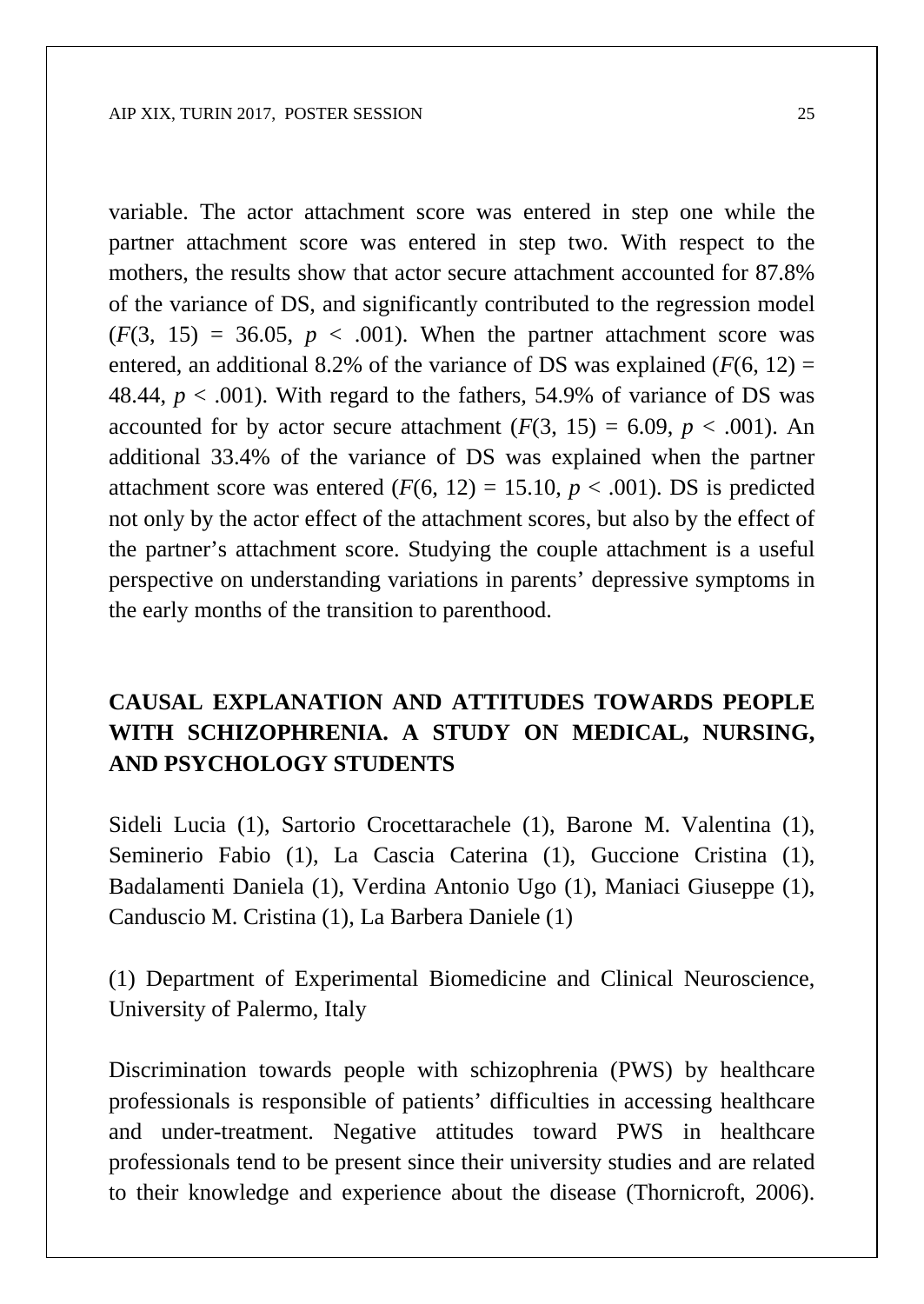The aim of this study was to assess opinion towards PWS in medical, nursing and psychology students and to investigate the relation with their knowledge of schizophrenia. The study involved 133 Medical, 200 Nursing and 296 Psychology students attending the III year who completed a modified version of the Opinion on Mental Illness Questionnaire (OQ, Magliano, 2004). The majority of nursing (adj. OR 3.998, 95% CI 2.08- 7.70) and psychology students (adj. OR 2.143, 95% CI 1.16-3.95) identified psychosocial causes as more frequent causes of schizophrenia, in contrast with only a half of medical students. Regarding the most important cause, while medical students strongly supported biological causes of schizophrenia, nursing (adj. OR 2.886, 95% CI 1.49-5.58) and psychology students (adj. OR 4.862, 95% CI 2.49-9.48) considered more relevant psychosocial causes. In a linear regression model, students' attitude toward social equality of PWS (F 2.527, p 0.015) was significantly predicted by choosing biological explanations as more frequent cause of schizophrenia (B -0.084, 95% CI -0.16 to -0.01, p 0.032), across the three courses. By contrast, students' view of treatment usefulness (F 8.768,  $p < .001$ ) was significantly predicted by their degree course (nursing students B -0.070, 95% CI -0.13 to -0.01, p 0.035; medical students B -0.20, 95% CI -0.28 to - 0.12,  $p < .001$ ), independently by the causal explanation they favored. The findings underline the relevance of biopsychosocial model of schizophrenia within stigma-prevention programs for health science students.

#### **CENTRAL AND MARGINAL CHANGE DETECTION TASK PERFORMANCE IN ADHD CHILDREN**

Fabio Rosa Angela (1), Martino Gabriella (1), Arena Maria (1), Caprì Tindara (1), Lecciso Flavia (2)

(1) Department of Cognitive Sciences, University of Messina

(2) Department of History, Society and Human Studies, University of Salento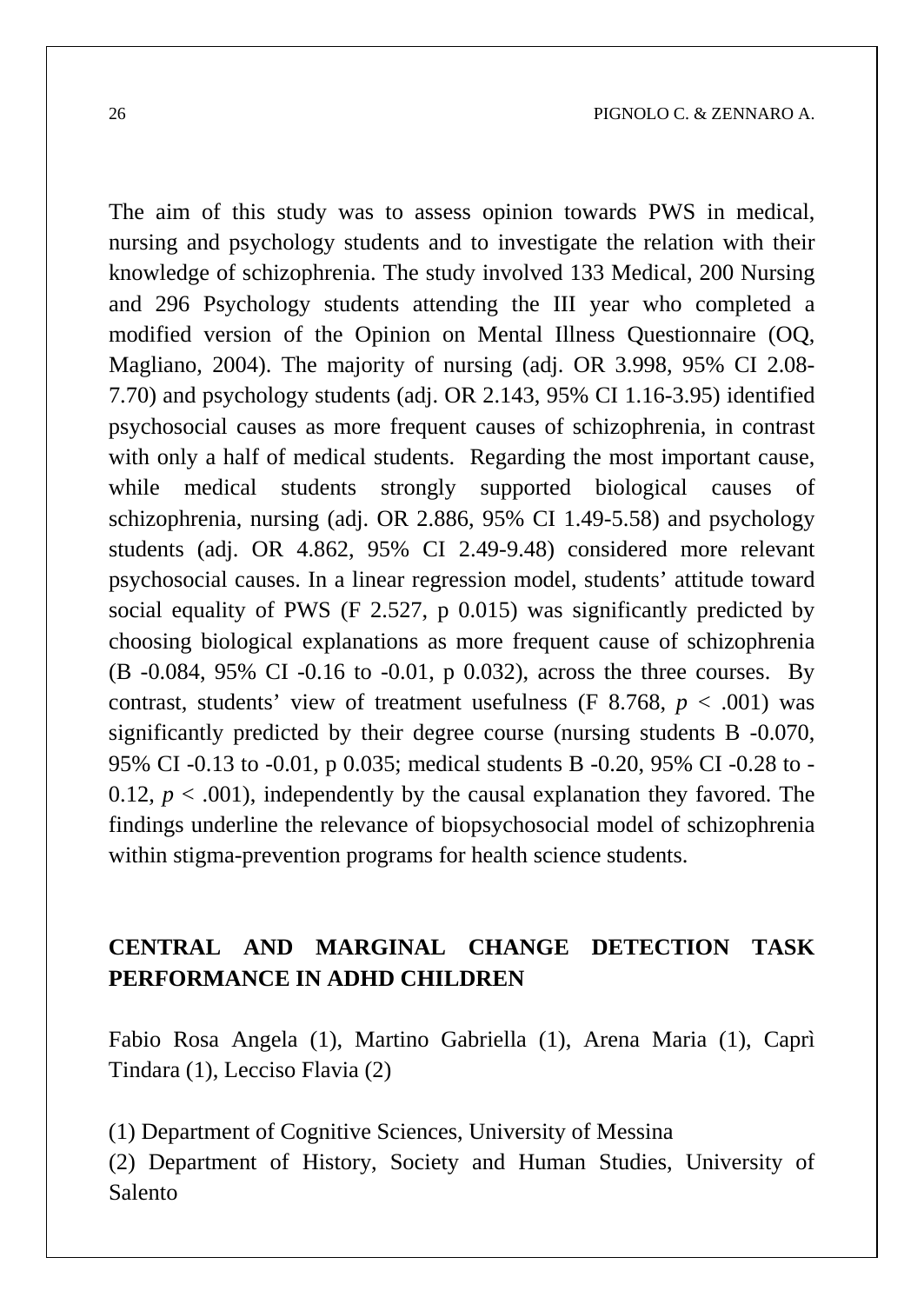Change detection (CD) accuracy, which is associated to visual attention and memory, was studied in children with ADHD. CD accuracy is lower in children with ADHD compared to typically developing children (TD). The main aim of this study is to evaluate change detection task of different ADHD groups and to compare their performances with TD children. More in deeper for this purpose we evaluated if the performance related to the levels of interest (central/marginal level of interest) and the different types of change (color and location and presence/absence change) were impaired in ADHD. 56 children (mean age ADHD-C = 11.31 (DS=1.07), n= 16), (mean age ADHD-I = 10.67 (DS= 1.15), n= 12) and (mean age  $TD = 11.12$ (DS= 1.33), n=28) participated to the study. Flicker paradigm was used to evaluate change detection performance in all conditions. A multivariate repeated measure design of research was applied: 3 (groups: ADHD-C, ADHD-I, TD) X 2 (levels of interest: central and marginal) X 3 (type of change: color, location and absence of change). Change detection accuracies were measured. A multivariate repeated measure analysis of variance was applied, stating the level of significance at .01. Results of TD children were higher compared to ADHD children. The marginal level of interest was worse in both ADHD groups than TD. Position but not color type of change was worse in both the ADHD groups compared to TD group. The change detection performance was found to be worse in ADHD children than TD children. Since the results showed that CDT performance was lower in ADHD only with reference to the marginal level of interest and the location type of change, the findings could be related to the difficulty to sustain attention in ADHD children and their deficient mechanism of attention shifting in detailed aspects of the tasks.

### **CLINICAL FUNCTIONS AND PROCESSES OF A PSYCHOLOGICAL DESK WITHIN A MEDICAL DEPARTMENT FOR PATIENTS WITH MULTIPLE SCLEROSIS**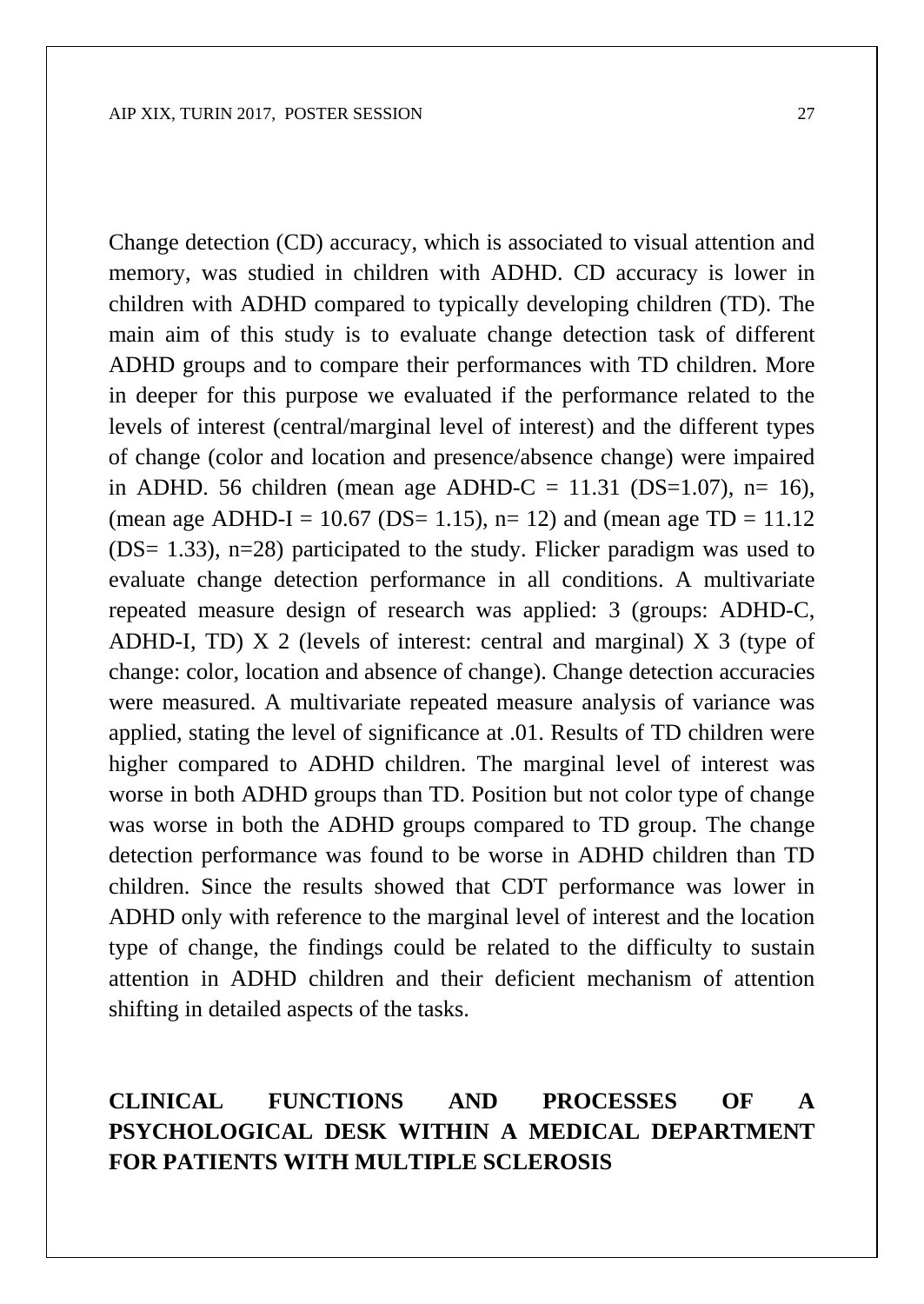28 PIGNOLO C. & ZENNARO A.

Piscopo Kyrie (1), Rosa Laura (1), De Luca Picione Raffaele (2), Chiodi Alessandro (3), Lanzillo Roberta (3), Brescia Morra Vincenzo (3), Valerio Paolo (3)

(1) Centro di Ateneo Sinapsi, Università degli studi di Napoli Federico II (2) Dipartimento di Studi Umanistici, Università degli studi di Napoli Federico II

(3) Dipartimento di Neuroscienze e Scienze Riproduttive ed Odontostomatologiche, Università degli studi di Napoli Federico II

The contribution presents the experience of psychological work at the Center for Multiple Sclerosis (MS) of the A.O.U. Federico II of Naples. MS is a chronic degenerative disease of the CNS, which starts between 20 and 40 years and requires a care path throughout the patient's life. The diagnostic-therapeutic path consists of delicate moments that generate strong emotions, efforts to sustain the uncertainty of predictions about disease progression, feelings of social isolation and stigma, difficulty in reorganizing daily activities. In this regard the psychological desk is thought, from a bio-psycho-social point of view, as a process of psychological counseling and support for MS patients. The realization of the intervention starts from the moment of the communication of the diagnosis – wherein the same psychologists participate. The function in this first delicate moment is to contain the patient's emotional experience. At a later time, patients are addressed to the psychological desk, located in a different room than where they met with the doctor. It is important to legitimize the suffering the patient is experiencing, helping her to name the pain of loss of a healthy person identity. From a methodological point of view, the psychological intervention is aimed to reformulate the patient's experience toward the integration of emotions, often denied or fragmented because of the strong emotional impact that the diagnosis has generated. The elaboration of emotional experiences fosters the understanding of care needs and improves long-term results of treatment, favoring the development of the same healthcare relationship. The main purposes proposed are: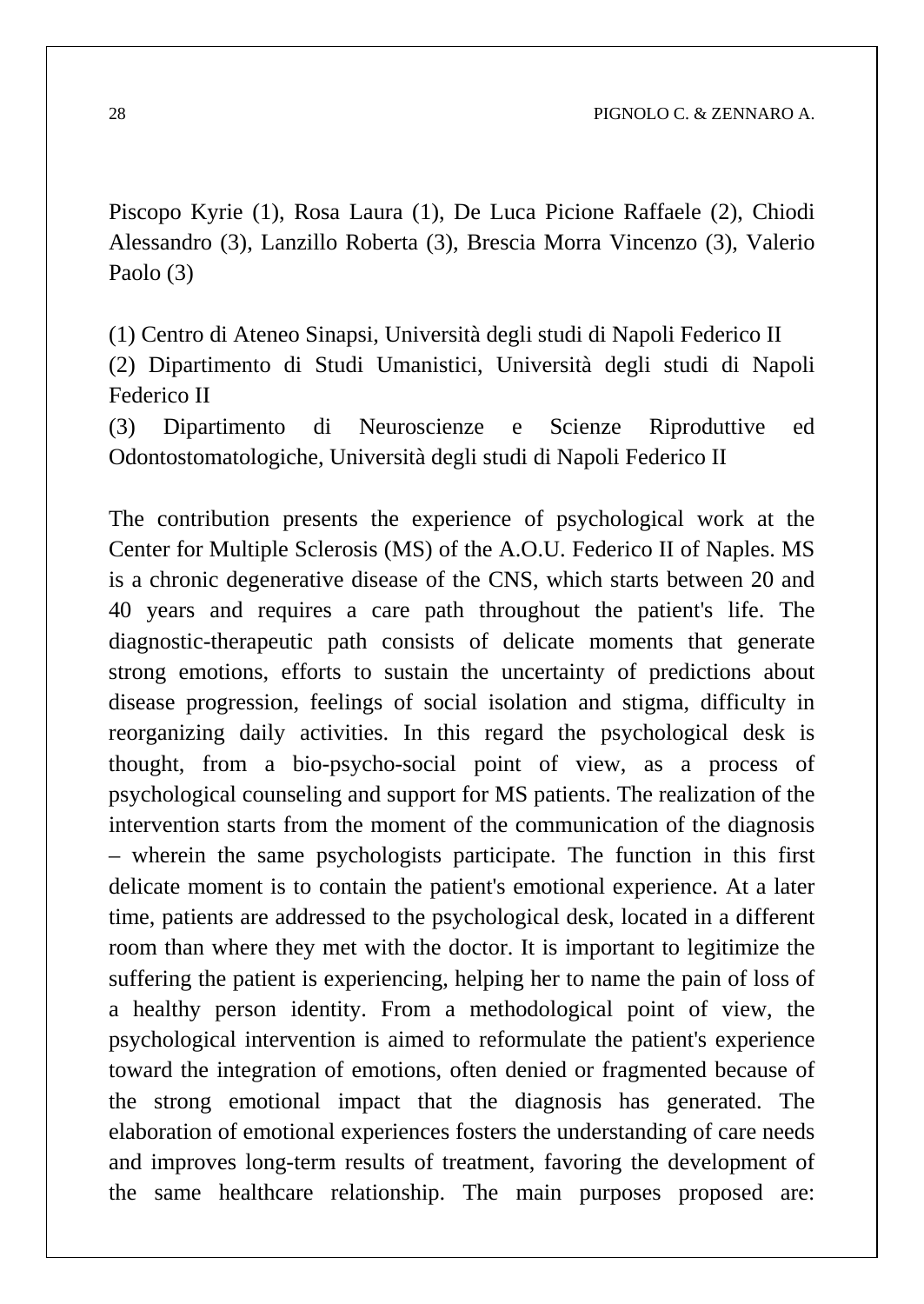facilitating the integration of the limit - represented by the disease in the patient's everyday life; the recognition of personal and contextual resources; the subjective elaboration of the complex relation between illusion/hope/confidence in the achievable and sharable projects of life.

#### **COMORBID DEPRESSION AND ANXIETY AS RISK FACTOR FOR REDUCED EXERCISE CAPACITY IN CARDIAC PATIENTS**

Cappella Emanuele A.M. (1), Rapelli Giada (2), Spatola Chiara A.M. (1,2)

(1) Dipartimento di Psicologia, Università Cattolica del Sacro Cuore (2) Laboratorio di Ricerche Psicologiche, Istituto Auxologico Italiano – Milano

Anxiety and depression are the most common psychological symptoms occurring in Coronary Heart Disease (CHD - Rothenbacher et al. 2007). These two clinical dimensions show high rates of comorbidity in CHD patients (Denollet et al. 2006). Comorbidity predicts more accurately longterm prognosis than either anxiety or depression considered as separate dimensions (Watkins et al. 2013). It is still unclear the impact of comorbid depression and anxiety on exercise capacity (EC), which is the most important functional outcome in cardiac rehabilitation settings. 212 CHD patients participating in an exercise-based cardiac rehabilitation program were assessed at baseline and at discharge. We used the Hospital Anxiety and Depression Scale clinical cut-off  $(\geq 8)$  to differentiate subjects in three groups: patients with comorbid depression and anxiety; patients with either depression or anxiety; and without clinical symptomatology. EC was measured as the maximal power reached in a bicycle stress test, and data was analyzed using a Repeated Measures ANOVA (3X2). We found a significant interaction effect group\*time:  $F(1, 192) = 3.809$ ,  $p = .024$ . Moreover, post-hoc tests revealed that EC was lower for people with comorbid depression and anxiety compared to patients without symptoms (*p*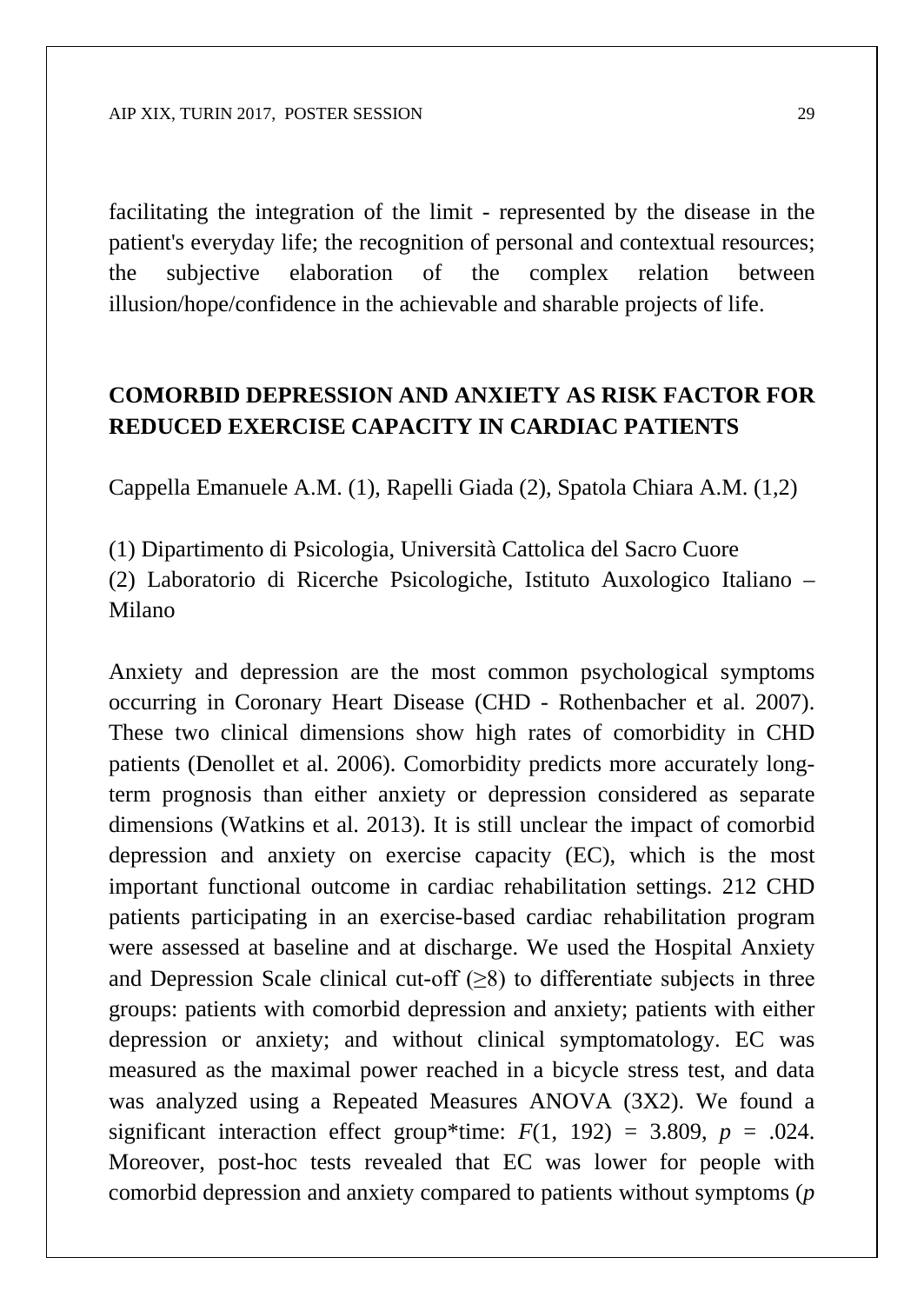= .006). Interestingly, patients with either depression or anxiety did not significantly differ in terms of EC from patients without symptoms ( $p =$ .157). CHD patients with comorbid depression and anxiety registered a compromised improvement in exercise capacity compared to patients reporting either depression or anxiety and patients without clinical symptomatology. These findings suggest the importance of assessing and treating patients for both anxiety and depression in the early phase of cardiac rehabilitation settings in order to maximise their functional improvement.

#### **COMPARING SELF-REPORT AND PSYCHO-PHYSIOLOGICAL MEASUREMENT OF EMOTIONAL DYSREGULATION**

Marino Giorgia (1), Racca Sara (1), Ales Francesca (1)

(1) Department of Psychology, University of Turin

Emotion Regulation (ER) may be defined as the ability to respond to the continuous demands of experience with the range of emotions in a manner that is socially acceptable and sufficiently flexible to allow spontaneous reactions as well as the ability to delay spontaneous reactions as needed. Because numerous clinical conditions are deemed to be characterized by deficits in ER, and emerging data suggest that ER is also important to wellbeing and health, the construct of ER has received increasing attention during the past few years. In particular, a lot of effort has been made to refine the methods and measures to assess ER in clinical and nonclinical contexts. The current study aimed at comparing two widely used methods to measure ER, i.e., self-reported data and psychophysiological information. More specifically, two clinical samples (i.e., a sample of patients affected by anxiety, and a sample of patients affected by fibromyalgia) and two control groups contributed to this study. All participants were administered the Difficulties in Emotion Regulation Scales (DERS; Gratz & Roemer, 2004),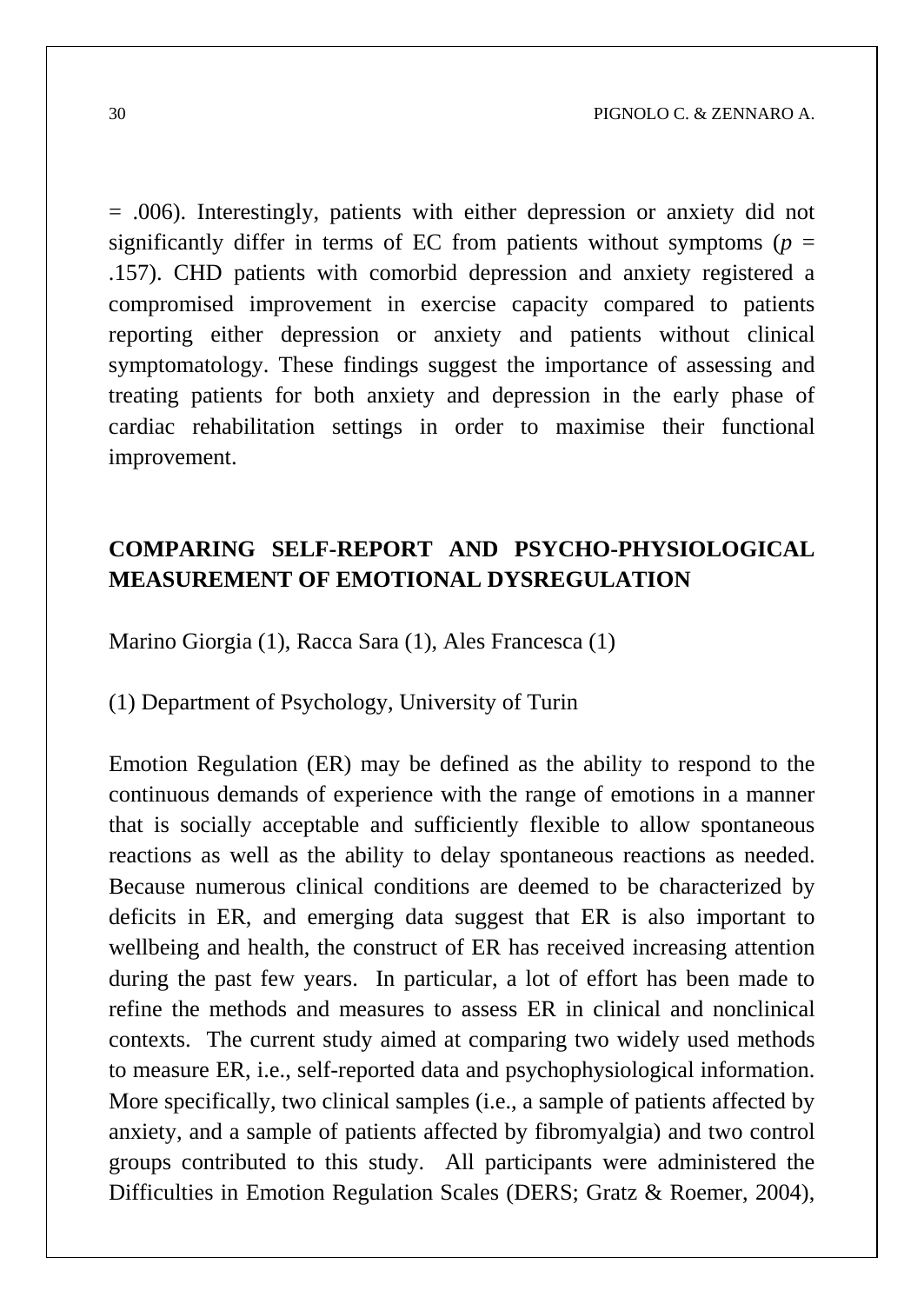and their heart rate variability (HRV) was measured during a 10-minutes of seated rest. Data analysis focused on the comparison between the clinical and nonclinical groups on both DERS scores and HRV values, and on the relationship between self-reported (i.e., DERS scores) and psychophysiologically obtained (i.e., HRV) sources of information. As expected, both DERS scores and HRV values contributed to accurately measuring ER within the two clinical samples, however the correlation between these two measures was nonsignificant. Implications for research in psychological assessment will be discussed.

#### **CONNECTING WITH THE PARTNER IN A NEGATIVE WAY THROUGH SOCIAL MEDIA**

Chiarolanza Claudia (1), Muzietti Valeria (2), Spagnolo Fabio (1), Porcelli Leonardo (1), Gioia Federica (1)

(1) Department of Dynamic and Clinical Psychology, Sapienza University of Rome

(2) Department of Psychology, Sapienza University of Rome

Use of social network sites and instant messaging applications (i.e. Facebook $T^{M}$ , Whatsapp) is widespread and promotes specific forms of selfdisclosure and interactive exchanges. These activities are changing the way in which people establish and maintain relationships (Bowe, 2010; Park, 2011). This is true especially for the development of romantic partners. Social media influence intimacy and relationships satisfaction because change the way and frequency of partners' interactions (Hand *et al*, 2013). Sharing private information via social media and excessive time spent on them could also increase negative feelings like distrust and suspect, fostering partner control and jealousy (Elphinston & Noller, 2011; Marshall *et al*, 2011; Muscanell *et al.*, 2013). In particular, jealousy is a form of reaction to the perception that a significant relationship is threatened by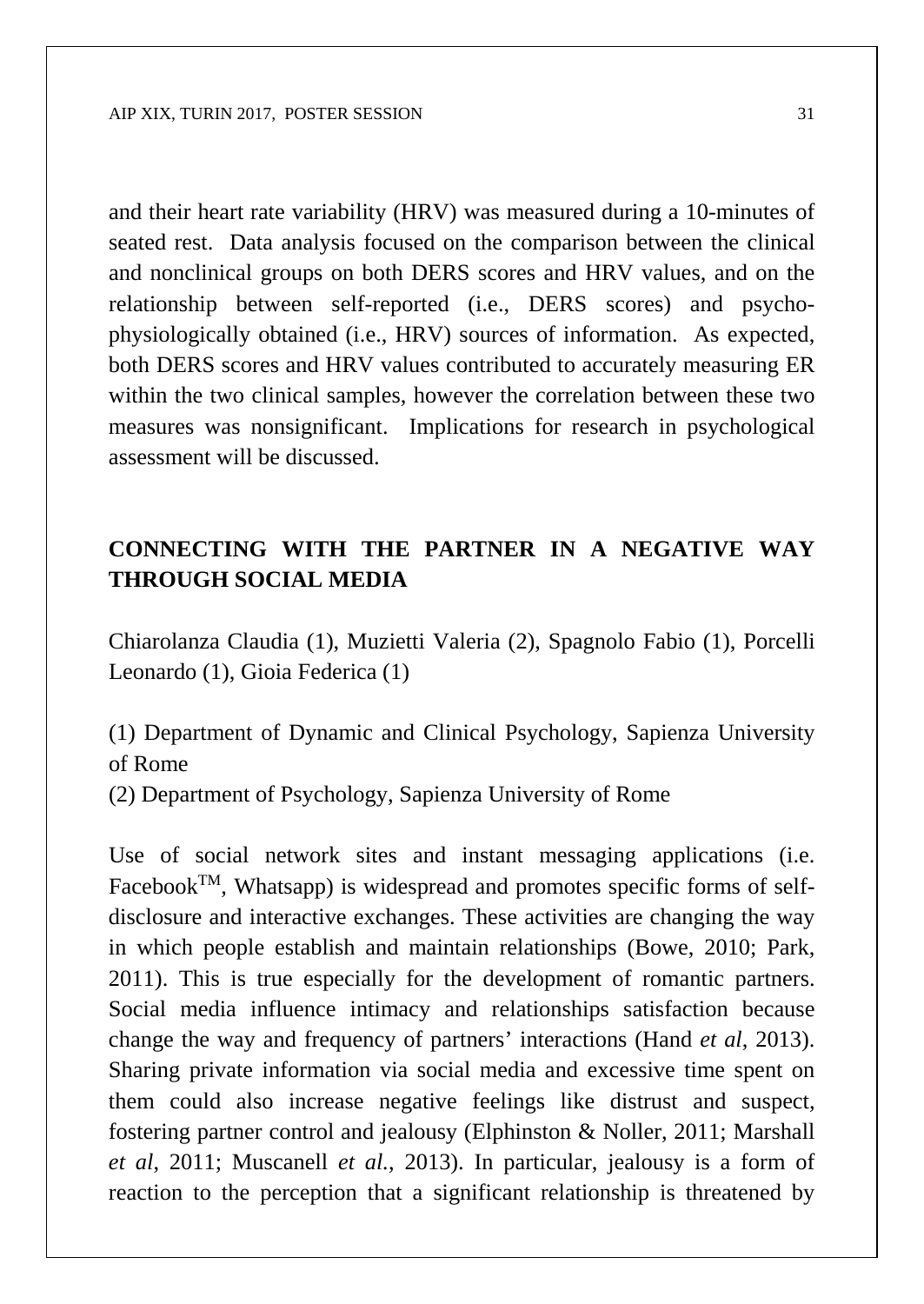others; it is connected to anxiety, fear, monitoring behavior and attention to specific events (D'Urso, 2013). It can also be triggered by the availability of alternatives that Internet provides (Utz  $&$  Beukeboom, 2011). In the present study, we analyze how using social networks influences the quality of couple relationship measuring dyadic adjustment, commitment and jealousy behaviors. Participants are 215 subjects ( $M<sub>age</sub> = 30.87$  years,  $SD = 10.30$ ; M relationship length  $=88.32$  months, *SD* = 96.35). Exploratory factor analysis were conducted for Facebook<sup>TM</sup> jealousy scale and three factors were found. Besides, we run model of regressions to verify the impact of these variables on relationship satisfaction. Results show that quality of alternatives and relationship satisfaction are related to jealousy, in particular to the factor named "threat to relationship" ( $R^2 = .204$ ;  $\beta = -.240$ ;  $p = .003$ ). Our results are interesting for those who want to deepen the knowledge of current couple's dynamics and can be useful to researchers and clinician who work with couples to settle interventions of prevention and therapy.

### **CORRELATIONS BETWEEN AROUSAL, ANXIETY SENSITIVITY AND THE BIG FIVE MODEL OF PERSONALITY**

Gallizzi Laura (1), Turiaco Fabrizio (2), Rizzo Amelia (1)

(1) Department of Cognitive, Psychological, Pedagogical and Cultural Studies, University of Messina

(2) Department of Biomedical and Dental Sciences and Morphofunctional Imaging, University of Messina

Arousal is a sudden and transient cortical or subcortical activation (Edell-Gustafsson *et al.*, 2006). The physiological excitation is mainly related to the activity of locus coeruleus (LC). The LC has strong efferent and cortical connections towards cortical areas and amygdala, modulating the peripheral excitatory effects on attention, memory, emotion, visceral symptoms and environmental stress (Geiger *et al.*, 2014; Trofimova & Robbins, 2016).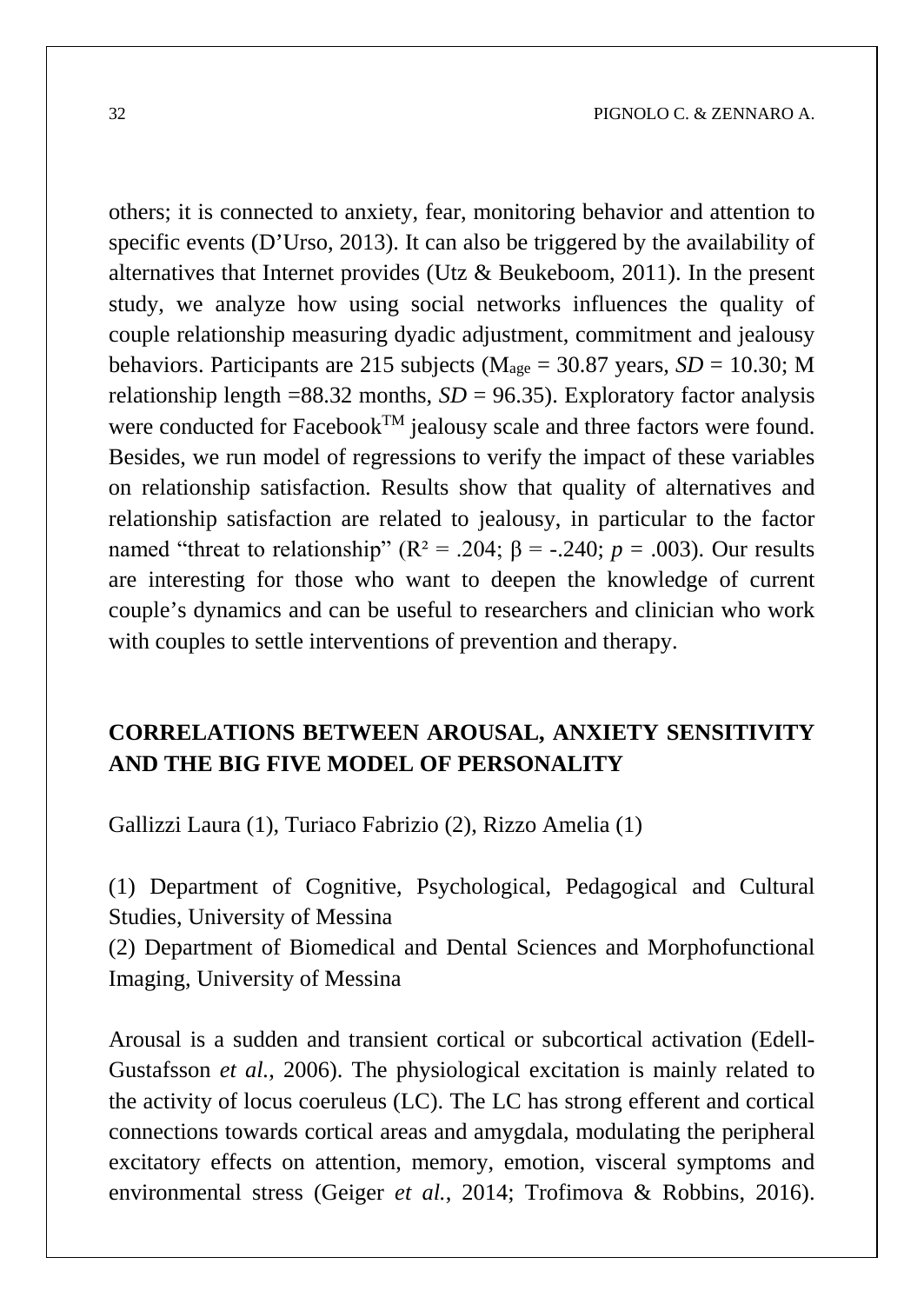Review of literature showed several studies addressing the relationships between personality and arousal (Wilson, 1990; Stenberg, 1992; Griffiths & Dancaster, 1995; Balyan *et al.*, 2015; Cheng & Furnham, 2016) separately from anxiety sensitivity. The present study aimed to explore the correlations between the Big Five model of Personality and the arousal level, by taking into account anxiety sensitivity. One hundred thirty six non-clinical subjects (mean age  $= 21.98$ , SD  $= 4.82$ ; with male prevalence 57.3%) were evaluated with the *Big Five Questionnaire* (BFQ), the *Hyperarousal scale* (H-scale) and the *Anxiety Sensitivity Index* (ASI-3). For the statistical analysis, conducted with the auxilium of SPSS 20.0, Pearson's correlations, were performed. Results showed statistically significant negative correlations between the BFQ *Emotional Stability* (S) and *Energy* (E) dimensions and the Reactivity of H-scale. Furthermore, statistically significant positive correlations with all the variables between the H-scale and the ASI-3 emerged. These findings lead to hypothesize that high levels of arousal are related to specific personologic features, characterized by emotional instability, introversion and sensitivity to anxiety.

### **COUNSELING, GOOD PRACTICES AND NETWORKING WITH LGBT CLIENTS**

Cappotto Claudio (1), Picariello Simona (1)

(1) SInAPSi - Center services for active inclusion and participatory student, University of Naples Federico II, Italy

LGBT (lesbian, gay, bisexual and transgender) population still represents an often stigmatized group at personal, societal and institutional levels. Identifying and properly answering to the specific needs of these people might be difficult due to the lack of specialized services and professionals. This contribution will present the methodology used and the data collected by the Antidiscrimination and Culture of Differences Section (ACDS) of the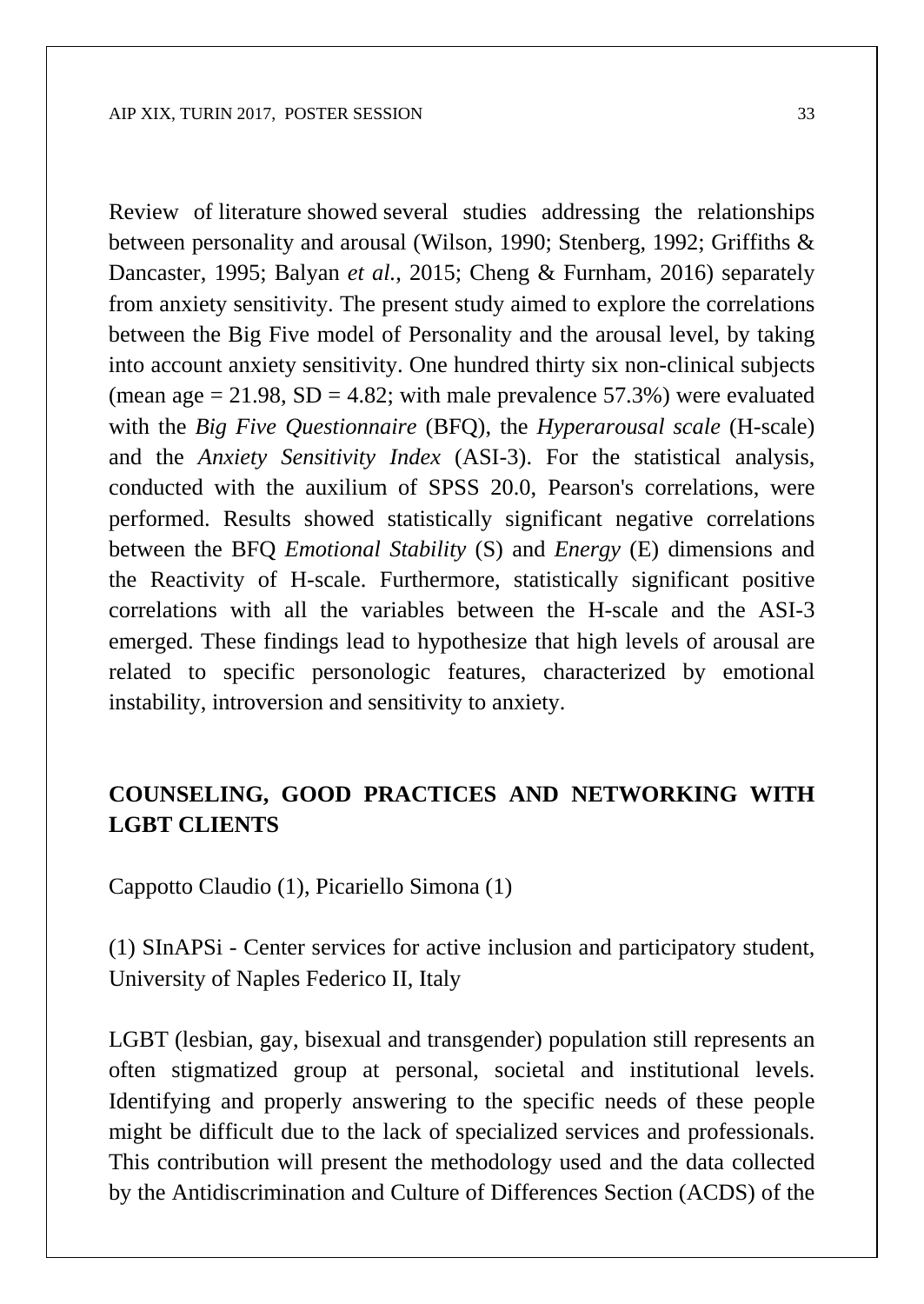SInAPSi Centre of the University of Naples Federico II, which offers a counseling service for LGBT people and their families. The ACDS works on individual, family and social dimensions through interdisciplinary interventions and services. It is part of formal and informal networks with the local government services and NGOs in the urban area of Naples, allowing the exchange of good practices and customized interventions. In the period from March 2014 and July 2017 the ACDS has provided its services to a significant number of diversified users, and specifically: 107 people had access to the counseling office for information request about LGBT issues and for psychological counseling; we received more than 30 telephone requests of information, more than 20 e-mails for help and assistance requests; furthermore more than 20 parents of LGBT people have attended self-help groups on a regular basis. In particular, regarding the 107 users who accessed the service office, their average age was 32 years old, between them 52 males and 55 females at birth, of which 48 transgender people, 39 homosexual and 20 heterosexual people. The variety of users and requests received shows that there is a need of specialized services and professionals to respond to LGBT population's needs and also to answer questions, doubts or psychological and material assistance from their families and from the general population about LGBT issues. Working within a network of local services is pivotal to achieve these objectives and to provide effective services.

#### **DEMENTIA: AFFECTIVE AND RELATIONAL ASPECTS**

Cristini Carlo (1), Cesa-Bianchi Marcello (2)

(1) Department of Clinical and Experimental Sciences, University of Brescia

(2) University of Milan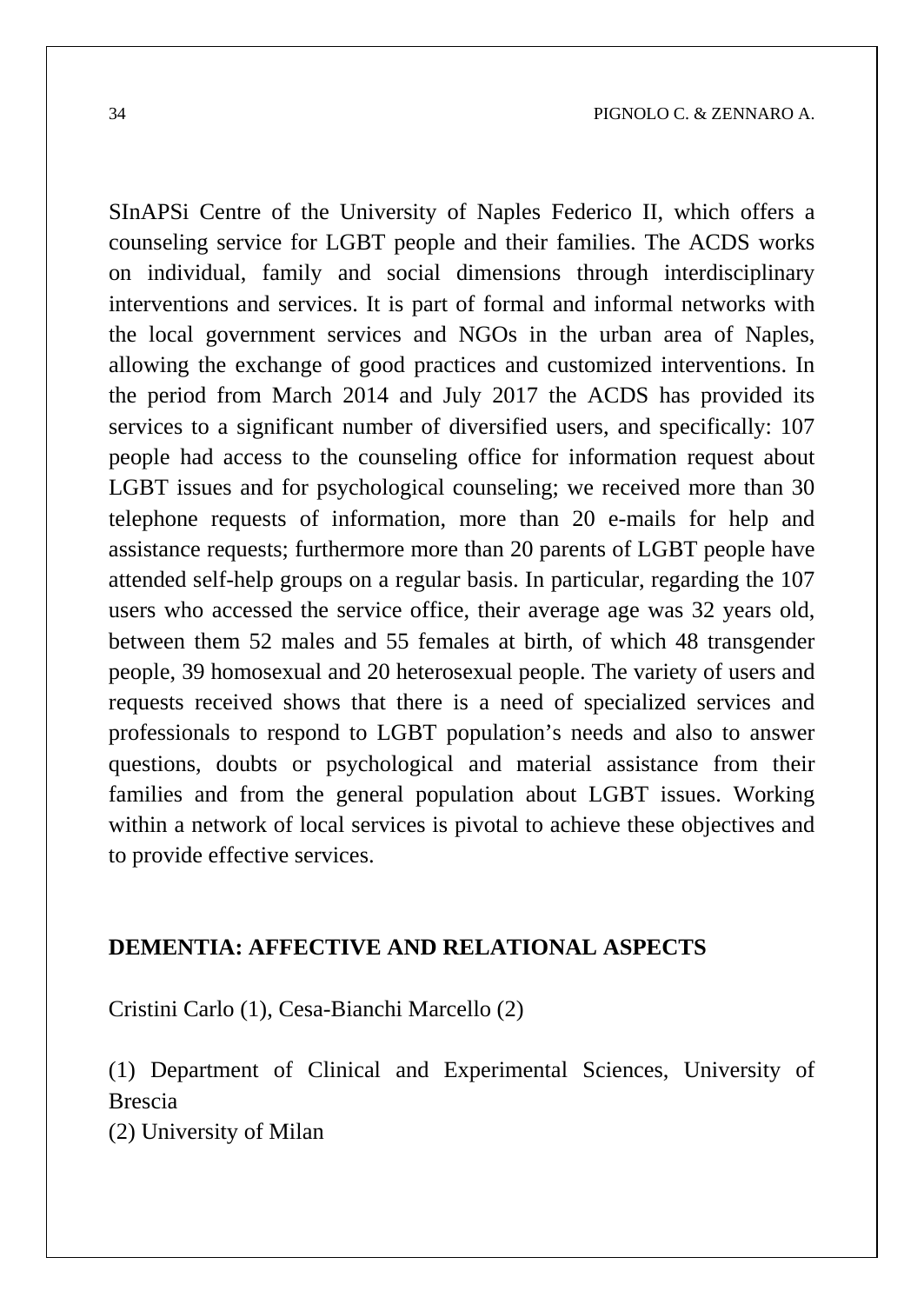The way we interact with a person often reflects what and how we perceive and think about him/her, consciously or unconsciously. If we believe that the patient with dementia is useless or incapable, we will generally use a consistent verbal and especially non-verbal reaction in line with that conception. As a matter of fact, the person with dementia is able, even in the most advanced stages of the illness, to grasp the meaning of the situations and interactions with other people. For example, the mother with dementia, while waiting for her daughter, several times says that she is waiting for 'her mother' and after doing so she calls and greets her daughter who caresses her sick mother, dresses, washes, combs her, helps to nourish her, takes care for her, "behaves like a mother". The woman with dementia does not recognize her daughter as such, since cognitive decline has compromised gnosis's ability, but she understands the meaning of the relationship; she has lost the cognitive function, but retains the emotional one. Though cognitive processes are altered severely, affectivity, though disturbed, persists and influences the quality of the relationship, the communicative manners, relational 'assessment'. Dementia does not escape the dynamics, the mechanisms of psychic life; what is or remains of one's own memory is related to the events of the existence, past and present. An elderly patient with dementia said to his children: "I don't understand what you say, but I feel what you feel". Patients' expressions may represent significant keys to dementia, in which the dichotomy between the cognitive and affective registers are highlighted. In dementia, emotions often appear strongly empathetic. The patient asks his caregivers to be accepted, understood and if she/he does not say it, she/he tries to be understood. She/He communicates through an analogical language, which is apparently aimless, but characterized by contents that require sensitive listening and communication.

### **DEMOGRAPHIC AND PERSONALITY CORRELATES OF ANXIETY SENSITIVITY**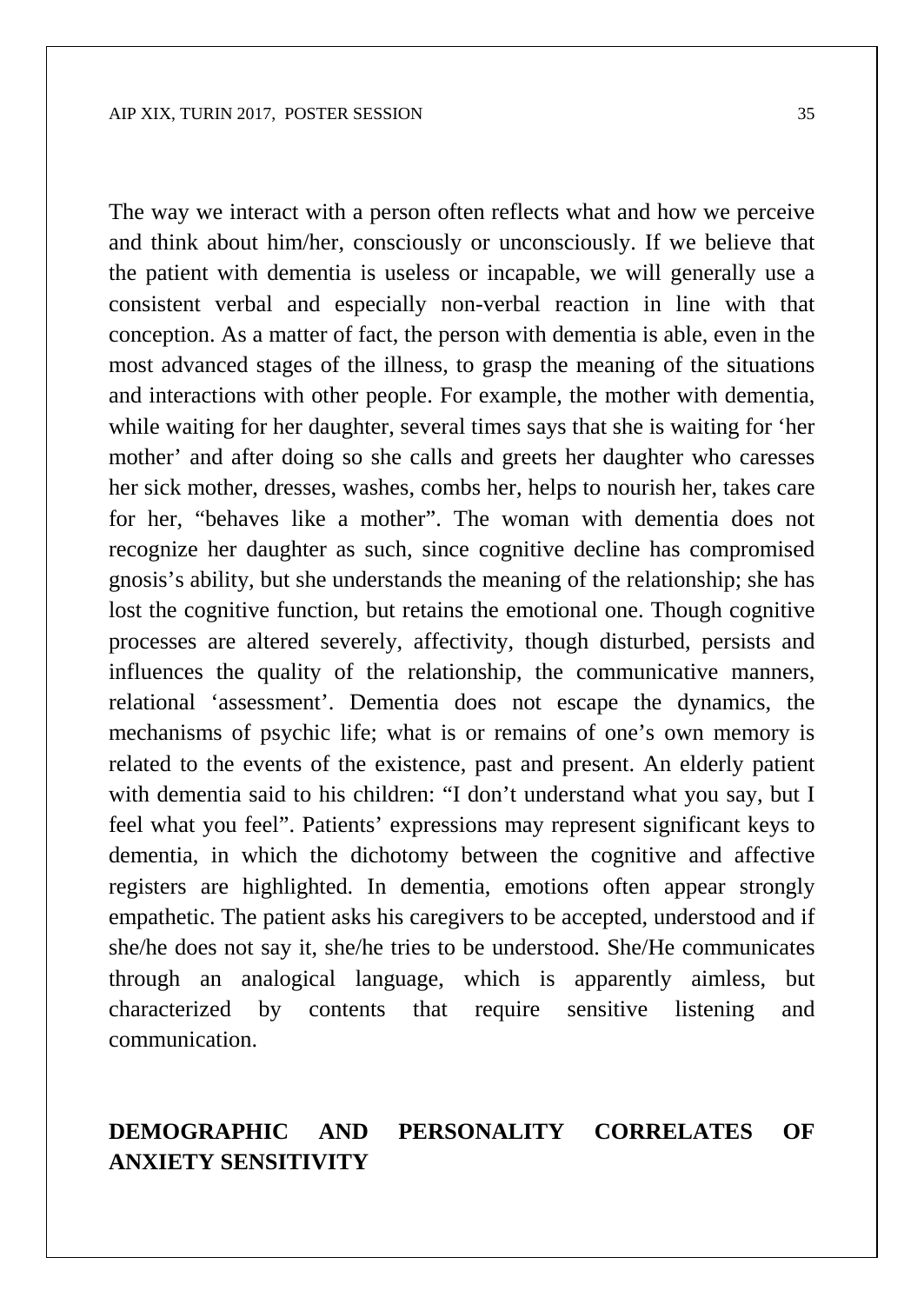#### Sirri Laura (1), Tossani Eliana (1), Grandi Silvana (1)

(1) Laboratory of Psychosomatics and Clinimetrics, Department of Psychology, University of Bologna

Anxiety sensitivity (AS), the belief that anxiety has negative consequences, has been assessed in several clinical settings, while little is known about it in non-clinical samples. The aim of this study was to examine the demographic and personality correlates of AS in the general population. Four hundred and nineteen subjects (56.3% women, mean age  $41.7 \pm 16.8$ ) years, range 18-87 years, 49.2% married/living as married) completed the Anxiety Sensitivity Index (ASI) by Peterson and Reiss, the Toronto Alexithymia Scale-20 (TAS-20) by Taylor and colleagues, Kellner's Emotional Inhibition Scale (EIS), and Denollet's Type D Scale-14 (DS14). The ASI total score and the "physical consequences" subscale were significantly associated with female gender and unemployment. No significant relationship was found between AS, age, and marital and educational status. The DS14 "negative affectivity" subscale significantly predicted the ASI total score. The ASI "physical consequences" subscale was predicted by the TAS-20 "difficulty identifying feelings" and the DS14 "social inhibition" scores. Significant predictors of the ASI "cognitive consequences" subscale were: high scores on the EIS "timidity" and "disguise of feelings", the TAS-20 "difficulty identifying feelings" and the DS14 "negative affectivity" subscales and decreased "social inhibition" (DS14) scores. Increased levels of both "timidity" (EIS) and "difficulty identifying feelings" (TAS-20) and low scores on the DS14 "social inhibition" subscale predicted the ASI "social consequences" score. AS, especially fear of cognitive and social consequences of anxiety, is associated with personality features. Difficulties in identifying feelings, timidity and negative affectivity are personality characteristics that may promote AS. Social inhibition could play a defensive role against fear of cognitive and social consequences of anxiety. Increased AS may explain the higher risk of anxiety symptoms among women and unemployed people.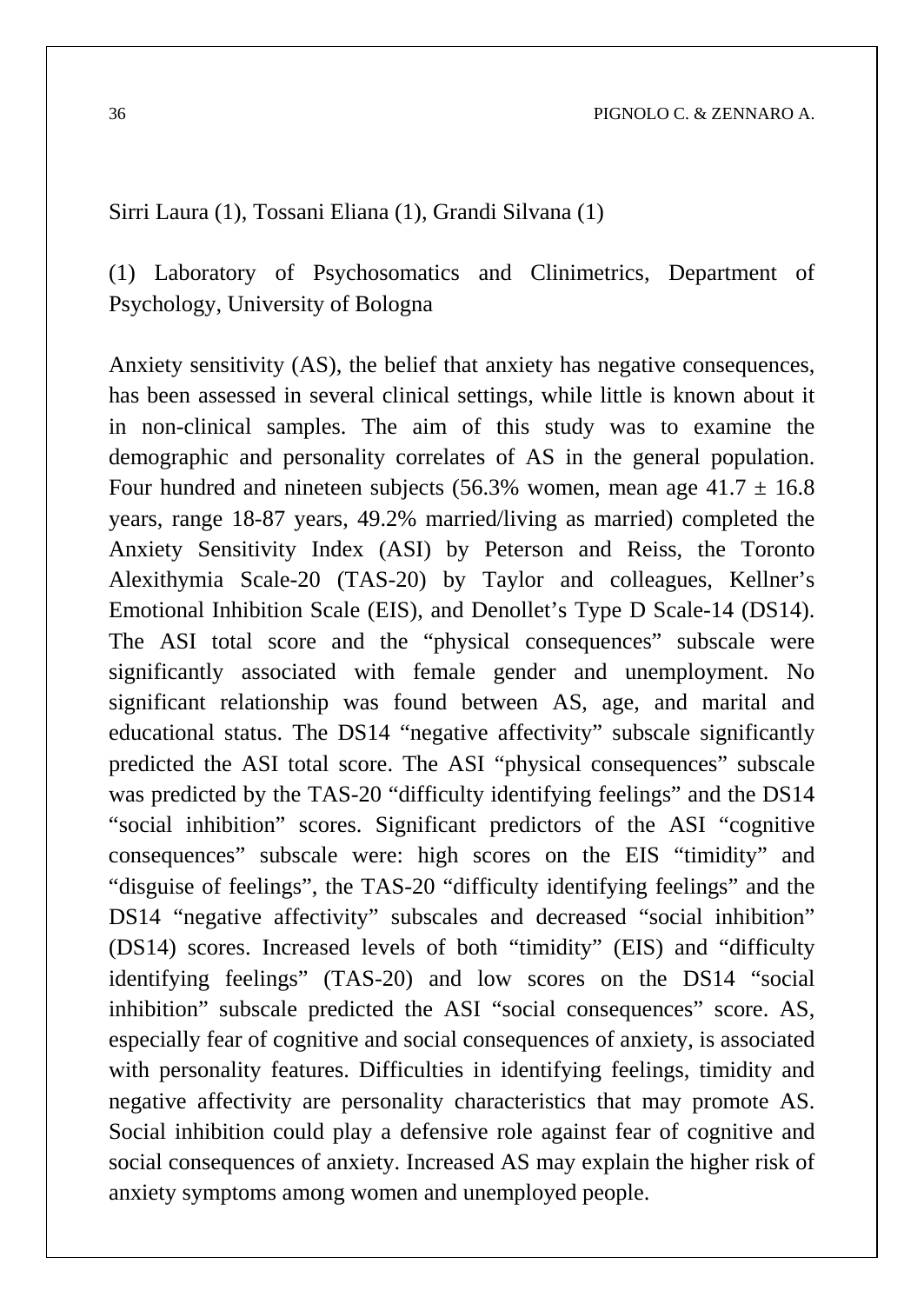# **DETERMINANTS OF QUALITY OF LIFE AND PSYCHOLOGICAL DISEASE OF INFERTILE COUPLES: THE MODERATOR ROLE OF THE LENGTH OF INFERTILITY**

Zurlo Maria Clelia (1), Cattaneo Della Volta Maria Francesca (1), Vallone Federica (1)

(1) University of Naples Federico II

The study aims to investigate the influence of socio-demographics (Sex, Educational Level), personality characteristics (Coping Strategies) and perceived couple's Dyadic Adjustment on self-reported Core-related Quality of Life, Treatment-related Quality of Life and Psychological Health conditions of infertile patients, and to verify the hypothesis of a moderator role of the length of Infertility treatments. A questionnaire consisting of socio-demographics, *Coping Orientations to Problem Experienced* (COPE, Carver et al., 1989), *Dyadic Adjustment Scale* (DAS, Spanier, 1976; Gentili et al., 2002), *FertiQol* (Boivin et al. 2011), *State-Trate Anxiety Inventory* (*STAI-Y,* Spielberger, 1989) and *Edinburgh Depression Scale* (EDS, Cox J. et al., 1987) was submitted to 206 Italian infertile couples undergoing infertility treatments. Logistic Regression Analysis was used to evaluate independent effects and combined effects of all variables considered with the length of infertility treatments (< 36 months and  $\geq$  36 months) on perceived levels of Core-related Quality of Life, Treatment-related Quality of Life, Anxiety and Depression. Data revealed specific and significant associations and confirmed the hypothesis of a significant moderator role of the length of infertility in reducing protective effects of all coping strategies adopted and in increasing psychological disease. Implications concerning the risks of therapeutic obstinacy in ART are discussed.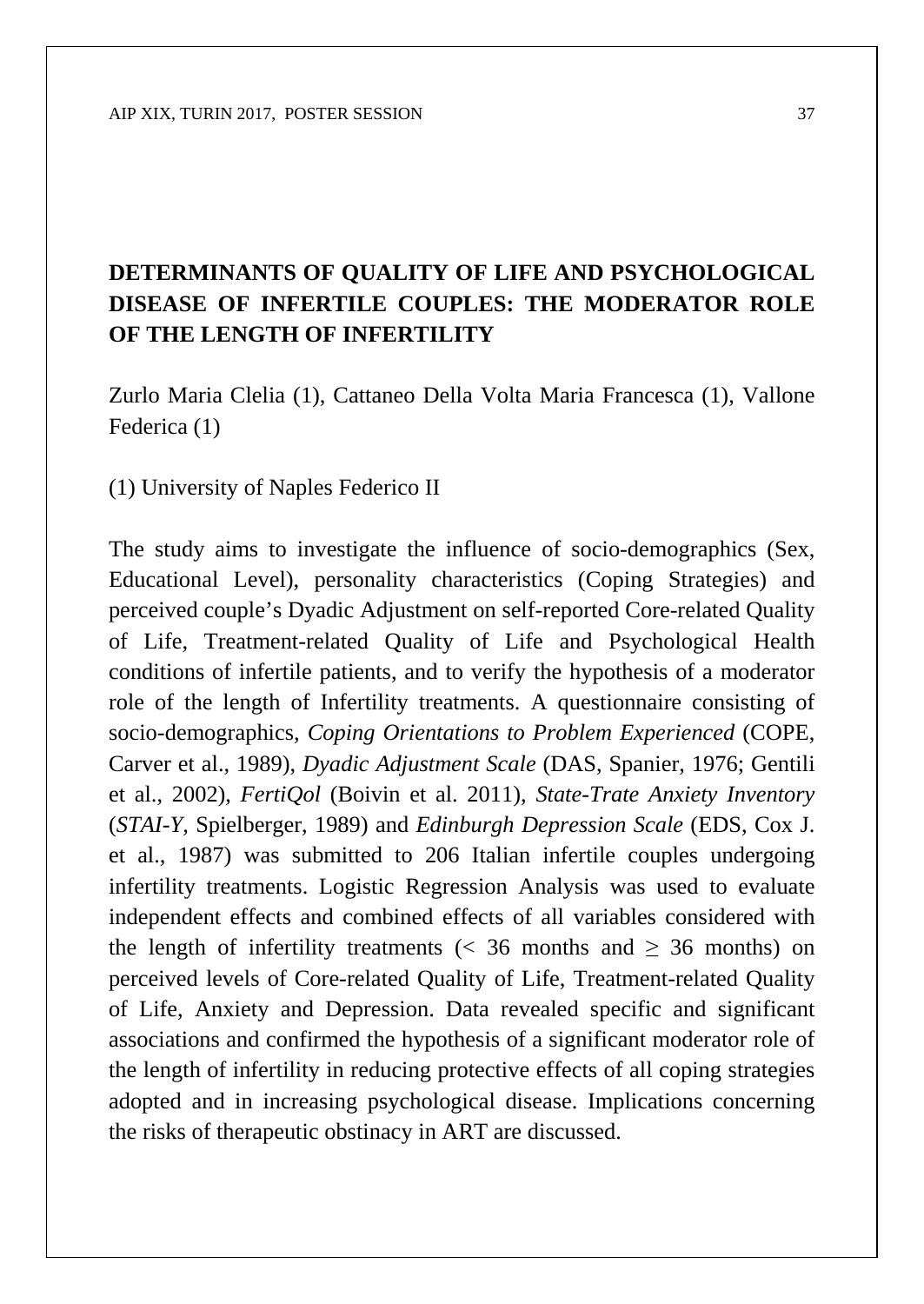38 PIGNOLO C. & ZENNARO A.

#### **DEVELOPMENT AND VALIDATION OF THE POLARITIES OF MENTALIZATION SCALE**

Gagliardini Giulia (1)

(1) Dipartimento di Studi Umanistici, Università degli Studi di Urbino "Carlo Bo"

The Polarities of Mentalization Scale (PMS; Colli & Gagliardini, 2016) is a multidimensional assessment measure of mentalization. This study aims at assessing the convergent and criterion validity of PMS with other clinicianand self-report measures. A random sample of clinicians and patients (N=50) that met our inclusion criteria (i.e., patients were at least 18 years old, had no psychotic disorder or psychotic symptoms in the last six months) filled out a series of assessment measures. All patients provided written informed consent. Clinicians' measures included: 1) PMS, a questionnaire for the assessment of mentalization on a 0/5 Likert scale, composed of five scales: Self, Other, Automatic, Cognitive, Affective; 2) Personality Disorder Checklist, a checklist of each of the DSM-5 (APA, 2013) criteria for personality disorders randomly ordered, rated as present/absent; 3) clinical data form to obtain data on patients (e.g., age, pharmacotherapy), therapists (e.g.,theoretical orientation, years of clinical experience) and therapies (e.g., length, setting). Patients' measures included: 1) Reflective Functioning Questionnaire (RFQ; Fonagy et al., 2016); 2) Difficulties in Emotion Regulation Scale (DERS; Gratz & Roemer, 2004); 3) Basic Empathy Scale (Jolliffe & Farrington, 2006); 4) Interpersonal Reactivity Index (Davis, 1980, 1983). The associations between PMS scales and other assessment measures' scales were coherent: Affective and Others PMS scales significantly positively correlated with DERS "Impulse control difficulties", "Lack of emotional awareness" and "Lack of emotional clarity", with the Uncertainty scale of the RFQ and negatively with the Certainty scale fo the RFQ. PMS represents a reliable assessment measure that can help clinicians identifying patients impairments in mentalization.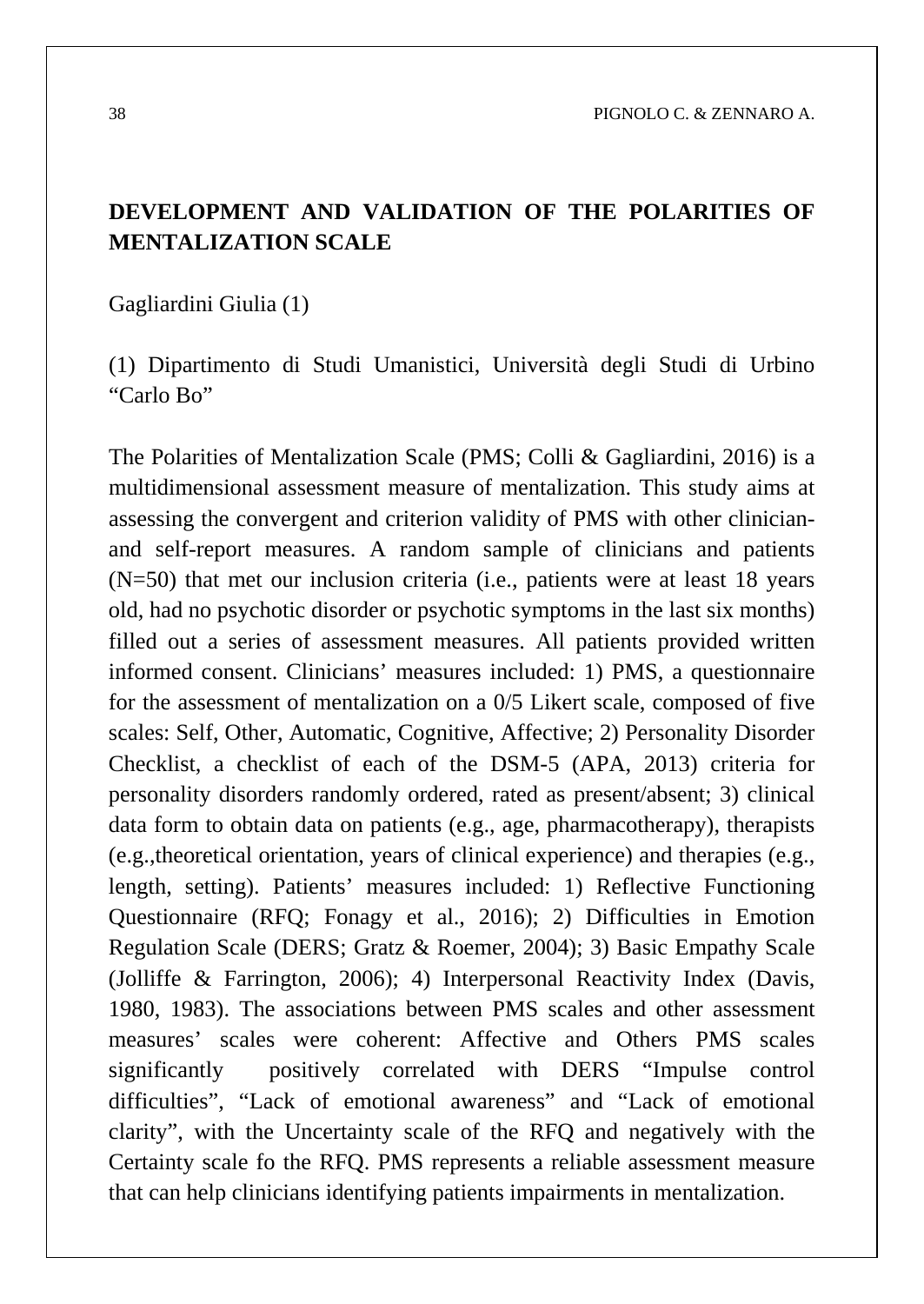## **DISPOSITIONAL AND SITUATIONAL COPING IN ALCOHOL USE DISORDER**

Cerea Silvia (1), Bottesi Gioia (1), Ghisi Marta (1)

(1) Department of General Psychology, University of Padova

Alcohol use disorder (AUD) is one of the most widespread psychiatric disorders in Western countries (Pirkola et al., 2006; Soyka et al., 2008). Previous research has documented that patients with AUD rely primary on maladaptive coping and are deficient in adaptive coping skills (Abrams &Niaura, 1987; Franken, et al., 2001). However, the relation between dispositional and situational coping in these patients is not yet fully understood. Therefore, the first aim of the current study was to assess dispositional and situational coping among individuals with AUD compared to matched healthy controls. Furthermore, we aimed at assessing gender differences in dispositional and situational coping. Fifty-five patients with AUD were compared to 55 age and gender-matched healthy volunteers. Participants filled out the Coping Orientation to Problem Experiences-New Italian version assessing dispositional coping and the Coping Responses Inventory – Adult Form assessing situational coping. Regarding dispositional coping, patients with AUD employed more avoidant coping styles compared to matched healthy controls ( $p < .001$ ). No differences between groups emerged on situational coping  $(p > .05)$ . With respect to gender differences in dispositional coping, women, regardless of group membership, employed more coping styles aimed at construing a stressful transaction in positive terms ( $p = .004$ ) and turned to religion more than men  $(p = .02)$ . With respect to situational coping, women, again regardless of group membership, employed more strategies aimed at construing a stressful transaction in positive terms  $(p = .02)$  and more problem-solving strategies ( $p = .005$ ) than men. Results of the present study may assist with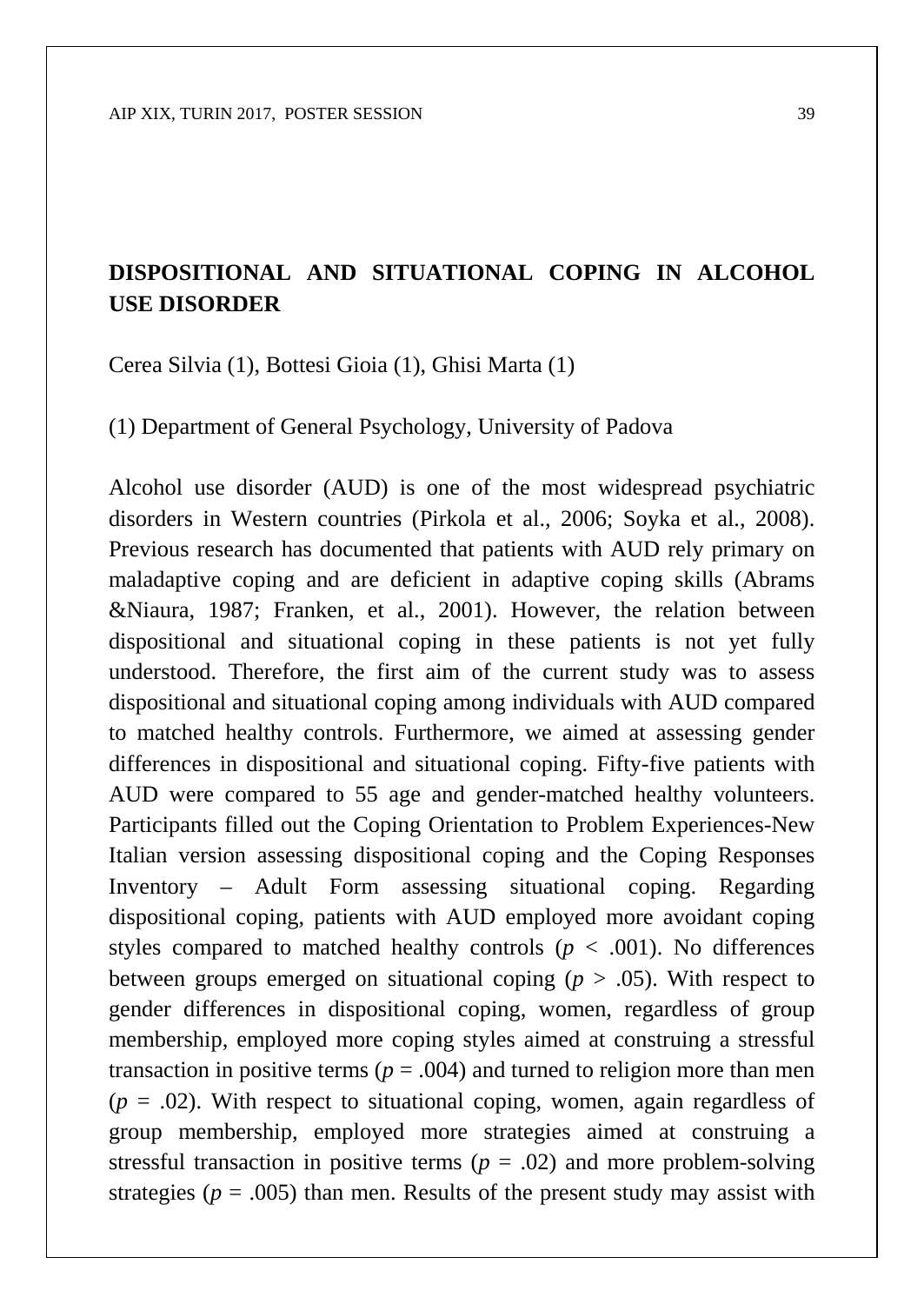treatment planning for AUD and lead to the development of treatment programs targeting patients' specific coping difficulties, also taking into account the gender issue.

#### **DISTRESS AND WELL-BEING IN PARKINSON'S DISEASE**

Vescovelli Francesca (1), Cesetti Giulia (1), Mariotti Davide (2), Sarti Daniele (2)

- (1) Department of Psychology, University of Bologna
- (2) Talassoterapico-Riminiterme Rehabilitation Center

Studies on Parkinson's disease (PD) traditionally focused on psychological symptoms and distress (Wee et al., 2016). However, patients suffering from chronic illnesses may experience also positive psychological changes that together with the presence of psychological well-being (PWB) may help them to better deal with their illness (Barskova and Oesterreich, 2009). Within this perspective, the majority of studies examined cardiovascular and oncological diseases. Only few investigations explored PD. The aim of this study was to investigate PWB and distress in patients with PD and to compare them to patients with other chronic non-neurological diseases. 50 patients suffering from PD and 53 participants with other chronic nonneurological diseases took part in this study. The PD patients were assessed through medical routine examinations. All participants were asked to complete questionnaires to measure both well-being (psychological wellbeing scales and life satisfaction) and distress (Symptom Questionnaire). In order to compare PD patients with controls, multivariate analysis were performed. Except for autonomy scale, PD patients reported higher PWB score than controls. However, they also reported higher levels of distress and lower life satisfaction compared to controls. Although PD patients reported higher levels of psychological symptoms and less life satisfaction, they were able to derive some benefits from the illness experience as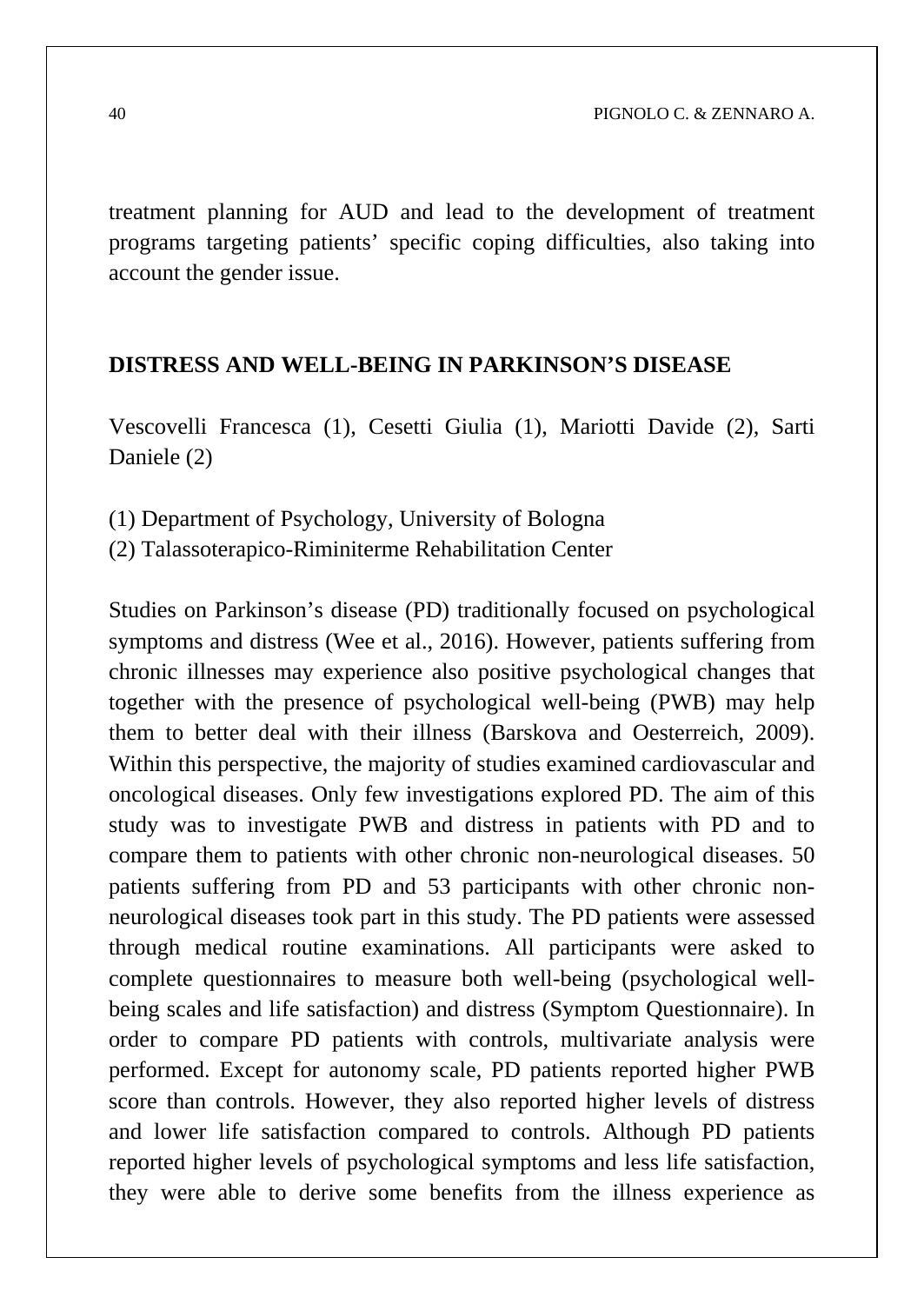documented by psychological well-being scale, compared to controls. Findings confirmed previous literature showing that chronic medical conditions may activate some personal and cognitive resources that facilitate the psychological adaptation to the illness itself. Thus, the importance of taking into consideration psychological resources when evaluationg PD patients' psychological functioning is suggested.

# **DOES MATERNAL FEEDING STYLE FEED CHILD'S PROBLEMS? ITALIAN VALIDATION OF THE CHILD FEEDING QUESTIONNAIRE**

Buratta Livia (1), Cenci Giulia (1), Germani Alessandro (1)

(1) Dipartimento di Filosofia, Scienze Sociali, Umane e della Formazione, Università degli Studi di Perugia

Literature suggests the key role of family practices on children's eating habits, overweight and obesity. The parents' feeding attitudes are related to child's difficulties (Elias et al., 2016). The Child Feeding Questionnaire (CFQ, Birch et al., 2001) is a self-report to assess the relationship between parental attitude to child weight and feeding practice. This study aims to assess the psychometric properties of the CFQ in a large sample  $(N=1253)$ of Italian mothers of 6 years old children (53.87% males) which filled the CFQ and the Strengths and Difficulties Questionnaire (SDQ; Goodman et al., 1997). Children were classified as underweight (n=213), normal  $(n=385)$ , overweight  $(n=348)$  and obese  $(n=307)$ , according to BMI categories (De Onis et al., 2004). Construct validity of the CFQ was assessed comparing three different models. Results suggested that it adequately replicated the model proposed by Corsini et al. (2008), (CFI=.972, TLI=.966, RMSEA=.084). The scalar invariance (MCFA) of the CFQ across BMI categories was confirmed (CFI=.982, TLI=.983, RMSEA=.08;  $\Delta \chi^2 > .02$ ,  $\Delta$ CFI<.01). Internal consistency showed good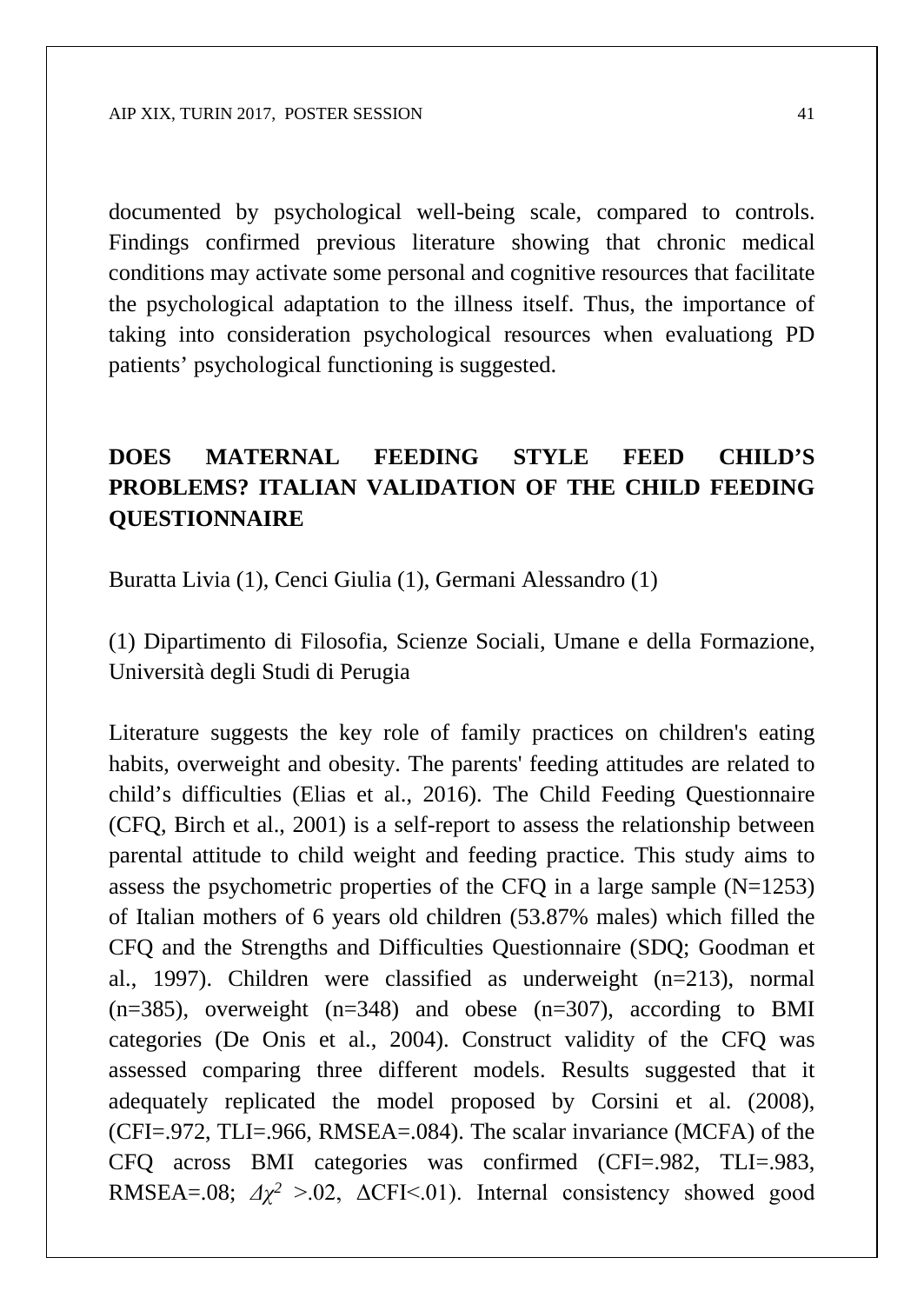results (Cronbach's α ranging from .50 to .87). As expected, CFQ scales showed significant differences between children's BMI categories (Wilks's  $\lambda$ =.692; F<sub>(24, 3591)</sub>=20.25; p<.001), with mothers of obese children scoring higher on restriction than the others. Moreover, they reported lower monitoring than all the others and lower pressure than mothers of underweight and normal children. No children's gender-related differences were found. Results showed significant  $(p<.001)$  positive correlations between restriction and pressure and both internalizing-externalizing problems, as well as negative correlations between monitoring and child's problems. Findings support the validity of the Italian version of CFQ as a useful and reliable tool to assess the parental feeding attitudes not only for obese children, but across all weight categories.

## **EFFECTS OF GUIDED WRITTEN DISCLOSURE ON HEALTH AND PHYSICAL SYMPTOMS AMONG SKIN DISEASE PATIENTS: A STUDY PROTOCOL**

Iani Luca (1), Angeramo René (1), Cafaro Valentina (1), Schiralli Andrea (1), Abeni Damiano (2)

(1) Department of Human Sciences, European University of Rome (2) Health Services Research Unit, IDI-IRCCS, Rome, Italy

Psoriasis is a chronic inflammatory skin disease in which psychosomatic factors are estimated to be present in at least one-third of patients. Systemic sclerosis is a chronic, progressive, and autoimmune disease which is potentially life threatening. Psychological interventions addressing issues that could improve health-related quality of life in people with chronic skin conditions are needed. At a more general level, this study examines the efficacy of the guided disclosure protocol (GDP) - a writing intervention aimed at facilitating both cognitive reappraisal and emotional expression of traumatic events - in promoting health in patients with psoriasis and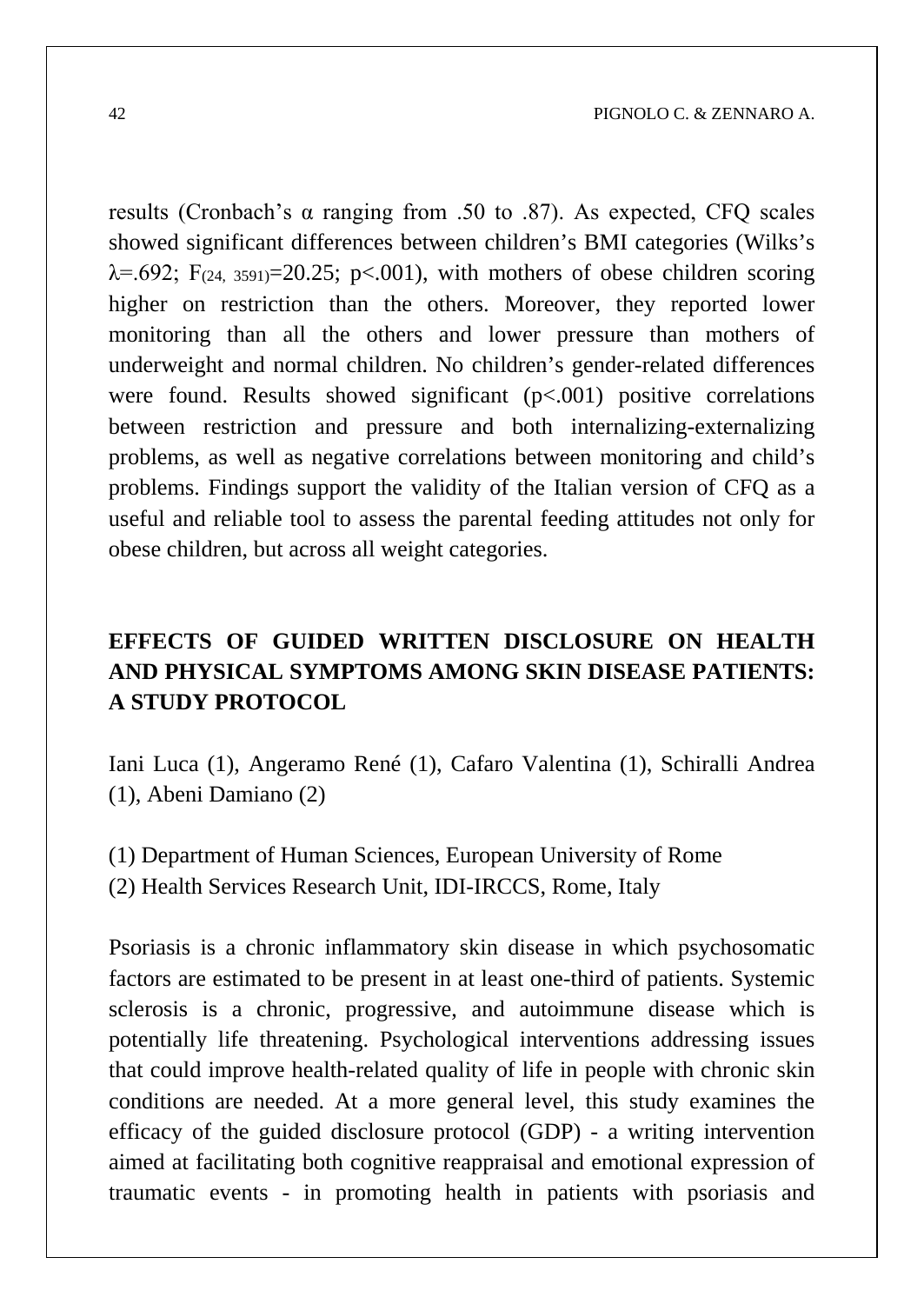systemic sclerosis. In particular, aim of the study is to assess which measures are able to detect significant changes in outcomes due to the writing intervention. Eighty participants will be randomized to GDP or to an active control group. Patients will participate in the writing intervention on each of three 20-minute weekly sessions. GDP participants describe events, thoughts, and emotions, and reflect on the effects of the disease on daily life. Control participants write about their past week's daily routine. Patients will complete measures of quality of life, psychiatric distress, emotion regulation, illness perception, sense of coherence, spiritual well-being, psoriasis severity, scleroderma severity, and positivity. Questionnaires will be administered at baseline  $(t0)$ , after the intervention  $(t1)$ , and at 4 months post intervention (t2). A 2X3 mixed factorial design will be used to assess whether there will be significant changes in outcomes measures in the GDP and control groups at t1 and t2. This study will improve knowledge concerning the effects of writing interventions on health and severity of physical symptoms in skin disease patients. If the GDP will achieve the desired outcomes, skin disease patients could find more adaptive ways to deal with their chronic disease.

# **EFFICACY OF THE "COOPERATIVE ASSESSMENT" TO EARLY IMPROVE WORKING ALLIANCE, TRANSFERENCE AND COUNTERTRANFERENCE IN A SAMPLE OF FIRST PSYCHIATRICALLY DIAGNOSED ADOLESCENTS**

Biagiarelli Mario (1), Curto Martina (2), Andraos Maria Paola (1), Aprile Veronica (5), Pelaccia Simona (3), Listanti Giulia (3), Trabucchi Guido (3), Moscati Filippo Maria (3), Pazzelli Floriana (3), Caccia Federica (3), Mazzei Andrea (4), Pezzotti Marina (4), Carpentieri Renato (5), Mantovani Beatrice (5), Girardi Paolo (3), Pompili Maurizio (3), Sarlatto Cinzia (3)

(1) Department of Dynamic and Clinical Psychology, Sapienza University of Rome,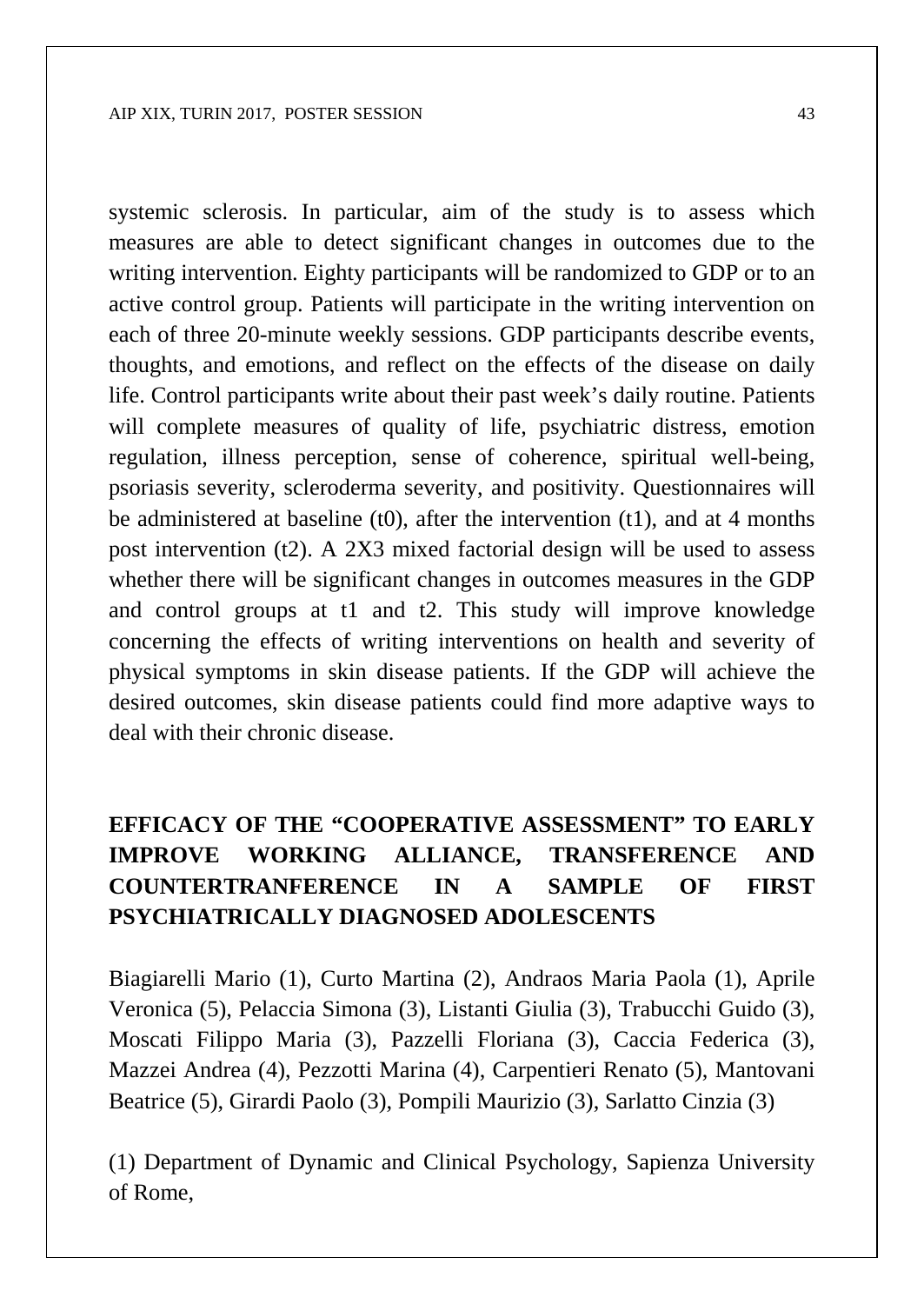(2) Department of Neurology and Psychiatry, Sapienza University of Rome

(3) Psychiatry Residency Training Program, Faculty of Medicine and Psychology, Sapienza University of Rome

(4) Accademia di psicoterapia della famiglia, Rome, Italy.

(5) Psychiatry Unit, Sant'Andrea hospital, Rome

Working alliance, transference and countertransference are essential components of the therapeutic relationship influencing treatment outcome and dropout rate. Dropouts in the early stages of treatment are frequent in adolescents and associated with low motivation, autonomy needs, noncollaborative attitude and low insight. A diagnostic assessment phase aimed to increase motivation and insight appears to be essential. The objective of this study is to demonstrate that the diagnostic method Cooperative Assessment is able to early improve working alliance, transference and countertransference in a sample of adolescents. 136 help seeking adolescents (14-19 years) were included in the study. All were recruited at the first visit and evaluated following the Cooperative Assessment method. This manualized procedure was created from the principles of collaborative and therapeutic assessment and aims to involve the patient in a codeveloped diagnosis thorough the collaborative use of test results. Patients were evaluated before  $(T0)$ , in the middle  $(T1)$  and after  $(T2)$  the assessment using WAI-T, PRQ and TRQ scales. 131 adolescents, 54% females, diagnosed with anxiety (25%), unipolar (22%) and bipolar disorders (9%), other mood disorders (30%), psychosis (8%) completed the protocol. Scales significantly improved at T1 and T2 with respect to T0 (T0: WAI-T task 52.1 $\pm$ 12.4, goal 47.9 $\pm$ 13.2, bond 53.4 $\pm$ 10.3; PRQSecure 2.2 $\pm$ 0.4, TRQPositive 2.1±0.8; T1: WAI-Ttask 59.1±9.4, goal 57.4±11.5, bond 61.1 $\pm$ 10.1; PROSecure 2.5 $\pm$ 0.4; TROPositive 2.6 $\pm$ 0.8; T2: WAI-Ttask 62.0 $\pm$ 11.5, goal 60.6 $\pm$ 13.2, bond 64.1 $\pm$ 10.7; PRQSecure 2.7 $\pm$ 0.5; TRQPositive  $2.8 \pm 0.8$ ;  $p < 0.05$ ; Wilcoxon signed-rank test). The most significant changes were observed at the end of the Rorschach interview (T1). Cooperative Assessment is able to early improve working alliance,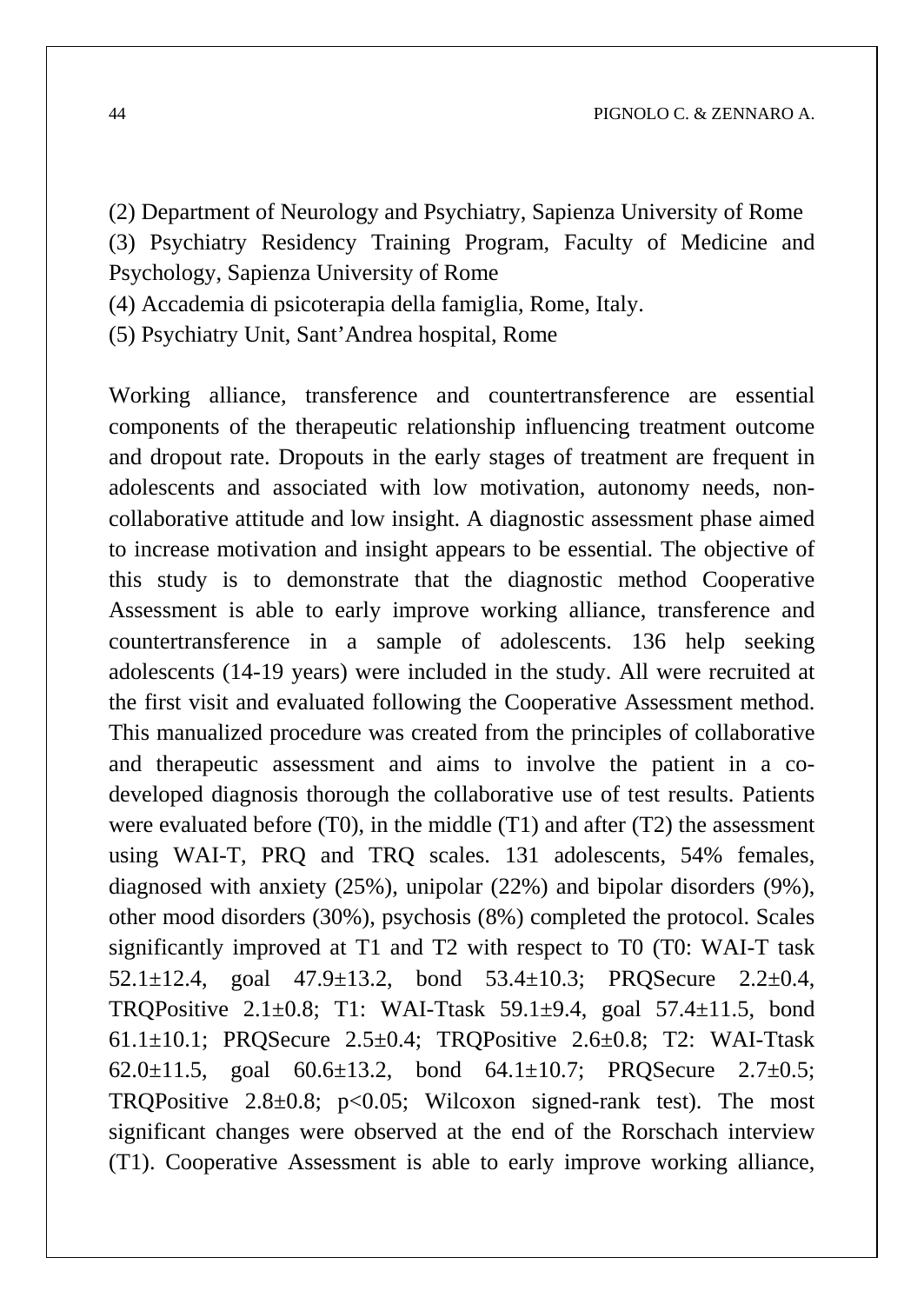transference and countertransference in a sample help-seeking first psychiatrically diagnosed adolescents.

#### **EMOTION REGULATION AND ATTENTIONAL NETWORKS**

Calabrese Lucia (1), Brumarescu Robert (1), Simione Luca (2), Raffone Antonino (1)

- (1) Department of Psychology, Sapienza University of Rome, Italy.
- (2) Institute of Cognitive Sciences and Technologies, CNR, Italy.

Gross (1998) proposed an influential model of Emotion Regulation (ER) with attentional (e.g. distraction, concentration, rumination, mindfulness), cognitive reappraisal (e.g. psychological defenses, cognitive reframing) and response focused strategies (e.g. expressive suppression). ER is explicitly or implicitly supported by attentional and executive processes, and is fundamental in clinical psychology and psychotherapy (Freud, 1912; Amadei, 2010). Experimental studies on attentional ER by well-established cognitive tasks are copious (Koole, 2009). However, the relationships between dispositional ER and attentional functions have not been investigated yet. We then studies whether and how dispositional suppression and reappraisal as assessed by the Emotion Regulation Questionnaire (ERQ) (Gross & John, 2003) predict attentional networks as measured by the Attention Network Test (ANT) (Fan et al., 2002), based on Posner and Petersen's model (1990). According to this model, three neurocognitive functions can be distinguished in human attention: the control network resolves conflicts between alternative responses; the orienting network directs the selective allocation of attention to a relevant source of input; the alerting network supports a state of activation for a faster response. 71 participants took part in our study at Sapienza University of Rome. Data analyses show a positive correlation between reappraisal and alerting scores, and a negative correlation between conflict and suppression scores.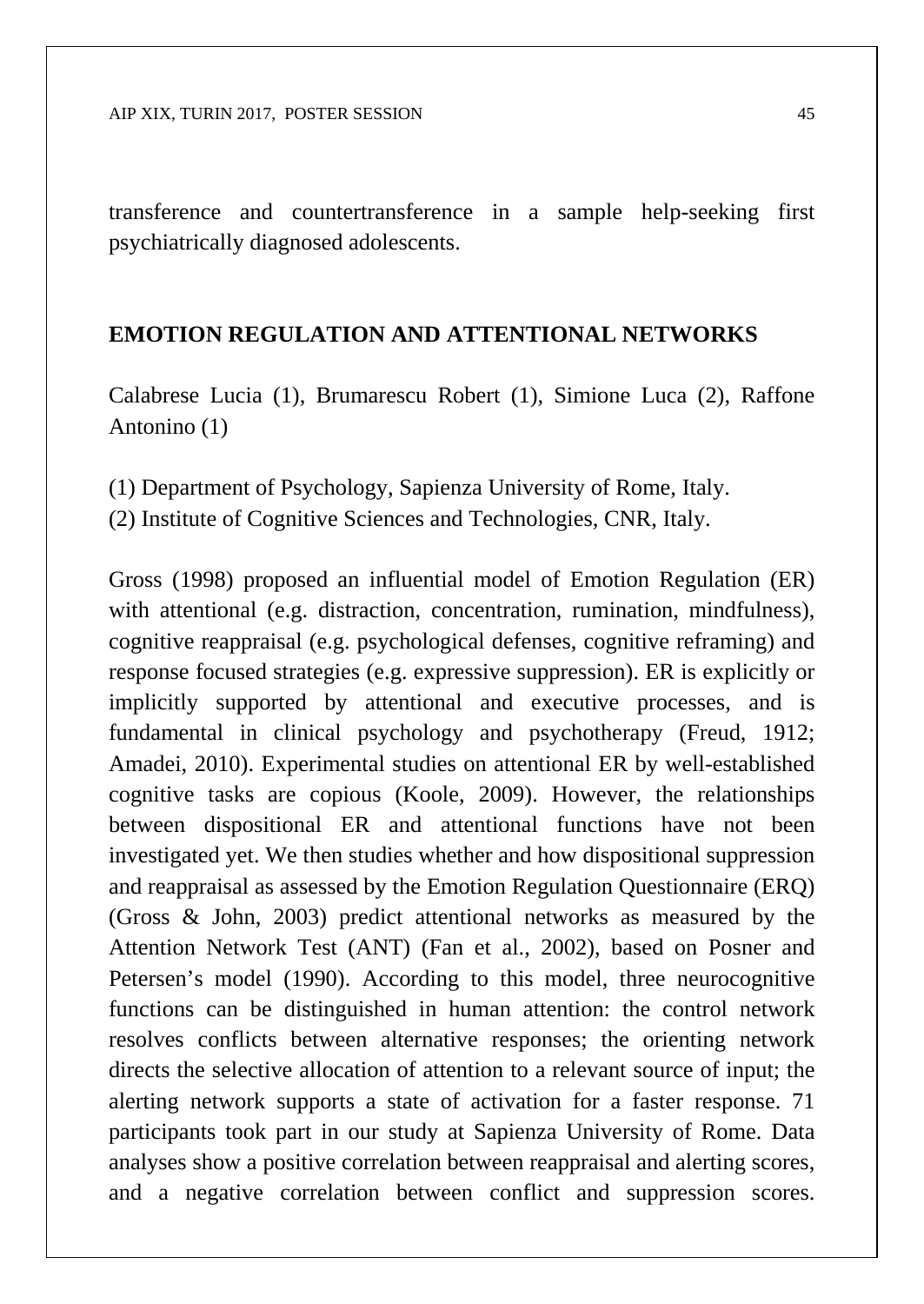Moreover in regression analyses suppression predicted negatively conflict, therefore showing a higher attentional control in individuals with higher suppression. The latter result appear of particular relevance in suggesting that suppressors use effortful attentional control for the (executive) inhibition of emotional responses. More generally, our study highlights the importance to investigate the relationships between ER strategies and multiple attentional functions.

### **ENABLING AND CONSTRAINING COMMUNICATION IN FAMILIES WITH ADOLESCENTS WITH TYPE 1 DIABETES**

Di Noia Ilaria (1), Sambataro Francesca (1), Lo Piccolo Simona (1), Bastianoni Chiara (1), Di Muzio Clelia (1)

(1) Department of Dynamic and Clinical Psychology, Sapienza University of Rome

For an adolescent who received a diagnosis of type 1 Diabetes, the management of the chronic disease could be a difficult process in which the entire family is involved. *Aim*: The present study aims to investigate and explore the dynamics related to the family triad in which an adolescent child with type 1 diabetes is present. Starting from the studies of Hauser and colleagues (1986), we aim to identify the significant role that the parents have in supporting the diabetic child and how this relationship might influence the daily management of the chronic illness as well as the levels of glycosylated hemoglobin. The study involved four family triads with adolescent children aged 14 to 20 years ( $M = 16.75$  DS = 3.77) who were diagnosed with type 1 Diabetes and that are treated at the Center of Pediatric Diabetology – Viterbo Asl. Measures used for the assessment are FACES-IV (Baiocco *et al.,* 2010) and CECS (elaborated by Hauser et al., 1991, adapted by Chiarolanza et al., 2016). Adolescent relational satisfaction scores correlated with the one of the mother  $(r =, 992)$ ; moreover, the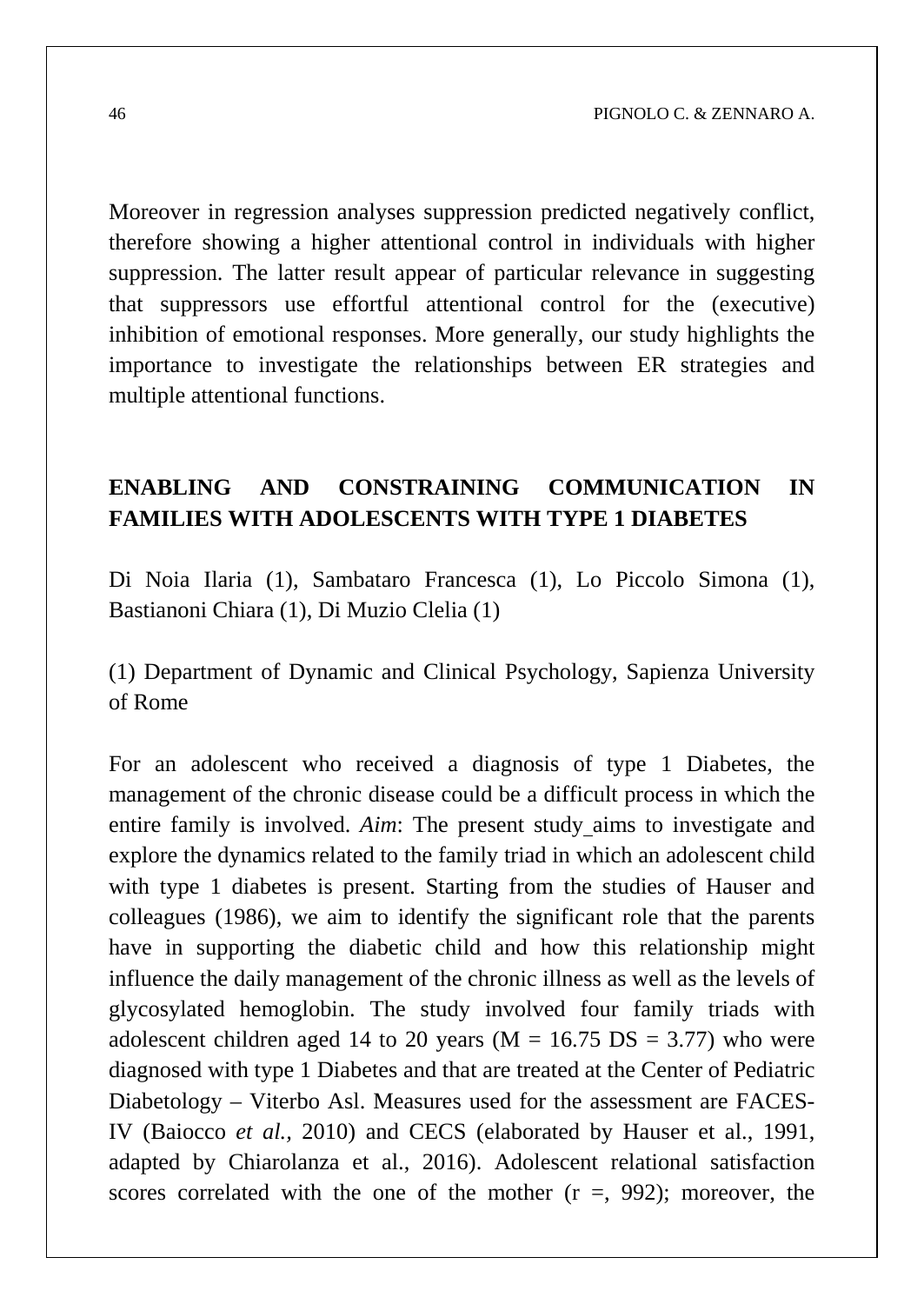mother facilitating communicative style correlated negatively with father relational satisfaction. There were no significant correlations between levels of glycosylated hemoglobin, communicative style and relational satisfaction. Results showed the possible presence of a strong alliance and a reciprocal influence between mothers and children in managing the chronic illness. We discussed these results in terms of possible exclusion of paternal figure from the mother-child dyad with possible implications on his supportive role in the management of diabetes. There is no significant correlation between the level of glycosylated hemoglobin and family dynamics connected with the disease, however this may be explained by the sample involved in the study.

## **E-PARENTS & SPECIAL CHILDREN. A QUALITATIVE ANALYSIS OF AN ITALIAN WEB FORUM**

Coppola Federica (1), Gioia Francesca (1), Boursier Valentina (1)

(1) Dipartimento di Studi Umanistici, Università degli Studi di Napoli Federico II

Parents of children with special needs have consistently identified the necessity for increased services, information, and social support. Currently, the web communities offer a great possibility to create e-groups and take part in the internet-based social media. Indeed, the increasing role of the Internet in everyday life has changed the meaning of what a community is, promoting the construction of relations based on shared interests and peer support, despite geographical distances (Niela-Vilén et al.2014). Despite the online forums cannot constitute an alternative to high-quality professional websites (Reichow, 2012), e-groups allow to increase knowledge and support by sharing personal experiences (Shilling, 2013) and to break social isolation offering anonymity, immediacy and uninterrupted free access (Frost, 2014), contributing positively to parenting (Kirk & Milnes, 2015).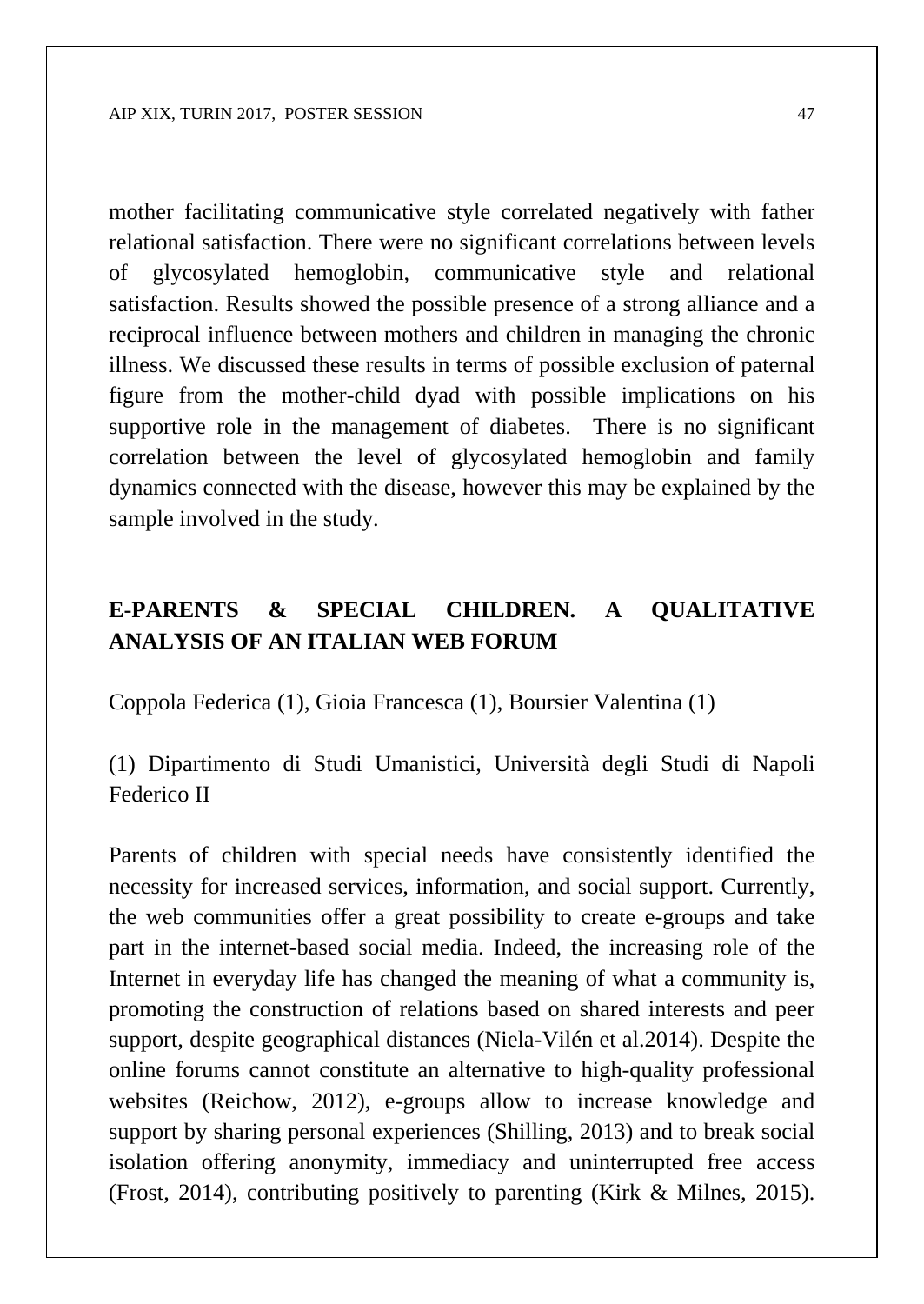Down Syndrome (DS) represents a difficult challenge for parents specifically due to the renegotiation of their parental identity and the everyday lives (Hartley, 2010). This study aims to explore the Italian context of e-Health users, questioning whether, why and how parents of children with DS use internet forums to increase knowledge, clarify doubts, and drive decision making (Kingsnorth, 2011). One Ds-forum was selected and 971 messages were analyzed through the Latent Thematic Analysis (Braun & Clarke, 2006). Results pointed out five connected themes: *The group, personal experience, the I-am dimension, perspective knowhow, my child.* The parents, especially mothers, use the forum to acquire personal expertise, support, and practical advice, sharing doubts and emotions. Into the e-group container DS-mothers "throw up" feelings and through its emotional functioning they collect experiences and knowledge, building their parental identity. Sharing emotional and concrete struggles they all have to face daily, the e-parents seem to discover finally the child, from a syndrome-centered life to the mother-child advantages.

#### **EVALUATION OF BURNOUT, COPING STRATEGIES AND EMPATHY IN VOLUNTEERS AT A SHELTER CENTRE**

Ratti Maria Monica (1,2,3), Sangiovanni Eleonora (2), Bertin Federica (2), Laini Caterina Irma (2), Vai Benedetta (4), Strepparava Maria Grazia (1)

(1) Dipartimento di Medicina e Chirurgia – School of Medicine, Università degli Studi Milano Bicocca

(2) Centro di Prima Accoglienza San Fedele, Milano

(3) Network Fondazione Onlus Roberto Franceschi, Milano

(4) IRCCS Ospedale San Raffaele, Department of Clinical Neurosciences, Milano

Operators involved in relational and professional support of people in need conditions often experience high levels of stress related to healthcare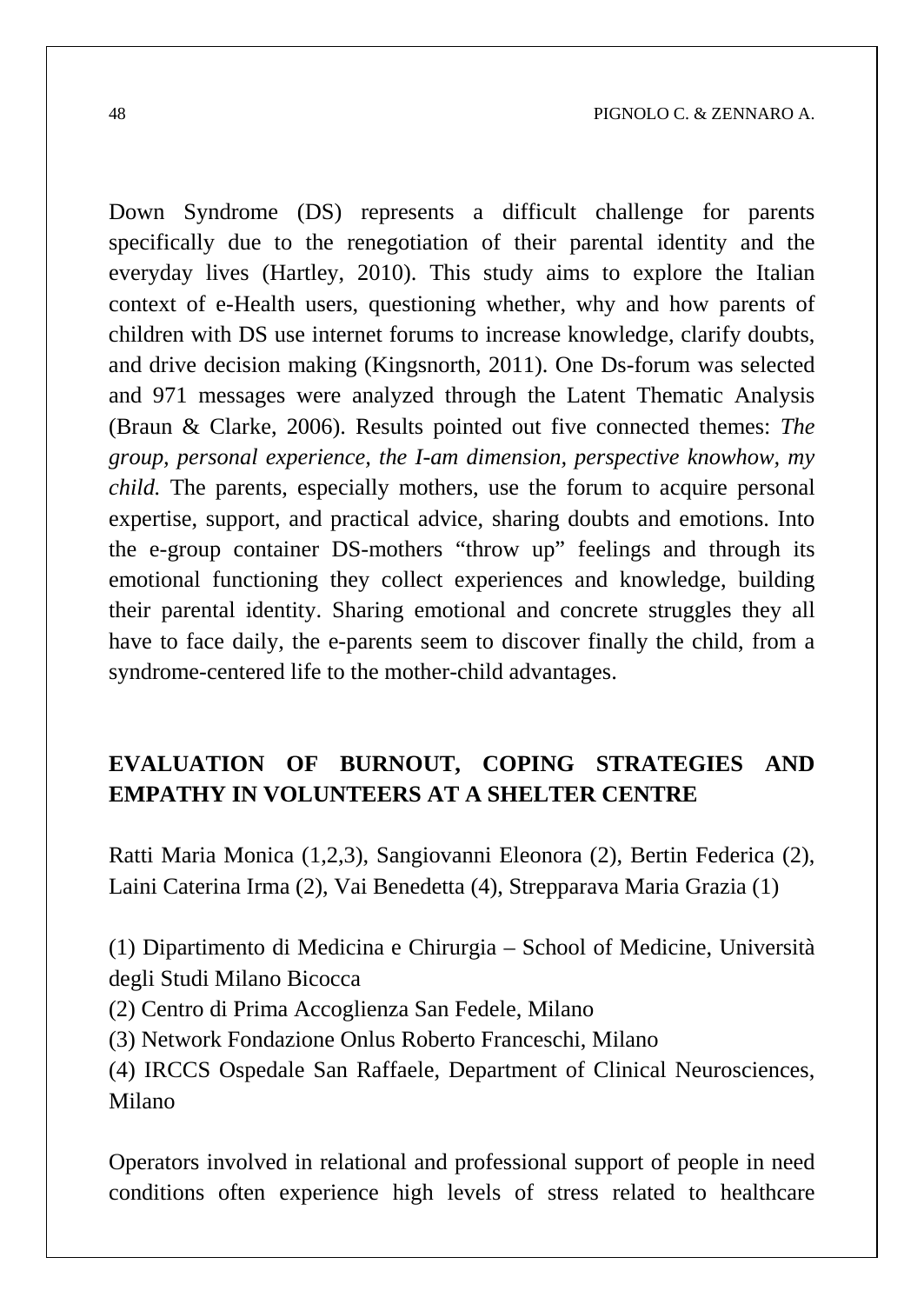professions: the burnout syndrome (Maslach, 1977). The study takes place at Centro di Prima Accoglienza San Fedele in Milan, an organization that have particular attention on social aspects and sanitary education and in which professionals work as volunteer offering different types of services to people who lives in different need conditions and social marginality. According to the model of Lewin's action-research (Lewin,1946), in a sample of 22 volunteers  $(M=6;W=16)$  (mean age = 55.32; s.d. = 16.65) the Maslach Burnout Inventory (MBI), Coping Inventory for Stressful Situations (CISS-2) and Balanced Emotional Empathy Scale (BEES) were administered to evaluate respectively Burnout levels, Coping styles and empathy levels. Results reported low levels of Emotional Exhaustion  $(m=11.71; s.d. = 11.88)$  and Depersonalization  $(m=4.41; d.s. = 4.39)$  and moderate levels of Personal Accomplishment (m=36.48;s.d.=6.98). 8 volunteers reported the intention of changing their activity, but none of them wanted to change. Men and women did not differ significantly on levels of any subscales. Volunteers who has a direct contact with patients  $(n=14)$ reported significantly higher levels of Emotional Exhaustion (t=2.235,  $p<.05$ ) and Empathy (t=2.615,  $p<.05$ ) compared to others (n=7). Preliminary results show mild burnout levels in volunteers involved in caring people in social marginality and need conditions. Understanding their psychological condition can help to develop training courses and to promote a psychological support considering the heterogeneity of this particular group of operators. Future researches may investigate the impact of motivation on burnout levels, coping strategies and empathy.

#### **EXCESSIVE INTERNET USE AMONG YOUNG ADULTS: A SIGN OF PSYCHOLOGICAL DISTRESS?**

Aglieri Rinella Cosimo (1), Costanzo Antonino (1), Gozzi Luciana (1), Maganuco Noemi Rosa (1), Gervasi Alessia Maria (2)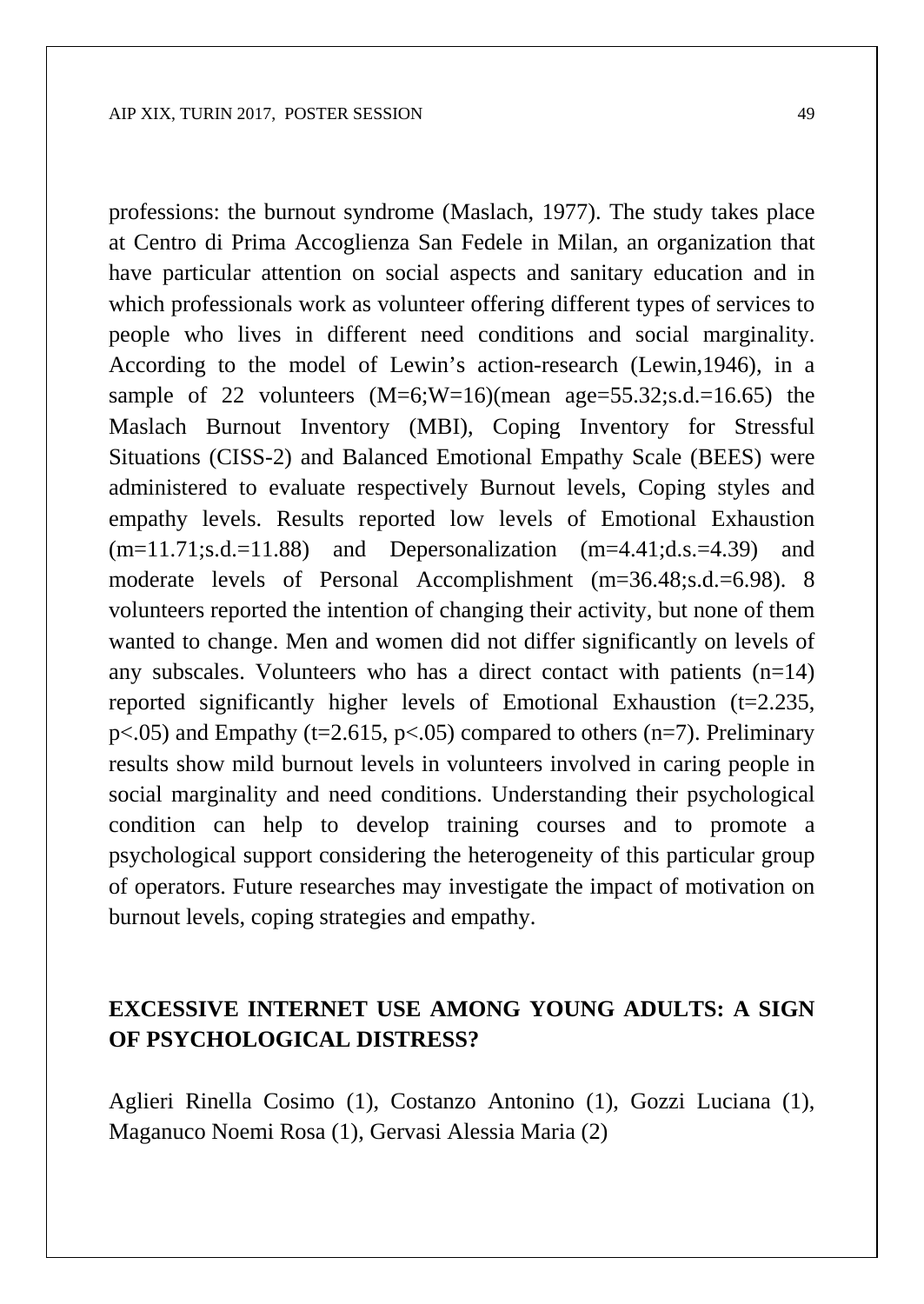(1) Facoltà Scienze dell'Uomo e della Società, UKE-Università Kore di Enna

(2) Dipartimento di Scienze Umane, Università degli Studi di Verona

Recent conceptualizations of problematic Internet use conceive it as a coping mechanism for psychological distress and as a result of pre-existent psychopathology. In this study, we examined the role of socio-demographic variables, time spent on the Internet, attachment styles, maladaptive personality traits, and dissociation in explaining Internet addiction symptoms among young adults. The study involved 253 young adults (52.3% females) aged between 18 and 25 years old. They completed a socio-demographic form and measures on Internet use, Internet addiction symptoms, attachment styles, maladaptive personality traits, and dissociation. A stepwise linear regression analysis was performed to identify the best fitting model for Internet addiction symptom scores. This analysis showed that male gender, time spent on the Internet, negative affectivity, dissociation, lack of secure attachment, and avoidant attachment predicted Internet addiction symptoms [F(6,246)=24.87, p<.001; Adj R-square=.37]. A logistic regression analysis was further performed to examine which variables would predict problematic Internet use according to the cut-off score of the Internet addiction measure used in this study. The analysis showed that lack of attachment security added to male gender and time spent on the Internet in predicting problematic Internet use. The findings of this study show that a number of psychological risk factors are predictively associated with Internet addiction symptoms among young adults, thus supporting the view that problematic Internet use in this life stage may be more a sign of psychological distress than a truly addictive process.

### **EXPANDING THE ANALYSIS OF BIOPSYCHOSOCIAL FACTORS IN MALE'S SEXUAL DESIRE**

Nimbi Filippo Maria (1), Rossi Roberta (2), Tripodi Francesca (2)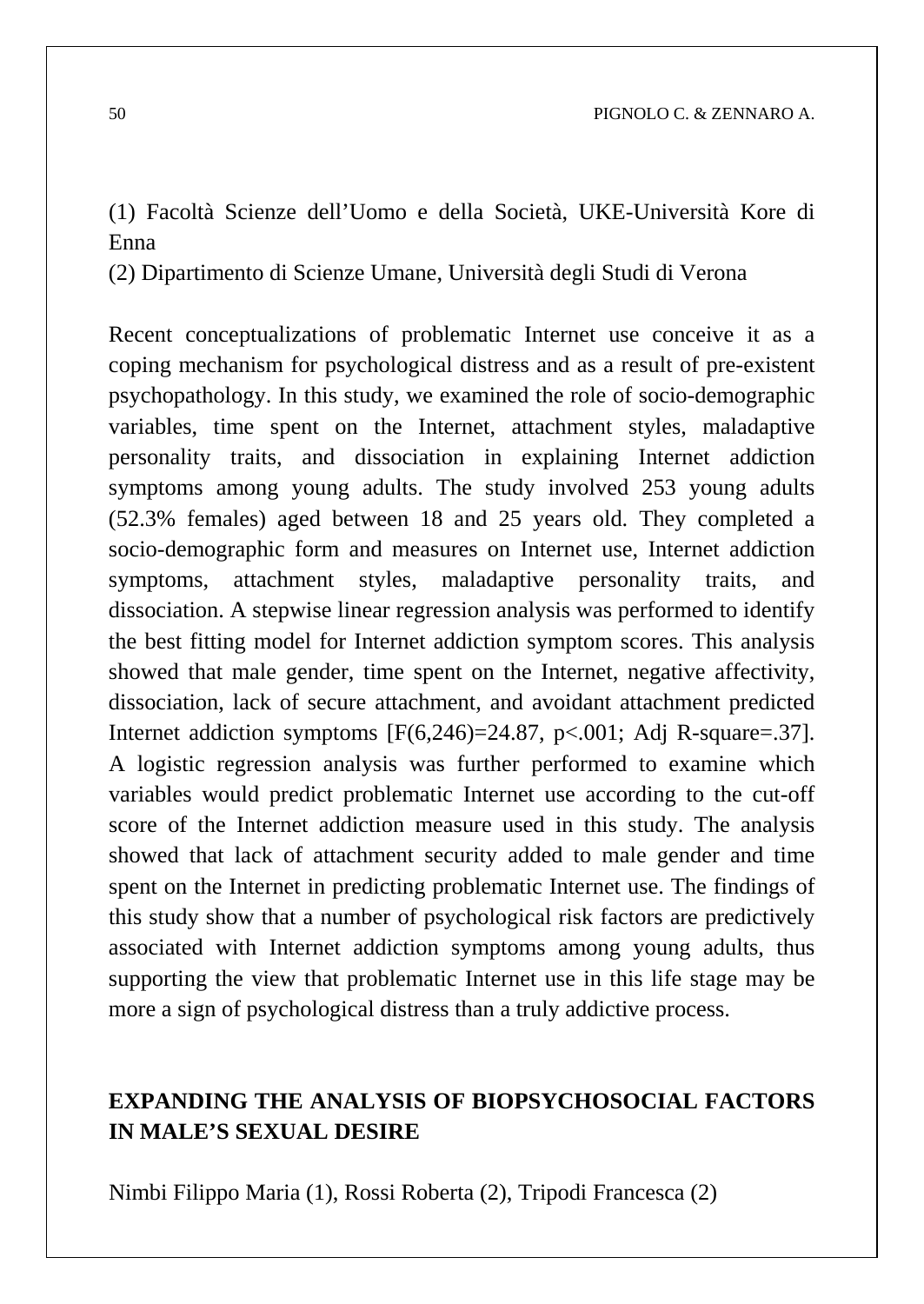(1) Psychologist, PhD Student, Department of Clinical and Dynamic Psychology, "Sapienza" University of Rome, Perugia (2) Psychotherapist, Institute of Clinical Sexology, Rome

Literature showed a close relationship between desire and arousal on women, leading to relevant changes in DSM-5 classification. On the contrary, male sexual response has historically been considered simple and mechanistic. Aim of this study was to evaluate the role of some biopsychosocial variables affecting male sexual desire such as Quality of Life (QoL), sexual function, distress, satisfaction, psychological symptoms, emotions, alexithymia, couple adjustment, sexism, cognitive schema, beliefs, and scripts. A wide self-administered web-survey reached 238 heterosexual male subjects (age  $32.01 \pm 10.27$ ) from the general population. 13 questionnaires exploring biopsychosocial elements involved in sexual response were administrated: SF36, BDI II, STAI-Y, SCL-90-R, TAS-20, IIEF, PESI, SSS-M, SDS-M, DAS, SMQ, SDBQ, and QCSASC. Results of the study showed "Lack of erotic thoughts" as the main predictor of low level of sexual desire in men (β=-.28). "Energy/fatigue", "Depression", "Premature ejaculation severity", "Sexual Distress", "Subjective sexual response triggered by automatic thoughts on sexuality", "Sexual conservativism", and "Desire of having a baby" are strictly connected to level of sexual desire. Variables highlighted are key factors that should be considered in clinical practice of desire problems, both in assessment and therapy phases. In the same study is analyzed the influence of many biopsychosocial factors on the male sexual desire. The sampling method used does not allow a results' generalization, but some crucial points for future researches and clinical work are underlined. Male sexual desire is characterized by a complex interaction between biological, psychological, and cultural elements. The analysis of these predictors seems to suggest that current models are not sufficient to explain the complexity of male sexual desire.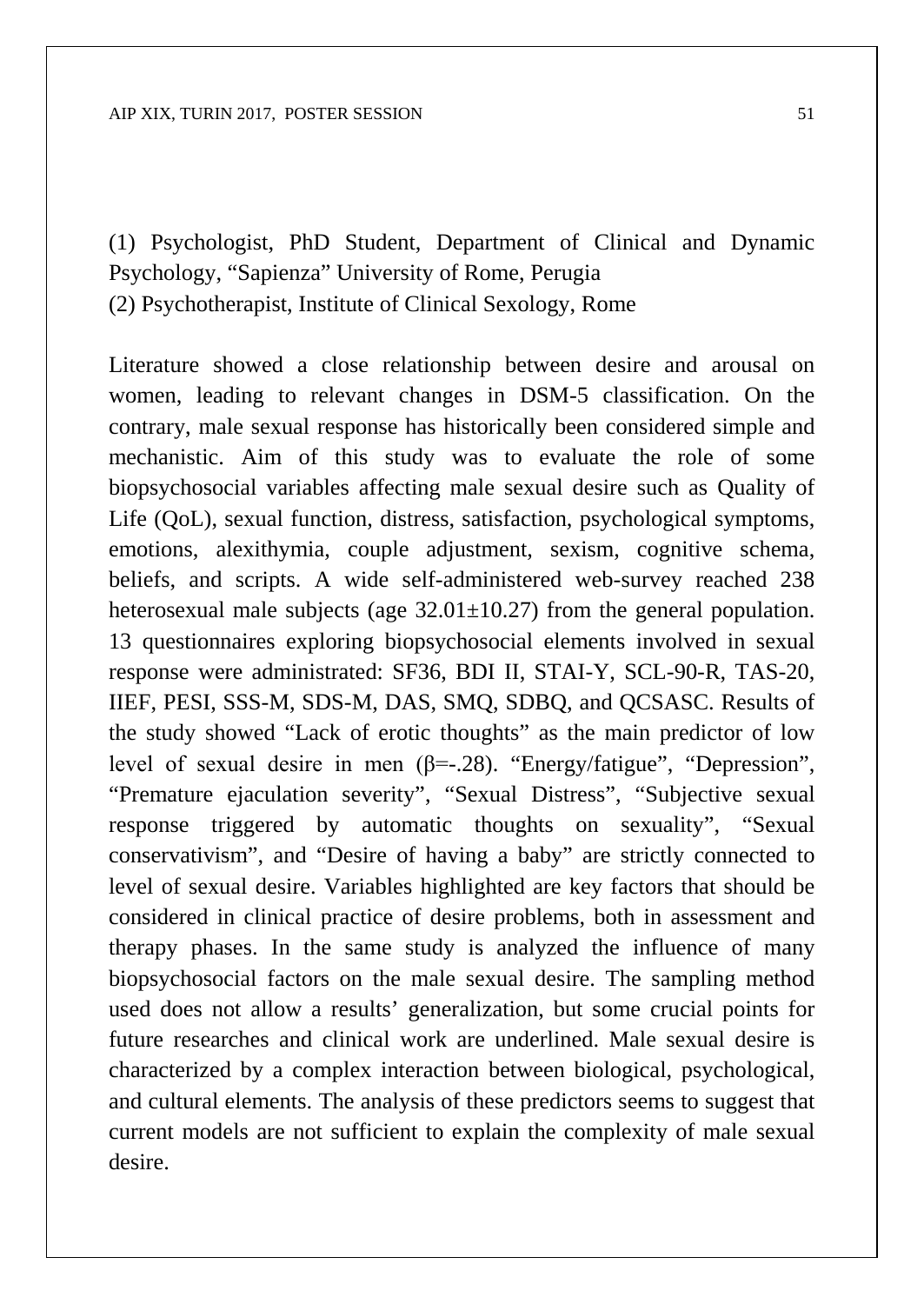52 PIGNOLO C. & ZENNARO A.

### **EXPLORING BINGE EATING BEHAVIOR AND ALEXITHYMIA IN A SAMPLE OF OBESE PATIENTS**

Giramma Martina (1), Lanzara Roberta (1), Severo Melania (1), Casciano Giuseppe (1), Babore Alessandra (1)

(1) Department of Psychological Sciences, Health and Territory, University of Chieti, Italy.

Obesity is a pathological condition that frequently reduce the quality of life, it is an important risk factor for several chronic physical diseases and imposes a significant economic burden on the national health care system worldwide. Obesity is often associated with binge eating behaviors aimed at reducing a state of negative emotional arousal. Therefore, the emotional eating would appear as a dysfunctional way to regulate emotions. The aims of this study was to explore the psychological aspects associated with obesity by analyzing the relation between binge eating behavior, alexithymia and psychosocial impairment in a sample of obese patients. 227 obese patients were recruited from the "S.S. Annunziata" Hospital of Chieti. The TAS-20 was used to investigate alexithymia, binge eating behavior was assessed with BES, and the CIA was used to assess psychosocial impairment due to eating disorders. A clinical interview was also used to evaluate the presence of alexithymia and binge eating symptoms. Data were analyzed through descriptive methods, independent t test and correlation, using SPSS16. The prevalence of alexithymia in our sample was 30.5%  $(TAS-20$  total score  $> 60$ ). Patients with higher BES scores showed higher scores on all rating scales of TAS-20 ( $r = 0.39$  p<0.001). The t test analysis revealed that the mean overall BES and CIA scores was higher in patients with alexithyminic features compared to patients without  $(p<0.001)$ . In our sample of obese patients the presence of binge eating behavior was found to be higher in patients with alexithymic traits. Additionally, the psychosocial impairment related with binge eating behaviors was significantly higher in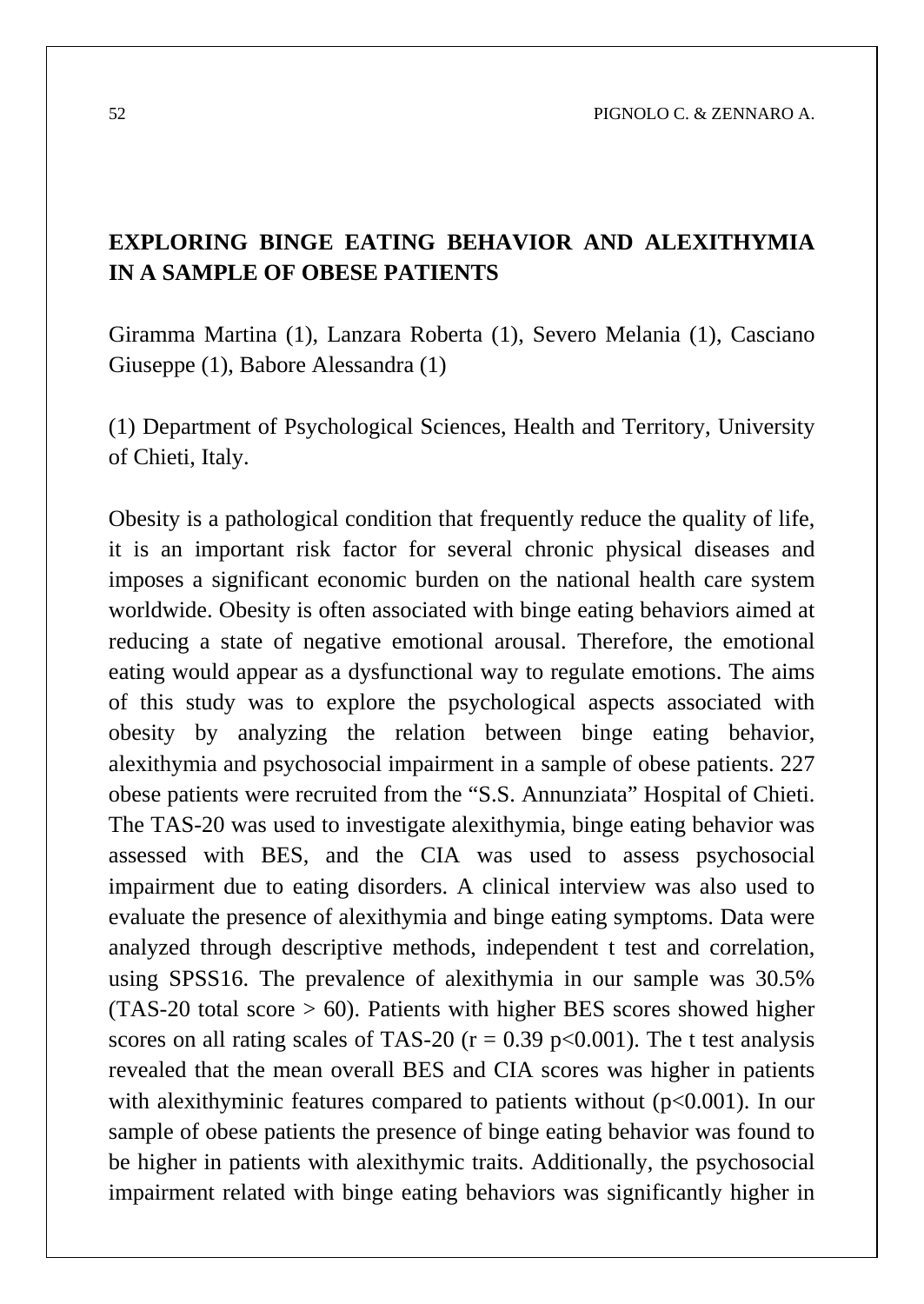patients with alexithymic features than in those without. Our results pointed out the importance of the assessment of several clinical-psychological factors and their effects on the health outcomes to improve the clinical management of binge eating behavior in obese patients.

#### **FAMILY FUNCTIONING AND PSYCHOPATHOLOGICAL RISK OF ADOLESCENTS DIAGNOSED FOR EATING DISORDERS**

Ballarotto Giulia (1), Marzilli Eleonora (1), Tafà Mimma (1)

(1) Department of Dynamic and Clinical Psychology, Sapienza University of Rome, Italy,

(2) Department of Psychology, International Telematic University UNINETTUNO, Rome, Italy

International scientific studies underlined peculiarities of family functioning in families of patients suffered from eating disorders (ED). Most attention was given to psychological profiles in mothers and daughters, but limited studies have taken into account profiles of families with daughters with Anorexia Nervosa (AN) and Bulimia Nervosa (BN) differentiating family functioning according to the type of eating disorders. The present study comes from a previous work, presented to the XVIII National Congress Italian Psychological Association, Clinical and Dynamic Section. Families have been recruited through a network of consultants, to which adolescents have requested help for feeding difficulties. The sample consists of  $N = 120$ families, broken down as follows:  $N = 60$  families with daughters diagnosed for AN, and  $N = 60$  families with daughters diagnosed for BN. Adolescents have completed the *Symptom CheckList-90 items Revised*. Also, parents and daughters have completed the *Family Adaptability and Cohesion Scale IV*. Results show that families with daughters with AN have family functioning characterized by low cohesion and communication and high levels of rigidity and enmeshment. Furthermore, adolescents with AN and BN show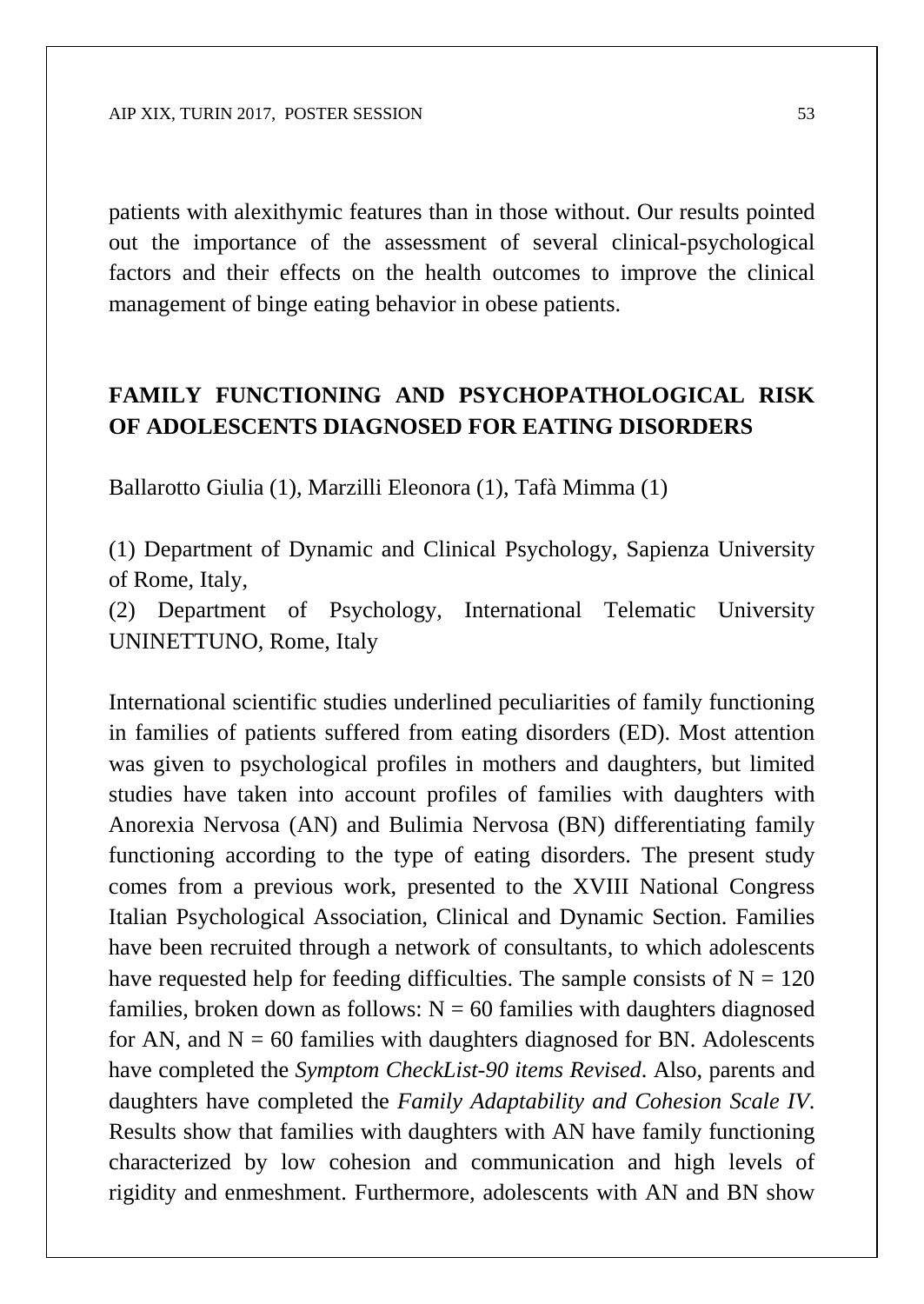different and peculiar psychopathological profiles. Regression analysis have shown that family functioning characterized by greater rigidity predicts high psychopathological symptoms in adolescents, in both groups considered. This data is particularly interesting: in families with members with eating disorders, it can be observed that the rules and habits that bind the various members of the system do not fit the changing needs of another. However, there are several symptoms that are predetermined by rigidity in the two groups. Our study supports the importance of planning different psychological interventions based on specific types of ED for which adolescents have been diagnosed, considering the peculiarities of familiar functioning.

#### **FATHER INVOLVEMENT IN SEPARATED FAMILIES**

Chiarolanza Claudia (1), Brunetto Martina (1), Inguscio Lucio (1), Bastiani Sara (1), Fiorelli Mariangela (1)

(1) Department of Dynamic and Clinical Psychology, Sapienza University of Rome

According to literature there has been a focus change in family dynamics studies (Lamb, 2010) which determined more attention on the triadic relation studies (Fivaz-Depeursinge, Corboz-Warnery, 1999), as well as McHale showed in his studies about *coparenting* has shown (1995). Coparenting refers to coordination processes between parents in care, developmental task and children education (McHale *et al.,* 2000). Conflict and cooperation levels in coparenting relationships have significant consequences on the father's involvement, especially in divorce cases in which the male parent doesn't live with his children (Wood & Covington, 2014). Father involvement was defined by Lamb (1987) as consisting of three dimensions: interaction, accessibility and responsibility, which have crucial consequences on children's wellbeing (Adamsons & Johnson, 2013).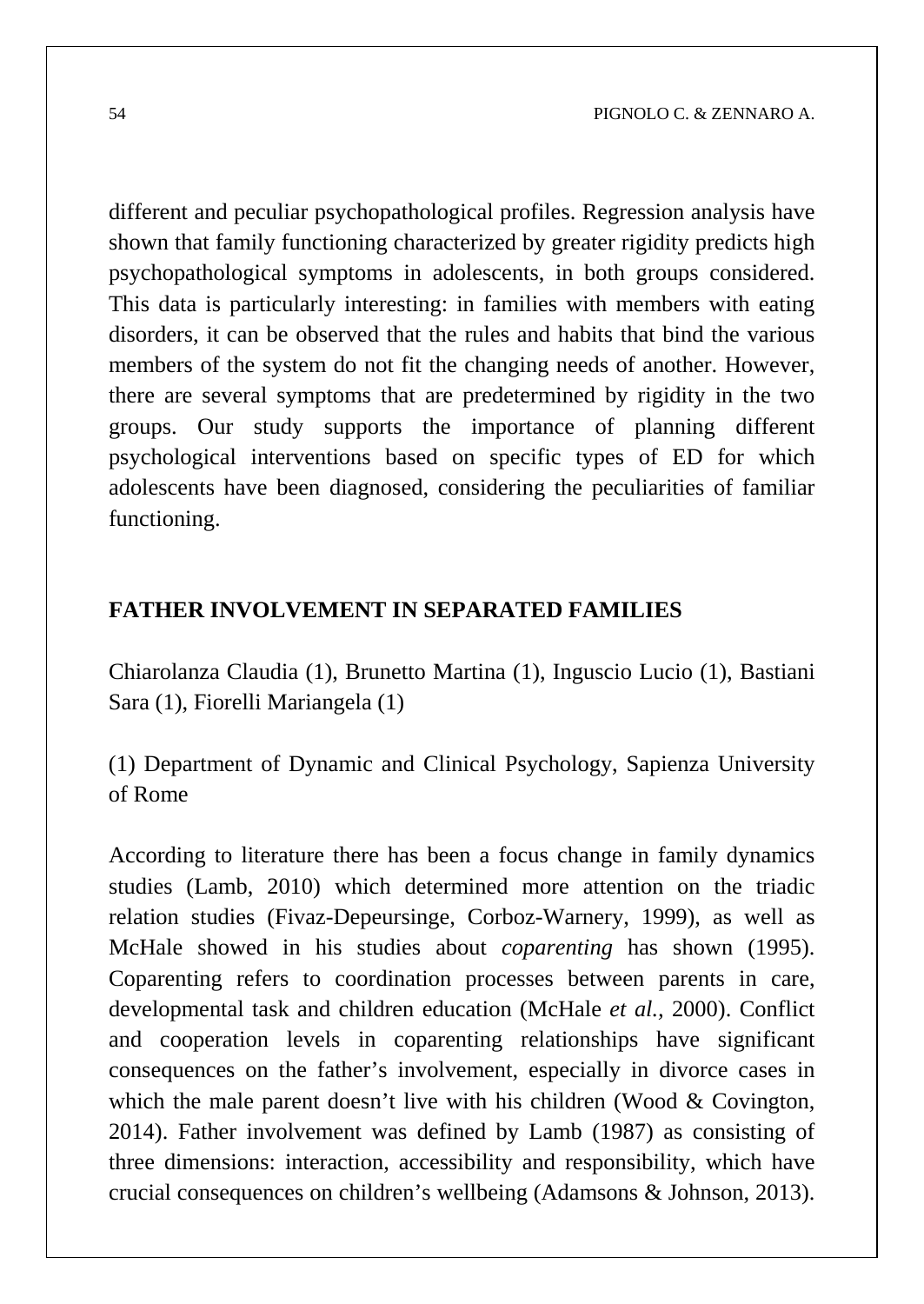Many couples have found ways to maintain positive co-parenting relationships after the end of their love story, others did not. The dissolution of these relationships is often characterized by tension, which undermines parents' ability to engage in positive co-parenting (Holcomb *et al.,* 2015). Our aim is to explore the fathers' involvement in divorce situations. This study is based on a sample of 9 separated fathers (M=43.75 years) that have applied a family mediation intervention. We used the Rapid Marital Interaction Coding System (RMICS) (Heyman & Vivian, 2000 adapted for the present study) that is a microanalytic system, based on event sampling used to tap nonverbal behaviors. We calculate Student's t-distribution to estimate the mean of a normally distributed population in our small sample. Results showed that fathers diverge in significative way in some dimensions. In particular, working on indicators like Hostility (M=24.05;  $p=.017$ ) and Humour (M=0.93;  $p=.010$ ) could promote a greater father involvement. These data could be interesting for family mediation intervention with separated families.

## **GROUP PSYCHODYNAMIC COUNSELLING IN A UNIVERSITY EDUCATIONAL SETTING TO REINFORCE ACADEMIC IDENTITY AND WELL-BEING**

Amodeo Anna Lisa (1), Picariello Simona (2), Bochicchio Vincenzo (3), Scandurra Cristiano (2)

(1) Dipartimento di Studi Umanistici, Università degli Studi di Napoli Federico II

(2) Centro di Ateneo SInAPSi, Università degli Studi di Napoli Federico II

(3), Dipartimento di Studi Umanistici, Università della Calabria

Universities should promote the development of professional identity and wellbeing of their students, creating opportunities for reflection on one's academic identity, as this is the forerunner of professional identity, and thus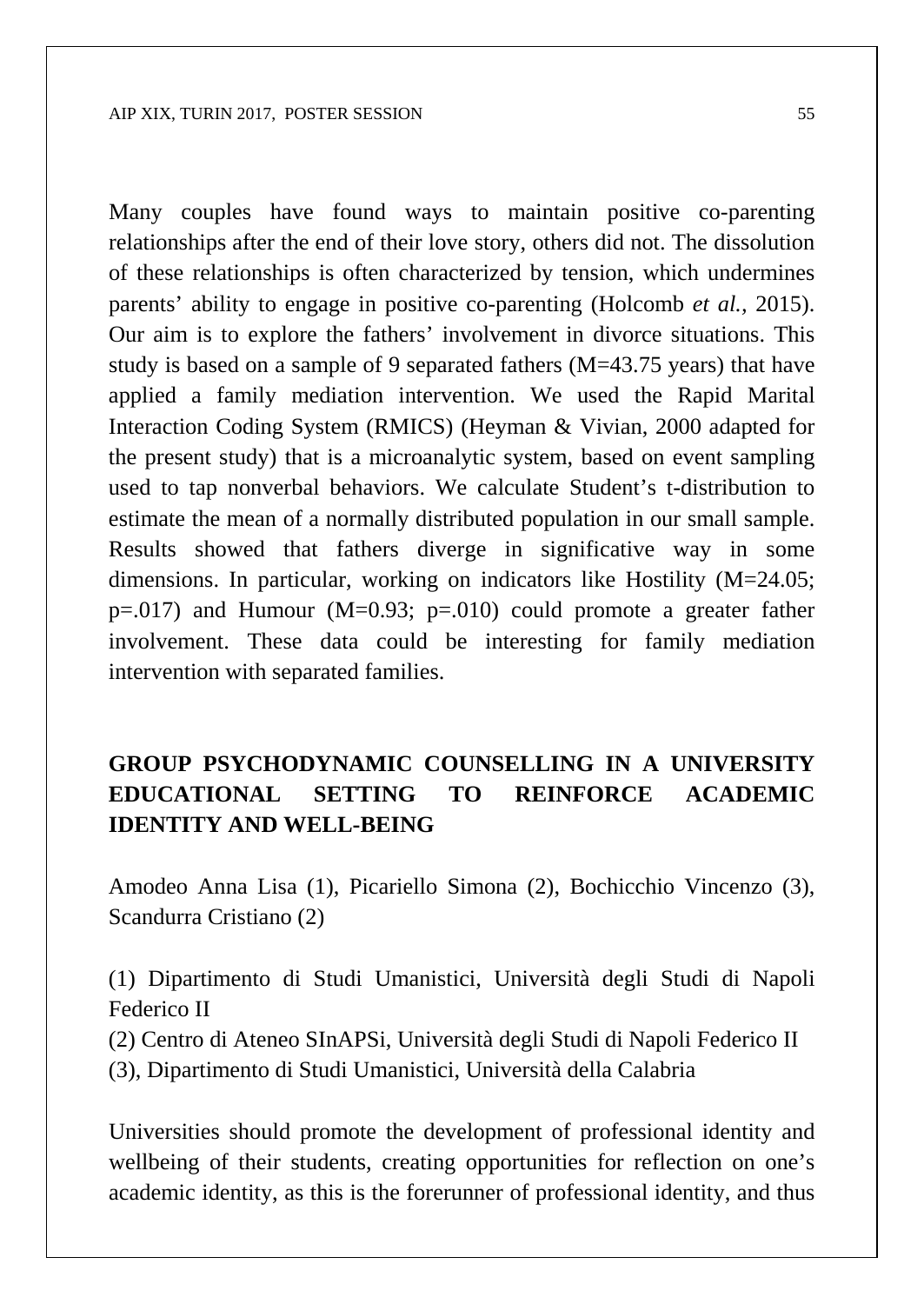seeking to activate awareness processes. This paper presents data from a group psychodynamic counselling intervention used with first-year undergraduates in clinical psychology and aimed at reinforcing academic identity and well-being. An experimental group of students  $(N = 33)$  divided in 3 small groups and participating in 6 one-hour and 15 minutes sessions of group psychodynamic counselling was compared with a control group  $(N =$ 16) of first-year undergraduates in clinical psychology with no experience of group psychodynamic counselling. The Psychological Wellbeing Scale (PWBS) and the Utrecht-Management of Identity Commitments Scale (U-MICS) were administered to both groups before and after the intervention. After the intervention, the experimental group had higher scores than the control group on both PWBS (Autonomy, Personal Growth, Positive Relations, Purpose in Life, and Self-Acceptance) and U-MICS subscales (In-Depth Exploration dimension of School Identity and Relational Identity and Commitment dimension of Relational Identity). Furthermore, the experimental group had lower scores than the control group with respect to the U-MICS Reconsideration of Commitment dimension of both School Identity and Relational Identity. The results suggest that the group psychodynamic counselling is an effective method to reinforce academic identity and well-being in students, making them feel more able to manage their lives, more open to new experiences, and prone to perceive their relationships as more satisfying. It also emerged that group psychodynamic counselling allowed students to reconsider their commitments, but not to change them, as if this experience had supported the choice in a single direction.

# **HEART RATE VARIABILITY AND RESPONSE INHIBITION IN AN EMOTIONAL GO/NOGO TASK: A STUDY ON PROBLEMATIC INTERNET USERS**

Moretta Tania (1), Buodo Giulia (1)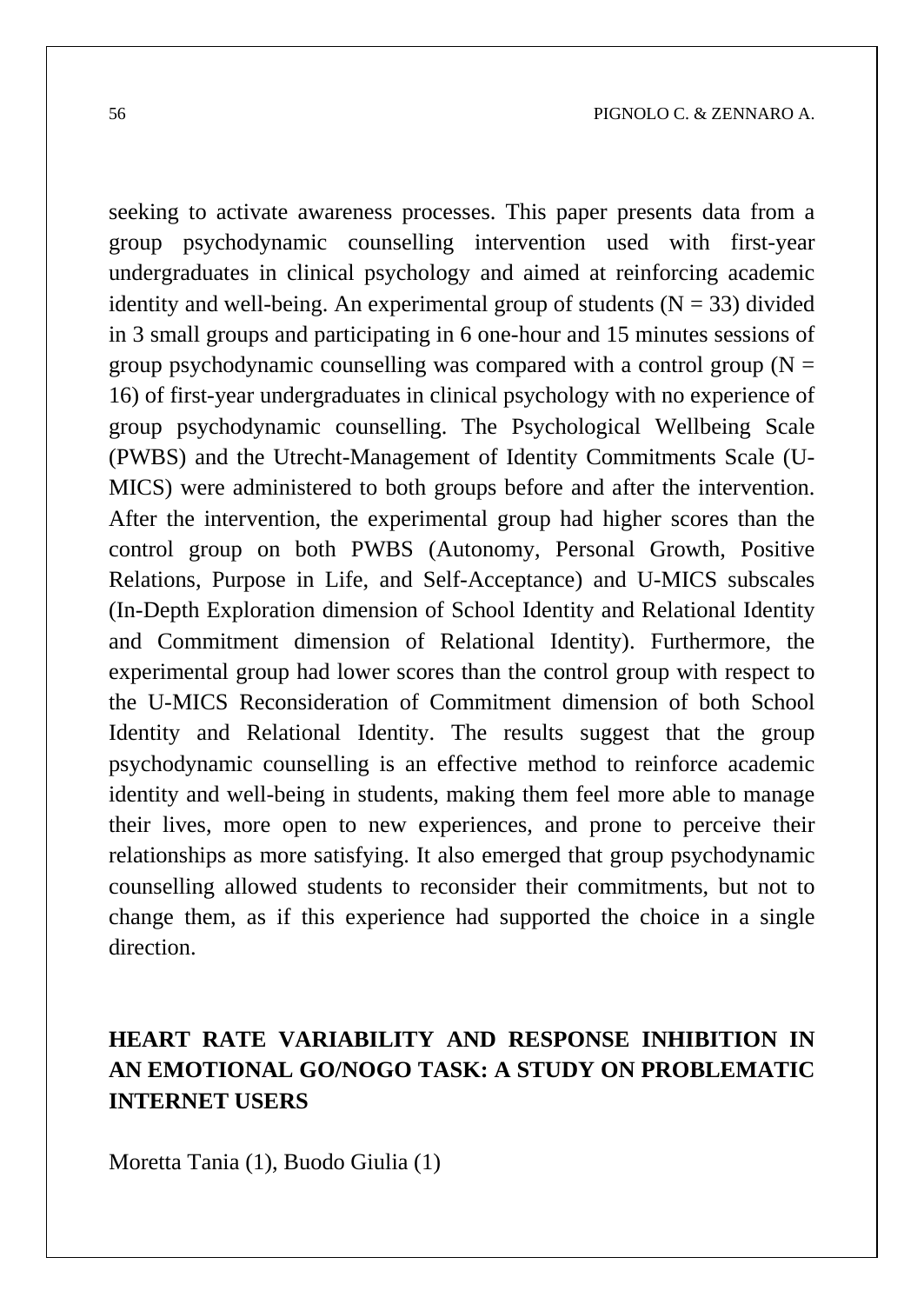#### (1) Department of General Psychology, University of Padova

Studies on Problematic Internet Use (PIU) report significant correlations between PIU severity and emotion regulation problems. One of the key factors contributing to emotional regulation is the inability to control impulsive behavior. Heart rate variability (HRV) is thought to represent a psychophysiological index of inhibitory control and thus, is associated with emotion regulation capacity. The present study investigated whether, in individuals with PIU, HRV at rest is lower as compared with individuals without PIU and predicts poorer response inhibition in an emotional context. Problematic  $(N = 21)$  and Nonproblematic  $(N = 21)$  Internet users completed an emotional Go/NoGo task, including the presentation of unpleasant, pleasant, and neutral pictures selected from the International Affective Picture System. A colored frame (pink or blue) surrounding each picture cued the participant to either press a key as rapidly and accurately as possible (Go trials) or withhold the key press response (NoGo trials). For each emotional category, the Go/NoGo trial ratio was 70:30. Heart rate was recorded for 3 minutes in rest conditions, and HRV was measured as an index of autonomic flexibility and inhibitory control. Problematic Internet users had significantly lower resting HRV than Nonproblematic users. Emotional category, Group, HRV at rest and the HRVxGroup interaction were tested as predictors of reaction times (RTs) to Go trials and response accuracy to Go and NoGo trials. Overall, Problematic Internet users were less accurate (i.e., they made more commission errors) then Nonproblematic Internet users in NoGo trials. Lower HRV at rest predicted poorer response accuracy to NoGo trials and slower RTs to Go trials in Problematic Internet users, irrespective of the emotional valence of stimuli. These findings suggest that reduced baseline autonomic flexibility may represent a substrate for the difficulties in emotional regulation and inhibitory control that characterize PIU.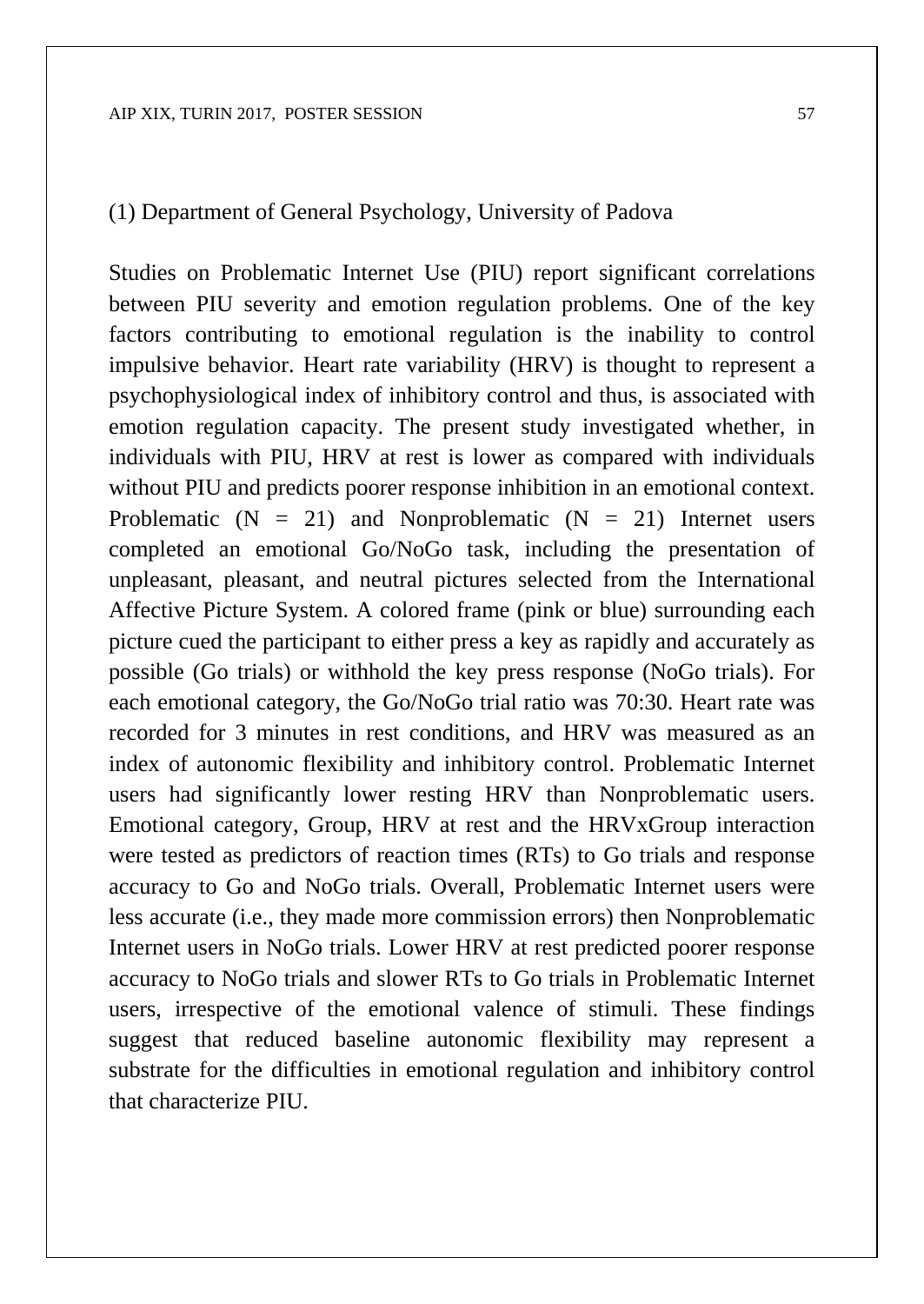## **HOARDING DISORDER AND EMOTIONAL REGULATION: A PRELIMINARY INVESTIGATION CONSIDERING AN ITALIAN NON-CLINICAL SAMPLE**

Pardini Susanna (1), Pala Valeria (1), Simoncelli Valentina (1), Novara Caterina (1)

(1) Department of General Psychology, University of Padova, Italy

One of the main feature of Hoarding Disorder (HD) is the failure to discard possessions (FD) that is mediate by cognitive and emotional factors such as the meaning related to objects, the information processing abilities and the experience of negative emotions (NE). Moreover, seems that HD is associated with a difficulty in understanding and regulating emotions that involve the avoidance of NE and contribute to maintain the FD. The present study aimed to investigate the relationship between some facets of emotion regulation (ER) and the main symptoms of HD. Another purpose was to examine whether hoarding-related beliefs (e.g. Emotional Attachment; EA) mediate this relationship. A non-clinical sample of 97 individuals (85% females) completed questionnaires related to emotional regulation, anxiety, depressive and obsessive-compulsive symptoms, personality traits, hoarding, and hoarding-related beliefs; among which, the Saving Inventory-Revised (SI-R), the Saving Cognition Inventory (SCI), the Difficulties in Emotion Regulation Scale (DERS), the Perth Emotional Reactivity Scale (PERS), and the Distress Tolerance Scale (DTS) were administered. The preliminary results indicated positive and low/moderate correlations between the SI-R and the PERS, the SI-R and the PERS Scales, the SI-R-Difficulty Discarding and the PERS Total Score and Scales  $(0.24 < r < 0.31$ ; p<0.05), the SI-R-Clutter with the PERS-General Negative Reactivity, Negative Intensity and Negative Duration Scales (0.24 $\lt$ r $\lt$ 0.27; p $\lt$ .05), the SI-R and the DERS Total Score and *Mancanza di controllo*. (0.22<r<0.26; p<.05). Were also found negative and low/moderate correlations between the SI-R and the DTS-Appraisal  $(r=-0.22; p=.05)$ . Finally, partial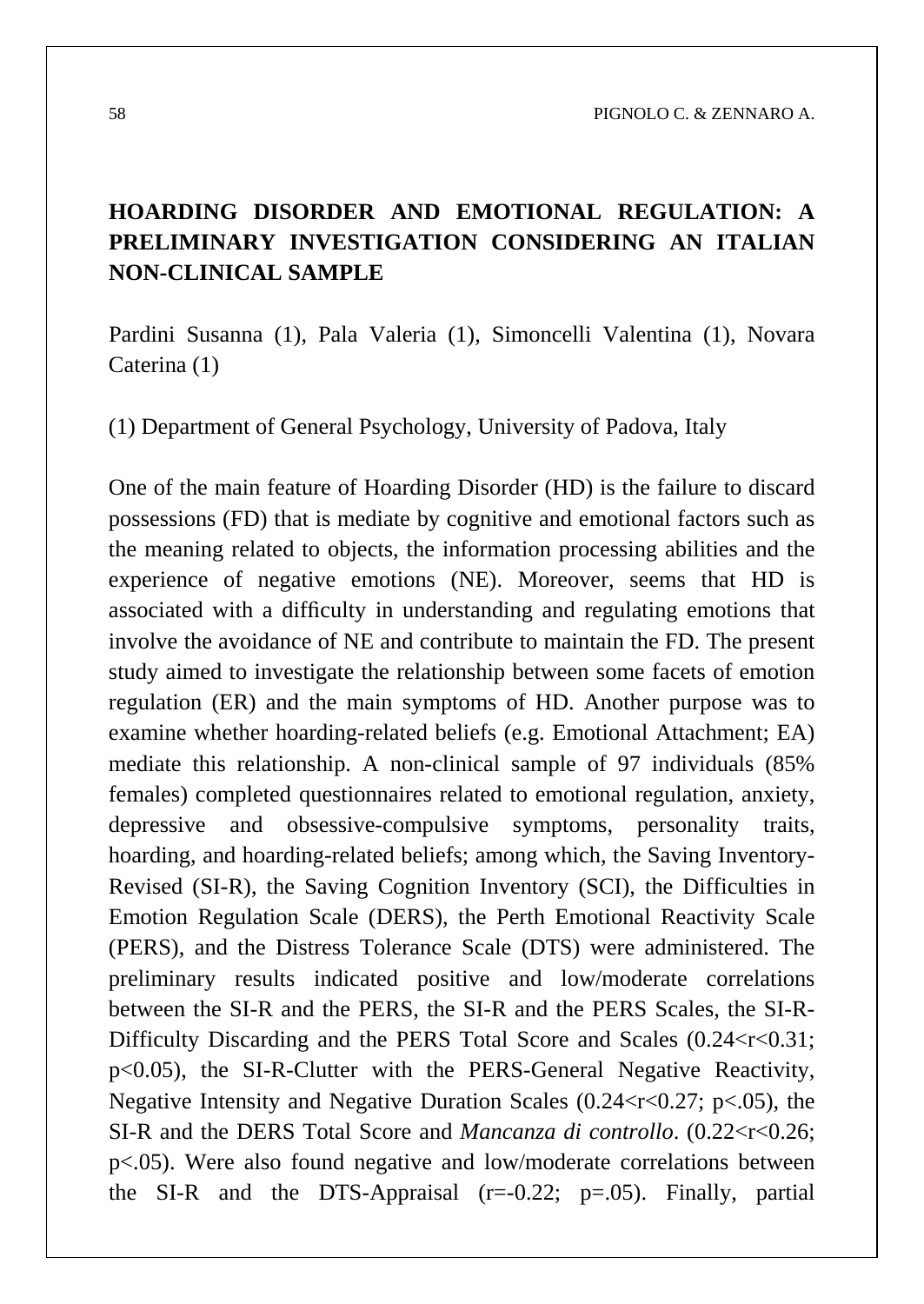correlations put in evidence that, if the SCI-EA was controlled, the SI-R not correlate with the emotional regulation measures except for PERS-GNR, NI and ND Scales  $(0.29 < r < 0.32; p < .05)$ .

# **HOW DO PARENTS AND OFFSPRING TALK TO EACH OTHER? A PILOT STUDY ON EMOTIONAL DIALOGUES IN FAMILY RELATIONSHIPS**

Erriu Michela (1)

(1) Department of Dynamic and Clinical Psychology, Psychology and Medicine Faculty, Sapienza, University of Rome

The quality of the relationship between parents and children has a crucial role for offspring's psychological well-being. Parents, especially mothers, and offspring develop conversations around daily events that can be seen as an arena in which caregivers provide an emotional climate, helping their children in the process of affective meaning making. Emotional dialogues in the family relationships continues to be important also during adolescence. Supportive parents can attend adolescents' needs, help them organizing feelings and in front of difficulties. The assessment of the quality of dialogues between parents and adolescents can be very useful for exploring the role of parents in establishing a psychological secure base with offspring. This study aims to investigate the emotional communications in families of an Italian community sample, to detect the main characteristics of conversations around daily emotional events. The sample was composed by N=25 adolescents and their mothers, which administrated the Autobiographical Emotional Events Dialogues, a quantitative measures of parents-children emotional conversations. The results show that adolescents and their mothers present specific characteristics with reference to the different scale assessing both mothers' and offspring's contributions. As regard with the different final classification of dyads, an association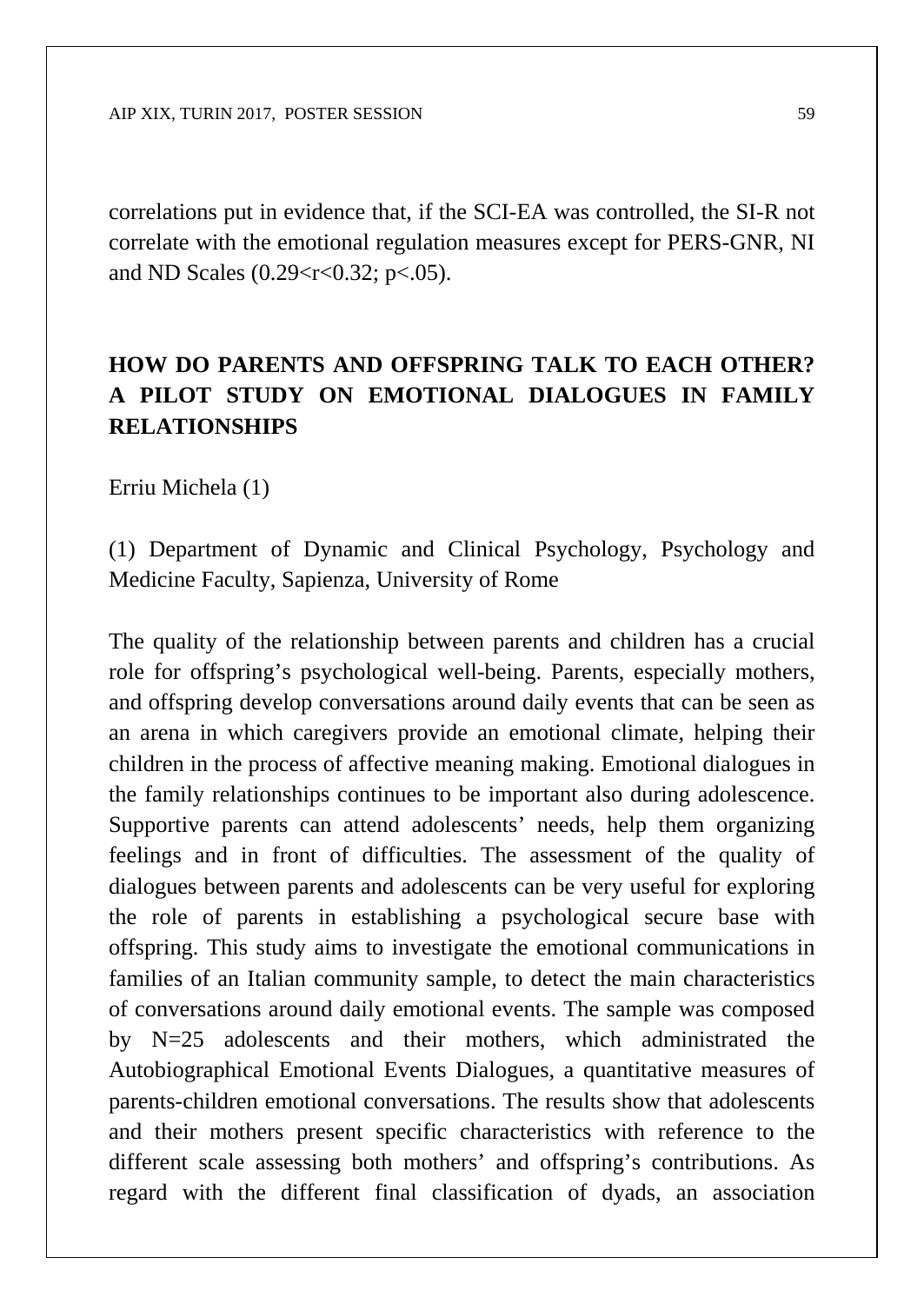between mothers' and adolescents' scores at the AEEDs' sub scale was founded. The findings are in line with international researches that highlight the relationship between maternal and offspring's psychological functioning. The study reveals the dyadic process of construction of emotional events dialogue, confirming a relational core of the communication in families.

#### **I'M SCARED! ATTENTIONAL BIAS IN SPECIFIC PHOBIA**

Boncompagni Ilaria (1), Marotta Andrea (2), Casagrande Maria (1)

(1) Dipartimento di Psicologia, Università degli Studi di Roma "Sapienza" (2) Department of Experimental Psychology and Physiology of Behaviour, University of Granada, Granada, Spain

Attentional bias is the propensity to engage attention towards emotional stimuli. In particular, several theories propose that attentional bias contributes to the maintenance of a specific phobia. Many researchers show a facilitation of attentional engagement toward threatening stimuli (e.g. Mogg and Bradley, 2006; Vrijsen et al., 2009) or delayed of disengagement (e.g. Soares et al., 2009; Kolassa et al., 2005) or both (e.g. Rinck et al., 2005; Gerdes et al., 2008). These inconsistent results could depend on the various paradigms (i.e. Emotional Stroop Task, Visual Search Task or Dot-Probe Task) used. However, no study employed the Emotional Spatial Cueing Paradigm in phobic participants. The aim of the present study was to use this paradigm since it allows assessing all of the three attentional components of orienting: shift, engagement and disengagement. Phobic (P;  $N=20$ ) and control participants (CP;  $N=20$ ) were administered the Phobia Inventory (Sanavio, 1986) and the Emotional Spatial Cueing. We used threatening and neutral faces as cues, selected by Maccari et al.'s (2014) database. The 2 (Group: P; CP) x 2 (Validity: valid, invalid) x 2 (Emotion: threatening; neutral) ANOVA on reaction times shows the main effect of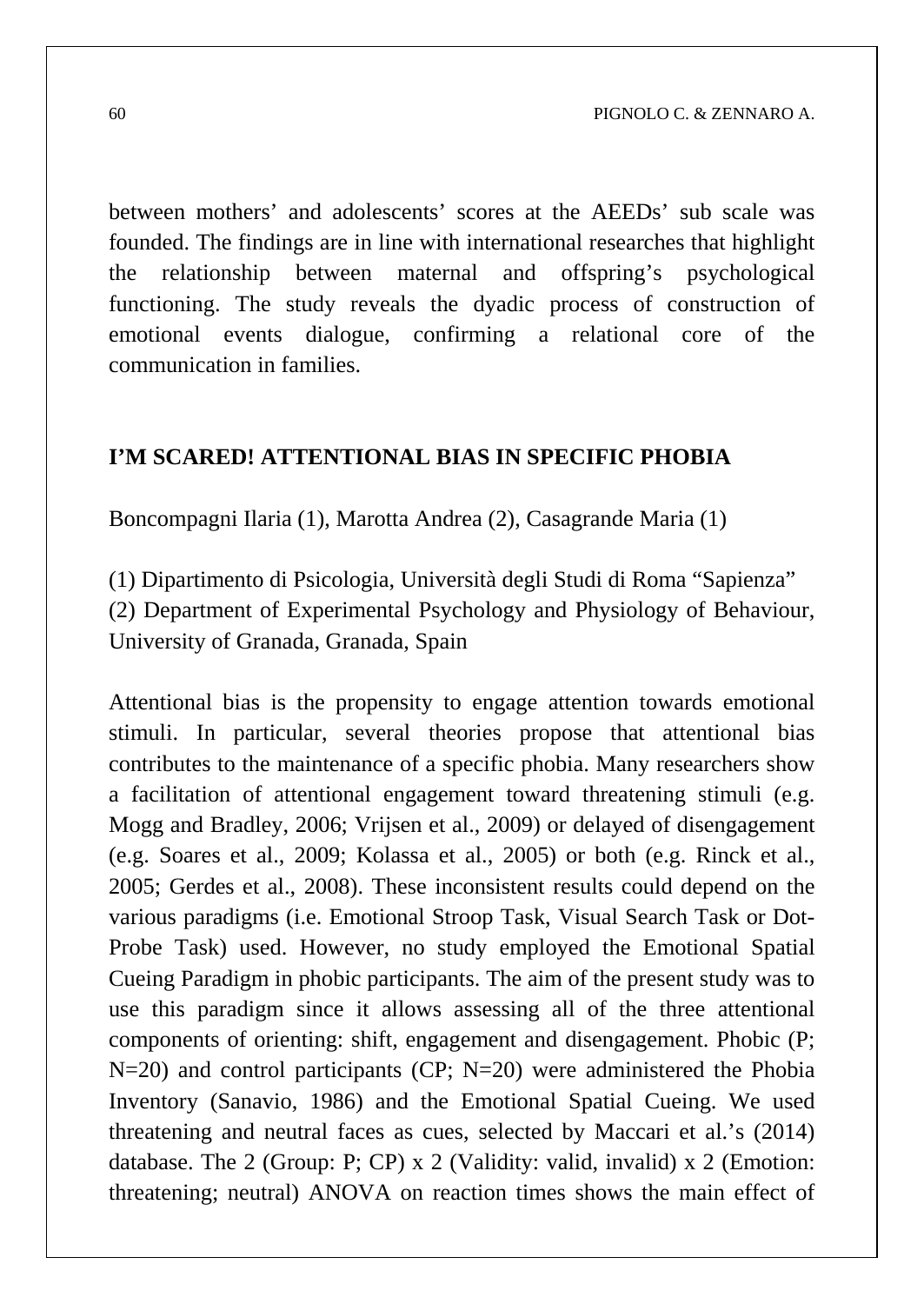Validity  $(F1,37=100.09; p=.0001)$  and the Group x Emotion x Validity interaction  $(F1,37=5.19; p=.02)$ , that revealed a higher attentional engagement toward threatening cues in P than in CP (515.02ms vs. 529.75ms). Our findings confirm an attentional bias toward threatening stimuli in P and they revealed that it is due to a higher engagement toward threatening stimuli. These results could suggest the importance of using attentional bias modification (ABM) with phobic patients. This training could reduce the attentional engagement toward threatening stimuli and could improve the psychological health of phobic patients.

#### **IMPACT OF ATTACHMENT STYLE ON REPRESENTATION OF DEATH IN CHIDREN**

Procaccia Rossella (1), Veronese Guido (2) Castiglioni Marco (3)

(1) Facoltà di Psicologia, Università degli Studi E Campus

(2) Dipartimento di Scienze della Formazione, Università degli Studi Milano-Bicocca

(3) Dipartimento di Scienze della Formazione, Università degli Studi Milano-Bicocca

Mourning is a complex process, especially for children who integrate the loss with different emotions and cognitions than adults (Webb, 2011). In case of loss they show depressive symptoms, anxiety, learning disabilities, but only a few studies are focused on interventions in these cases (Cohen e Mannarino, 2004). According to attachment theory, resolution of grief in children is linked to the relationship with the deceased person, relationships with others and the attachment style (Bowlby, 1980). The analysis of behavioral and emotional strategies used in situations of temporary separation from caregivers is relevant to under-stand the reactions in cases of actual loss, but the literature is poor (Waskowic & Chartier, 2003). The present study aims to assess the impact of attachment on the representation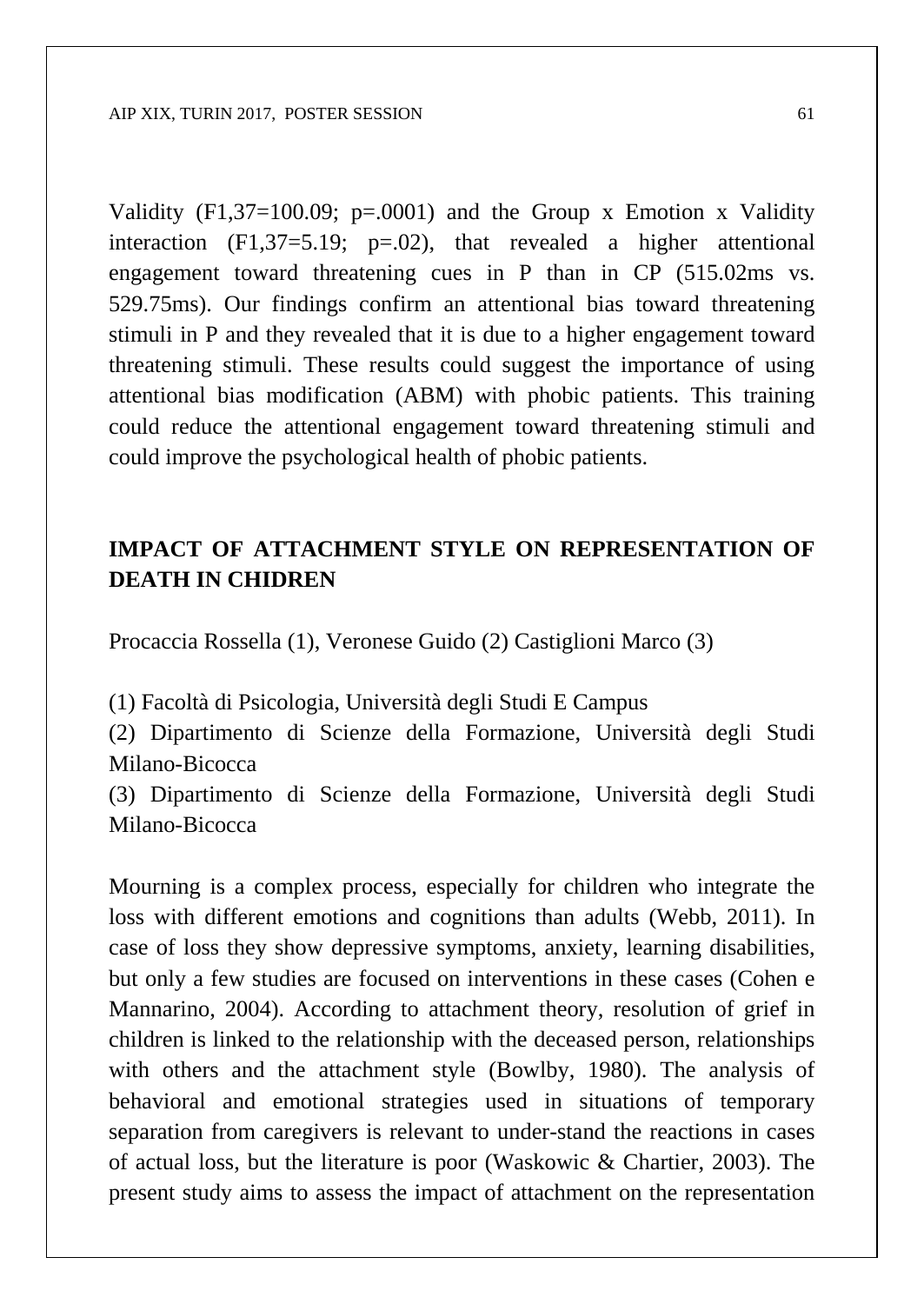of death in children of school-age. Participants: 100 children (49 M; average age=8.02, SD=1.26), divided after SAT (Attili 2001) application in: 51% with secure attachment, 24% anxious-ambivalent; 19% avoidant; 6% disorganized. The children were asked to complete the tale of funeral of Duss (1949) and the narratives were coded by two independent judges (agreement=.84) with a grid based on the literature, divided in 8 categories (articulation of narrative, emotional content, reflective capacity, locus of control, spatial and temporal em-bedding, action, image of self and of others). Anova analysis show that secure children narratives are richer in reflective capacity, images of others that help, direct interaction with fewer self blame. Avoidant children produce more details of context and fewer references to emotions; anxious-ambivalent children produce more negative references of self and anxiety and they focus more on self than on contest. Disorganized children produce shorter narratives, focused on past, with more references about distress and violent deaths.

### **IMPLICIT AND EXPLICIT INDICATORS OF BODILY SELF-PLASTICITY IN ANOREXIA NERVOSA**

Porciello Giuseppina (1,2), Provenzano Luca (1,2), Ciccarone Sofia (1,2), Marucci Matteo (1,2), Tieri Gaetano (2,3), Dazzi Federico (4,5), Loriedo Camillo (5), Lenggenhager Bigna (6), Violani Cristiano (1), Bufalari Ilaria  $(2,7)$ 

(1) Department of Psychology, "Sapienza" University of Rome, Italy

- (2) IRCCS, Santa Lucia Foundation, Rome, Italy
- (3) BrainTrends Ltd, Applied Neuroscience, Rome, Italy
- (4) Marconi University, Rome, Italy
- (5) Clinica Psichiatrica, "Sapienza" University of Rome, Italy

(6) Neuropsychology Unit, Department of Neurology, University Hospital Zurich, Zurich, Switzerland; Center for Integrative Human Physiology (ZIHP), University of Zurich, Zurich, Switzerland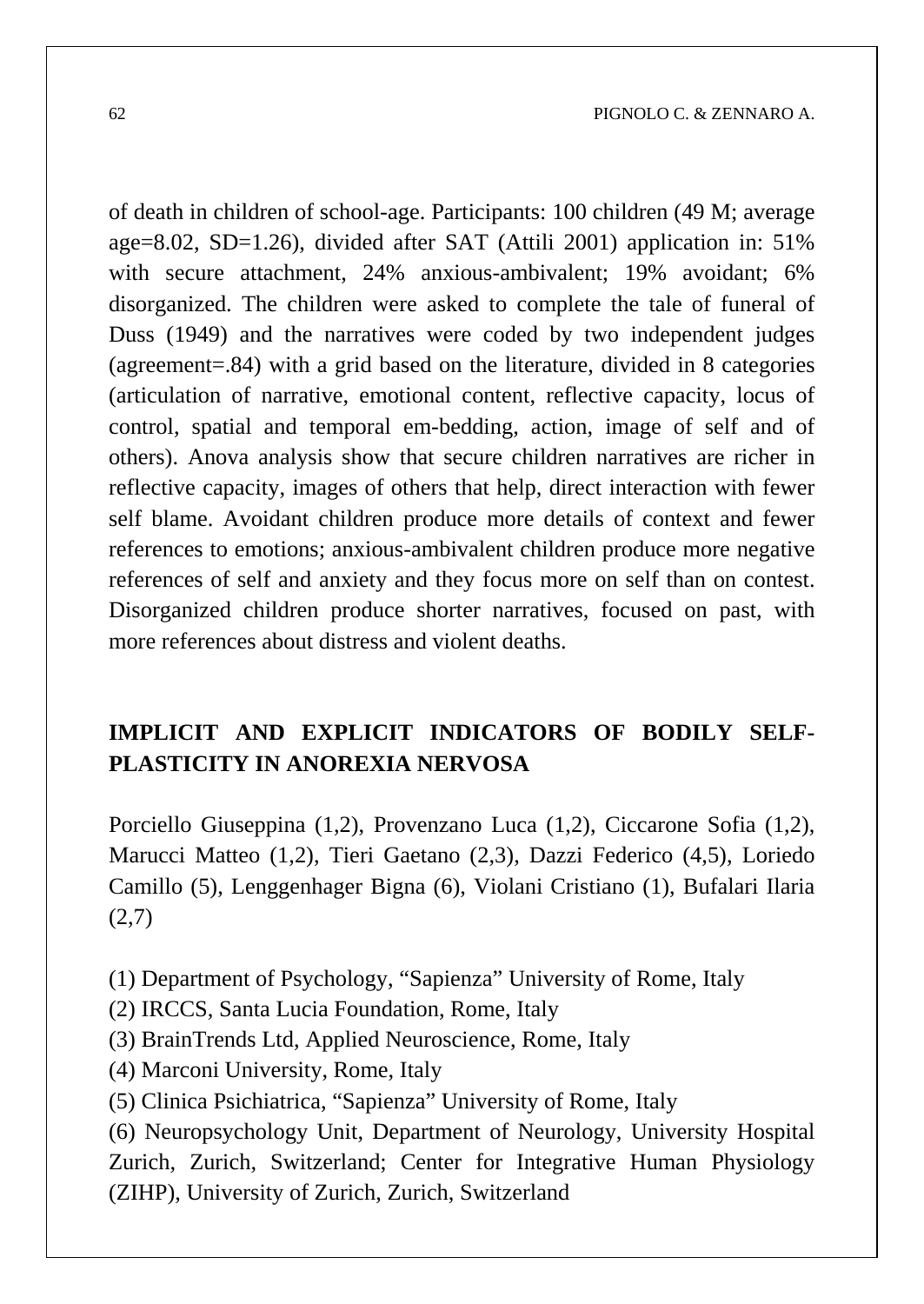(7) Department of Developmental and Socialization processes, "Sapienza" University of Rome, Italy

Previous research suggests a surprisingly plastic bodily self. We investigated how bodily plasticity is characterized in anorexic (AN) patients using a full body illusion with avatars of different sizes: the subjective real one (Avatar 0), fatter or thinner (Avatar +15% and -15% weight). We expect to find differences between AN and a healthy control group (CN) in the strength of the illusion and in the embodiment-induced emotions. We tested AN  $(N= 10)$  and age-matched CN  $(N= 14)$  female participants. Firstly, we assessed to which degree participants over/under-estimate their body size by using a set of experimentally-modified avatars, ranging from - 30% to +50% of participants' body dimensions. Then participants saw three avatars  $(0, +15\%$  and  $-15\%)$  from a first person perspective in a head mounted display being stroked either synchronously (illusion) or asynchronously (control). Strength of avatars' embodiment was assessed using implicit (body temperature) and explicit (questionnaire) measures. After each stroking session participants filled out the PANAS questionnaire to assess embodiment-induced emotions. We found that the preexperimental overestimation correlates with participants' symptom severity. Furthermore, our data show that at the explicit level AN, similarly to CN, embody the avatars independently from their size. Yet, unlike CN, AN embody the avatars independent of the stroking synchrony. At the implicit level, CN embody (show a larger temperature drop) fatter avatars (+15%), while AN show a stronger temperature drop for thinner bodies. There was no difference between the groups after stroking in the emotions. We show a larger body plasticity in AN compared to CN, suggesting that such paradigms could be of therapeutic relevance. Interestingly the implicit measures of embodiment also show a stronger illusion in AN for slimmer bodies with respect CN, suggesting an implicit preference for these bodies.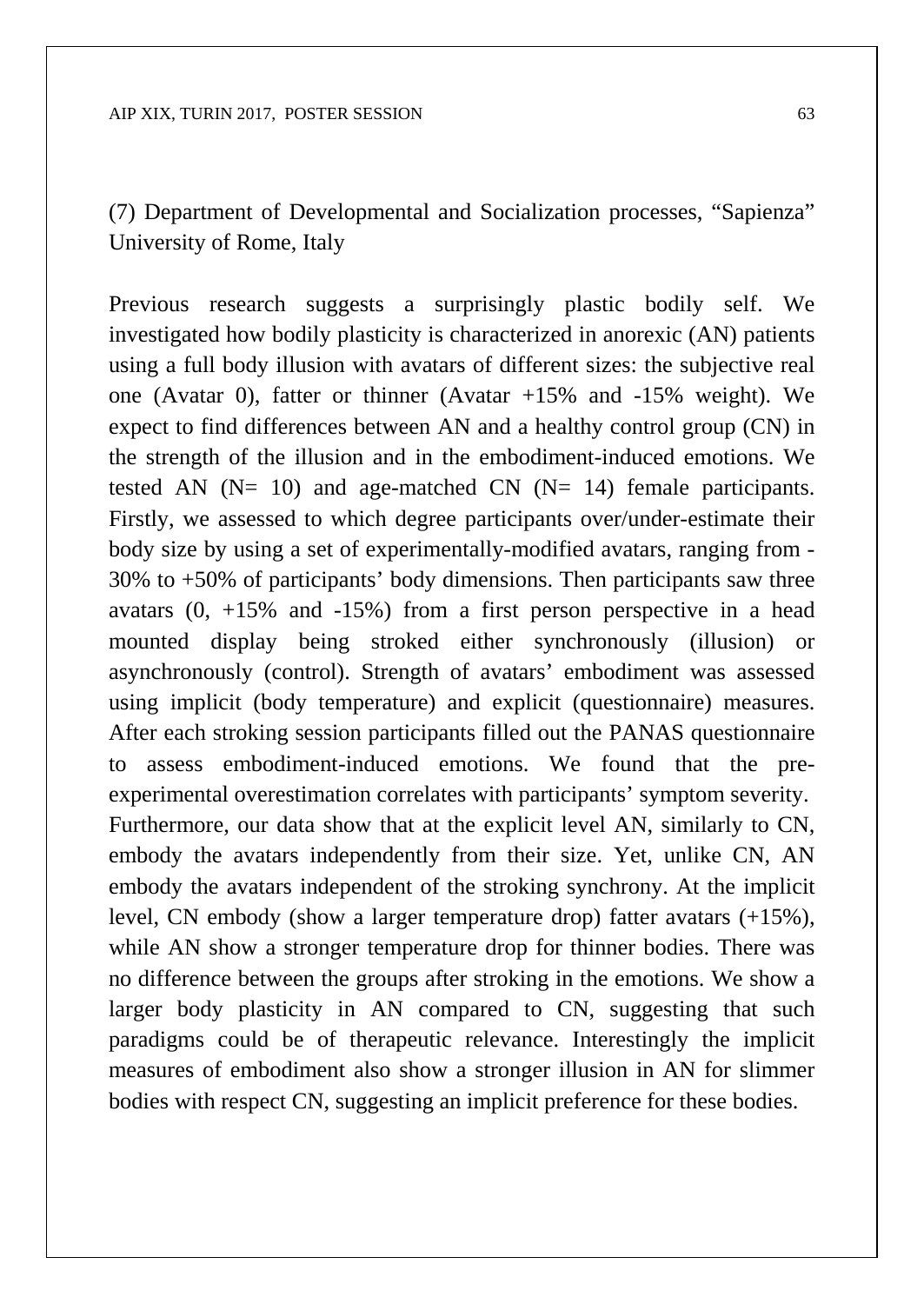# **IMPROVING THE PSYCHOMETRIC SOUNDNESS OF THE DIFFICULTIES IN EMOTION REGULATION SCALE BRIEF FORM (DERS-16). A CAWI SURVEY ON EATING HABITS IN ITALY**

Loera Barbara (1), Molinengo Giorgia (1), de Campora Gaia (1)

(1) Department of Psychology, University of Turin

Emotion regulation refers to the ability to recognize and understand one's emotions, as well as the abilities to regulate them according to values and goals (Gratz, Roemer 2004). Emotion dysregulation is a crucial factor underlying several problematic behaviors, such as eating disorders. The brief version of the Difficulties in Emotion Regulation Scale (DERS) is a valid self-report measure able to assess the overall difficulties in emotion regulation (Bjureberg et al. 2015), and be usable for different purpose, including large-scale studies. Given that, it was administered into a survey focused on motives and drives that sustain eating behaviours. 203 undergraduate students of psychology (83.7% women, mean age 21.9, range 19-26) voluntary filled out an on-line questionnaire on a dedicated platform of the Turin University Internet site. DERS psychometric properties were investigated by Confirmatory Factor Analysis and Rasch model. DERS-16 showed good reliability (Cronbach's  $\Box =0.90$ ). Confirmatory factor analysis identified a congeneric model with appropriate fit (CFI 0.97, SRMR 0.06). DERS-16 was positively correlated with the Orthorexia scale (Donini et al. 2005, r=0.42) and the Social Interaction Anxiety Scale (r=0.58, SIAS, Mattick, Clarke 1998), and negatively correlated with the emotional stability trait (r=-0.52, BFQ 10 items, Guido et al. 2015). The Rasch model confirmed the unidimensionalilty and the discriminative power of items, but it has highlighted some disordered thresholds in the response scale, with the third category emerging as unable to distinguish different levels of difficulties in emotion regulation. In sum, the 5-point Likert scale does not work properly. The study has confirmed the validity and the robustness of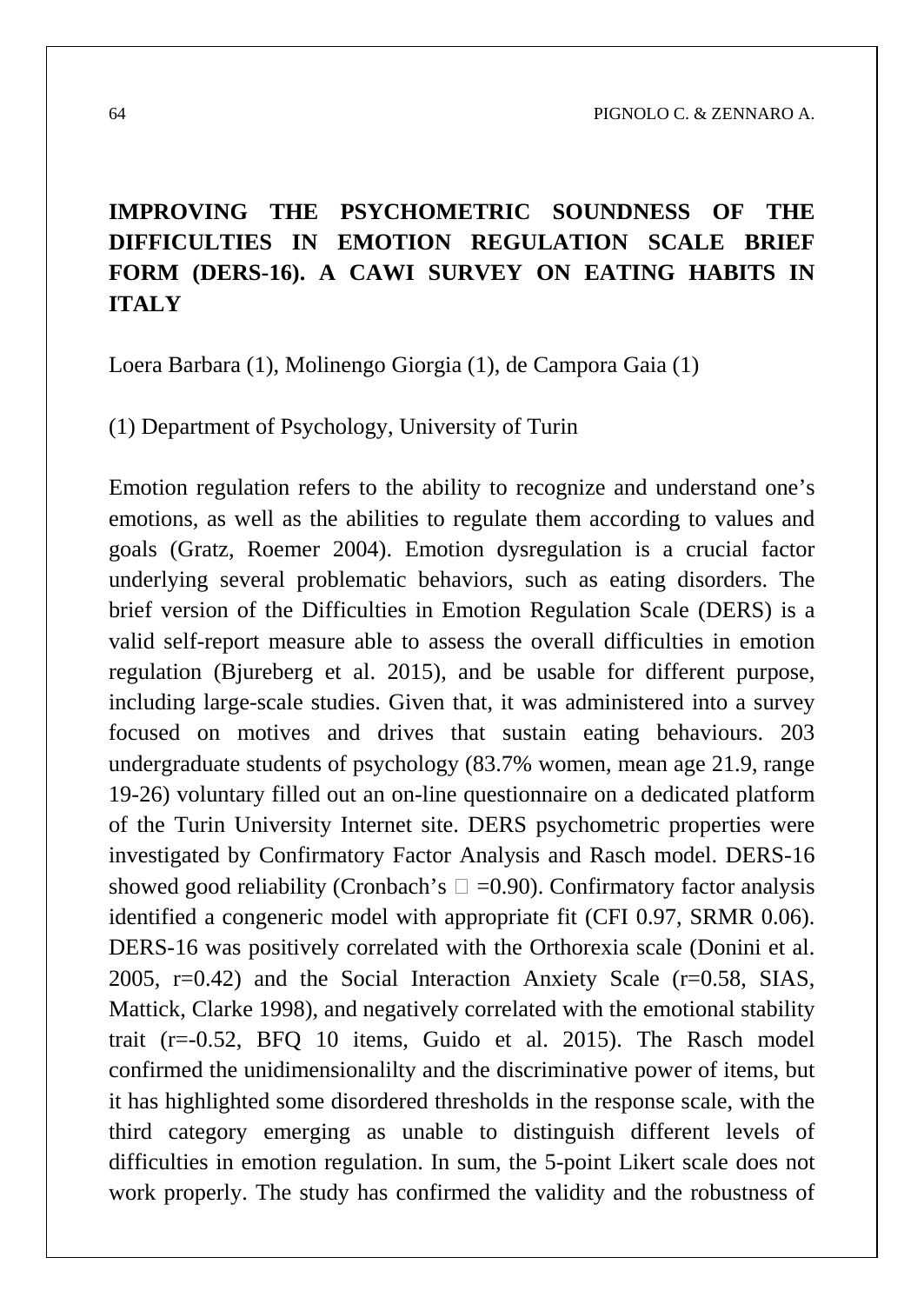an Italian version of the DERS-16, as a unidimensional measure, and it suggests a revision based on 4-point responses categories.

# **INTENTION TO DROP-OUT OF UNDERGRADUATE STUDENTS: THE ROLE OF MOTIVATION AND PERCEIVED AUTONOMY SUPPORT**

Girelli Laura (1), Cozzolino Mauro (1), Salvatore Sergio (2)

(1) Dipartimento di Scienze Umane, Filosofiche e della Formazione, Università di Salerno

(2) Dipartimento di Storia, Società e Studi sull'Uomo, Università del Salento

Over the last few years, more than 20% of the students in Italy drop-out from university after the first year, a percentage that increases considerably in the subsequent years (MIUR, 2015). Scientific literature highlights a significant relationship between motivation to study, self-efficacy, and intention to drop-out from university (Vanthournout et al., 2012). The study presented here, based on self-determination theory (Deci & Ryan, 1985, 2000), investigated how these factors influence early drop-out from university in order to implement effective prevention interventions. A twowave prospective design was employed. Freshman from three different courses of the same department at the University of Salerno (total  $N = 388$ ; 73,5% females, *M* age 21.38 years  $\pm$  4.84) were enrolled in the study and completed measures of perceived autonomy support from parents and teachers, self-efficacy, self-regulated motivation and intention to drop out from university at the beginning of their academic year. Gender, students' prior education and grades, and socioeconomic background were also measured. At the end of the first semester, information about number of course modules passed, total of credits attained and exams' grades of each student, were collected from the department office. Structural equation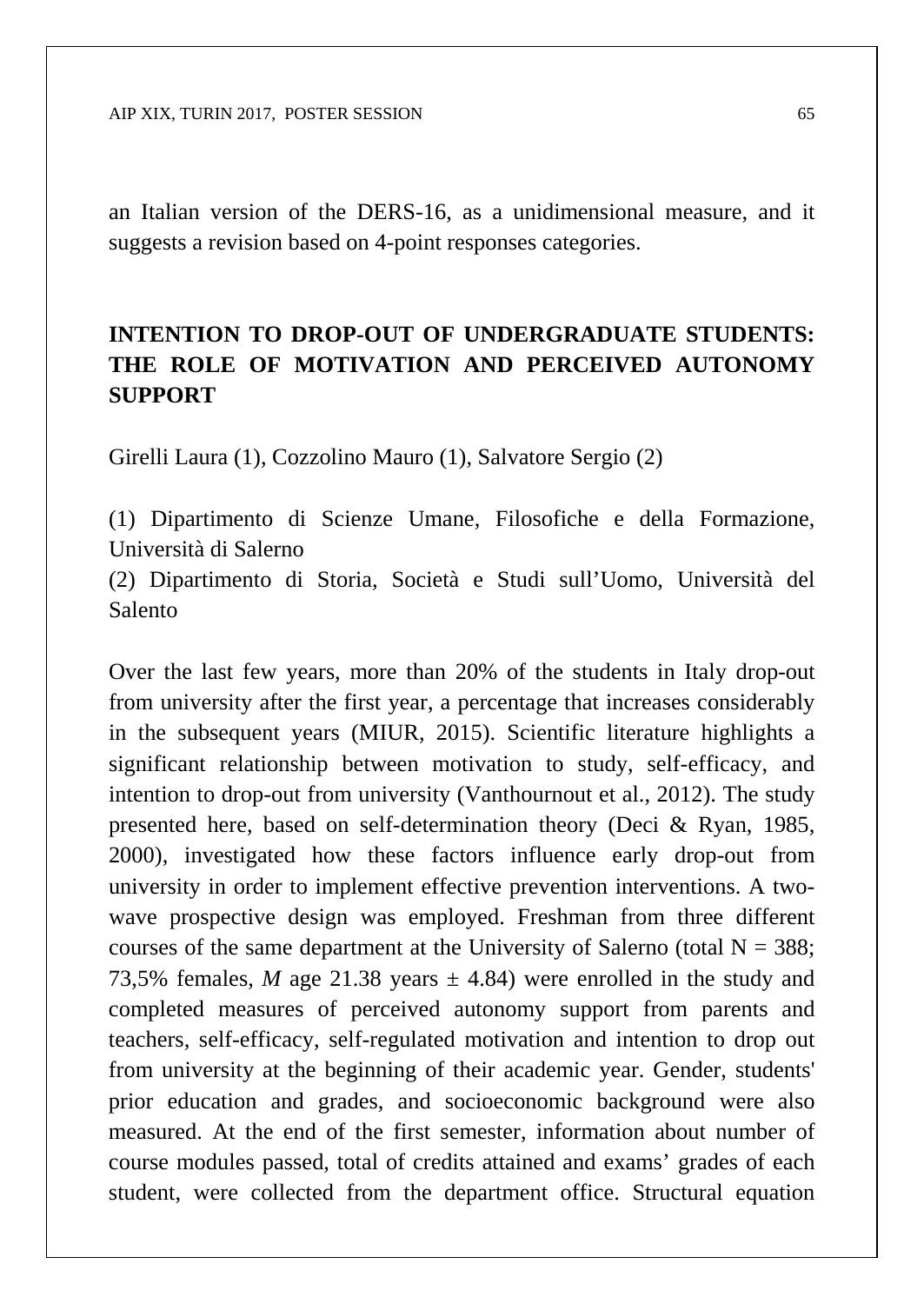modeling showed the influence of autonomous motivation, perceived autonomy support and self-efficacy on dropout intention and academic performance. Specifically, autonomous motivation appears to predict negatively dropout intention and academic performance at the end of the first semester. Perceived autonomy support from parents and teachers and self-efficacy predicted autonomous motivation. These effects remain even after controlling for the influence of background variables. Findings confirms the role of the family and academic context in preventing university drop-out and the importance of structuring interventions that enhance autonomous motivation throught autonomy supportive behaviours.

### **INTERNALIZING AND EXTERNALIZING SYMPTOMS IN OVERWEIGHT CHILDREN LONGITUDINAL INVESTIGATION**

Erriu Michela (1), Cerniglia Luca (2), Cimino Silvia (1), Jezek Stanislav (3), Almenara Carlos A. (4)

(1) Department of Dynamic and Clinical Psychology, Psychology and Medicine Faculty, Sapienza, University of Rome

(2) Department of Psychology, Psychology Faculty, International Telematic University Uninettuno

(3) Institute for Research on Children, Youth and Family, Faculty of Social Studies, Masaryk University, Brno, Czech Republic

(4) Faculty of Psychology, Universidad Peruana de Ciencias Aplicadas (UPC), Chorrillos, Perú

Beside the relevance of overweight in childhood, several international studies demostrated the negative outcomes implied in this pubblic health issue. Overweight children, indeed, can develope various and severe psychopathological problems, such as internalizing and externalizing symptoms. Conversely, there is a shortage of works that address the maladaptive patterns both in girls and boys across the time, in terms of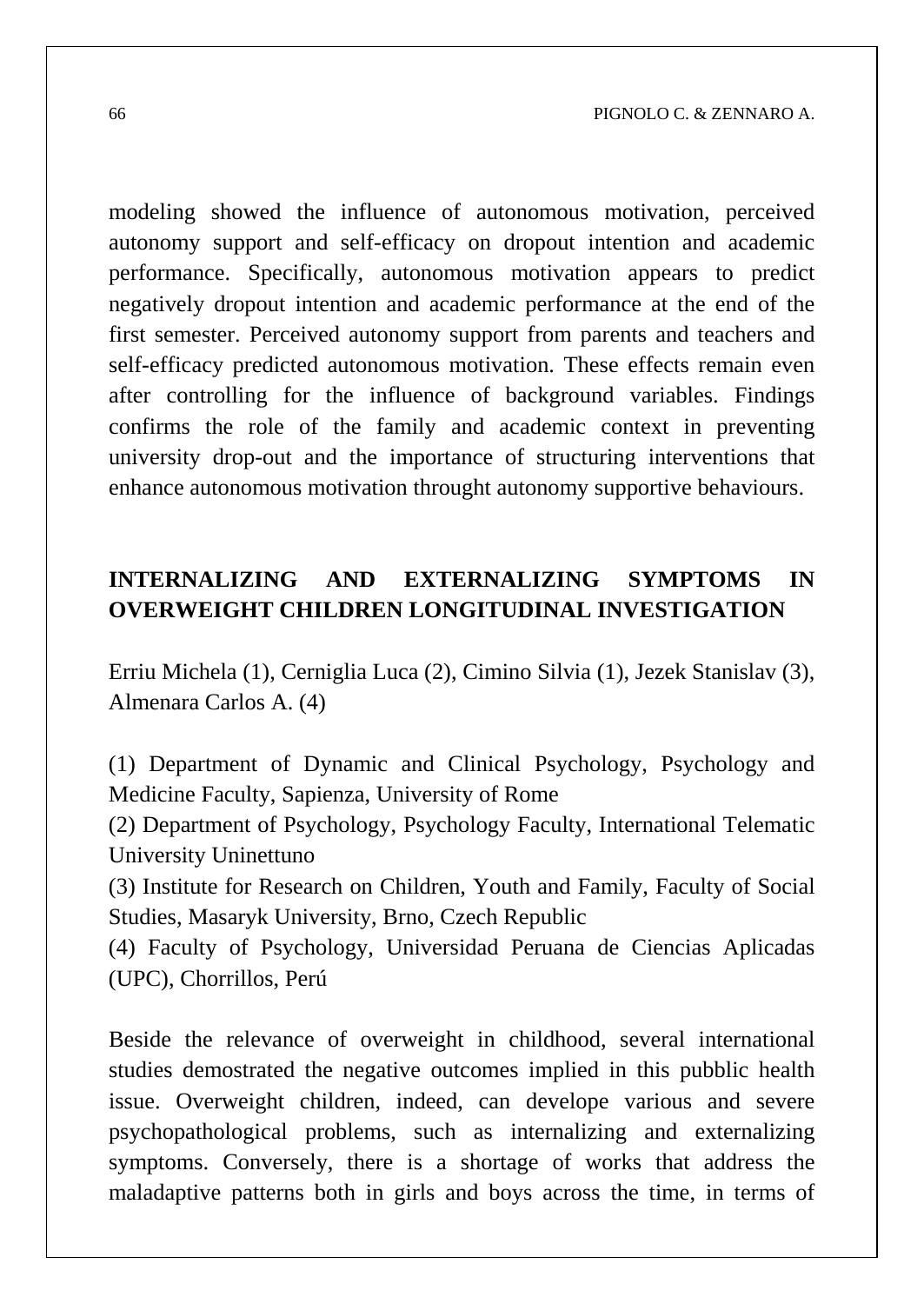depressive status or aggressive behaviours. Being a high weight a severe risk factor for children psychological well-being, the present study intends to investigate childrens' BMI trajectors and its possibile implications over time in a community sample, trying to describe internalizing and externalizing subjects' profiles. The study longitudinally assess depressive and aggressive symptoms in children belonging to two groups (overweight and normal weight), aged from 2 to 8 years. The sample was composed by total N= 90 children, assessed with BMI index and Child Behavior Checklist (CBCL). The results revealed the relationship between BMI and children's psychopathological symptoms, in terms of complex developmental trajectories. More in particular, aggressive and depressive symptoms follow different directions in both samples, and with female overweight showing a final psychopathological profiles more severe comparing with males. The study confirms the relevance of psychopathological risk in young children. The association between high weight and mental health should be put into constant consideration in clinical and research area. To prevent maladaptive outcomes during developmental age must be a core issue for health programs in modern society.

#### **INTERPERSONAL GUILT AND TRANSFERENCE DIMENSIONS: AN EMPIRICAL INVESTIGATION**

Faccini Filippo (1), Mazza Cristina (2), Genova Federica (3)

(1) Dipartimento di Psicologia Dinamica e Clinica, "Sapienza" Università di Roma

(2) Scuola di Specializzazione in Psicologia Clinica, "Sapienza" Università di Roma

(3) Dipartimento di Psicologia Dinamica e Clinica, "Sapienza" Università di Roma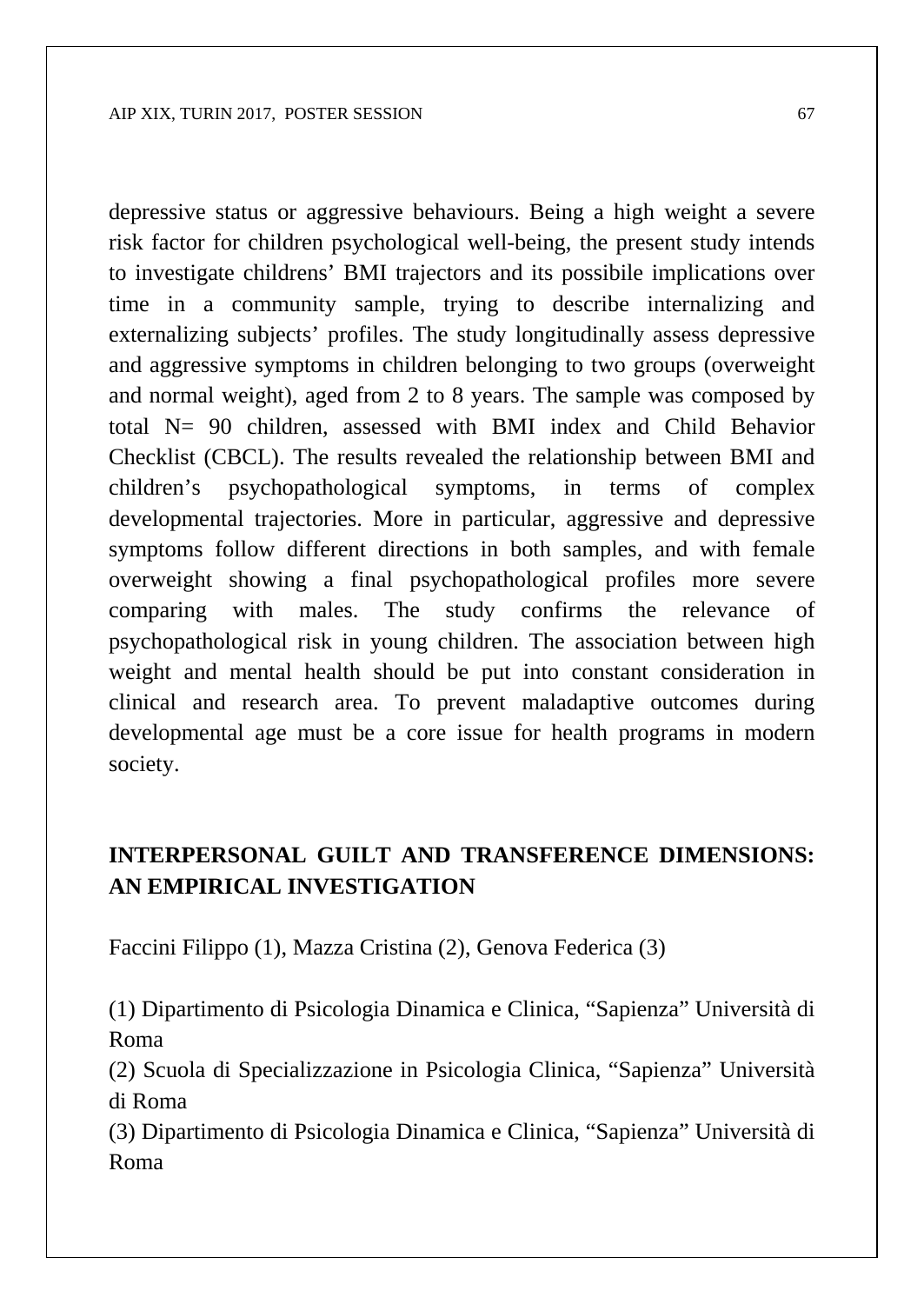Some of the authors that studied the relation between transference and psychopathology belongs to the San Francisco Psychotherapy Research Group. They did their research following the Control Mastery Theory model (CMT; Weiss, 1993; Silberschatz, 2005). According to the authors, Personality is a predictor of the quality of Transference but this relation is also influenced, and mediated, by Interpersonal Guilt. Guilt may be the source of both defenses and transference, and the patient uses it to protect himself and his therapist from dangers. Following this theory, Guilt, interpreted like interpersonal and prosocial, is a dysfunctional emotion when fed by Pathogenic Beliefs (erroneous assumptions that bring the person to explain his behavior like necessary to avoid guilt feelings and disloyalty) and it may be a Transference manifestation or its organizer. The patient may idealize, sexualize or devaluate his therapist; he may be worried about being a source of pain for his analyst, in the same way he was worried, once, about causing pain to his relatives (Bush, 2005). The aim of this study is to empirically investigate the relation between Interpersonal Guilt and Transference. The measures used in this study are the Interpersonal Guilt Rating Scale – 15 (Gazzillo et al., in press) to assess Guilt; and the Personality Relationship Questionnaire (Bradley et al., 2005; Tanzilli et al., 2017), to assess the transference. Preliminary analysis shows a significant relation between Survivor Guilt and Hostile transference dimension, as well as between Omnipotence Guilt and Positive/working alliance transference dimension; between Separation and Survivor Guilt and Anxious/preoccupied transference dimension and between Separation Guilt and Sexualized transference dimension. These results confirm the hypothesis that guilt, as interpersonal emotion, is primarily related to transference that is, by definition, a prosocial phenomena that distinguish the therapeutic situation.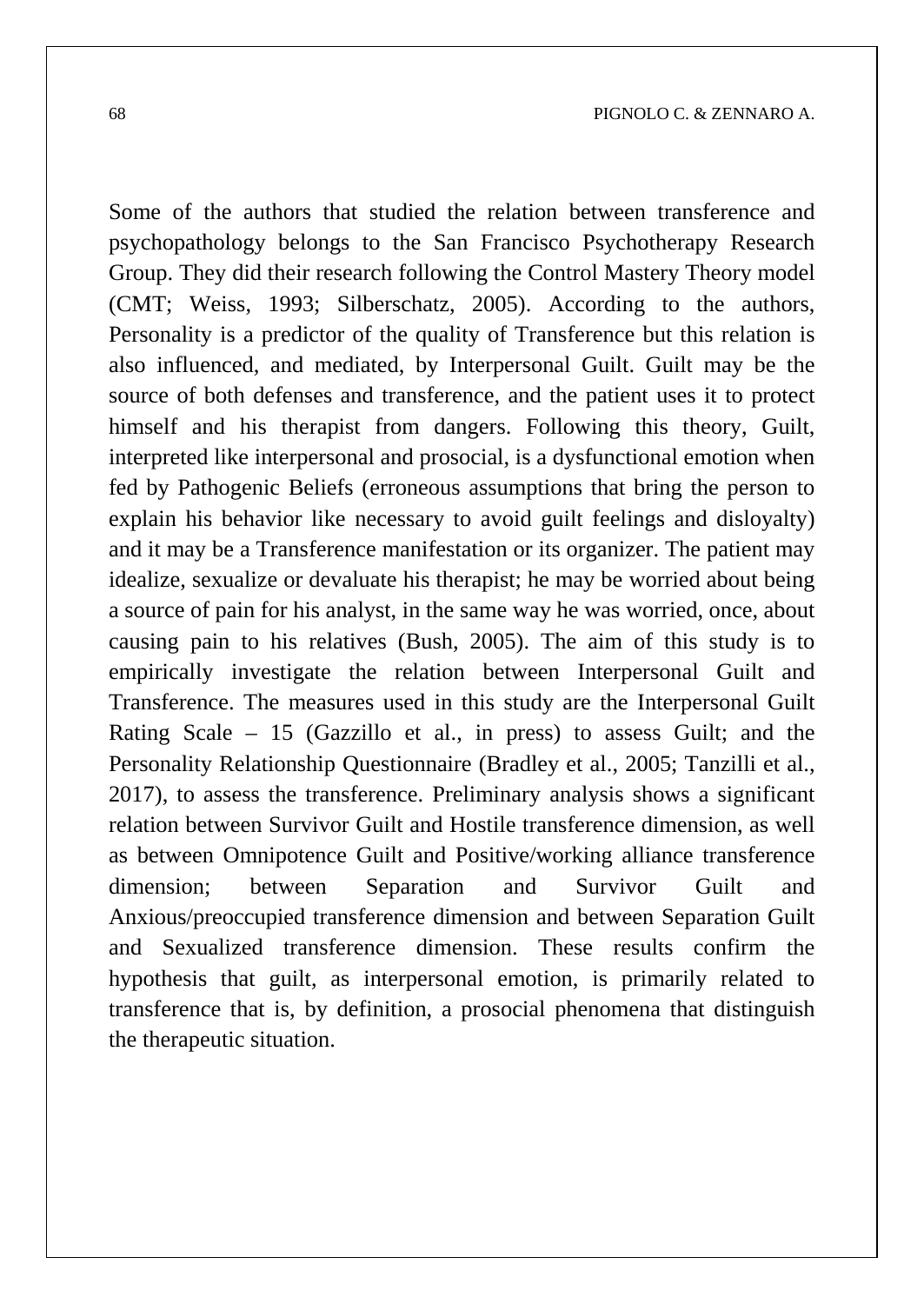## **ITALIAN VERSION OF THE WORD CHAIN TEST: A SHORT COLLECTIVE SCREENING OF LOW WORD RECOGNITION ABILITIES**

Scorza Maristella (1), Benassi Erika (2), Boni Claudia Daria (3), Stella Giacomo (1)

(1) Department of Education and Human Sciences, University of Modena and Reggio Emilia, Italy

(2) Department of Humanistic Studies, University of Urbino, Modena, Italy

(3) Department of Biomedical, Metabolic and Neural Sciences, University of Modena and Reggio Emilia, Italy

Currently, in Italy, there is no short collective screening measure that effectively assesses silent word decoding skills in primary and secondary school children. Jacobson (1995) described a Swedish group test of silent words segmentation, called Word Chain Test (WCT), which appeared to be a valid method for detecting children with reading difficulties. Aims of the present work were to adapt the WCT to Italian school-age children and to analyzed the performance on the WCT in children from grade 1 to 8. Concurrent validity and internal consistency were estimated. A total of 1154 Italian children from grade 1 to 8 was assessed. The WCT consisted of 48 word-chains, each chain including three words without inter-word spaces. Children were asked to separate the words as quickly and accurately as possible. Total testing time was 4.5 minutes. Two widely used standardized tests (DDE2, MT) were administered to all children. To determine the extent to which months of formal education correlated with the performance on WCT, a linear regression was carried out, with months of formal education as possible predictor for WCT accuracy scores. The months of formal education were a significant predictor of WCT scores. A Word Recognition Index (WRI) was calculated. Since the WRI formula controlled for visuospatial and speed factors, WRI provided a good estimation of the children's silent word recognition ability. Spearman's correlations were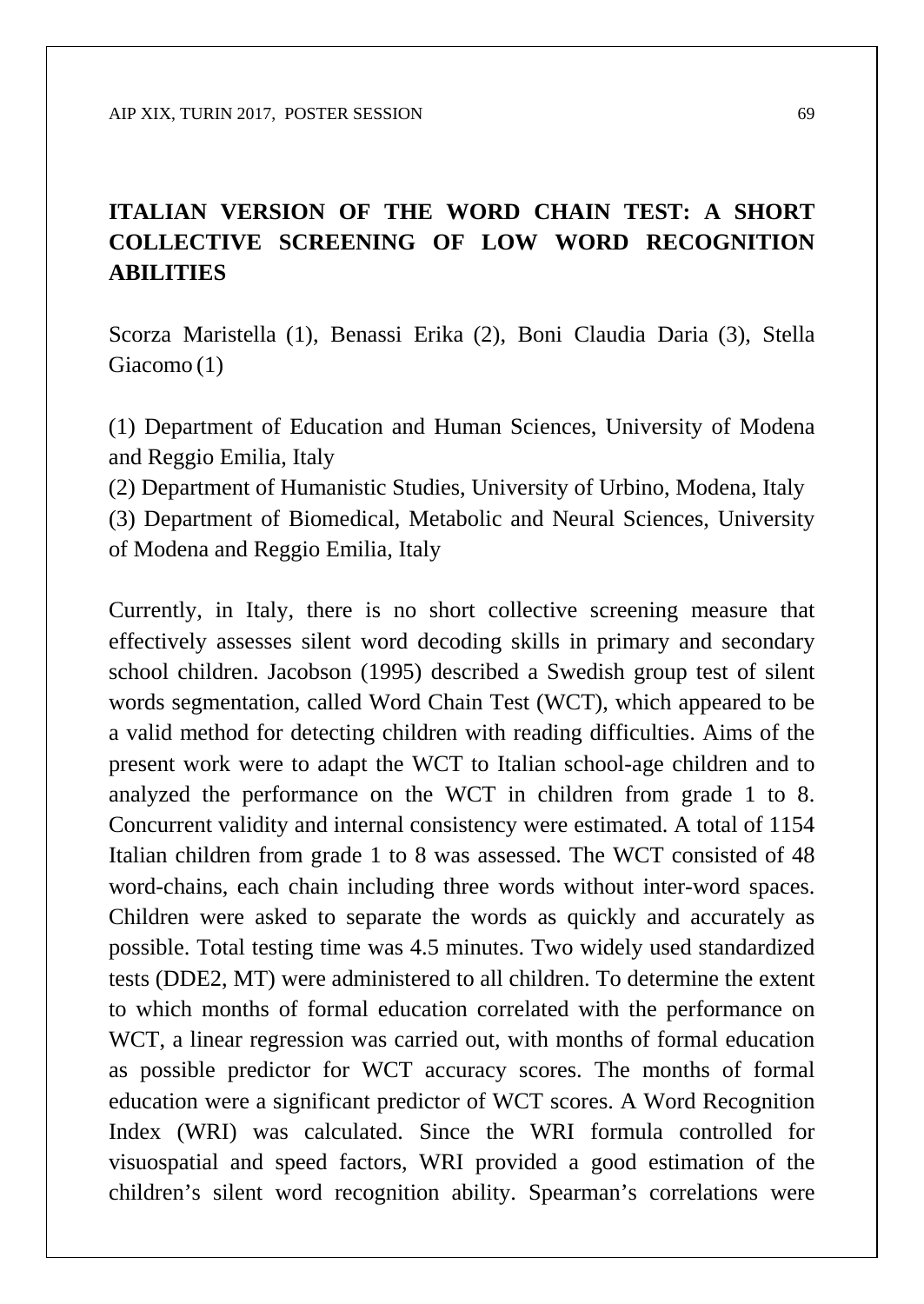conducted to determine whether the WCT scores correlated with the children's performance on the DDE2 and MT tests. WCT scores closely correlated with the scores on the standardized tests providing evidence for concurrent validity. A good internal consistency of the WCT was found. Our results extend Jacobson's work to Italian children and provide preliminary support to the effectiveness of the WCT as a short and collective screening, suitable to identify Italian children who are at risk of dyslexia and require further deeper individual examination.

# **LEARNING SOCIAL SHARING: SOCIAL SKILLS FOR SEVERE SOCIAL WITHDRAWAL; PROCEDURES AND RESULTS OF A PILOT STUDY**

Colle Livia (1,2), Moroni Fabio (2), Mallozzi Paola (2), Procacci Michele (2), Pellecchia Giovanni (2), Semerari Antonio (2)

(1) Dipartimento di Psicologia, Centro di Scienze Cognitive, Università degli studi di Torino

(2) Terzo Centro di Psicoterapia Cognitiva, SPC, Roma.

This study presents a new protocol for group therapy with a specific focus on patients who present with severe social withdrawal. The protocol departs from the hypothesis that for such patients group therapy may be a particularly effective tool for teaching and learning social skills and for enhancing mindreading ability, since it provides opportunities for authentic experience of social sharing and of interpersonal communication. We have formulated a group therapy model which aims to provide learning experience and active practice in two interconnected areas: 1) skills related to metacognition: this module aims to improve patients' understanding of their own mental states and those of others, both through explicit instruction and through group training and discussion sessions; 2) interpersonal communication skills: this module aims to improve and enhance patients'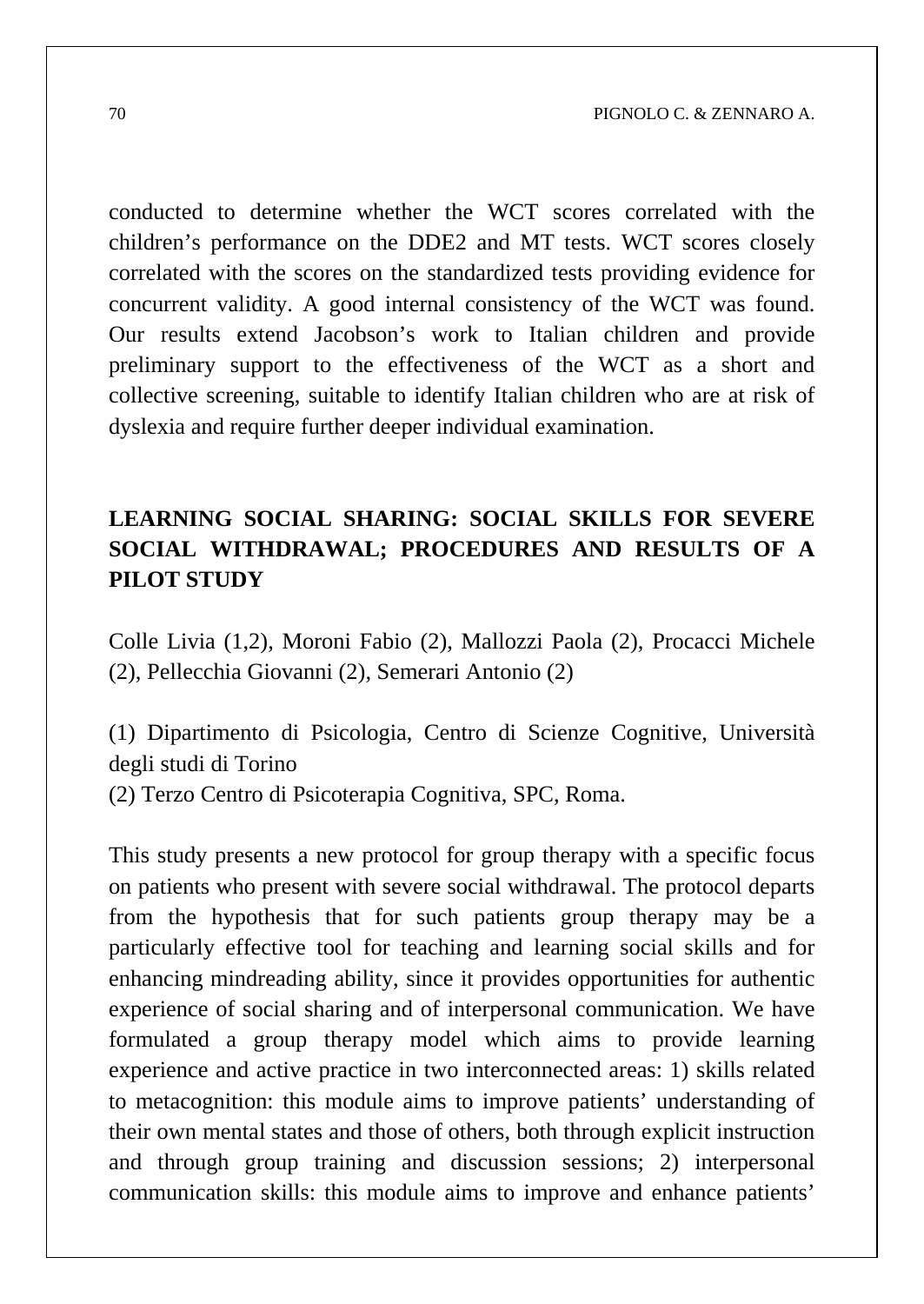ability to relate to others, both through explicit instruction on basic social skills (primarily social sharing) and through active practice of such skills in the context of the group therapy. We will illustrate our model with examples of social skills interventions drawn from both modules. We will present and discuss here the results of six months of skills training, based on a descriptive analysis of data collected from a pilot sample of 8 patients diagnosed with Avoidant Personality Disorder.

#### **MAFIA VICTIMS: A SINGLE CASE ANALYSIS**

Giorgi Antonino (1), Calvarese Luciana (2), Soregaroli Luca (3)

(1) Dipartimento di Psicologia, Università Cattolica del Sacro Cuore di Brescia

(2) Associazione Me.Dia.Re - Mediazione, Dialogo, Relazione - di Torino

(3) Tirocinante presso Università Cattolica del Sacro Cuore di Brescia

This exploratory contribution concerns a study focused on a *mafia* victim, and more precisely on a businessman victim of Camorra, in order to investigate his emotional, cognitive, and representational profile. To achieve these preconditions we decided to use a qualitative research design. The choice to analyse a single case is due to the will to understand psychological operations that emerge from the traumatic impact with Mafia. Data collection was achieved through a two-hour semi-structured ad hoc interview with the victim himself. The following data analysis was carried out with the IPA methodology, which highlighted several theme clusters with interesting results: the mafia victim presents depressive, dissociative and traumatic traits, sleep disorders, hyper-vigilance, generalized states of anxiety, and deep loneliness. The analysis of the results, together with the existing literature, allowed us to propose some specific indications for the psychotherapeutic care of mafia victim, in terms of psycho-diagnosis and subsequent multidimensional treatment.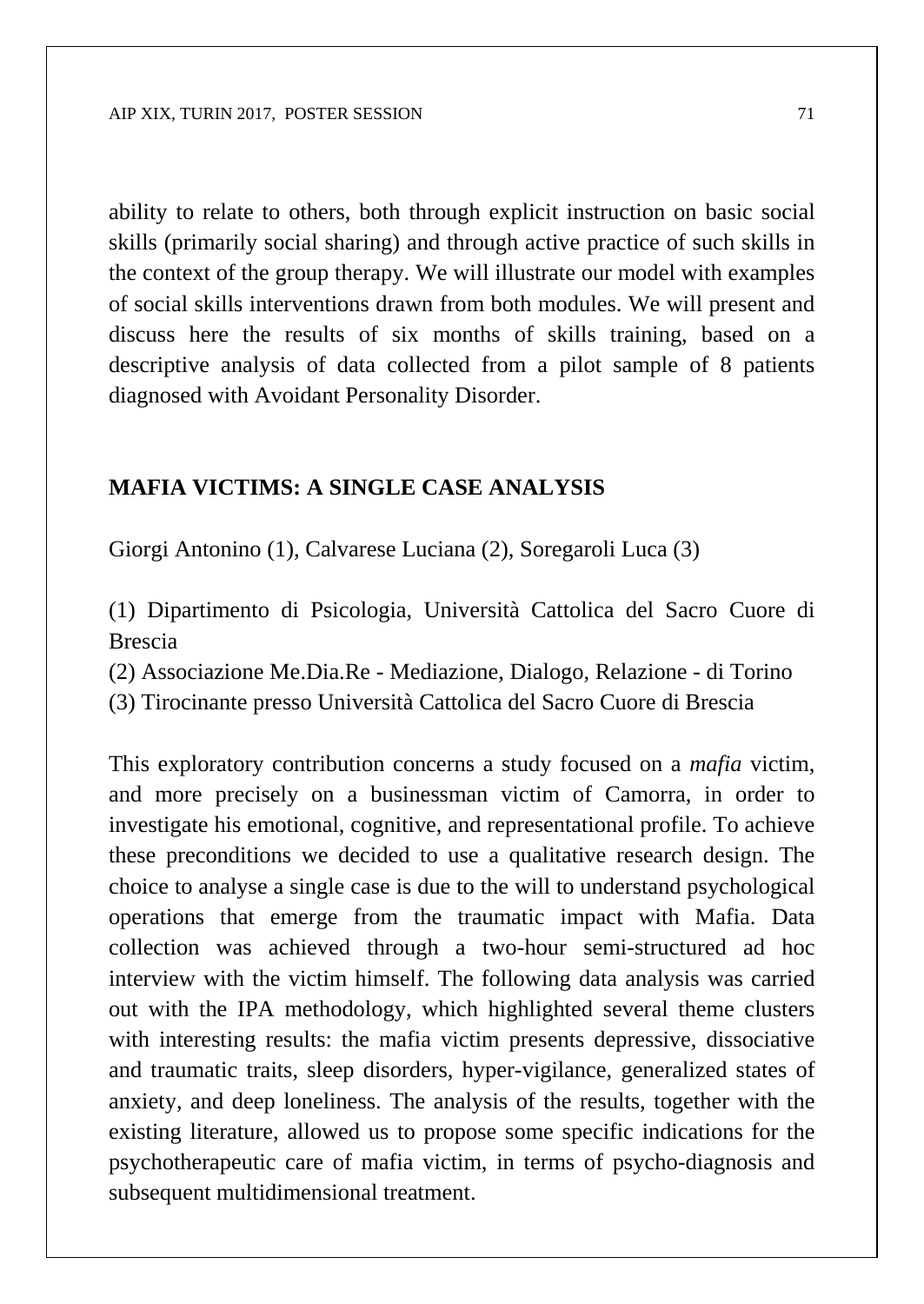# **MATERNAL DEPRESSION AND CHILD EMOTIONALITY. INTERDEPENDENCY OF SOCIAL ENVIRONMENT AND TEMPERAMENT TRAIT ON MOTOR DEVELOPMENT**

Sacchi Chiara (1), De Carli Pietro (1), Brianda Maria Elena (1)

(1) Dipartimento di Psicologia dello Sviluppo e della Socializzazione, Università di Padova

Maternal depression represents one of the most important socio-ecological factors in early development; however, its effect on the child motor growth may be differently affected by the role of infants' dispositional variables. The objective of this cross-sectional study is to investigate the interaction between maternal depressive symptoms and child's temperamental negative emotionality on motor development in the first two years of life. Twohundred ninety-nine infants from 0 to 24 months old and their mothers were assessed in a cross-sectional design. The following variables were measured: maternal depression, infant's negative emotionality, and motor development. The three-way interaction between infant's age, negative emotionality, and maternal depression significantly predicted infants' overall motor growth. In fact, infants with low negative emotionality display no effect of depression on motor development. Conversely, infants with high negative emotionality seem to be more susceptible to the effect of maternal depression. Specifically, high maternal depression tends to foster the negative effect of infant's negativity on motor development across time. Finally, the absence of maternal depression significantly buffers infant's negative temperament. Findings highlighted the importance of taking a complex perspective of study when describing early motor growth. In fact, only when considering the interdependency of potential predictors their effect on the motor growth significantly emerges. In particular, maternal depression and child's negative emotionality should be considered as early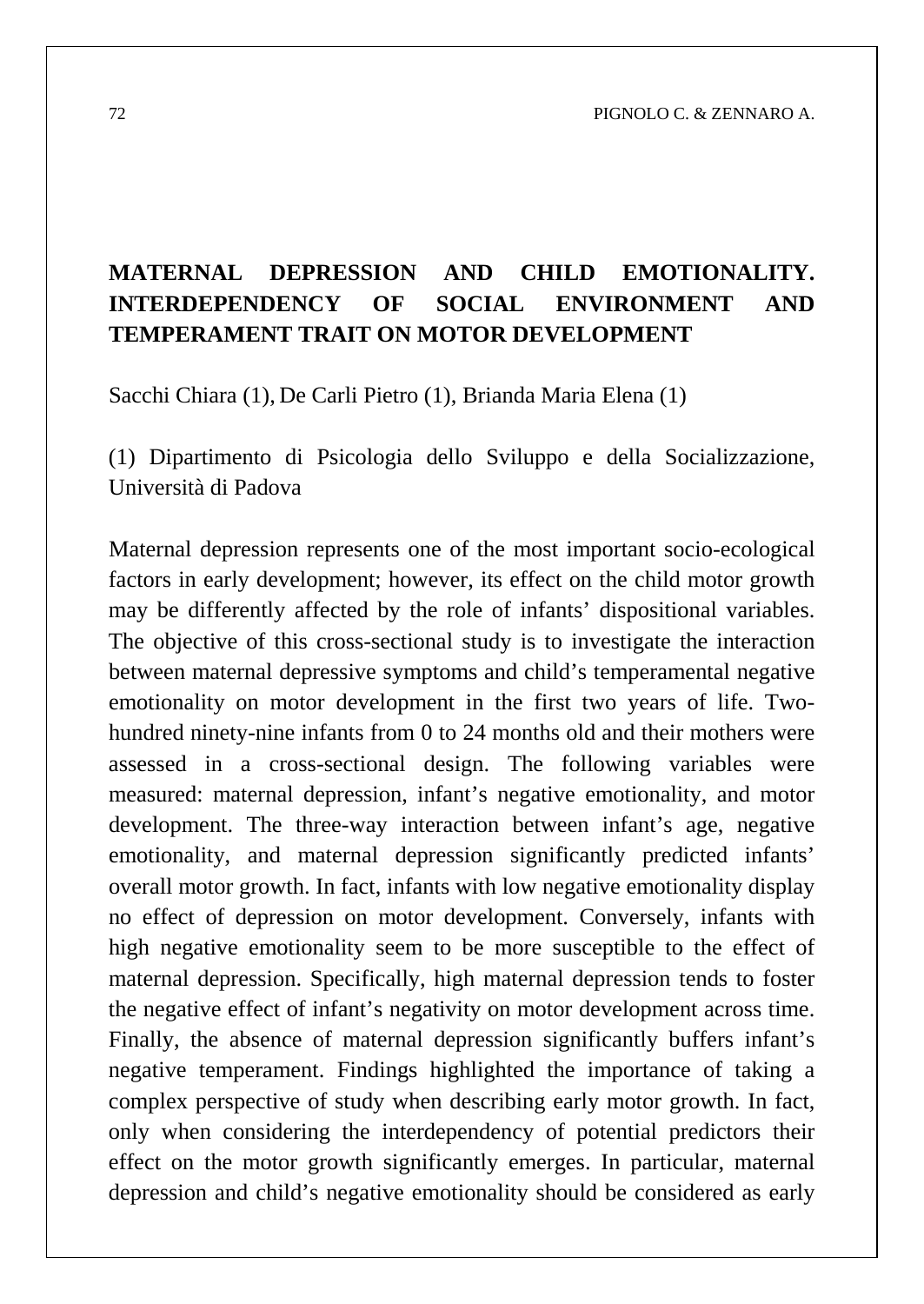risk factors for child's motor development, and their effect is more likely to emerge when both are present. Screening for early temperamental vulnerability might help in tailoring interventions to prevent maternal depression from affecting infants' motor development.

#### **MENTALIZING IMPROVEMENTS OF GROUP COUNSELLING MEMBERS' AND COUNSELLORS' INTERVENTIONS**

Esposito Giovanna (1), Karterud Sigmund (2), Freda Maria Francesca (3)

(1) Centro SInAPSi, Università degli Studi di Napoli Federico II

(2) Norwegian Institute for Mentalization

(3) Dipartimento di Studi Umanistici, Università degli Studi di Napoli Federico II

This study concerns an innovative group counselling method, the Narrative Mediation Path (NMP), (Freda & Esposito, 2017) which aims to promote mentalization (Fonagy et al. 1998; Bateman & Fonagy, 2012) on underachievement among university students. The study analyzes a single NMP case with the aim of investigating whether counsellors' interventions influence the reflective functioning (RF) of the group members and their academic performance. The transcripts of nine sessions of a single NMP were rated according to the Reflective Functioning Scale (Fonagy et al., 1998). We used a microgenetic approach (Kuhn, 1995; Siegler, 2006) to analyze the clinical sequences of the sessions for which significant changes in the RF were observed. We identified and categorized the types of counsellor's interventions (Karterud, 2015) that seemed to improve the students' RFs most effectively. Academic performance was measured by the Academic Performance Scale (Esposito & Freda, 2016). The results indicated that most of the students improved their level of RF by mentalizing their problem of underachievement which was paralleled by improvements in academic performance. The interventions which reflect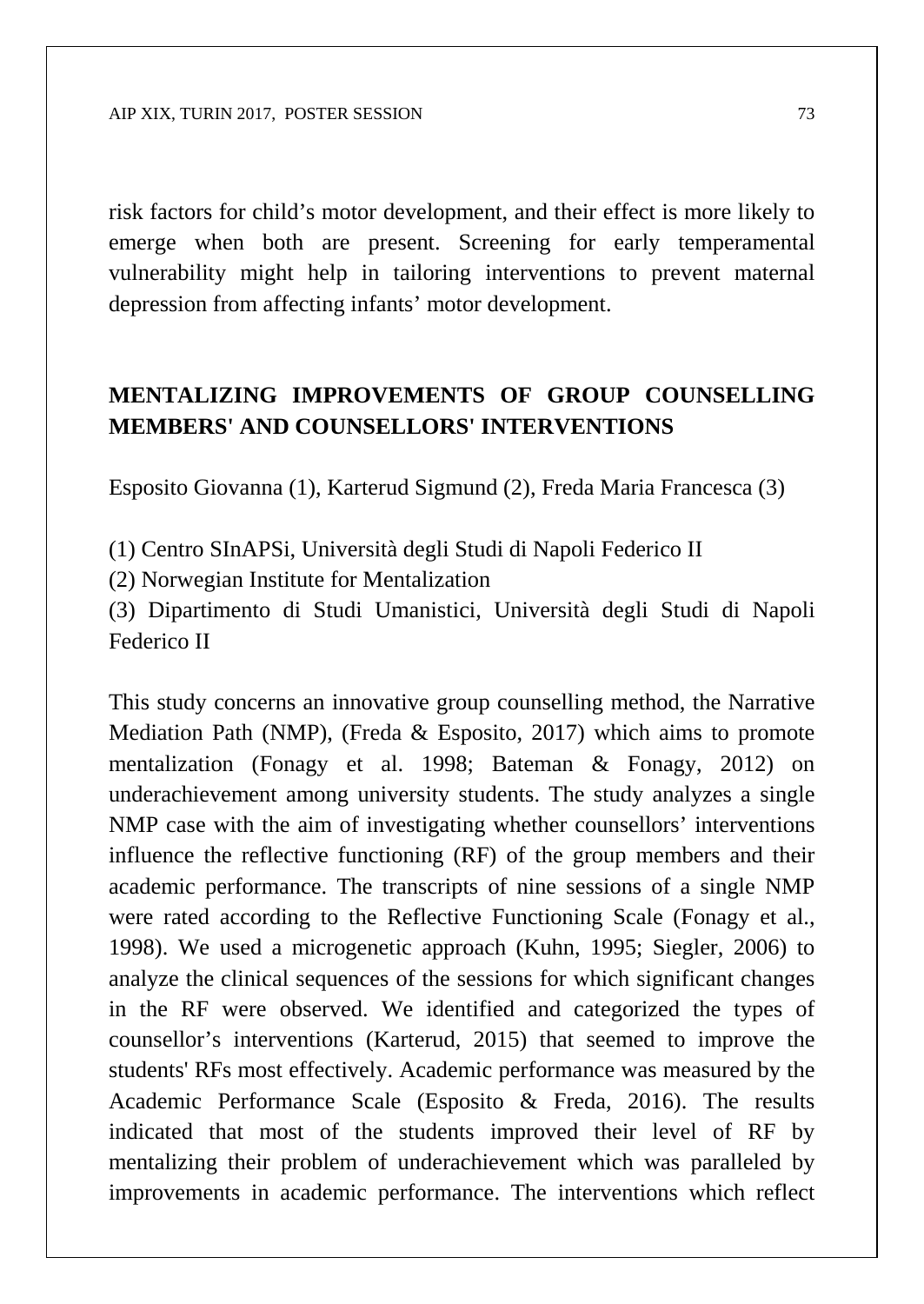both the not knowing stance and defense interpretations of the counsellor, appeared to play a key role in developing the mentalizing capacities. Further studies are required to determine whether the results are replicable; however we discuss some of the clinical implications of counselling aimed to promote mentalization, as well as the methodological relevance of this study.

### **MOTHER-EDUCATOR AGREEMENT ON EXTERNALIZING AND INTERNALIZING BEHAVIORAL PROBLEMS IN INFANCY**

Longobardi Claudio (1), Arace Angelica (2), Prino Laura Elvira (1), Scarzello Donatella (2)

(1) Dipartimento di Psicologia, Università degli Studi di Torino (2) Dipartimento di Filosofia e Scienze dell'Educazione, Università degli Studi di Torino

Clinical studies highlight how the presence of behavioral problems in preschool-aged children requires an in-depth assessment, which often entails an accurate interpretation of information derived from multiple assessors. According to the literature, the agreement between parents and educators varies from low to moderate (Graves et al., 2012; Korsch & Petermann, 2014), but there are few studies on early infancy. This study examines the agreement between mothers and educators on externalizing and internalizing behavioral problems in children, by analyzing CBCL and TRF ½- 5 data (Achenbach & Rescorla, 2000) of a nonclinical sample of 220 children attending nursery schools (mean age: 28.27 months; ds 6.26; Male: 54.3% Female: 45.7%), and highlighting gender differences. Agreement levels between mothers and educators are assessed through Pearson's correlation coefficient and T test. We also evaluated the rate of co-identification of children at risk (i.e., children with scores exceeding the CBCL clinical cutoffs according to both assessors). Children at risk for internalizing problems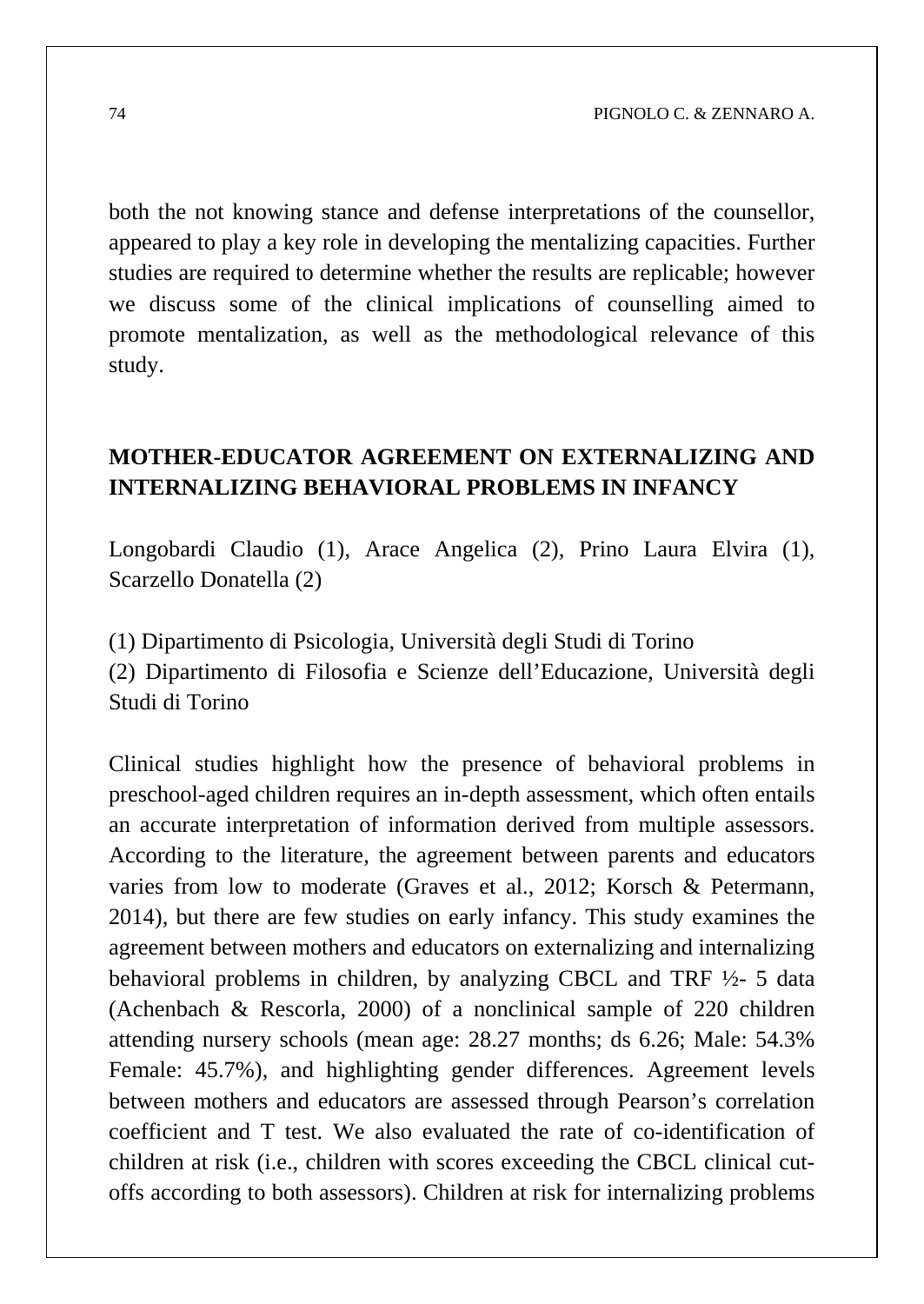were 13.9% for the mothers (M=55.2%, F=44.8%) and 17.3% for the educators  $(M=77.8\%, F=22.2\%)$ ; children at risk for externalizing problems were 12% for the mothers  $(M=80\%$ ,  $F=20\%)$  and 17.3% for the educators (M=72.2%, F=27.8%). The agreement between assessors was greater for females (Agreement int.: F 86.7%; M 71.5%; ext.: F 86.6%; M 73.8%), as also highlighted by the presence of a positive correlation between mother/educator evaluations only in the case of females (Int. r=.420;  $p<.001$ ; Ext. r=.292;  $p<.01$ ). For understanding whether children actually behave differently in the contexts taken under examination, or whether the difference lies solely in how they are perceived by adults, parent and educator evaluations should be integrated with a cross-context observational methodology, and implemented by external observers, especially for boys, for whom inter-assessor discrepancies were greater.

## **MOTHERS' AND CHILDREN'S PSYCHO-PATHOLOGICAL SYMPTOMS AS RISK FACTORS FOR THE DEVELOPMENT OF OFFSPRING EATING DISORDERS**

Cimino Silvia (1), Cerniglia Luca (2), Dentale Francesco (1)

(1) Department of Dynamic and Clinical Psychology, Sapienza University of Rome

(2) International Telematic University Uninettuno, Roma

Recently, maternal psychopathological symptoms have been proposed to have an heterotypic impact on their children, with mothers' depression predicting children's eating disorders (ED). Importantly, this predictive effect has been found to maintain its power over time, even on preadolescence and adolescence children's psychopathological outcomes. A first aim of the present study is to assess the stability of maternal and children's psychopathological symptoms during childhood. A second aim is to estimate the predictive power of mothers' and children's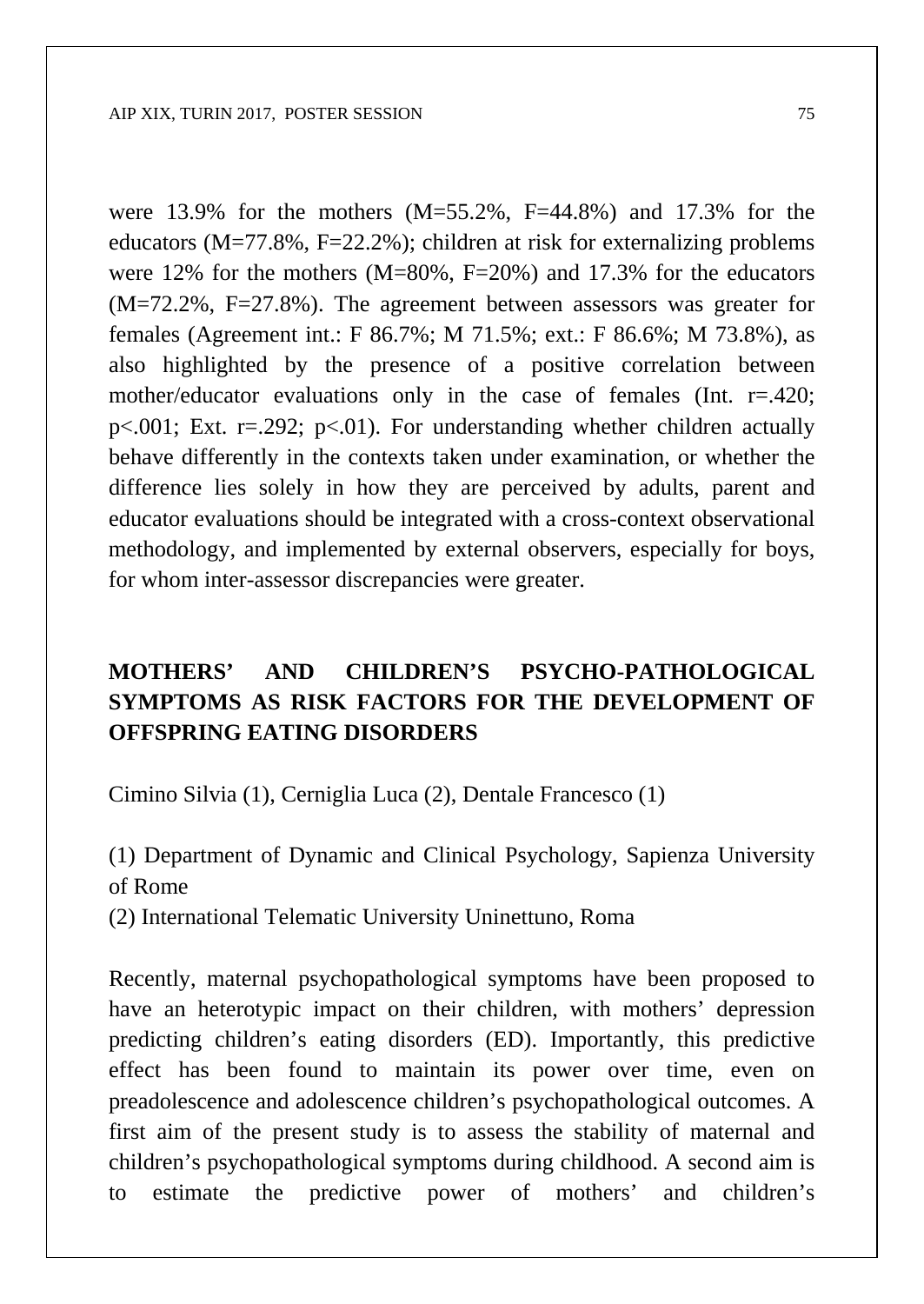psychopathological patterns for the onset of the offspring's ED during preadolescence. CBCL and SCL-90 scales were administered in 3 different occasions (2, 5, 8 children's years) to a sample of 160 children and their mothers. Moreover, to evaluate the possible onset of ED in the offspring during preadolescence, the EDI-RF was administered at age 11. Results showed that children's psychopathological symptoms are relatively stable over time, with significant and moderate-large correlations (rs > .30) across the different occasions. Conversely, only mother's depression and paranoia showed an high consistency over time, while the other mother's symptoms revealed a high level of instability. Three discriminant analyses were conducted, including children's and mother's symptoms across the different occasions as predictors, and the occurrence of Drive to Thinness (DT) at age 11 as a criterion. Results showed large canonical correlations (rs > .80) between the discriminant functions and DT membership. Both children's and mothers' symptoms were related to DT occurrence, but the only SCL-90 scales, that showed a robust contribution on children's DT occurrence over time, were mothers' depression and paranoia. These results suggest that the stability of mothers' depression and paranoia over time is an important factor to explain their considerable predictivity for the occurrence of children's ED during pre-adolescence.

## **MUSCLE DYSMORPHIA AND ITS ASSOCIATED PSYCHOLOGICAL AND PSYCHOPATHOLOGICAL FEATURES IN THREE GROUPS OF ITALIAN RECREATIONAL ATHLETES**

Cerea Silvia (1), Bottesi Gioia (1), Pacelli Quirico F. (2), Paoli Antonio (2), Ghisi Marta (1)

(1) Department of General Psychology, University of Padova (2) Department of Biomedical Sciences, University of Padova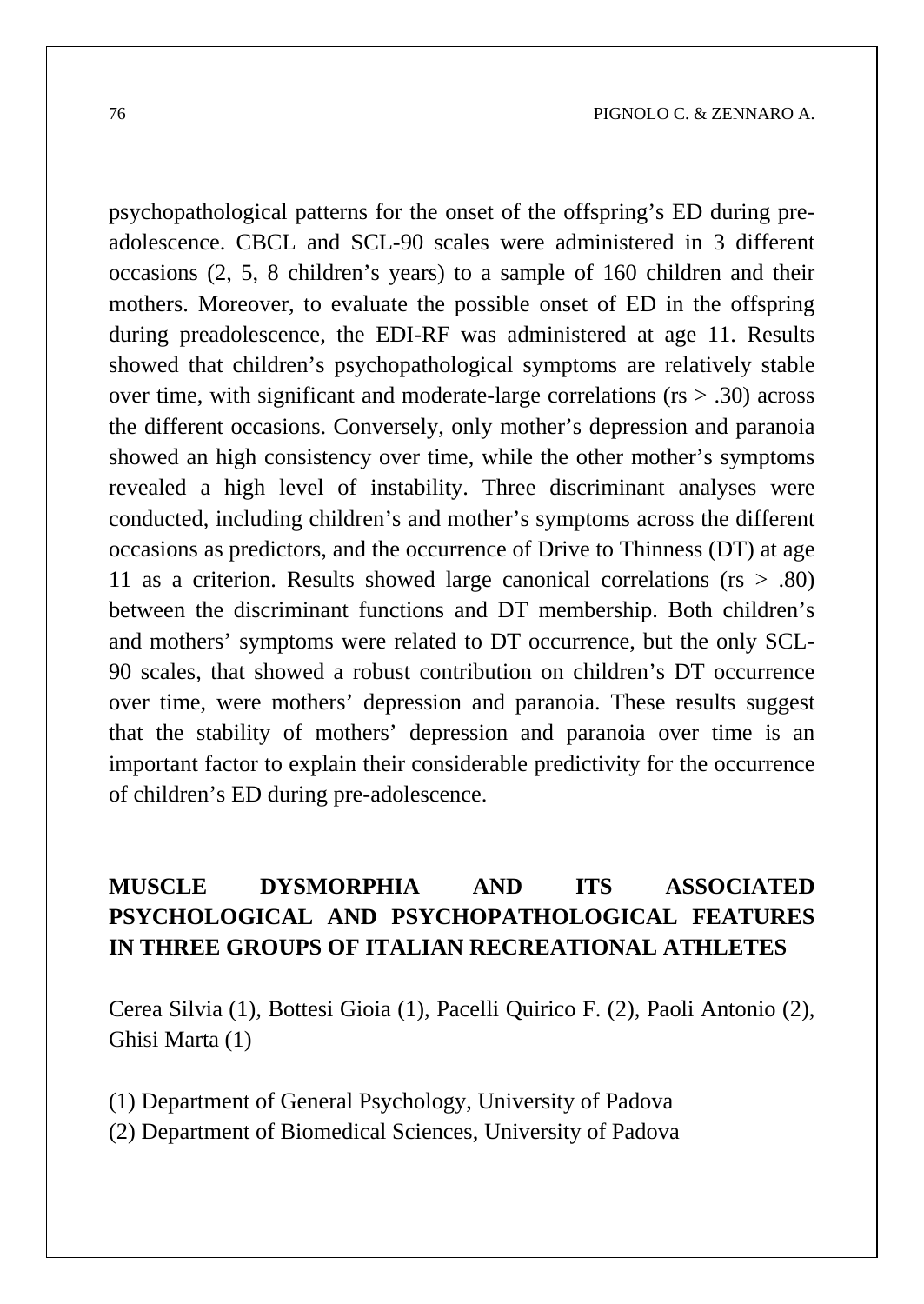Muscle Dysmorphia (MD) is a subtype of Body Dysmorphic Disorder (BDD) characterized by the preoccupation with the idea that one's body is not sufficiently lean and muscular (Pope et al., 1997); however, individuals with MD have a normal-looking body or are even very muscular, much more than the average of people (Pope et al., 1997). Italian studies on this topic are lacking. The first aim of the current study was to explore the prevalence of MD in three groups ( $n = 125$ ) of Italian recreational athletes. Secondly, MD symptoms and related psychological and psychopathological features such as self-esteem, perfectionism, social anxiety, orthorexia nervosa symptoms, and general distress were assessed among groups. Lastly, possible MD psychological predictors were investigated. Three groups of Italian recreational athletes took part in the study: bodybuilders (*n*  $= 42$ ), strength athletes ( $n = 61$ ), and fitness practitioners ( $n = 22$ ). Athletes were recruited online and completed a battery of self-report questionnaires assessing the above-mentioned psychological and psychopathological features. Results revealed a MD prevalence of 6.4%. With respect to MD symptoms and related psychological and psychopathological features, the bodybuilding group reported to experience more beliefs about being smaller and weaker than desired than strength athletes and fitness practitioners (respectively,  $p = .001$  and  $p = .02$ ), whereas the strength group reported to set higher standards for themselves than the fitness practitioners group ( $p =$ .002). Furthermore, different MD psychological predictors among groups emerged. Interestingly, social anxiety symptoms resulted significant predictors of MD symptoms for both the bodybuilding and the strength group (respectively,  $p < .001$  and  $p = .01$ ). Overall, results underlined that the pursuit of a lean and muscular physique in bodybuilding is not always associated with MD and related psychological and psychopathological features.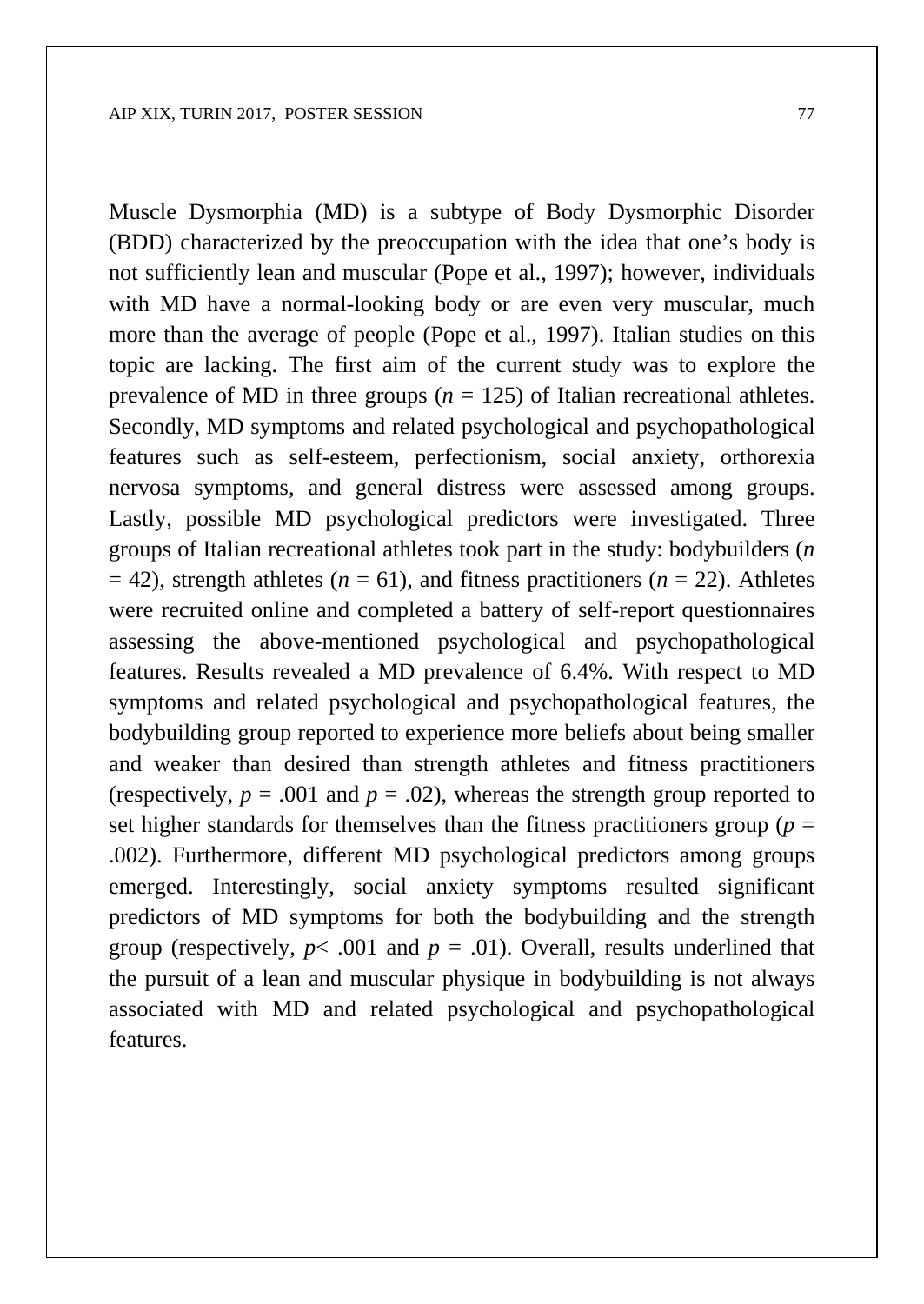## **ON FORM QUALITY CODING PROCEDURES: A RORSCHACH STUDY AIMED AT ENHANCING RORSCHACH INTER-RATER RELIABILITY AND UTILITY**

Raimondi Valeria (1), Ghirardello Davide (1), Ales Francesca (1)

(1) Department of Psychology, University of Turin

Form Quality (FQ) is one of the R-PAS variables characterized by the strongest validity in the Rorschach Test. However, it often presents unsatisfying inter-rater reliability scores. To solve this issue, the R-PAS team is working to improve and refine FQ coding procedures. To this end, Viglione and Giromini have recently presented a document describing the FQ coding procedures as a three-step decision tree: In the first step, the response object is listed in the FQ tables and the examiner simply has to assign the correspondent FQ code; this step is named "Tabled" determinations (T). Next, if the response object is not found, the examiner passes to the "Extrapolated" determinations (E), as s/he has to extrapolate the FQ information on the basis of similar objects described in the tables. When FQ tables are not able to give conclusive information, the examiner has to pass to the third step, "Judgement of Fit" determinations (J), and use personal judgment. The main problems, in terms of inter-rater reliability, are likely to occur when FQ is determined based on J. The present study aimed at (1) evaluating the frequency with which FQ is coded based on procedures T, E and J, and (2) examining the reliability across judges obtained when FQ is coded based on T, E, or J. Three judges coded 60 protocols so that each protocol was coded exactly by two independent examiners. Results showed that: 1) in two thirds of the cases FQ was coded entirely on the basis of the FQ tables (T determination); 2) using the personal judgment is really rare, and it occurs, on average, just in one response per protocol; 3) the reliability among judges improves when FQ is based on T rather than on E or J. Lastly, a series of multiple regressions were also tested, to evaluate whether it would be possible to avoid coding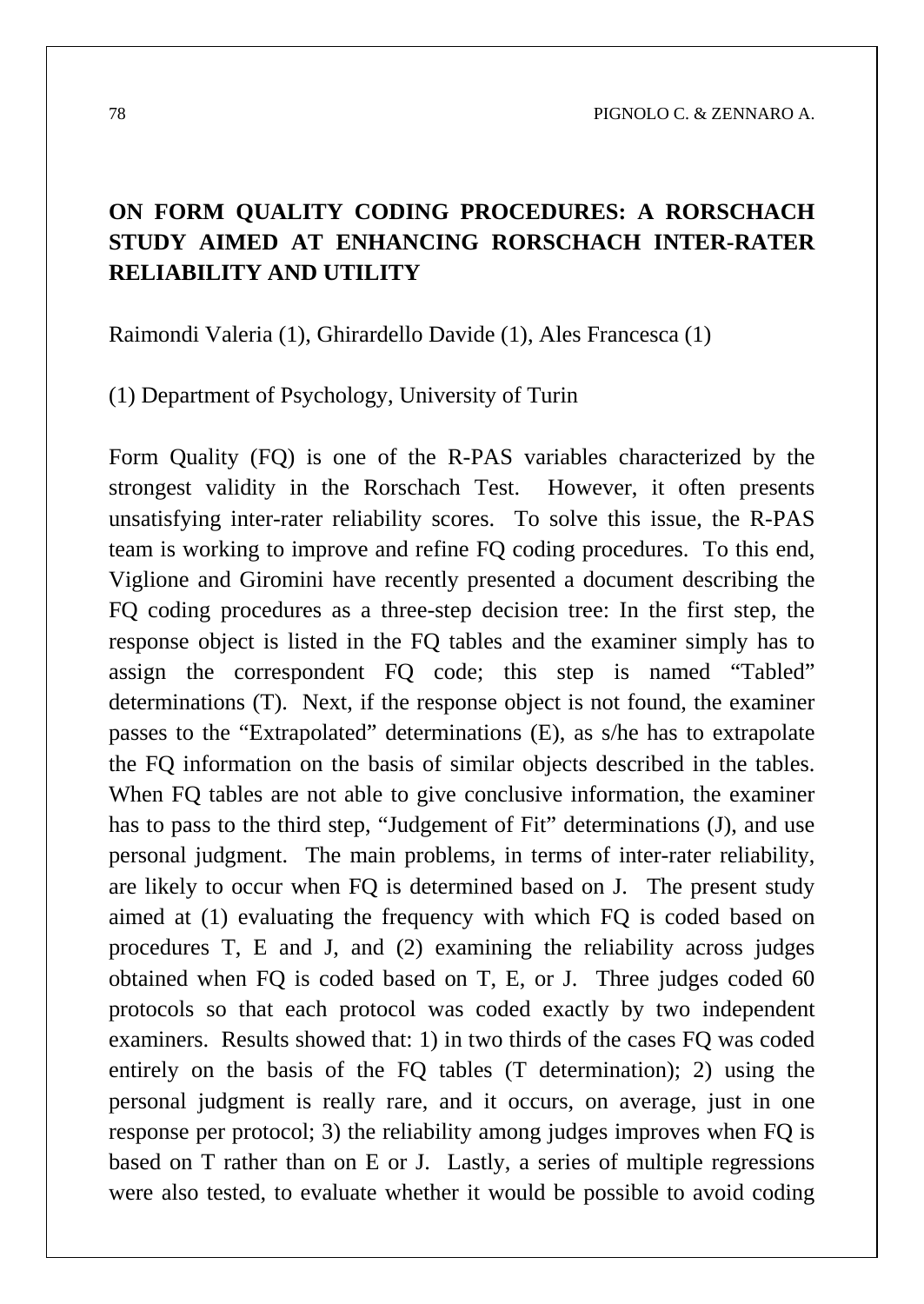FQ when the objects of the response are not found in the FQ tables. The results of these analyses provided useful information on how to enhance FQ coding reliability.

## **OUTCOME MEASUREMENTS IN PSYCHOEDUCATONAL PROGRAMS FOR BIPOLAR DISORDERS**

Zarrella Immacolata (1), De Mattia Gaetano (2), Cesario Alessia (1), Caviglia Giorgio (1)

(1) Dipartimento di Psicologia, Università degli Studi della Campania "Luigi Vanvitelli" (2) UOSM 21, DSM ASL CE.

Several studies (Colom et al., 2009; Liberman & Liberman, 2003) have underlined the effectiveness of psychoeducational interventions for Bipolar Disorder in preventing relapses. A better knowledge of the disorder, in fact, significantly implements the coping strategies of patients. The aim of this research, in progress, is to evaluate the long-term learning of information acquired by individual patients and their family members during a psychiatric program for Bipolar Disorder, evaluated both at the end of the working group and in a six-month follow-up (scheduled for November 2017). At the end of a six-month, structured program (Colom & Vieta, 2006), a sample of 10 bipolar patients and 10 family members was given a questionnaire consisting of 20 multiple-choice questions on the topics dealt with during the course on quality of life. The same questionnaire was submitted to a control sample  $(N = 18)$ , who did not attend the training. The results were subjected to a univariate covariance analysis, with education level as a control variable. 11 people answered all questions, but only one person managed to get the maximum score (20/20). The results did not appear to be related to the level of education. At the first follow-up, a difference was found between the mean scores obtained from the two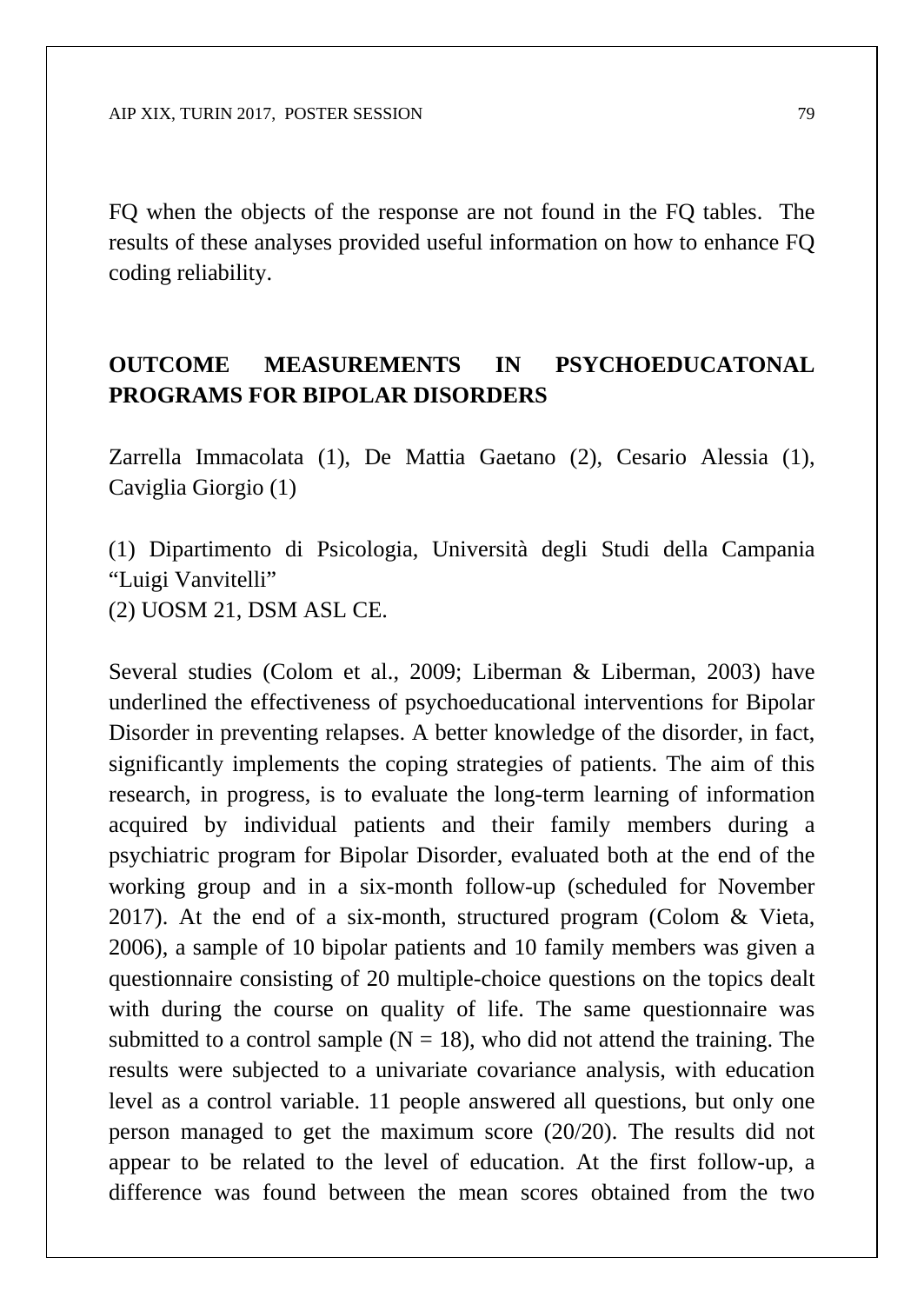groups which was statistically significant for the covariance analysis. The people who participated in the program, in fact, achieved better scores than the control group. The questionnaire could complete the pre- and posttreatment protocols for psychoeducational programs for Bipolar Disorder, providing information on possible correlations with the clinical course of the disease.

## **PARENT ABUSE AND BULLING BEHAVIOR: ROLE OF FAMILY CONFIGURATIONS**

Di Muzio Clelia (1), Cirone Damiana (1), Moretti Alessandra (1), Silvestri Margherita (1), Giannone Maria Adele (1)

(1) Department of Dynamic and Clinical Psychology, Sapienza University of Rome

This study concerns Parent Abuse (PA), which is the act of violence against parents by their teenage children, including any adolescent behaviour that causes physical, psychological, financial damage to parents (Cottrell, 2001). Risks for PA was grouped into five categories: school-related factors, social context, peer group, family, individual characteristics (US Surgeon General, 2001). It is important for us to emphasize the role of family styles: PA significantly increase both in families with permissive style (Paulson *et al.*, 1990; Omer, 2000), such as in authoritarian families (Kennair, Mellor, 2007). The first goal of the present study was to assess the relationship between PA and specific family configurations. Again, we explored the relationship between PA and bullying behaviors within the peer group. Participants are 98 family triads with children aged between 12 and 16. They completed: a) Child / Parent Childhood Violence questionnaireversion for children and parents (Calvete, 2013 adapted by Chiarolanza, di Muzio, Cirone,2017) that measures how often PA happen in the family; b) Attribution on Parent Abuse Scale- APAS (di Muzio, Chiarolanza,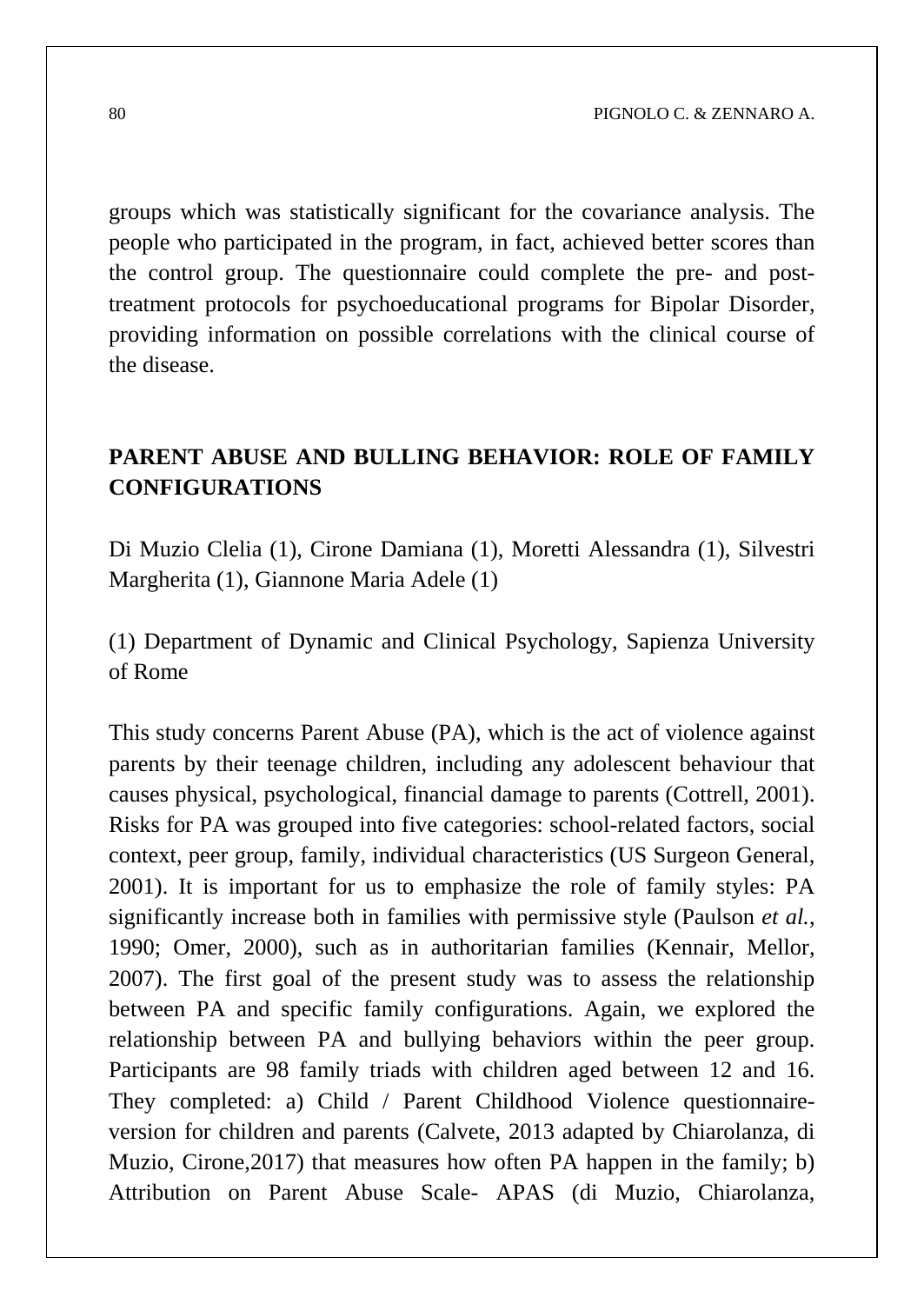submitted), a Likert scale which measures causal attribution for violence behaviours from adolescents to parents; c) Forms of Bullying Scale- FBS (Shaw *et al.*, 2013), a Likert scale that measures bullying victimization (FBS-V) and perpetration (FBS-P), for use with 12- to 15 years old adolescents; d) Family Adaptability and Cohesion Evaluation Scale - Faces IV (Olson, 2011 adapted by Baiocco *et al.*, 2010) a self-report assessing the degree of cohesion and flexibility. Results showed that there is correlation statistically significative between PA and bullying behaviour (r=.38). Moreover, PA correlate with low and high cohesion  $(r=.35)$  and low and flexibility (r=.38). These data are interesting for the development of strategies of primary and secondary prevention of PA, especially in high risk groups.

## **PARENTAL REFLECTIVE FUNCTIONING AND CHILD WEEL-BEING: A STUDY WITH MOTHERS AND FATHERS OF PRE-SCHOOL AND SCHOOL AGED CHILDREN**

Raspa Veronica (1), Cavallina Clarissa (1), Cenci Giulia (1)

(1) Department of Philosophy, Social Sciences, Humanities and Education, University of Perugia

Parental reflective functioning (PRF), defined as parents' capacity to comprehend the developing mind of their child, reflect upon it and hold in mind the inner life of the child, is a key factor for the development of child's emotional regulation ability (Fonagy et al, 2002). Few studies have investigated PRF and parent's perceptions of child maladjustment. A study has shown that mother's PRF is related to lesser perception of behavioral difficulties in children (Meins et al, 2013). To date, no studies have investigated the role of father's PRF in preschool age children (Coimorano et al, 2017). The aim is to evaluate the PRF in a large sample of 504 mothers and fathers and their perception of externalizing and internalizing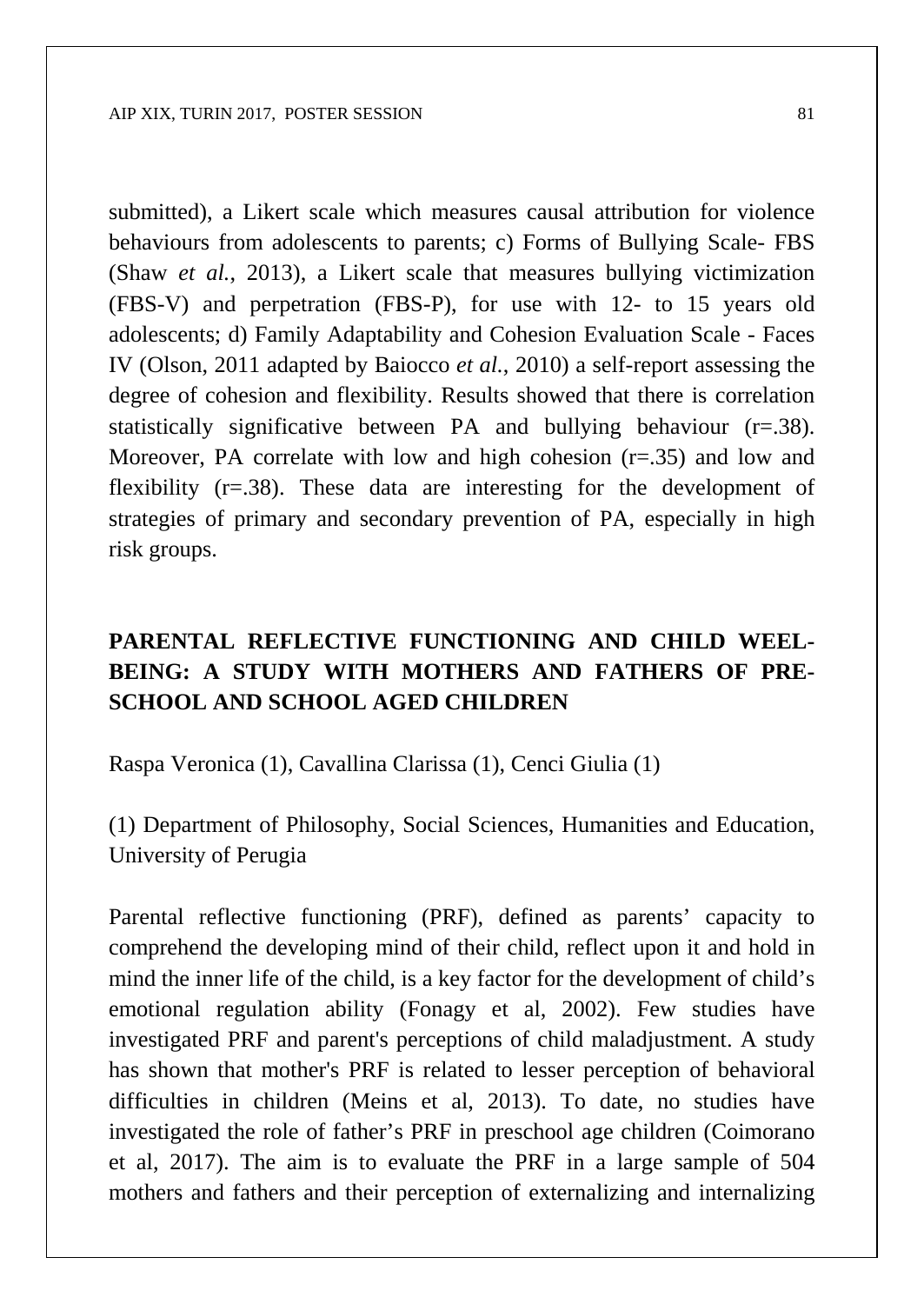difficulties in their children. Parents filled in the Parental Reflective Functioning Questionnaire (Luyten et al., 2009) and the Strengths Difficulties Questionnaire (Goodman, 1997). It was hypothesized that higher PRF is associated with higher parental perception of children's prosocial behavior (Holton, 2009) and lower internalizing and externalizing difficulties (Ensink et al, 2016). Parental role, child's age and gender-related differences were assessed. Focusing on parental role, results showed significant differences with mothers reporting higher Interest-Curiosity (IC)  $(F_0=30.6, p=.000, \gamma^2=.030)$  than fathers. Parents of children enrolled in primary/second cycle reported higher Pre Mentalizing  $(F_0 = .774, p = .508,$ *χ<sup>2</sup>*=.002) scores than parents of nursery and kindergarten children. Moreover, parents of nursery school children showed lower CM  $(F_0 = .383, )$  $p = 0.765$ ,  $\chi^2 = 0.001$ ) than all the others parents. No child's gender-related differences were found. Correlations analysis showed that higher PM is linked to higher perceptions of child's maladjustment  $(r=166*)$ . These findings contributed to understand the importance of PRF to child's development and stimulate the creation of new opportunities for prevention and intervention in this area.

#### **PARENT-TODDLER INTERACTION DURING FEEDING AND PLAY: A PRELIMINARY STUDY**

Ballarotto Giulia (1), Marzilli Eleonora (1)

(1) Department of Dynamic and Clinical Psychology, Sapienza University of Rome, Italy,

International literature has been increasingly concentrated on both mothers and fathers, specifically on the role of fathers as risk or protection factors for the development of children's psychological difficulties. Despite several studies have investigated interactional contexts such as play and feeding, no studies have investigated quality of interactions in both contexts. Based on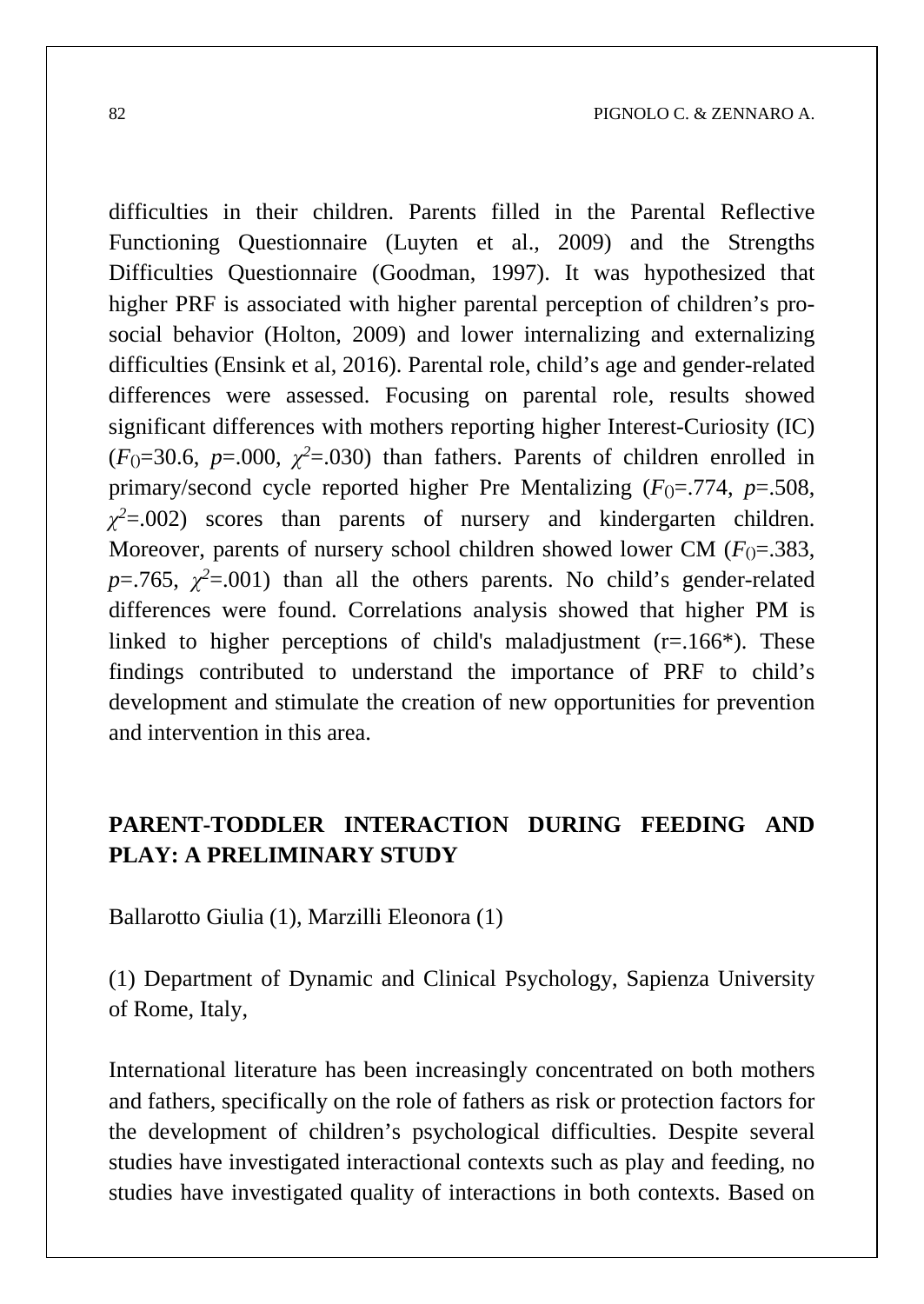these premises, we wanted to verify the presence of any differences between mother-toddler and father-toddler interactions during feeding and play. In particular, we wanted observe interactions in families with toddler of 12-18 months old. In fact, at this stage of child development emerge pressures to autonomy (through the autonomy alimentation, increased motor autonomy, development of language). Data presented are preliminary data from an ongoing study. Sample was composed by  $N=15$  families (mothers, fathers and toddlers). Mothers and fathers were both videorecorded interacting with their sons during feeding and play. The video recordings were encoded through a coding schedule realized in collaboration with Professor Lynne Murray. Further, mothers and fathers were assessed through self report questionnaires evaluating psychological profiles, couple adjustment, parenting stress and child's temperament. Results show that although mothers and fathers have different interactive styles with their children, they show a similar interactive quality. Parents' difficulties in recognizing the toddler's autonomy cues are greater than the other toddler's cues. Our data underlined how this stage of child development is a time of difficult change for all family members. The responses of parents cannot be contingent on the pressure towards the child's autonomy; the study of variables involved it is important for the development of preventive and therapeutic policies.

#### **PEER REJECTION IN TEENAGE STUDENTS**

Ippolito Bonanno (1)

(1) Dipartimento di Psicologia Dinamica e Clinica, Facoltà di Medicina e Psicologia, Università La Sapienza di Roma

The object of this study is to compare features of different personalities in a school peer rejection research. The classic "*Coie, Dodge and Coppotelli*" method was used to identify four sociometric categories within school classrooms: rejected, ignored, average, and popular. The research involves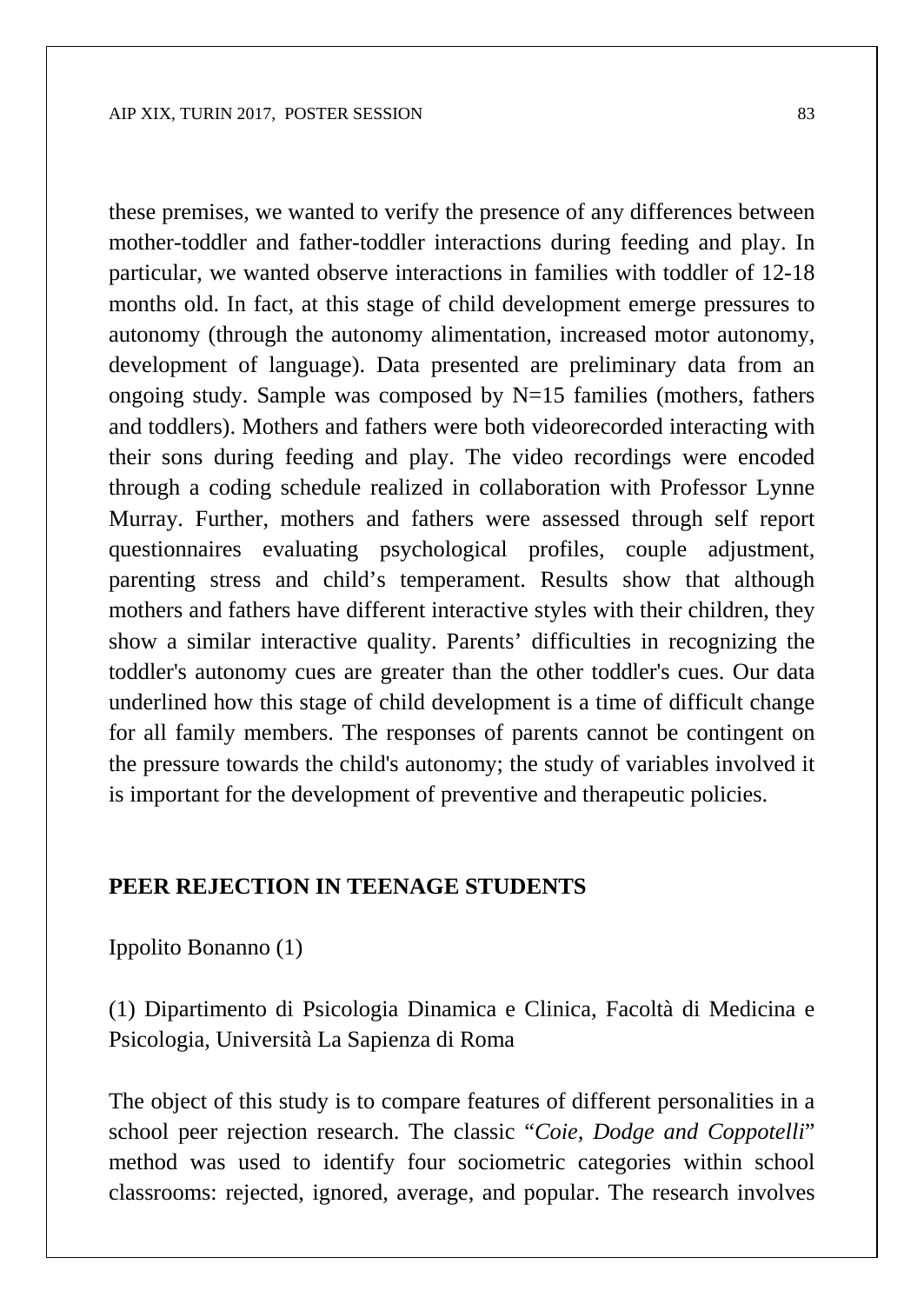1052 teenagers: 528 secondary school students (23 classrooms), and 524 first two years high school students (22 classrooms). Each student received nine tests aimed at assessing Emotivity, Personal Tracks, and Problematic behaviors, here we show preliminary results related to the four sociometric groups , about problematic behaviors assessed by the Aseba test di Achembach, in the form of self-report and reports of parents and teachers (YSR/CBCL/TRF). Collectively, we expect a higher total syndromic score and internalized symptoms (such as social problems and depression) in the group of rejected /ignored students compared to the average/popular students. Furthermore we expect a lesser influence on aggression in determining the refusal of high school students. The expected differences in profiles in the different statuses appear more in CBCL than in self reports. A part of the aggressiveness that emerged in self-reports seems to be explained by the effect of social desirability. High levels of *somatization* observed in the popular study group and high levels of *attention problems* in rejected were not expected. The 45 classrooms desks layout was correlated to the two sociometric categories studied. While concentration of popular students was expected in the center of the classroom, and a marginalization effect of the lower-status ranks was expected towards the periphery of the class, our results did not show any evidence of this "drift". Interestingly, a tendency to "ghettoization" - where students of similar status sit close together - is observed in the secondary school, but not in the high school. This trend was measured quantitatively through an evaluation system based on the position of the students of equal status.

# **PERINATAL MENTAL HEALTH IN WOMEN WITH A HISTORY OF CHILD ABUSE, NEGLECT AND MALTREATMENT: A QUALITATIVE REVIEW**

Dal Bello Alessia (1), Quatraro Rosa Maria (2), Grussu Pietro (3)

(1) Psicologa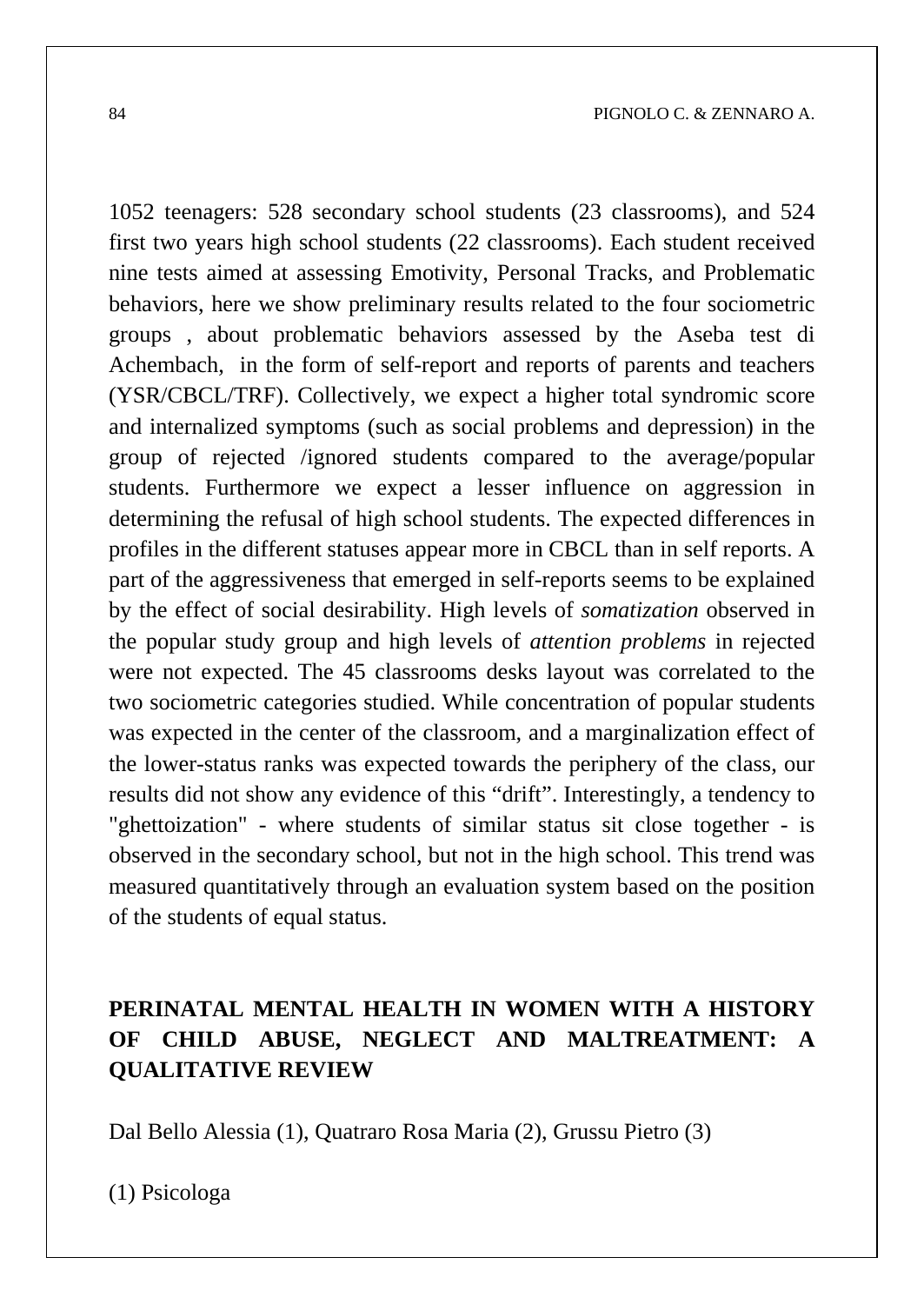(2) UOS Psicologia Ospedaliera, Azienda ULSS 8 Berica, Regione Veneto (3) Servizio Consultorio Familiare, Azienda ULSS 6 Euganea, Regione Veneto

Early negative experiences such as sexual abuse, psychological or physical maltreatment, neglect and exposure to a dysfunctional and/or deviant family environment, have consequences of varying short-term and long-term proportions on a person's evolutionary path. Such episodes take on a particular relevance in a woman during the sensitive time of transition to parenthood. This qualitative review analyzes the current scientific literature concerning perinatal mental health in women with a history of child abuse, neglect and maltreatment. To that end, bibliographic research was conducted using the Google Scholar search engine, and within the international databanks of PsychINFO and PubMed calling up the keywords *childhood adverse experiences, childhood maltreatment, neglect, childhood maternal abuse, perinatal mental health, pregnancy, postpartum*. A total of 25 articles met the inclusion criteria and were analysed. These studies revealed that a maternal history of abuse and/or childhood neglect negatively influences a wide range of aspects regarding pregnancy and the period after childbirth. In particular, traumatic experiences suffered by the woman as a child subsequently increase reckless behaviours during pregnancy (alcohol consumption and smoking) leading to a lower observance of the basics of prenatal care and a greater presence of obstetrical risk factors. Additionally, these same women with a history of childhood trauma are at greater risk to develop perinatal mental instability, and to show greater compromise of the mother-child relationship. Past childhood experiences of abuse, neglect and maltreatment can have numerous negative consequences during the perinatal period, and health professionals must pay particular attention to the health needs of this women during pregnancy and after the birth of the child.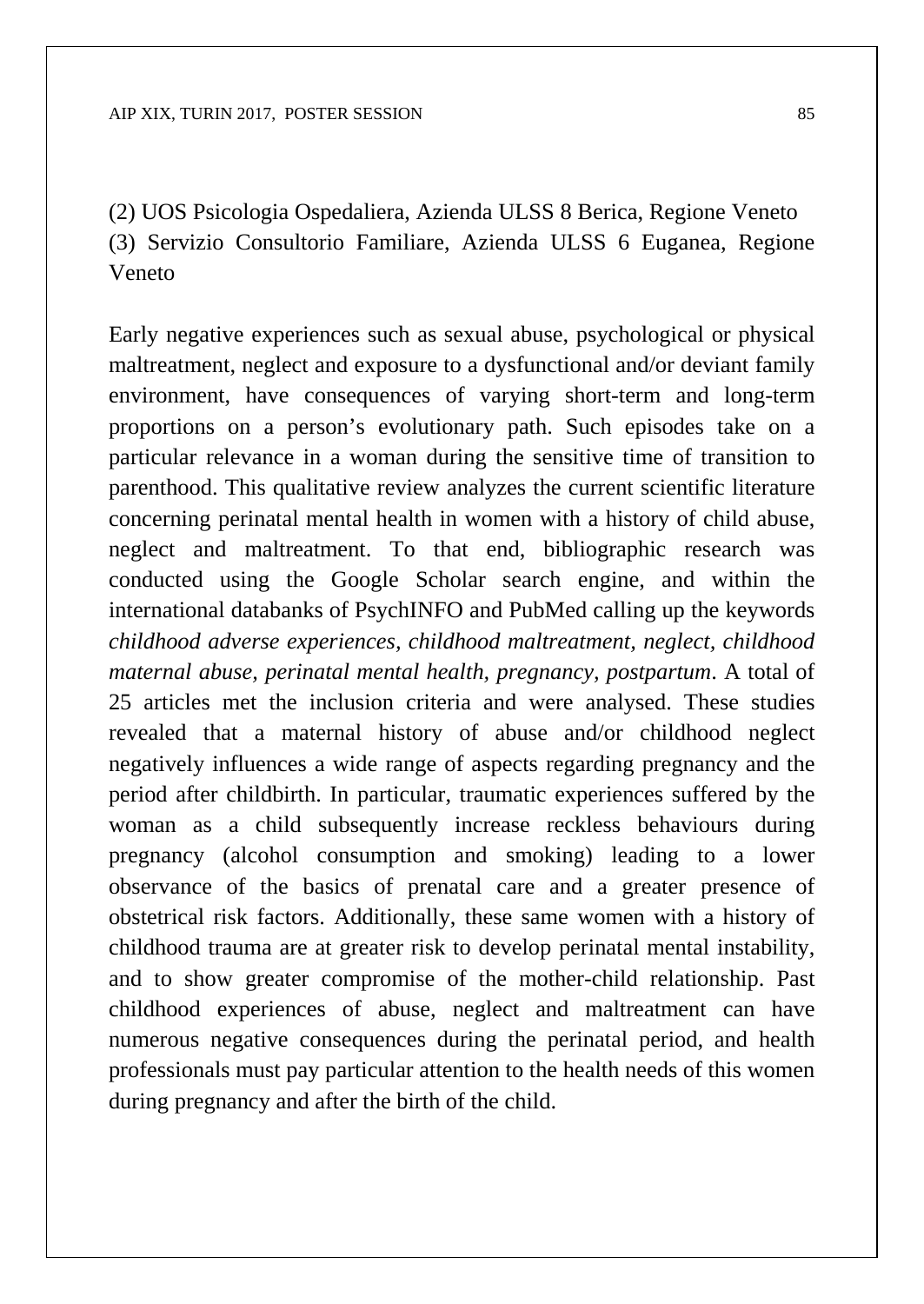86 PIGNOLO C. & ZENNARO A.

# **PLAYING VIOLENT VIDEO GAME REDUCES THE LIMBIC ACTIVATION DURING EXPOSURE TO SOCIAL INCLUSION PICTURES**

Altavilla Daniela (1), Pellicano Gaia Romana (1), Pierro Laura (1), Lucarelli Giada (1), Begotaraj Edvaldo (1), Massaro Giuseppe (1), Proietti Alessio (1), Guidobaldi Lorenzo (1), Luciani Massimiliano (2), Aceto Paola (3), Lai Carlo (1)

(1) Dipartimento di Psicologia Dinamica e Clinica, Sapienza Università di Roma

(2) Facoltà di Medicina e Chirurgia, Università Cattolica del Sacro Cuore, Roma

(3) Istituto di Anestesiologia e Rianimazione, Università Cattolica del Sacro Cuore, Roma

Potential effects of violent videogames have been broadly discussed regarding their association with the real-life behavior. Violent videogames have been often considered as enhancer of aggressive behavioral reactions. The General Aggression Model (GAM) (Anderson and Bushman, 2002) states that a long-term exposure to violence in videogames could be considered as a cognitive cue that leads to an increase of aggressiveness. On the other hand, the GAM hypothesized a desensitization toward violent content and a decrease of empathy and prosocial behavior. According to that, the present study hypothesized a decrease of fronto-limbic activation in response to social pictures after playing with a violent videogame. The electroencephalographic data were recorded of thirty-five participants, using Net Station 4.5.1 with a 256-channels HydroCel Geodesic Sensor Net, during experimental visual task. Each participant was exposed to three presentation (T0, T1, T2) of 60 stimuli (30 social inclusion *vs.* 30 neutral images). After T0 the participant played for 6 minutes with a orientation videogame. After T1 he played for 6 minutes with a violent videogame. The presentation order of the two types of videogames was randomly assigned.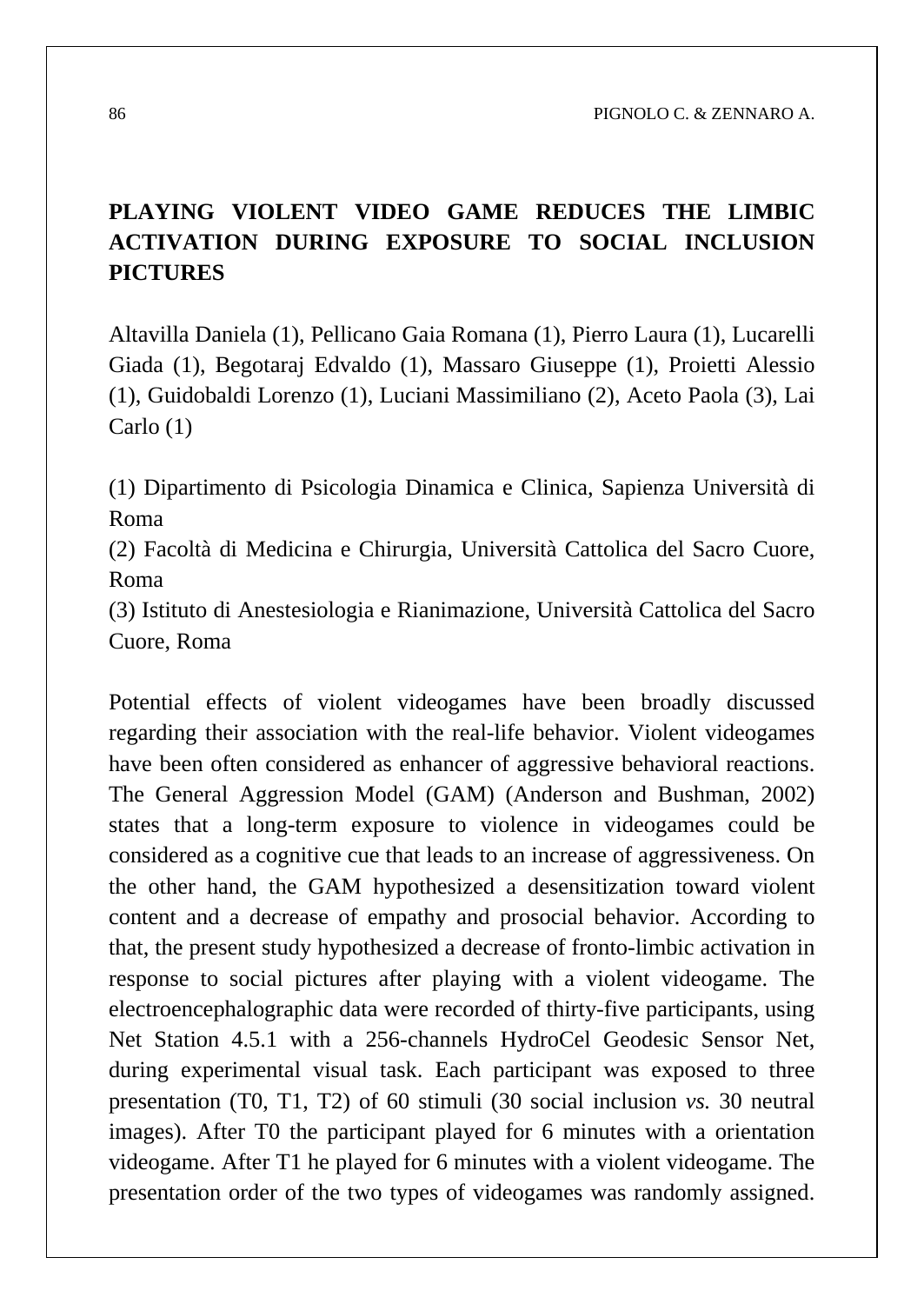Event-related potential (ERP) components and low-resolution electromagnetic tomography (sLoreta) were analysed. Main results showed a earlier latency of P2 in occipito-temporal montage and a lower activation of amygdala, hippocampus, parahippocampus and temporo-parietal junction in response to social inclusion condition after the violent videogame compared to orientation videogame. Findings suggest that playing violent videogames could lead to a lower emotional involvement in social inclusion situations.

#### **POST-TRAUMATIC AFFECTS AND HELP-SEEKING IN INTIMATE PARTNER VIOLENCE**

Troisi Gina (1)

(1) Department of Humanities, University of Naples Federico II

As part of the complex phenomenon of violence against women, the most frequent violences happen within a sentimental relationship (Intimate Partner Violence). Despite recent improvements in the accessibility to the resources, the percentage of women who seek help from deputed services is still very low (Reale, 2012, Arcidiacono, Di Napoli 2012, Baldry, 2013). Studies on the underlying reasons of the barriers to help-seeking (Anderson et al 2003) identify cognitive, emotional, practical and psychosocial factors. As cognitive factors we may refer to cognitive distortion that leads to negation or minimization of the violence. Among the emotional factors a particularly important role is played by the specific affects of shame, guilt, fear (Fugate et al 2005,) and terror (Nunziante Cesaro, Troisi 2016). With the aim of exploring the role played by these affects in the recognition of the violence and in help-seeking, VITA scale -Intimate Violence and Traumatic Affects, (Troisi, Balsamo, Nunziante Cesàro 2017) has been given with a questionnaire designed to understand the awareness of the violence suffered, the presence and type of help required. 485 women with an average age of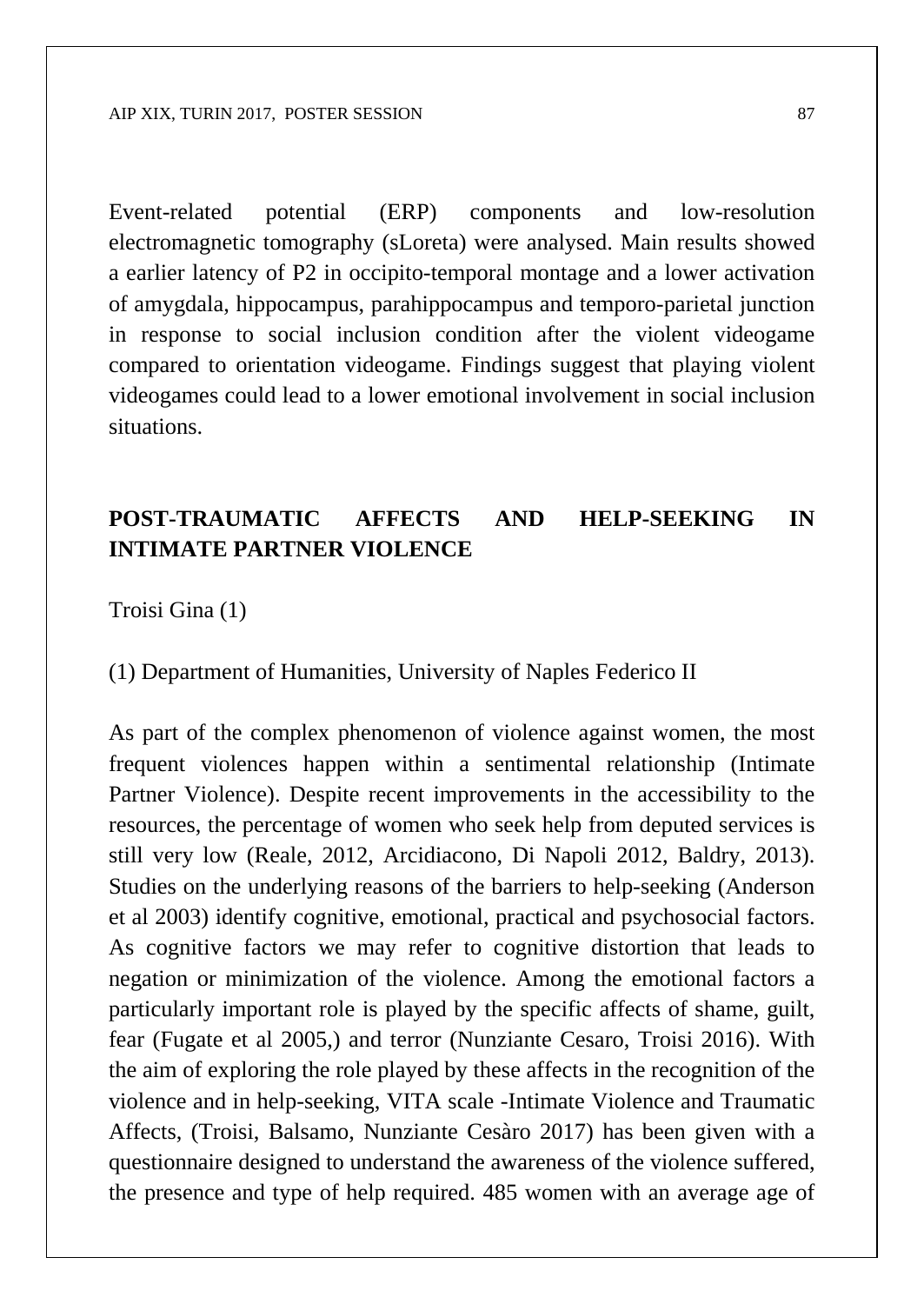30.5 responded: 28.1% said they had suffered IPV and 6.7% responded "I don't know"; conducing an ANOVA to compare these two groups, it emerges that the second had a significantly lower post-traumatic affectivity than the first group ( $F = 11.42$ ,  $p \lt 0.01$ ). Considering the help-seeking, the women who asked for help mostly turned to informal support and only 4 to anti violence services. A further ANOVA showed that the group of women who sought for help reports a higher intensity of post-traumatic affectivity (especially fear and blame, which may have played a more active role in the post-traumatic reaction) compared to the group that did not seek help ( $F =$ 6.9 p  $\lt$ .05). This may be due to a greater ability to recognize the emotions experienced, gained through the help received.

## **PREDICTORS OF THE SEXUAL FUNCTIONING IN YOUNGER ITALIAN MEN**

Di Nardo Maria (1), Ciuluvica (Neagu) Cristina (1), Maiella Roberta (1), Sorgi Karola (1), Tozzi Vincenzo (1)

(1) Department of Psychological Sciences, Health and Territory (DISPUTer), University G. D'Annunzio Chieti – Pescara

The aim of this paper is to assess the relation between psychological factors, BMI and the sexual functioning in men (erectile function, orgasm, desire, sexual satisfaction, well-being), in order to propose an explicative model of the sexual functioning. The psychological factors are: self-esteem, body image, psychopathological traits, and sexual attitude. 224 men, mean age 33.63, SD±12.28. Sociodemographic data, and BMI (Body Mass Index) were registered for each subject. All participants were administered the IIEF-15 (The International Index of Erectile Function). Additionally participants completed the Symptom Check List – 90-R (SCL - 90), Rosenberg Self Esteem Scale (RSE), Body Uneasiness Test (BUT), Sexual Attitude Scale (SAS). Erectile dysfunction is present in 26,6% of subjects: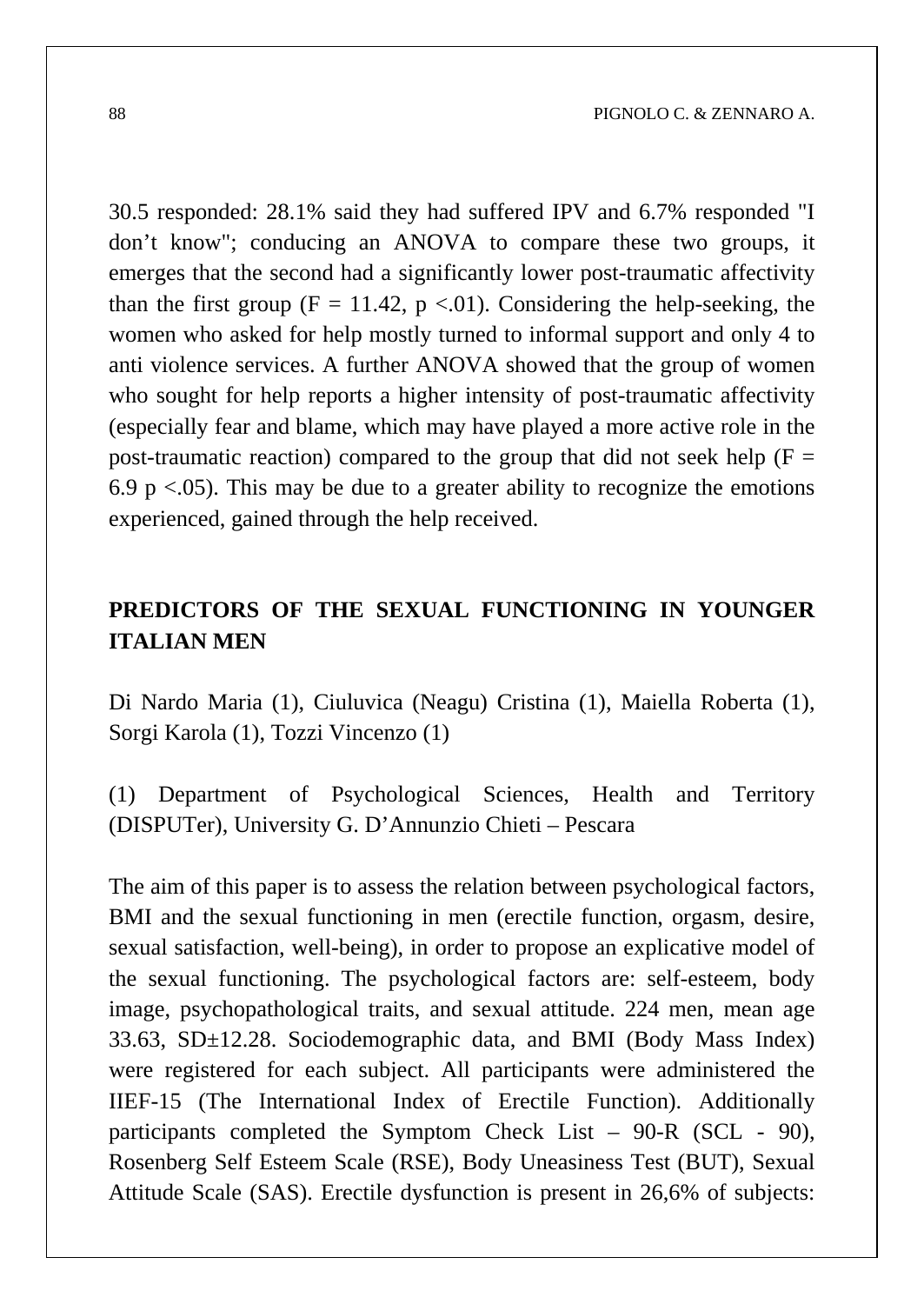14.7% low, 3,1% moderate, 1.8% severe. The mean value of BMI is 25,49. There are not correlations between sexual functioning and BMI, and between sexual functioning and psychopathological traits (somatization, obsessive – compulsive, interpersonal sensitivity, depression, anxiety, hostility, phobic anxiety, paranoid ideation, psychoticism). There is a positive correlation between self-esteem and sexual desire (P˂.05), and between sexual desire and sexual attitude (P˂.01), while sexual satisfaction is negatively correlated with body image concerns  $(P<.05)$ . The regression model for erectile function considering age, sexual attitude (liberal – conservatory), and sexual satisfaction as independent variables was verified. The model explains 27% of the erectile function variance. The stronger predictor for the erectile function is the sexual satisfaction  $(\beta = .49, P < .01)$ . BMI values do not correlate with sexual function in young men (mean age 33.63). High values of body image concerns are related with low values of sexual satisfaction. Sexual Satisfaction is the stronger predictor for the erectile function.

#### **PRELIMINARY DATA ON INTERNAL RELIABILITY OF THE KNOWLEDGE OF EFFECTIVE PARENTING SCALE (KEPS)**

Taverna Livia (1), Bonichini Sabrina (2), Tremolada Marta (2)

(1) Facoltà di Scienze della Formazione, Libera Università di Bolzano (2) Dipartimento di Psicologia dello Sviluppo e della Socializzazione, Università di Padova

Parenting competence in dealing with children's problematic behaviour has a large impact on health children development (Collins et al., 2000). Some studies have operationalized parenting competence in terms of knowledge of child developmental processes, showing that as higher the knowledge as lower the potential for child abuse and neglect in adolescent mothers (Dukevic et al., 1996). However this type of knowledge is not suited to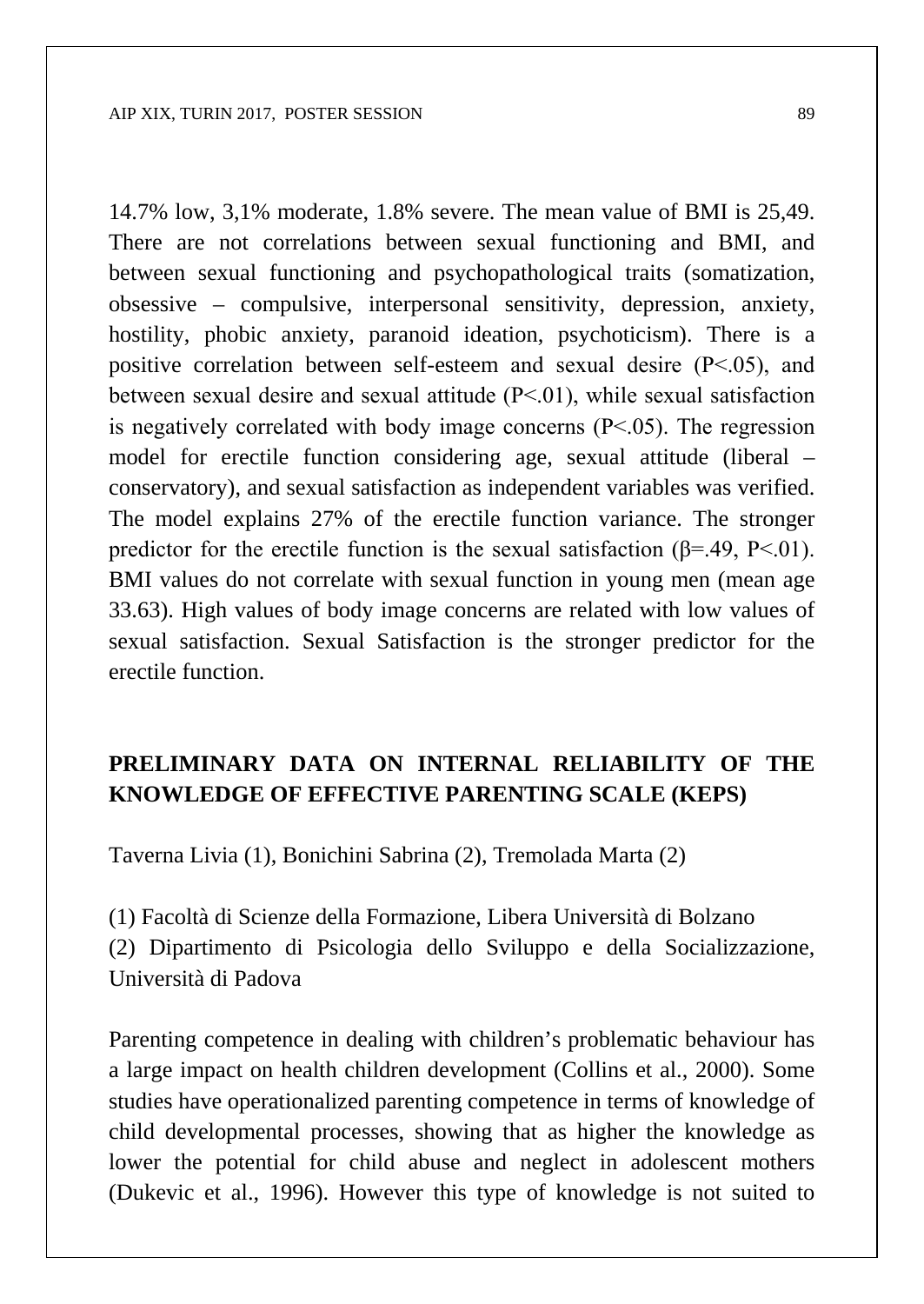assess complex interaction between parents and children. Furthermore, research has concentrated on risk samples like mothers of pre-terms infants or adolescent mothers. The Knowledge of Effective Parenting Scale (KEPS; Morawska et al., 2007) measures the knowledge of effective parenting strategies with children aged 2-10 years on four broad areas: promotion of development, principles of effective parenting, use of assertive disciplines and causes of behaviour problems. The Italian version of the KEPS was administered to 137 parents (range 2-10 years; M=6.73, SD=2.05; Median=8). The instrument consists of 28 multiple-choice questions. Each corrected answer is scored as 1 and uncorrected with 0. Respondents were 78.1% mothers and 21.9% fathers (Mmean=40.66, SD=5.67; Fmean=43.03; SD=7.52). Parents were high educated, 37.2% had a university degree, and 49.6% finished high school. Only 13.1% of parents attended only the middle school. 46% of the respondents owned a house, and 33.6% are paying for their own apartments. The KEPS showed a high level of internal consistency, as determined by a Cronbach's  $\alpha$ =.783, and the Guttman Split-Half Coefficient was .725. No significant KEPS score differences were found along child's age and gender and parent's perceived economic condition and occupation status. Further analysis are needed to confirm the internal consistency of the KEPS, with other pilot studies assessing testretest correlation and inter-rater estimations to obtain a reliable tool suitable in clinical and research settings.

# **PREVALENCE AND ASSOCIATIONS BETWEEN COGNITIVE IMPAIRMENT, ANXIETY, DEPRESSION AND QUALITY OF LIFE AMONG HIV-INFECTED PATIENTS: A COMPARISON BETWEEN TREATMENT-NAÏVE PATIENTS AND TREATED PATIENTS**

Borghi Lidia (1), Pozzi Marika (1), Bai Francesca (2)

(1) Clinical Psychology, Department of Health Science, University of Milan, Milan, Italy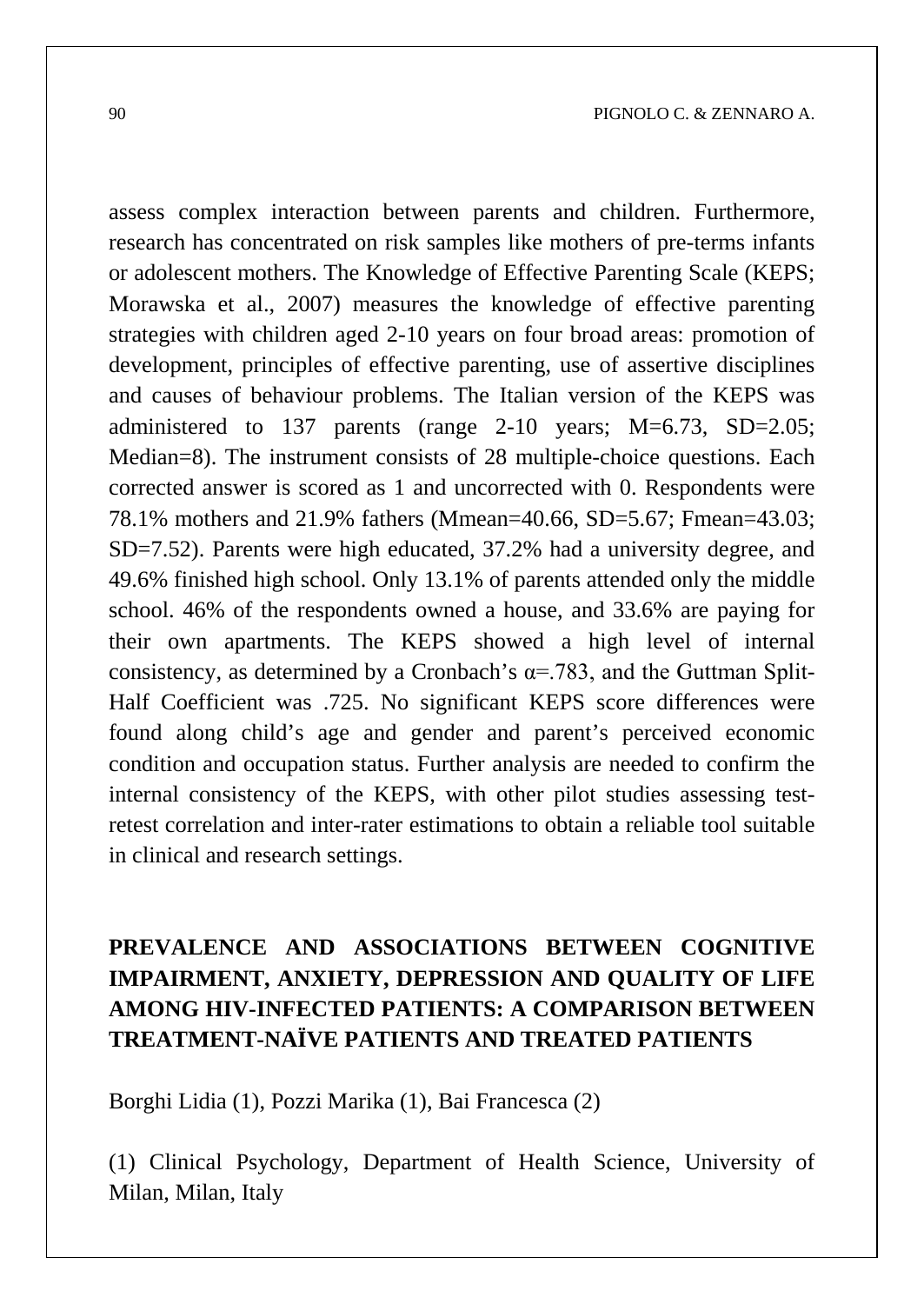(2) Clinic of Infectious Diseases, Department of Health Science, University of Milan, Milan, Italy

Although HIV infection has become a chronic illness, HIV-infected patients may suffer from psychological disorders, cognitive impairments (HIV-Associated Neurocognitive Disorders – HAND) and poor Health-Related Quality of Life (HRQOL). Moreover, psychological distress and HAND are supposed to be predictor of negative clinical outcomes in HIV patients, such as reducing medication adherence and quality of life. Despite these evidences, only few studies evaluated the relationship between cognitive disorders and psychological distress in HIV patients. The study aimed to: 1) assess the prevalence of HAND, anxiety and depressive symptoms, and HRQOL impairments among HIV-infected patients comparing treatmentnaïve and treated patients; 2) assess if the HAND and psychological distress are associated with decreased HRQOL among HIV-infected patients. We conducted a cross-sectional study involving 234 HIV-infected patients (99 naïve and 135 treated patients). Participants were administered a complete battery of neuropsychological tests, the Hospital Anxiety and Depression Scale, and the Short Form-36 Health Survey. Descriptive and inferential (Chi-square, t-tests, and regressions) statistics were performed. The prevalence of HAND was 25.6%, and patients frequently reported to suffer from both anxiety (31%) and depressive symptoms (13%), with no differences between naïve and treated patients. Female gender emerged as a risk factors for both HAND and psychological distress. Patients showed a good HRQOL on the physical domains, while a decreased HRQOL as far as mental domain (42.7% of patients above the cut-offs), with naïve patients showing the higher impairment (53.5% vs 34.8%, p=0.004). Data analysis on associations is ongoing. Findings are relevant for identifying high-risk patients for HAND, psychological distress and HRQOL impairments, pointing out the importance of a comprehensive evaluation and treatment of psychological and cognitive disorders in HIV-infected patients.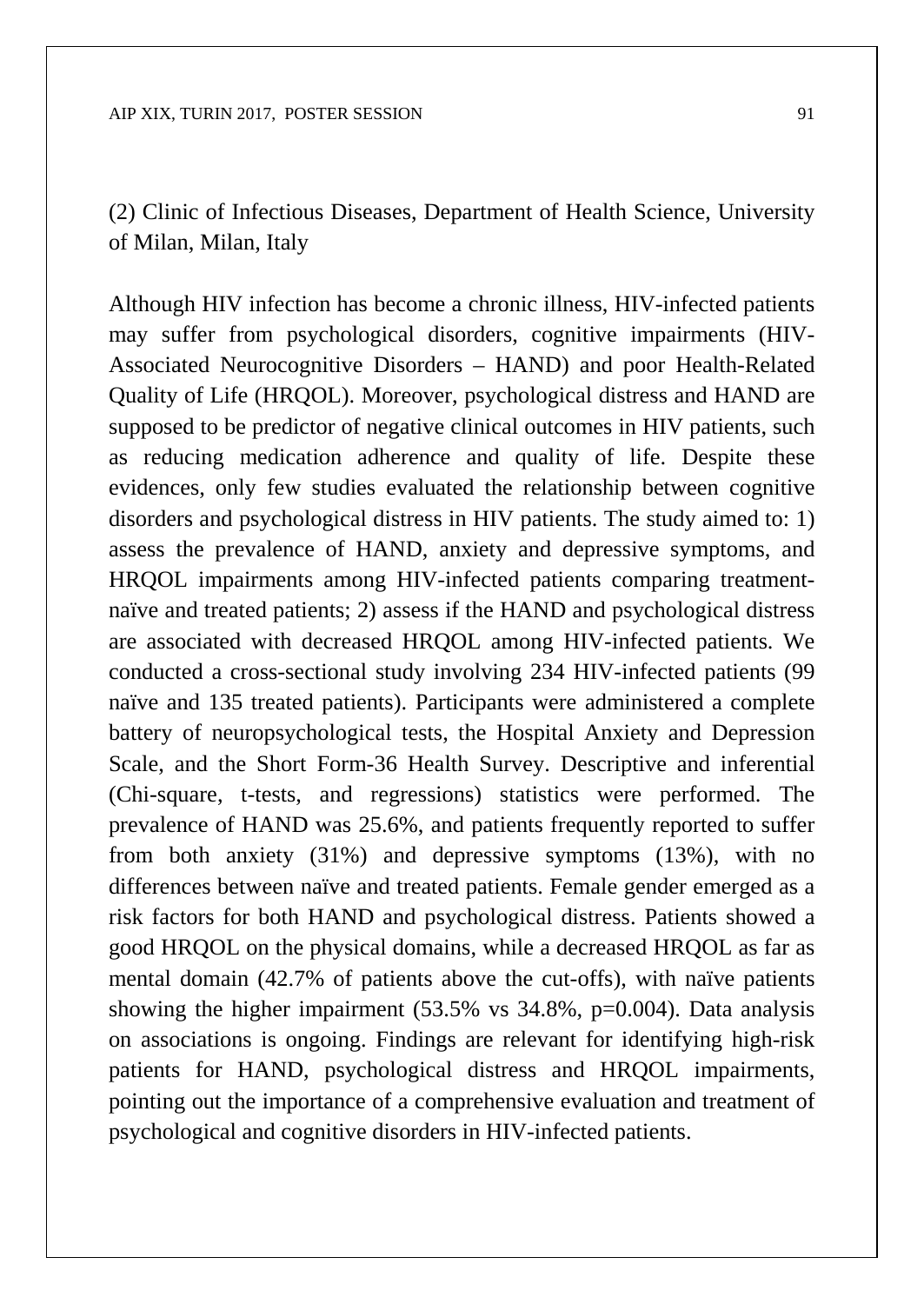#### **PRIMARY CARE PSYCHOLOGY IN VENETO REGION: THE RESULTS OF THE FIRST EXPERIMENTATION**

Bianco Francesca (1), Benelli Enrico (1), Michieletto Nicola (2)

(1) Department of Philosophy, Sociology, Pedagogy and Applied Psychology (FISPPA), University of Padova, Padova, Italy (2) Azienda ULSS 7 Pieve di Soligo TV

Mental illness accounts for 14% of the total global burden of disease. The prevalence of psychological suffering is greater than the actual request for clinical consultation in Europe. Health care system has not yet adequately responded to the burden of mental disorders. To cope with mental disease, WHO proposed the European Mental Health Action Plan (EMHAP) 2013- 2020, which recommends to improve access to safe, competent, effective and community-based mental health services. Primary Care Psychologist (PCP) can reduce the gap between the need of psychological treatment and its provision. To improve the access to psychological care, a new mental health service was created in one public health care district of Veneto Region: ULSS 7. The service provided direct referral to a co-located PCP working together with the general practitioner (GP). This study presents the preliminary results of the first experimentation. Primary outcome was well being, measured pre-post PCP interventions with patient's self reported PGWBI. Secondary outcome was the treatment considered by the GP as the best alternative to the referral to the PCP and the satisfaction. Qualitative data were gathered through interviews and focus groups with GPs and PCPs. All data were compared with EMHAP guidelines. 170 people accessed the service. Primary outcome showed an improvement in PGWBI score after the PCP intervention. Secondary outcome showed that GP avoided drugs prescriptions (49%), referral to other services (32%) and laboratory tests (12%) through the referral to the PCP. Patients, psychologists and GP reported great interest and high satisfaction with the service. PCP interventions were effective in improving well-being and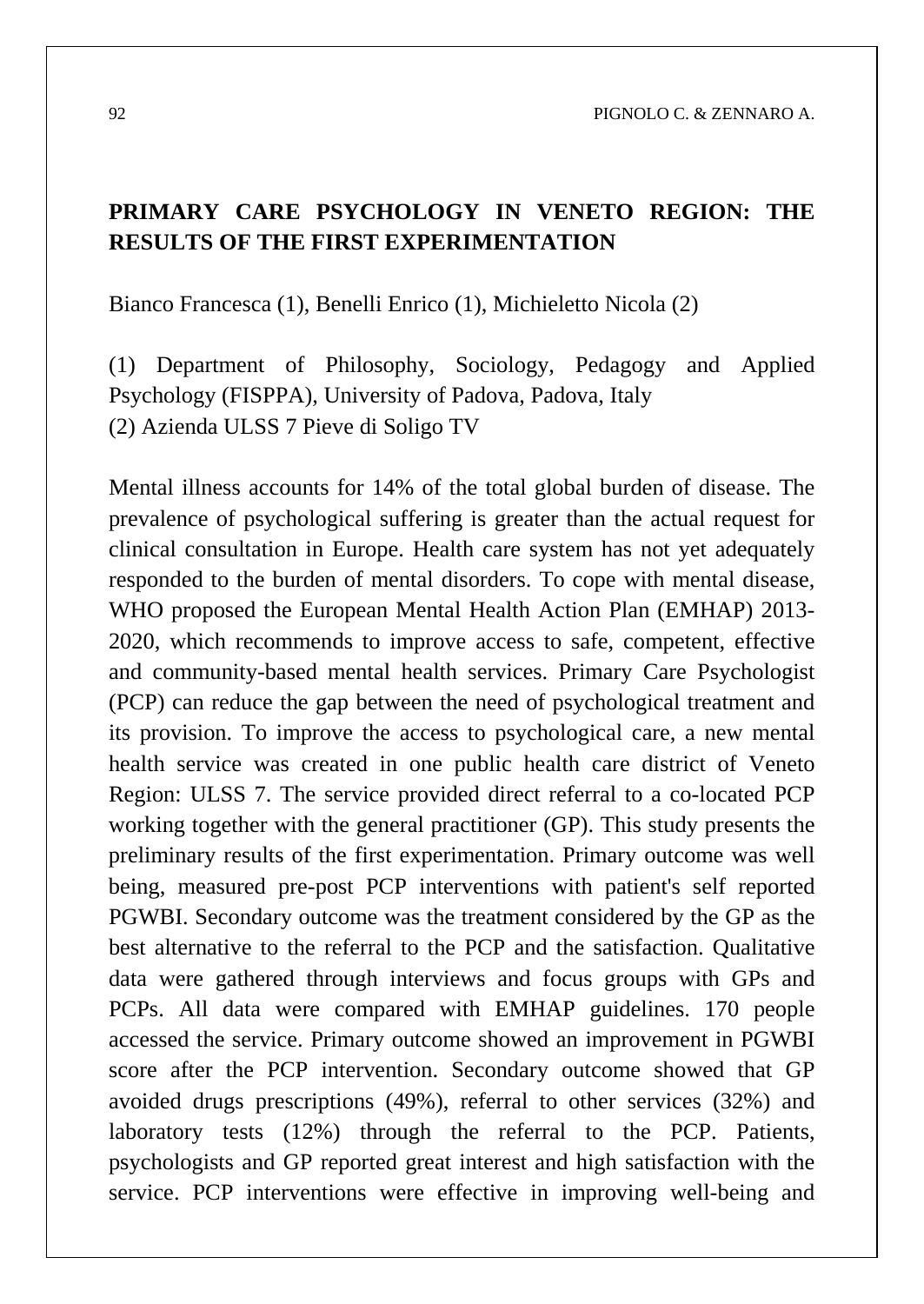reducing drugs prescriptions and laboratory tests. The results stress the importance of the PCP implementation, to intercept unexpressed psychological needs.

# **PROBLEMATIC INTERNET USE, FAMILY FUNCTIONING AND ATTACHMENT STYLES IN ADOLESCENCE. IS THERE A RELATION?**

Mangialavori Sonia (1), Correale Cinzia (1), Donioni Francesca (2), Gori Alessio (1), Cacioppo Marco (1)

(1) Università di Roma LUMSA

(2) Università Cattolica del Sacro Cuore

Research on Problematic Internet Use (PIU) in adolescence highlight the tendency to replace real relationships with virtual ones in order to try to manage state of mind who are particularly painful (Schimmenti et al.*,* 2014). Nowadays there are few studies analyzing the relationship between PIU, attachment styles and dysfunctional family functioning which is generally characterized by overwhelming or excessive stiffness between the subsystems in which the adolescent is inserted (Şenormanc et al., 2014; Cacioppo et al., 2016). This contribution aims to assess the relationship between PIU, perception of family functioning and attachment arrangements. Method. 300 adolescents (188 females; 112 males) aged from 15 to 18 years. Materials: Internet Addiction Test (IAT; Young, 1998) for internet use assessment. Family Assessment Device (FAD; Epstein, et al., 1983) for the family functioning evaluation. Relationship Questionnaire (RQ; Bartolomew and Horowitz, 1991) for the attachment assessment. Results. An uncontrolled internet use correlates negatively with the categories of the FAD "roles", "affective response" and "affective involvement" and positively with the categories of the RQ "fearful" and "preoccupied". The relative weight analysis, which allows to measure the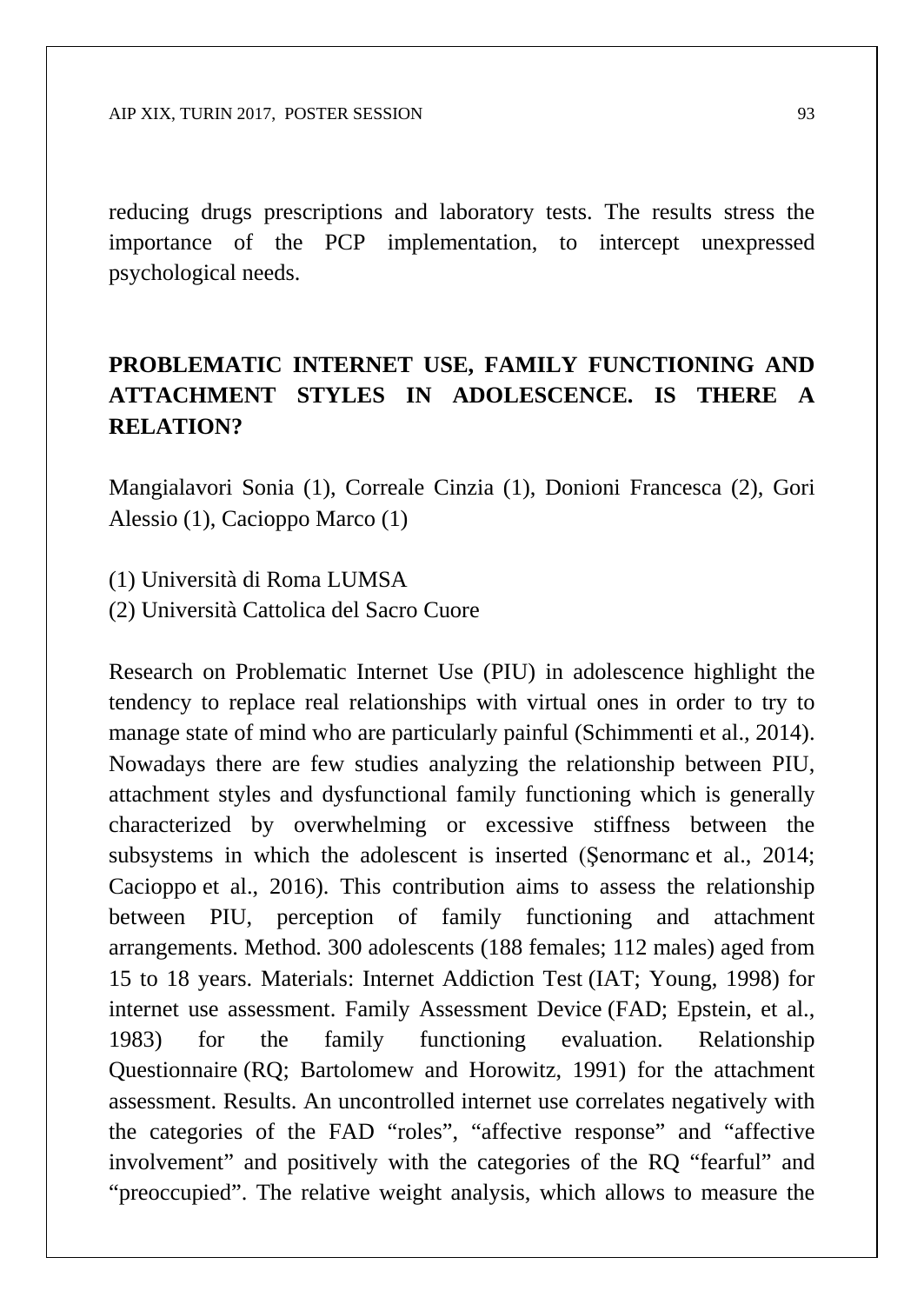importance of each predictor considering their relationship with others (Johnson, 2000), highlights how the family's ability to respond to stimuli with an appropriate quality and emotional quantity ("affective involvment") is the most important protective factor for the prevention of PIUs in adolescence. Conclusions. The study highlights the importance of integrating attachment theory and systemic models for intervention on problematic Internet use in adolescence.

## **PROMOTING COMPREHENSION OF EMOTIONS IN CHILDREN THROUGH HUMAN-ANIMAL INTERACTION. A PRELIMINARY STUDY ABOUT AN ANIMAL ASSISTED INTERVENTION**

Dicé Francesca (1), Gerardi Federica (2), Cappabianca Andrea (3), Mastrolonardo Maria (3), Santaniello Antonio (2), Menna Lucia Francesca (2)

(1) SInAPSi Atheneaum Center, University of Naples Federico II (2) Department of Veterinary Medicine and Animal Productions, University of Naples Federico II (3) Psychologist

In this paper we present a preliminary study in which we measured the effects of an Animal Assisted Intervention in a nursery school (Menna, 2016; Marchesini, 2015). The intervention, aimed to promote comprehension of emotions in children, was realized using some criteria proposed in the Federico II Model for Pet Therapy (Menna, 2016). It considers the Human-Animal Interaction in a clinical setting is an Inter-Specific Relationship that can promote relational skills and emotional awareness in participants. For the complexity of these processes, the model proposes a multidisciplinary setting with a Psychologist, a Veterinarian (both with a specific training) and a Dog (Menna et al., 2016; Santaniello et al., 2016; Dicé et al., 2017). We implemented a mixed method intervention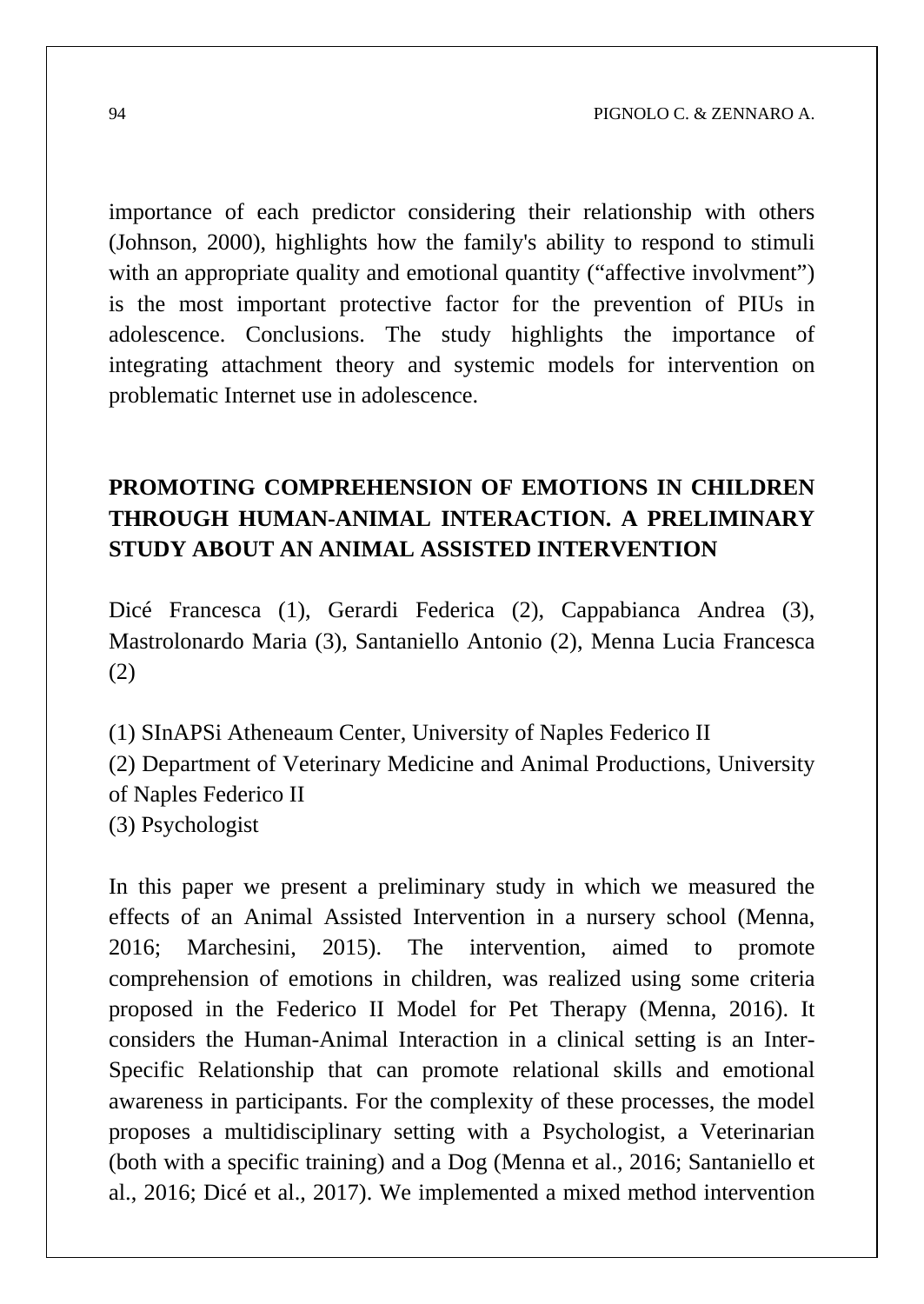based on several playful activities aimed to explore primary emotions (Axia & Bonichini, 2001) involving 33 children (middle age 5.5 y/o), subdivided in a training group and a control group. We used the External Level of Test of Emotion Comprehension (TEC, Pons & Harris, 2000), suitable to assess the Comprehension of Emotions at this age, for a pre-post assessment. Differences within groups between time 0 (T0) and time 1 (T1) for TEC scores, analyzed by Student's t-test, were statistically significants. Preliminary results suggest a presumable influx of the implemented AAI on the comprehension of emotions in children. We observed the usefulness of the multidisciplinary team, whose skills are necessary for a useful management of interaction with the dog. Through the proposed activities, in fact, the children were facilitated to recognize their primary emotions; they could be also helped to develop new knowledges and skills about their relationships. However, further studies are necessary to deepen these issues.

#### **PSYCHOLOGICAL AND SUBJECTIVE WELL-BEING: DIFFERENCES BETWEEN GRANDIOSE AND VULNERABLE NARCISSISTS**

Rugai Laura (1)

(1) Dipartimento di Scienze della Salute, Università di Firenze

Many studies have examined the associations between narcissism and negative indicators of psychological and social health. More scarce is the evidence of the link between grandiose and vulnerable narcissism and both hedonic (or subjective) and eudemonic (or psychological) well-being. The present research aims to investigate the link between the two forms of narcissism and both psychological and subjective well-being. A convenience sample of 200 undergraduates (63% F; mean age:  $22.61 +$ 2.14) was recruited. The Italian adaptations of the following self-reports were administered: Narcissistic Personality Inventory (NPI), Hypersensitive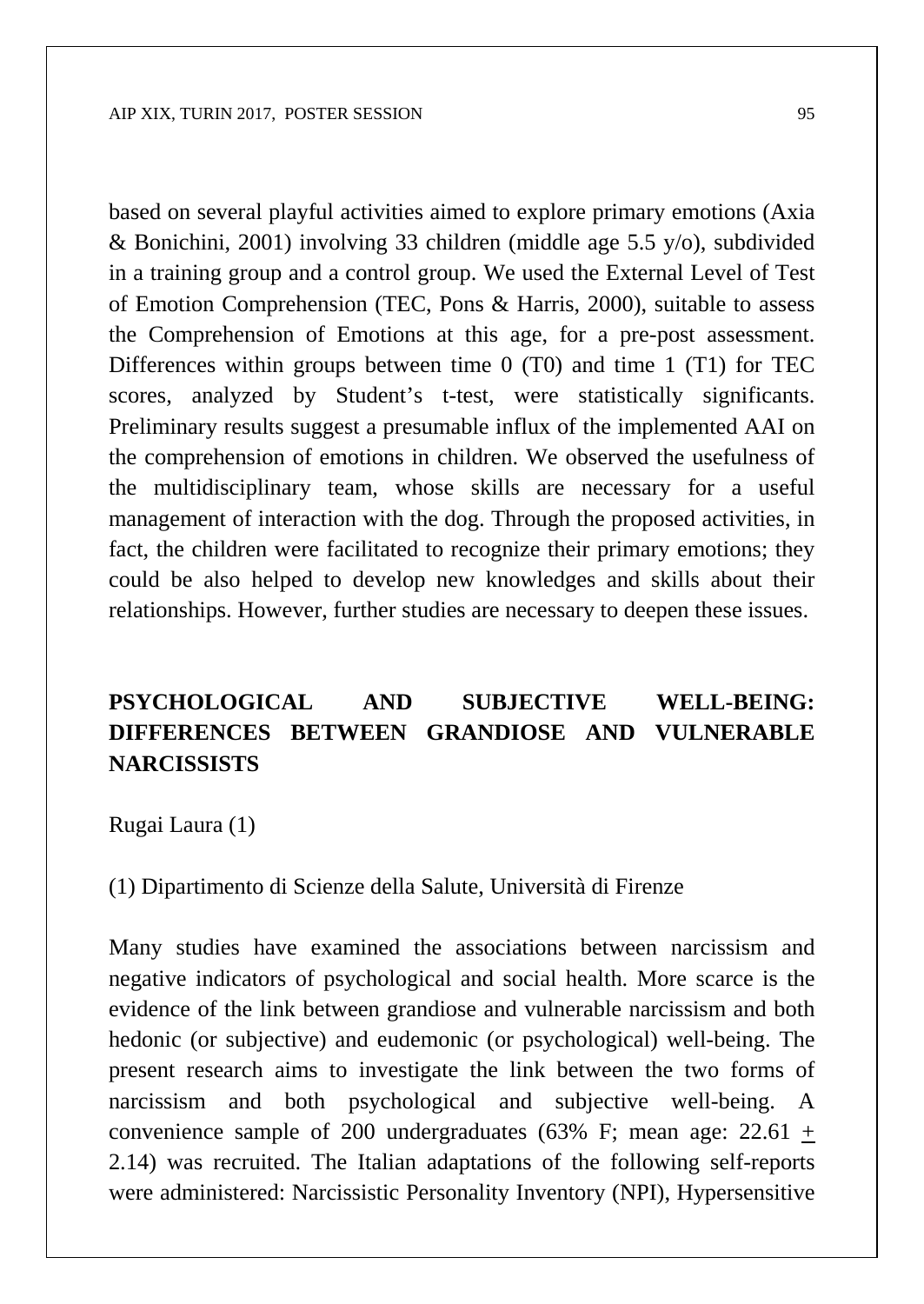Narcissism Scale (HSNS), Ryff's Psychological Well-Being Scales (RPWBS) and Satisfaction With Life Scale (SWLS). Two hierarchical regression analyses were conducted. Gender was controlled for on the first step. The inclusion of the six RPWBS (Step 2), accounted for an additional amount of variance of grandiose and vulnerable narcissism scores (respectively 8.0% and 30.6%). Grandiose narcissism was found to be associated with gender, autonomy, and positive relations with others. The higher the grandiose narcissism levels, the higher the tendency to feel independent and self-determined and the perception to have not the ability to get open and satisfying relationships with others. Vulnerable narcissists were found to be similar to grandiose narcissists regarding their reported difficulties to get open and satisfying relationships with others. On the other hand, an opposite result was found concerning the feeling of independence and self-determined. Satisfaction with life (Step 3) was not found to be significantly associated to grandiose and vulnerable narcissism. The overall pattern of results highlighted the importance of distinguishing the two forms of narcissism when investigating their specific well-being needs.

# **PSYCHOLOGICAL ASPECTS IN PULMONOLOGY: THE IMPACT OF OBSTRUCTIVE SLEEP APNEA ON ANXIOUS AND DEPRESSIVE SYMPTOMS IN AN ITALIAN GROUP OF OBESE PATIENTS**

Novelli Margherita (1), Cattivelli Roberto (1,2), Rossi Alessandro (1), Consoli Simone (1), Granese Valentina (1), Musetti Alessandro (3), Palmulli Patrizia (1), Fanari Paolo (1)

(1) Istituto Auxologico Italiano IRCCS

(2) Department of Psychology, Catholic University of Milan, Milan, Italy (3) Dipartimento di Discipline Umanistiche, Sociali e delle Imprese Culturali, University of Parma, Parma, Italy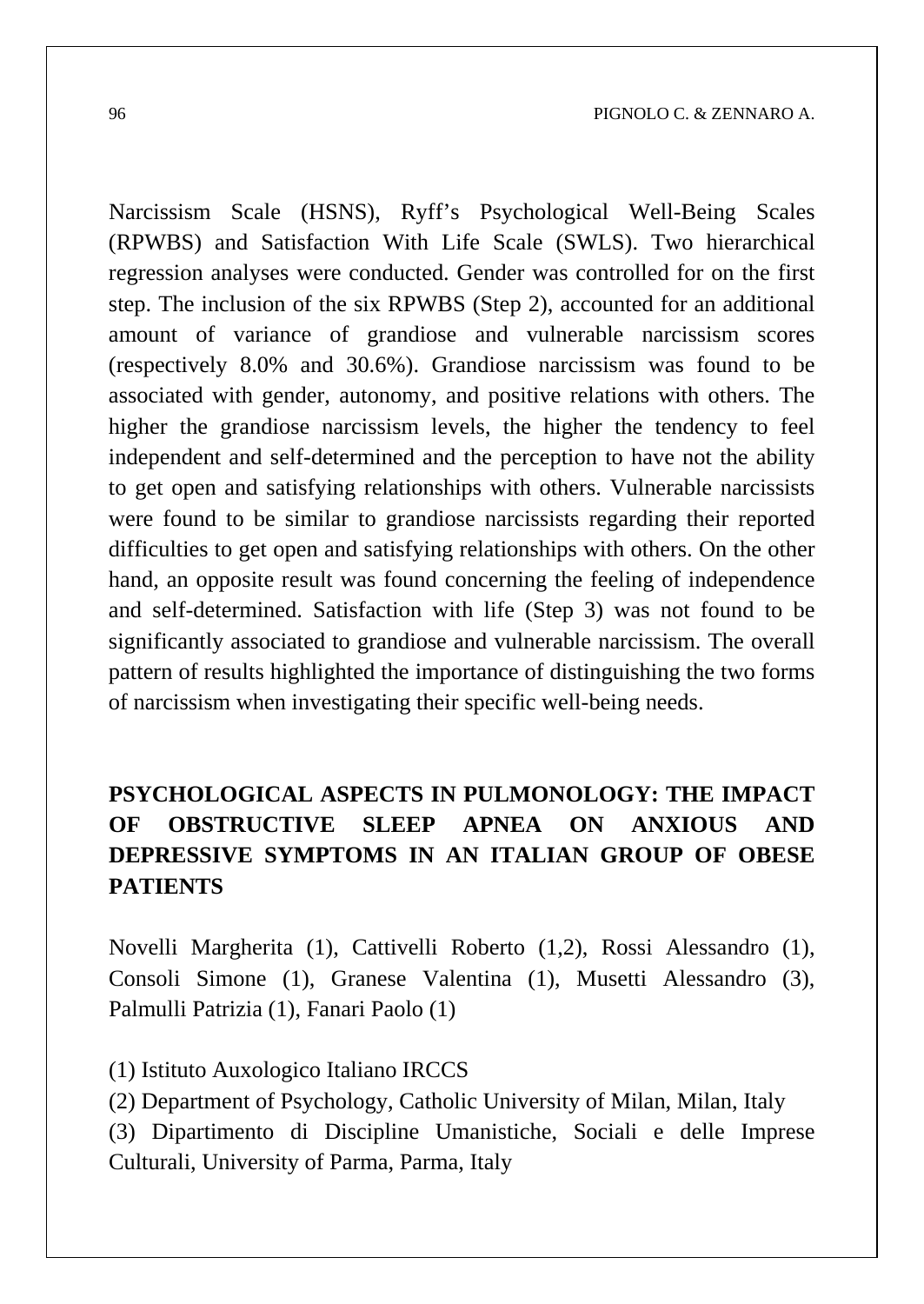Obstructive sleep apnea syndrome (OSAS) is the most common breathingrelated sleep disorder, recently included in DSM-5. It is characterized by repeated episodes of upper airway obstruction during sleep, defined as the total absence of airflow and represents a decrease in breathing of at least 10 seconds in duration. Patients report different kind of symptoms: daytime sleepiness, fatigue, sleep disorders, nocturnal breathing disturbances. OSAS has an insidious onset, a gradual progression and a persistent course, prevalence rates in general community is 2%-15% of middle-age adults, and more than 20% of older individuals. Obesity is one of the major risk factors for the onset of this syndrome and intensifies the severity of symptoms indeed increasing in obesity rates are likely to be accompanied by an increased prevalence. Patients with OSAS report nocturnal panic attack and approximately one-third report symptoms of depression, with as many of 10% having depression scores consistent with moderate to severe depression. According with literature, differential diagnosis is a core factor to prevent overmedicalization and treatment error, promoting psychological support in association with Continuous Positive Airway C-PAP treatment. OSAS produces an increased risk of functional consequences such as a greater probability of motor vehicle crashes and occupation accidents. This pilot study focuses on the impact of OSAS on anxious-depressive symptoms in obese patients (BMI>30) without any psychiatric comorbidities. Patients, recruited in a Pulmonology Unit during one month hospitalization, were administered with a questionnaire pre and post treatment with C-PAP (controlled with AHI index) composed by informant consent, socio-

anagraphical information and Hospital Anxiety and Depression Scale (HADS). Data were analyzed by an ANOVA. Our findings support the hypothesis of a reduction in anxious-depressive symptoms after C-PAP treatment.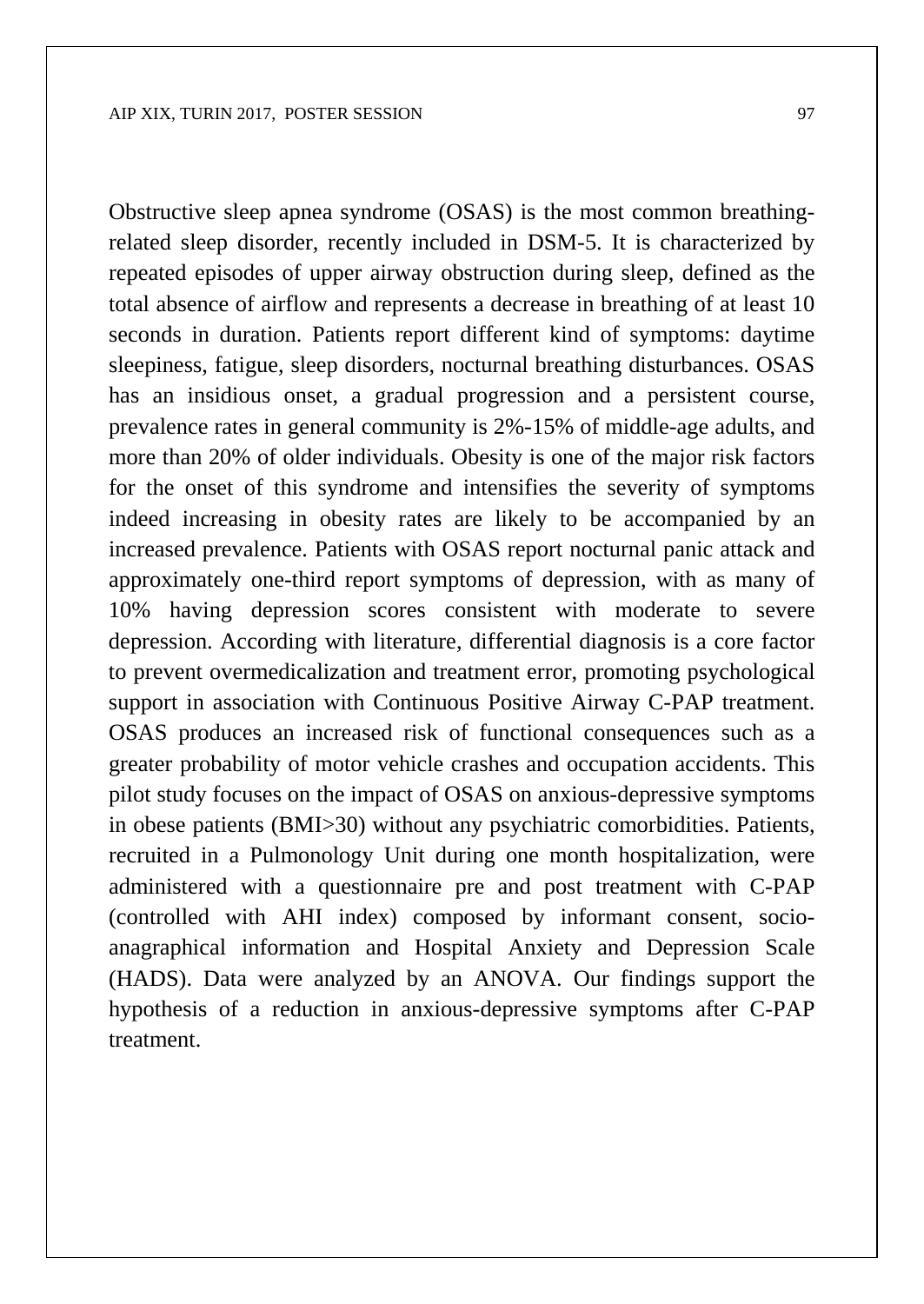## **PSYCHOLOGICAL DISTRESS IN A SAMPLE OF NON-RESIDENT UNIVERSITY STUDENT ASKING FOR PSYCHOLOGICAL SUPPORT**

Franzoi Isabella Giulia (1), Guglielmucci Fanny (1), Granieri Antonella (1)

(1) Dipartimento di Psicologia, Università di Torino

Research extensively studied psychological distress among University students (Deasy et al., 2014; Eisenberg, Hunt, & Speer, 2013). Transfer students seem to show more mental health problems (Mehr & Daltry, 2016), since they suffer a sort of "transfer shock" (Ishitani, 2008). Moreover, only few students seek for help (Hunt & Eisenberg, 2010). The aim of the present study is to investigate psychological distress in non-resident University students asking for psychological support. Forty-seven students (43% males) aged between 19 and 37 ( $M = 23.17$ ,  $DS = 3.38$ ) were consecutively enrolled through a Psychological Service addressed to non-resident students. In 30 students were assessed depression (BDI-II), post-traumatic symptoms (IES-R) and alexithymia (TAS-20). The 15% of the sample is foreign. Among Italians, the 73% comes from the South. The 61% attends the University, the 37% the Polytech and the 2% the Academy of Arts. No differences were found respect to gender and Regional origin (North vs South). Students show mild depressive symptoms (M=18.76; DS=11.33) with a moderate condition in the 33% of cases. Post-traumatic symptoms mean value is severe (M=41.60; DS=14.53). TAS-20 shows a nonalexithymic mean value  $(M=46.20; DS= 11.30)$ . Polytech students show higher levels of difficulty in communicating and describing feelings (t=-2.31;  $p=0.02$ ) and in the total score of alexithymia (t=2.13; P=0.04). Nonresident students seem to live their relocation in a traumatic way and they also show mild depressive symptoms. This could lead to a strong impairment of their daily lives (Ivins, Copenhaver, & Koclanes, 2017). Thus, it is important to improve University Psychological Services in order to reduce the risk of depression (Beirer et al., 2015; Ibrahim et al., 2013),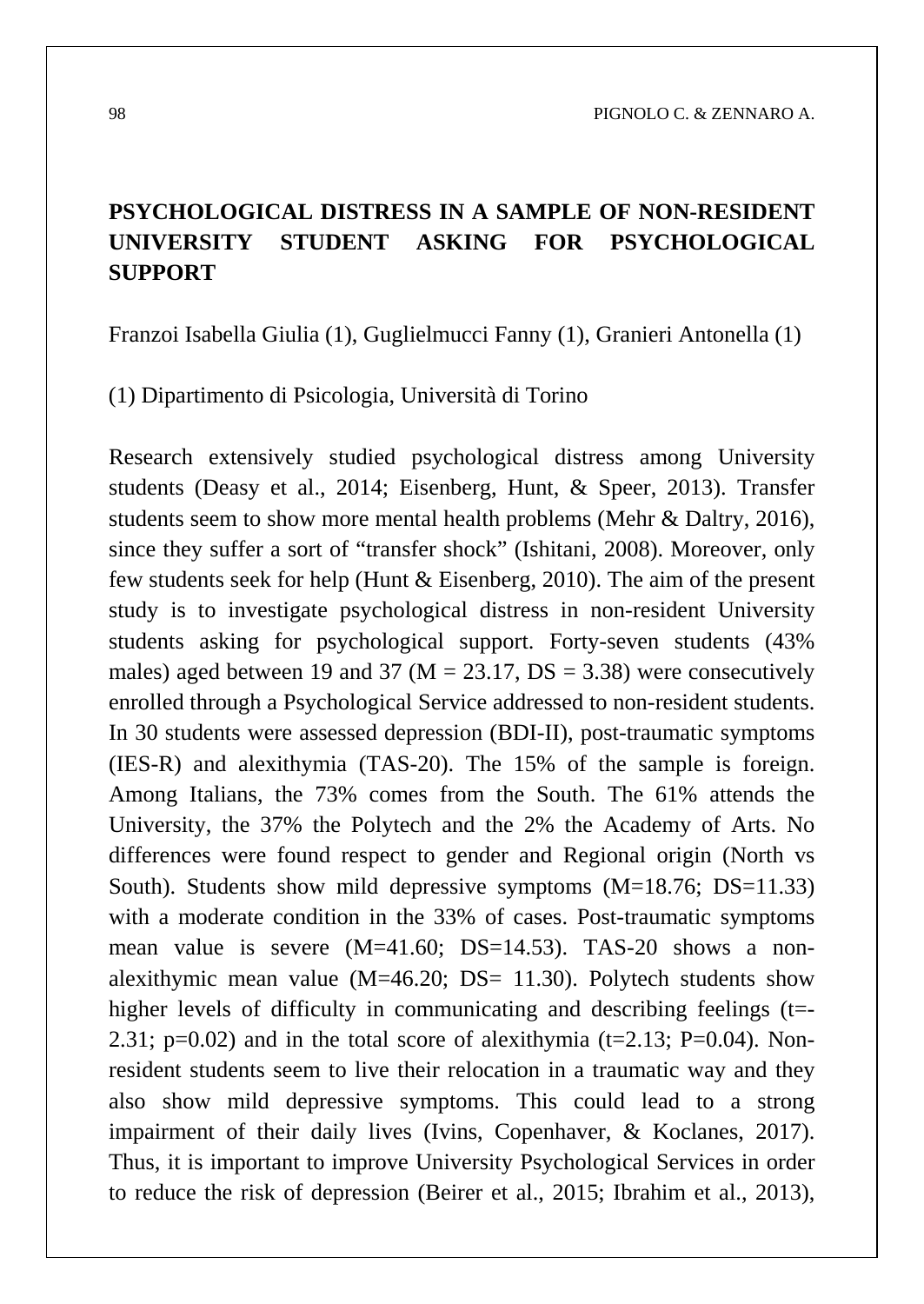performance decline and drop-out (Lee, Anderson, & Klimes‐Dougan, 2016; Sun, Hagedorn, & Zhang, 2016).

# **PSYCHOLOGICAL DISTRESS IN PATIENTS WITH INFLAMMATORY BOWEL DISEASE: A COMPARISON BETWEEN ACTIVE AND NON-ACTIVE PATIENTS**

Borghi Lidia (1), Fiorino Gionata (2), Leone Daniela (1)

(1) Clinical Psychology, Department of Health Science, University of Milan, Milan, Italy

(2) IBD Center, Department of Gastroenterology, Istituto Clinico Humanitas, Rozzano, Milan, Italy

Inflammatory bowel disease (IBD) is a group of chronic, relapsing and remitting autoimmune inflammatory gastrointestinal diseases (Crohn's disease and ulcerative colitis are the principal types) in which the prevalence of psychological distress is higher than general population. Moreover, patients with higher disease activity were found to have higher psychological distress than those in remission. However, the role of psychological factors is still controversial. The study aimed to: 1) assess the psychological distress of IBD patients, assessing the differences between active and non-active IBD patients; 2) examine potential associations between psychological distress, socio-demographic and clinical variables. Out of 260 eligible IBD patients attending the IBD Clinic Center of a university Hospital in northern Italy, 201 patients (100 active and 101 in remission) were enrolled. Participants' psychological distress was measured using the Symptom Checklist-90-R. Socio-demographic and clinical data were collected from medical records. Active patients showed significant higher scores than patients in remission for the following dimensions: obsessive-compulsive (p=0.026), depression (p=0.001), anxiety (p=0.013), phobic anxiety (p=0.002), psychoticism (*p*=0.007), index of psychological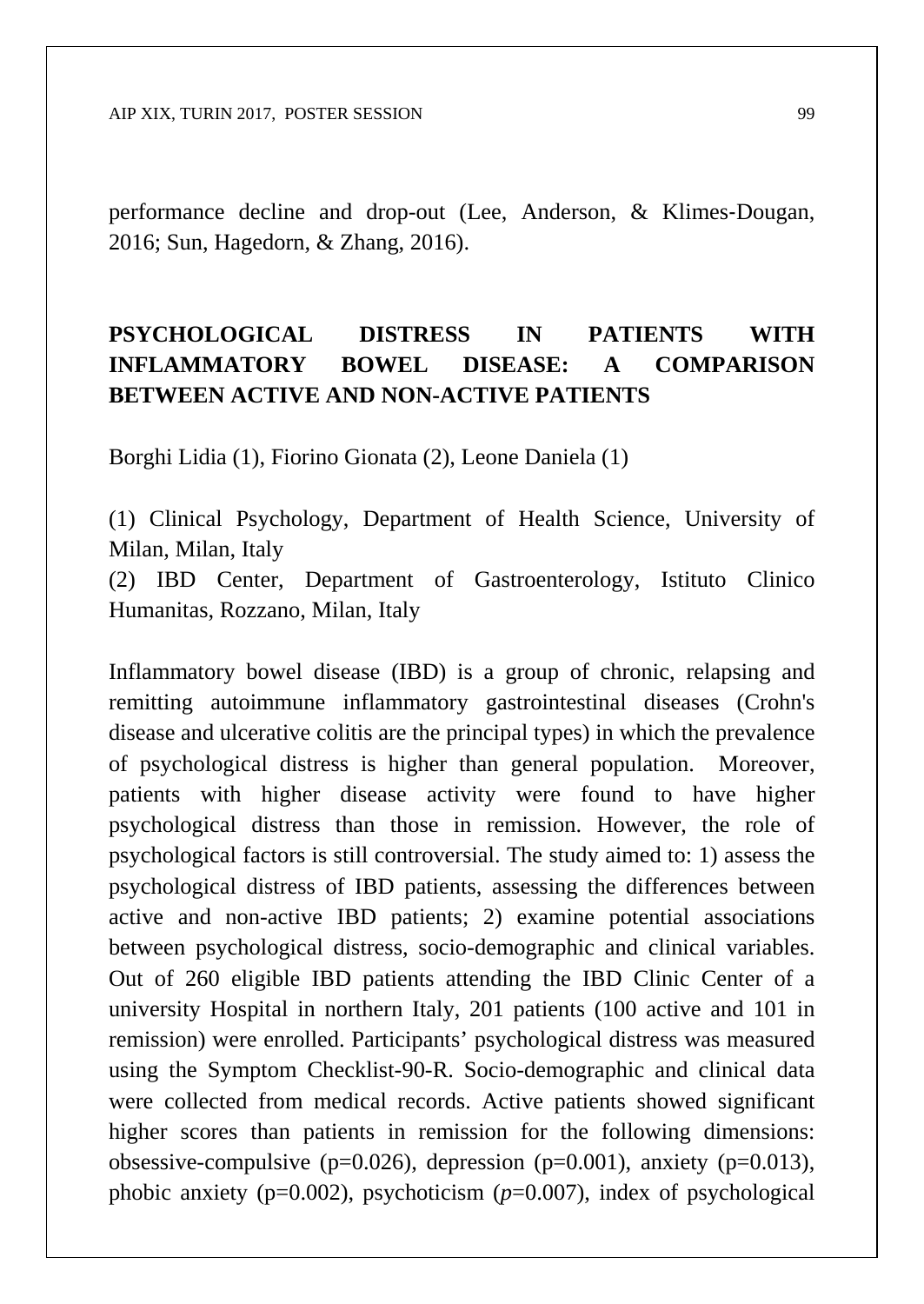distress ( $p=0.005$ ) and number of symptom reported ( $p=0.007$ ). Moreover, the pathology and the disease activity resulted predictors for the SCL-90-R index of psychological distress. In particular, patients with Crohn's disease  $(p=0.005)$  and active patients  $(p=0.008)$  had a higher probability to show an index of psychological distress over the cut-off than patients with ulcerative colitis and patients in remission. The identification and treatment of psychological distress should become one of the primary goals in the management of inflammatory bowel diseases as a means of improving the clinical and psychological outcomes of these patients.

#### **PSYCHOLOGICAL SYMPTOMS IN TINNITUS PATIENTS**

De Caro Maria Fara (1), Taurino Alessandro (2), Quaranta Nicola (1), Fanizzi Piero (1), Caputo Simona (1), Laera Domenico (1), Pinto Antonella (1), Settanni Annalisa (1)

(1) Department of Basic Medical Sciences, Neuroscience and Sense Organs University of Bari Aldo Moro

(2) Department of Education, Psychology, Communication University of Bari Aldo Moro

Tinnitus is described as the experience of sound in the absence of any appropriate external stimulus. It can be perceived, in one or both ears or in the head, as a ringing noise or a buzzing, humming, ticking, clicking, roaring, tunes, song or beeping. Tinnitus prevalence is estimated, in adult population, at 8-15%, depending on the definition, and increases with age. During recent years, the relationship between psychological well-being and tinnitus has been emphasized. The aim of this study is to compare the levels of psychopathology among patients with tinnitus and healthy subjects. 54 consecutive outpatients with Tinnitus, referred to Department of Otolaryngology, were compared with healthy subjects. Structured Interview for DCPR, Symptom Check List-90-R (SCL-90-R), Tinnitus Handicap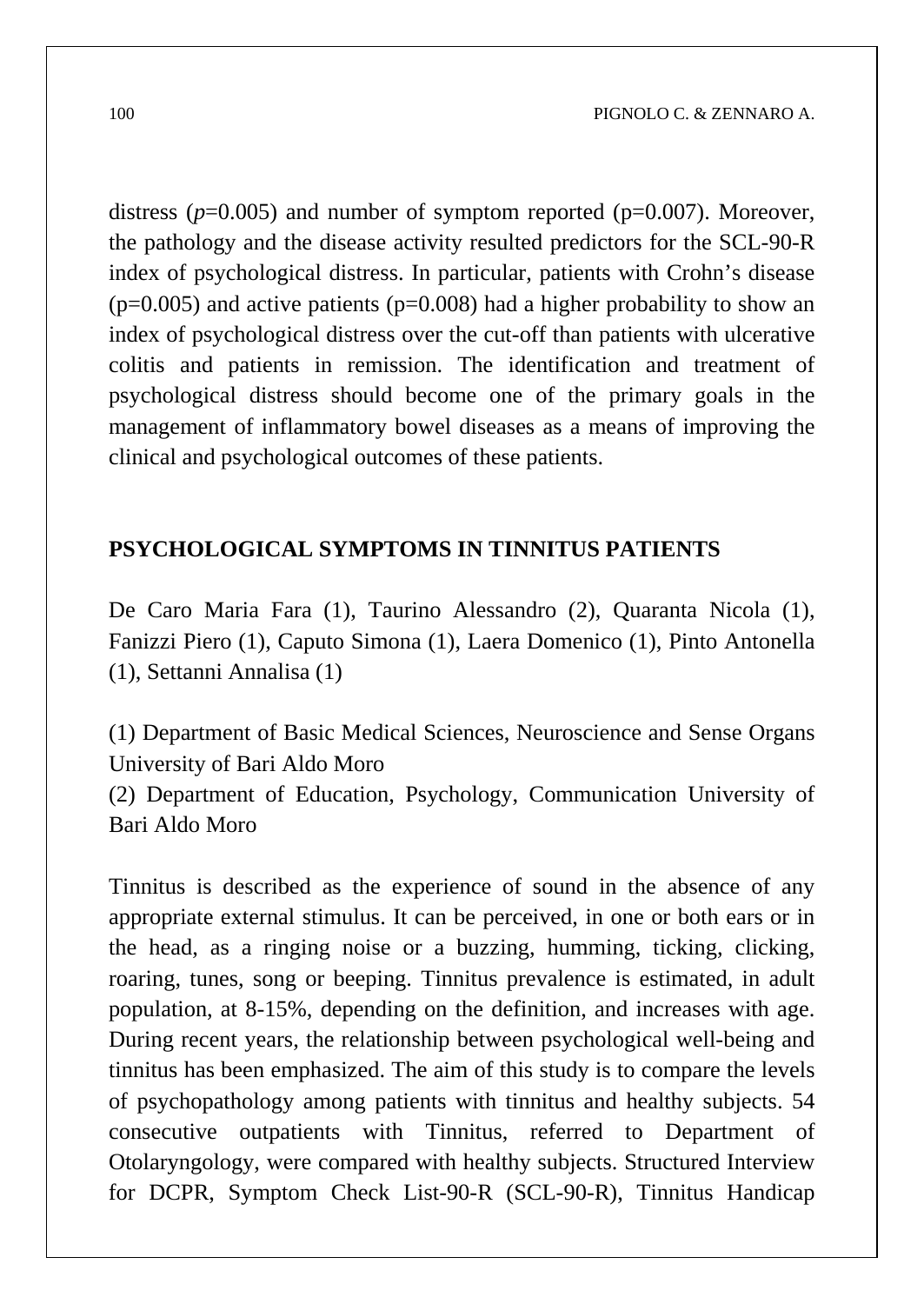Inventory (THI), Beck Depression Inventory (BDI), State-Trait Anxiety Inventory (STAI) were used to perform psychometric and clinical assessment. A total of 40 patients with tinnitus (76.9%) respects criteria for at least one DCPR and 25 patients (48.1%) had more than one DCPR. The more prevalent DCPR syndromes, in experimental group were Illness Denial (26.9%), Demoralization (23.1%), and Somatization (19.2%), while in the control group the more prevalent syndrome was Irritable Mood (12.5%). The comparision between two groups in SCL-90 questionnaire, shows: absence of symptomatology in the control group and presence of any symptoms in the experimental group, in particular Depression (61.33) and Phobic anxiety (61.27%). Depression could increase the impact of Tinnitus on daily life and might play a significant mediating role in the course of Tinnitus.

## **PSYCHOLOGICAL WELL-BEING AND LIFE SATISFACTION IN PARENTS OF CHILDREN WITH LEUKAEMIA COMPARED WITH PARENTS OF CHILDREN WITH DIABETES MELLITUS TYPE I**

Tremolada Marta (1), Taverna Livia (2), Bonichini Sabrina (1)

(1) Dipartimento di Psicologia dello Sviluppo e della Socializzazione, Università di Padova (2) Facoltà di Scienze della Formazione, Libera Università di Bolzano

When a child is diagnosed with cancer or diabetes type I (TD1), the whole family system is affected, and the balance that existed previously is disrupted. Parents of children with leukemia could show PTSS, depression, anxiety (Tremolada et al., 2016). Higher parental diabetes-specific stress was associated with poorer parent mental health (Carcone et al., 2012). The aims of the study are to show and to compare the symptomatology and life perceptions of parents belonging to the two different clinical groups, cancer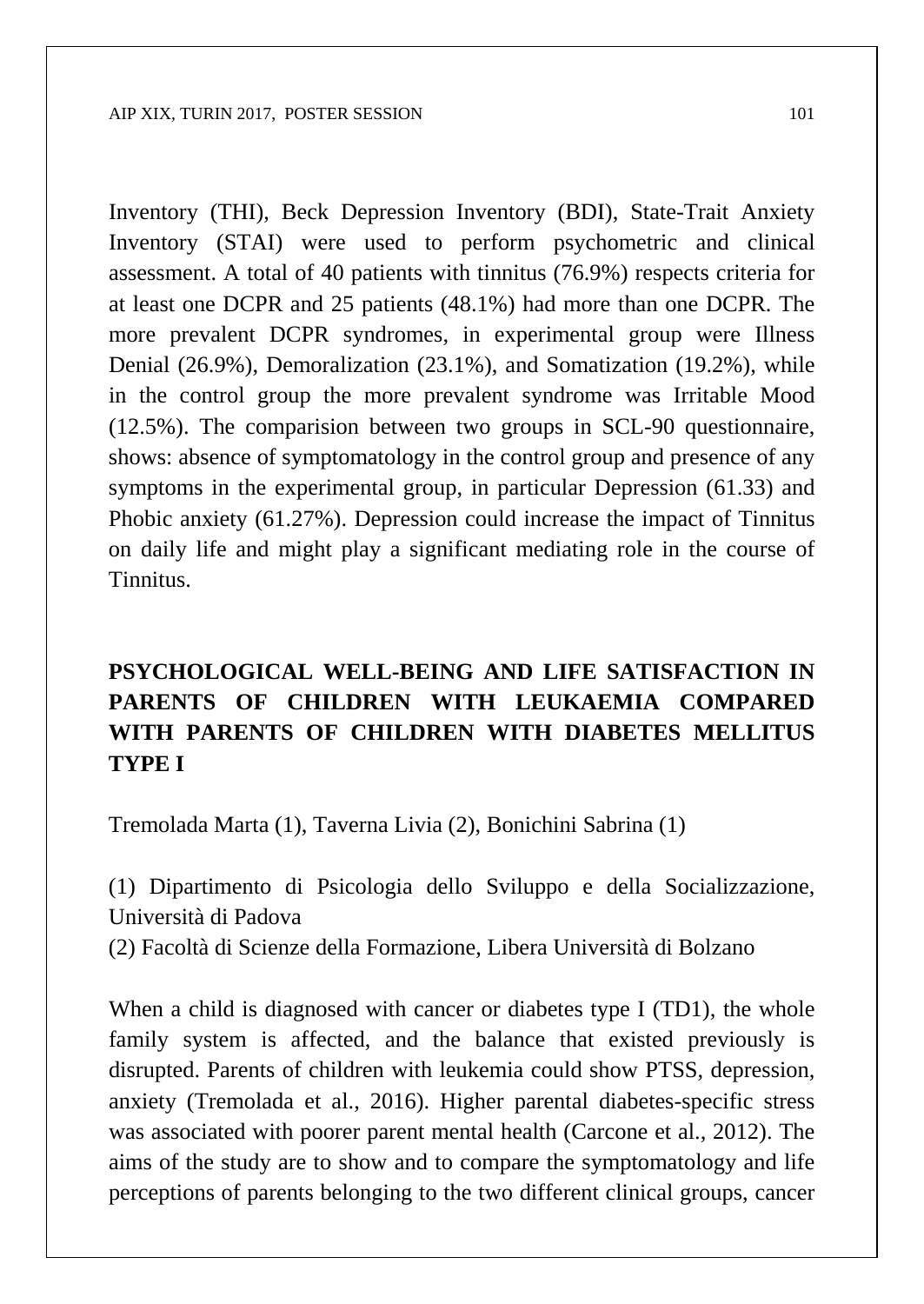and TD1. Sixty-two parents of children with leukaemia attending the Pediatric Hematology–Oncologic Clinic (University of Padua) were assessed post 6 months after the diagnosis communication adopting the Feelings and Emotions Questionnaire and Ladder of Life scale (from CCSS). Mostly were mothers ( $N=48$ ) of children with a mean age of 7.97 years old (SD=4.96). From this group, 36 parents were matched by children's age and parent's gender with parents of children with TD1 assessed at least post 6 months from the diagnosis at the Diabetes Clinic of Health District of Bolzano adopting the same questionnaires. The design of the study is cross-sectional. Paired t-tests identified depression  $(t=2.3,$ df=35; p=0.02) and anxiety (t=-2, df=35; p=0.05) symptomatology as significantly different along child's chronic illness, with parents of children with leukaemia reporting higher scores both in depression  $(M=2.07, DS=1)$ and anxiety  $(M=1.43, DS=0.82)$  than those with children with diabetes (respectively:  $M=1.51$ ,  $DS=0.76$ ;  $M=1.83$ ,  $DS=0.53$ ). The same trend resulted for the present life perception (t=2.5, df=34; p=0.01) with a worse score for parents of the cancer group (M=5.91, DS=2.04) than the TD1 group (M=7.17, DS=1.56). Parents of children with leukaemia are more at risk in developing psychological symptomatology and a worse quality of life perceptions. Specific preventive psychological interventions should be considered for them just after the diagnosis communication.

#### **PSYCHOLOGIST'S INTERVENTION AND MATERNITY BLUES: INFORMATION AS PROTECTIVE FACTOR**

Cozzi Sofia (1), Nardiello Lucia (1), Capaldo Maria (1), De Stasio Martina (1), Marfella Tommaso (1), Perrella Raffaella (1)

(1) Dipartimento di Psicologia, Università degli Studi della Campania "Luigi Vanvitelli"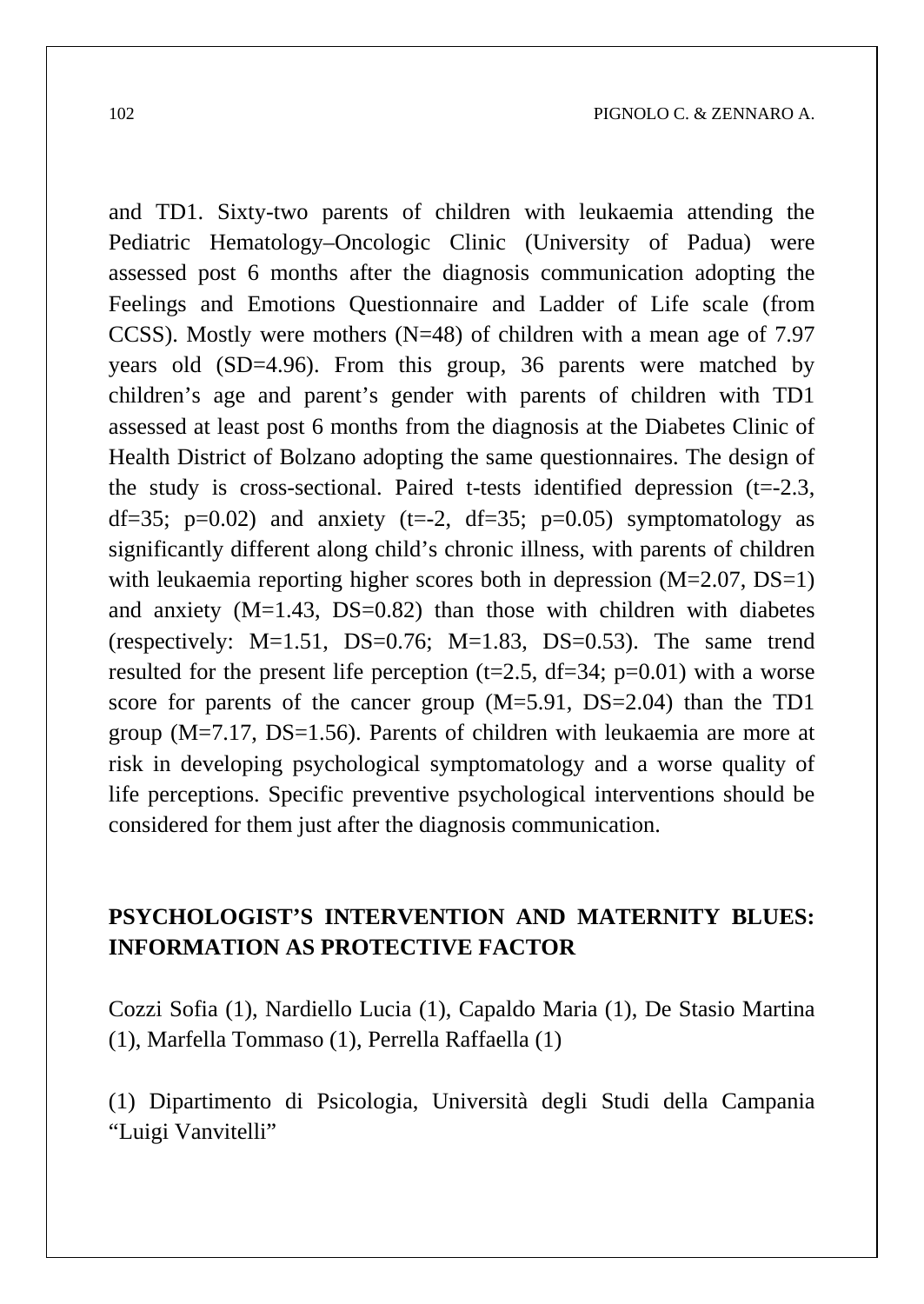Post-partum depression affects 10-15% of women following pregnancy; however, it is estimated that more than 50% of cases are not diagnosed and treated promptly. PPD is recognized when its onset occurs within 4 weeks after delivery; Maternity blues is a mild and transient emotional disorder with an incidence between 30 and 85%. Our objective was to highlight how much the psychologist's intervention within the pre-natal courses, through the information of the typical symptomatology of these disorders, can affect the levels of anxiety of the pregnant and the possible pathological development. Sixty (60) patients were recruited, after informed written consent, from the "Sacro Cuore di Gesù" Hospital (BN): 30 participated to the prenatal course and 30 were non-members. The administered tests, both pre and post birth, are: Edinburgh Postnatal Depression Scale (EPDS); Symptom Checklist-90; DAS - Dyadic Adjustment Scale; PARQ - Parental Acceptance-Rejection Questionnaire; Beck Depression Inventory; State-Trait Anxiety Inventory- STAY Y1-Y2. Data analysis showed both in the pre-partum and in the post-partum phases an increase in the frequency of emotional states relating to the Maternity blues between the first and second stage. In the analysis of the results obtained through EPDS, the percentage associated with Maternity blues increases from 29% to 39% in postpartum. The role of the psychologist within the pre-natal groups is necessary to contain anxiety levels of pregnant women and to be able to respond promptly to the possible occurrence PPD.

## **PSYCHOMETRIC PROPERTIES OF THE SELF-INJURIOUS THOUGHTS AND BEHAVIORS QUESTIONNAIRE-NONSUICIDAL (SITBQ-NS)**

D'Agostino Alessandra (1), Pepi Raffaele (1), Aportone Antonella (1), Rossi Monti Mario (1)

(1) Department of Humanistic Studies, University of Urbino "Carlo Bo", Italy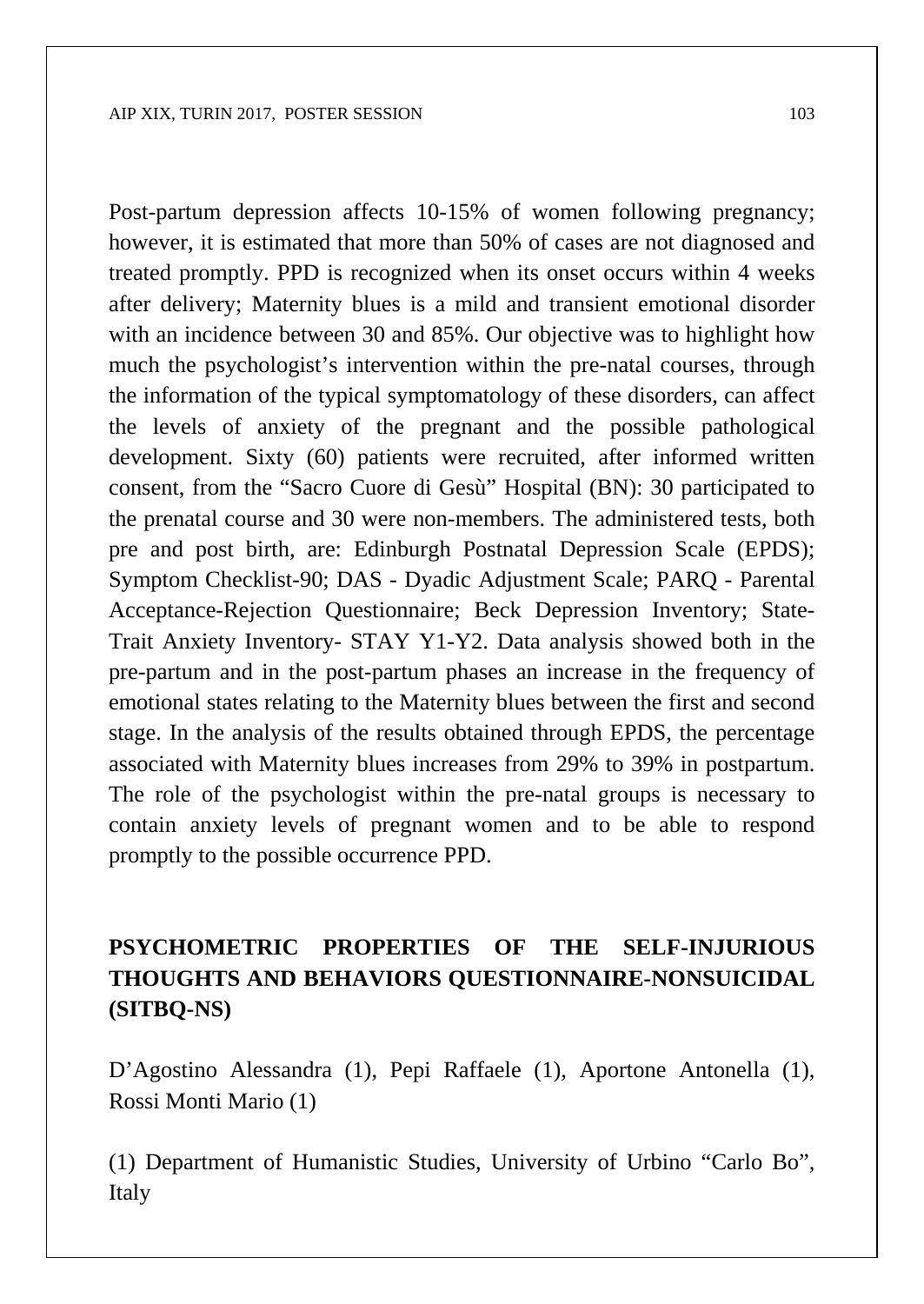In recent years, nonsuicidal self-injury (NSSI) has emerged as a very complex phenomenon increasingly attracting the attention from researchers and clinicians. However, in Italy there is still a lack of instruments able to assess the whole NSSI spectrum, from ideation to act. The objective of this study was to test the psychometric properties of the Self-Injurious Thoughts and Behaviors Questionnaire-Nonsuicidal (SITBQ-NS) (D'Agostino, Pepi & Rossi Monti, 2016). The sample consisted of 51 adult outpatients (range=18-60 years) with a wide range of psychiatric conditions, from mild clinical syndromes (i.e., generalized anxiety) to severe personality disorders (i.e., borderline personality disorder). The SITBQ-NS was administered to the participants along with: the Millon Clinical Multiaxial Inventory (MCMI-III), the Beck Hopelessness Scale (BHS), the Deliberate Self-Harm Inventory (DSHI), and the Nepean Dysphoria Scale (NDS). Reliability and validity of the SITBQ-NS were analyzed. The SITBQ-NS demonstrated excellent internal consistency ( $\alpha$ =0.983), assessing the presence of NSSI in 56,9% of patients, with 7,9% just having nonsuicidal self-injurious thoughts. There were strong positive correlations between the scores of the SITBQ-NS and the scores of BHS, DSHI, and NDS. Also, there were moderate to strong positive correlations between the scores of the SITBQ-NS and the scores of some MCMI-III clinical syndromes and personality disorders scales. The most relevant functions of NSSI thoughts and behaviors were "to calm myself down", "to express anger against myself or someone else", and "to get rid of emotional pressure". A less frequent though still worthwhile function was "to put a stop to suicidal thoughts". The SITBQ-NS shows very good psychometric properties, being a reliable and valid tool for measuring the whole NSSI spectrum, from thought to behavior. Further research is needed in order to use it in clinical practice.

## **ROMANTIC ATTACHMENT STYLES AS PREDICTORS OF JEALOUSY WITHIN COUPLE RELATIONSHIPS**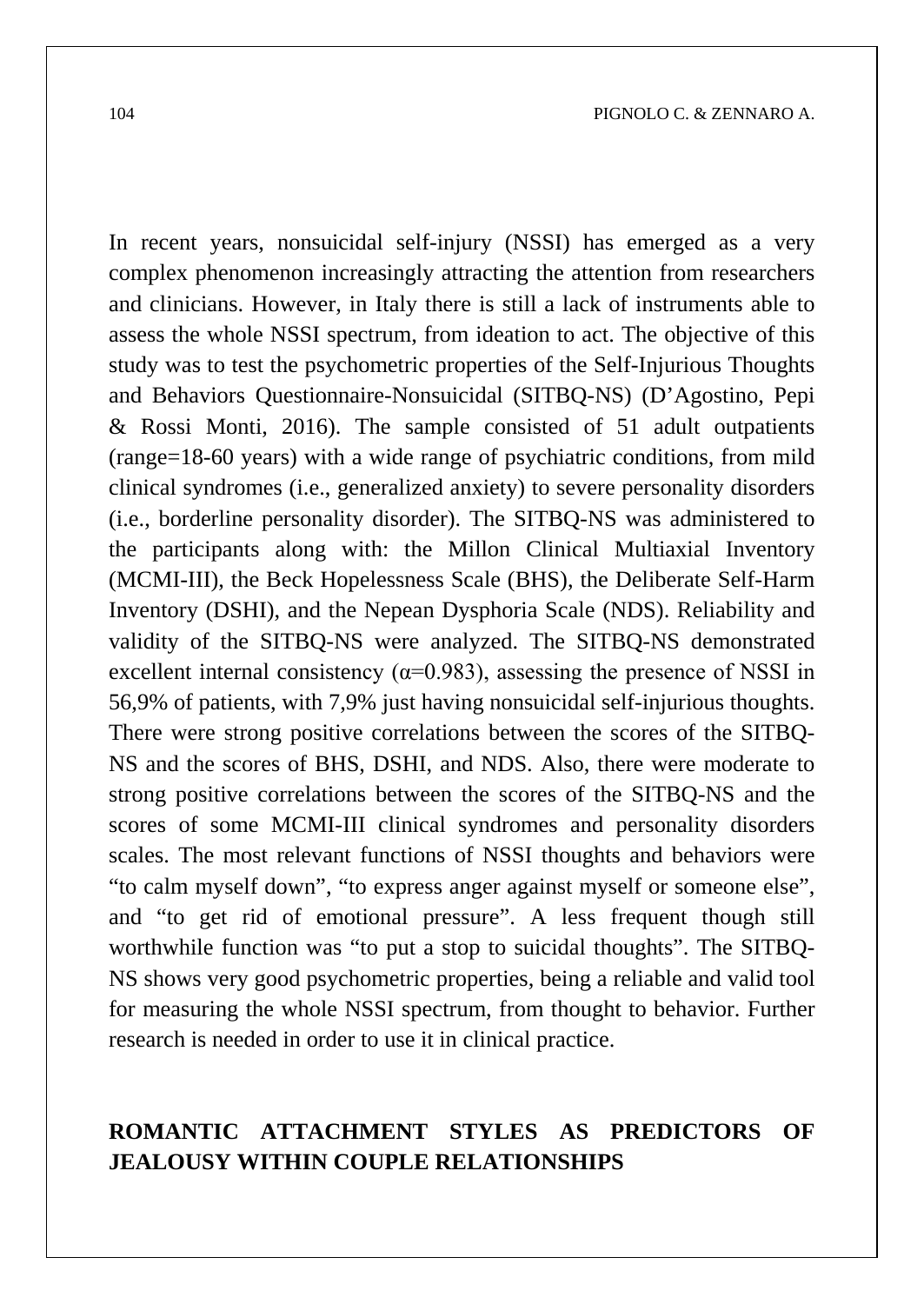#### AIP XIX, TURIN 2017, POSTER SESSION 105

#### Tani Franca (1), Ponti Lucia (1)

#### (1) Department of Health Sciences, University of Florence

Jealousy represents a universal feeling within romantic relationships. Some empirical evidences have showed that romantic attachment styles play an important role in the onset and maintenance of jealousy within the couple relationships (Guerrero, 1998; Marazziti et al., 2010; Sharpsteen & Kirkpatrick, 1997). The main focus of this study is to explore the role of gender as moderator in the relationship between romantic attachment and jealousy. A total of 270 participants (134 males and 136 females), of average age of  $24.71$  (SD = 2.50) were recruited for the present study. All participants completed the Italian Short Form of the Multidimensional Jealousy Scale (SF-MJS, Tani & Ponti, 2016), which measures the three main dimensions, cognitive, emotional and behavioral, of romantic jealousy and the Psychological Treatment Inventory Attachment Styles Scale (PTI-ASS, Gori et al., 2008), which assesses four main styles of romantic attachment: secure, preoccupied, avoidant and unresolved. In order to investigate the moderating influence of gender on the relationship between attachment styles and jealousy dimensions, three hierarchical regression analyses were conducted. Overall, our findings support the results of previous investigations showing complex and significant relations between romantic attachment styles and jealousy dimensions. In particular, preoccupied attachment style tends to predict every dimensions of jealousy, while secure attachment style seems represent a protector factor in the experiences of jealousy feelings. However, gender plays a significant role in moderating the relationship between secure attachment style and cognitive jealousy. Specifically, this relationship was significantly stronger in females than males.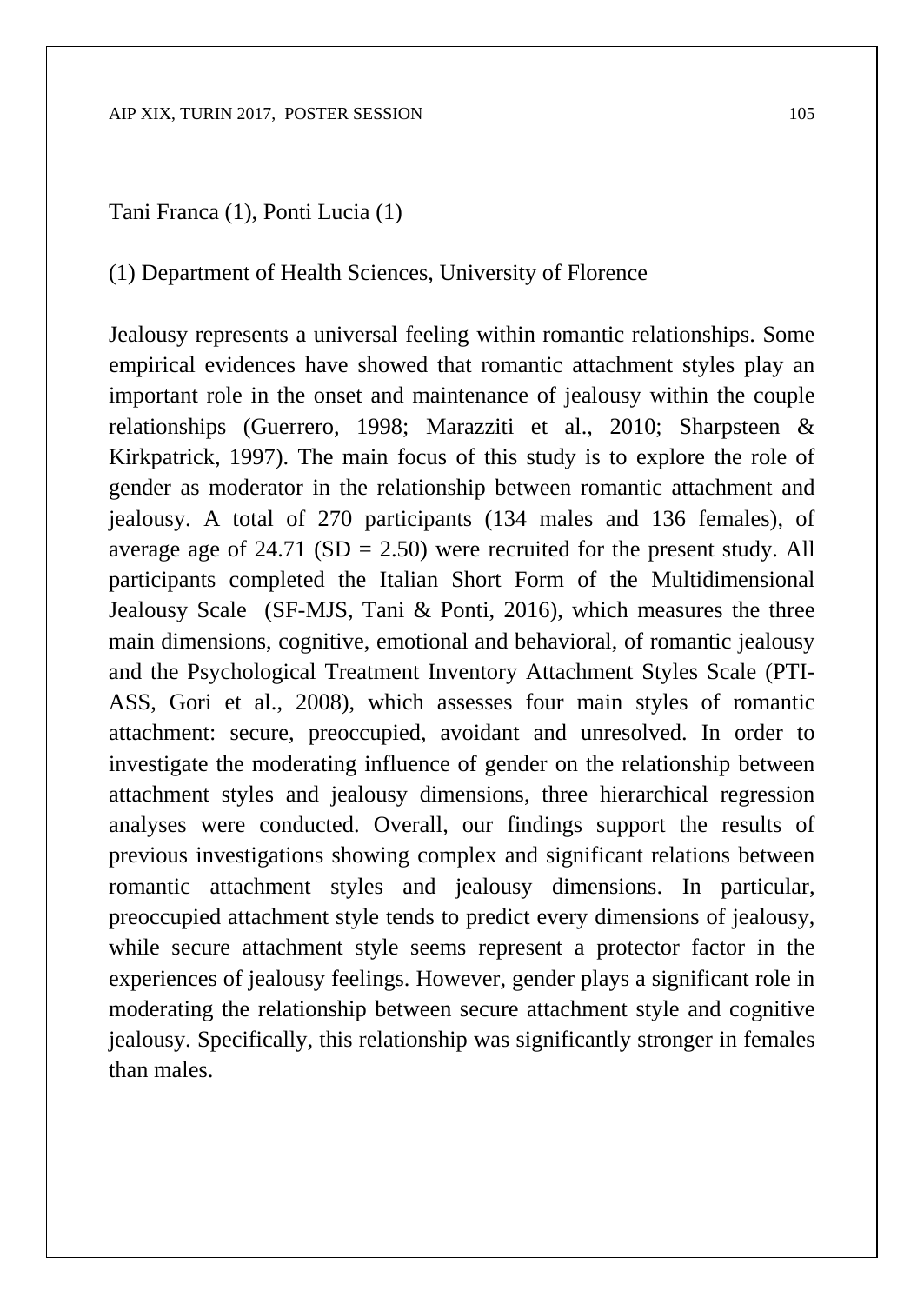## **RORSCHACH PTI ASSESSES POSITIVE AND NEGATIVE SYMPTOMS OF PSYCHOSIS INDEPENDENTLY OF THE PRESENCE OF ANTIPSYCHOTIC TREATMENT**

Biagiarelli Mario (1), Curto Martina (2), Andraos Maria Paola (1), Comparelli Anna (3), Baldessarini Ross J. (4)

(1) Department of Dynamic and Clinical Psychology, Sapienza University of Rome

(2) Department of Neurology and Psychiatry, Sapienza University of Rome

(3) Psychiatry Unit Sant'Andrea Hospital, Rome

(4) Department of Psychiatry, Harvard Medical School, Boston, MA

Several lines of evidence suggests that the Rorschach Perceptual and Thinking Index (PTI) may be useful in differentiating between psychotic and non-psychotic patients. The aims of this study were (a) to evaluate the PTI both in acute phase and in chronic psychosis affected patients; (b) to investigate the relationship between the PTI variables (X-%; WSum6; M-) and the PANSS total and subscale scores and (c) to examine the influence of antipsychotic treatment doses on Rorschach PTI and its main component. A sample of 114 patients, 62% males, (18-63 years) were included and referred to an inpatient unit or outpatient clinic at the Department of Psychiatry of Sant'Andrea Hospital in Rome. Subjects met diagnostic criteria for the following DSM-IV diagnoses: Schizophrenia, Brief Psychotic Disorder, Bipolar-I Disorder or Unspecified Psychotic Disorder. Rorschach testing was carried out in 64 outpatients with chronic and stable psychosis and in 34 acute inpatients between 7 and 20 days after the hospitalization. PTI were calculated according to the Comprehensive System Method. PANSS scale was used to assess severity of psychotic symptoms. Antipsychotic doses were converted in chlorpromazineequivalent (CPZ/die mg). Rorschach variables did not differ between acute and chronic patients (Wilks' $\lambda = 0.660$ ,  $p < 0.01$ ); PTI and PANSS total scores were correlated (r 0.592, *p*<0.01); PTI2 predicted PANSS negative scale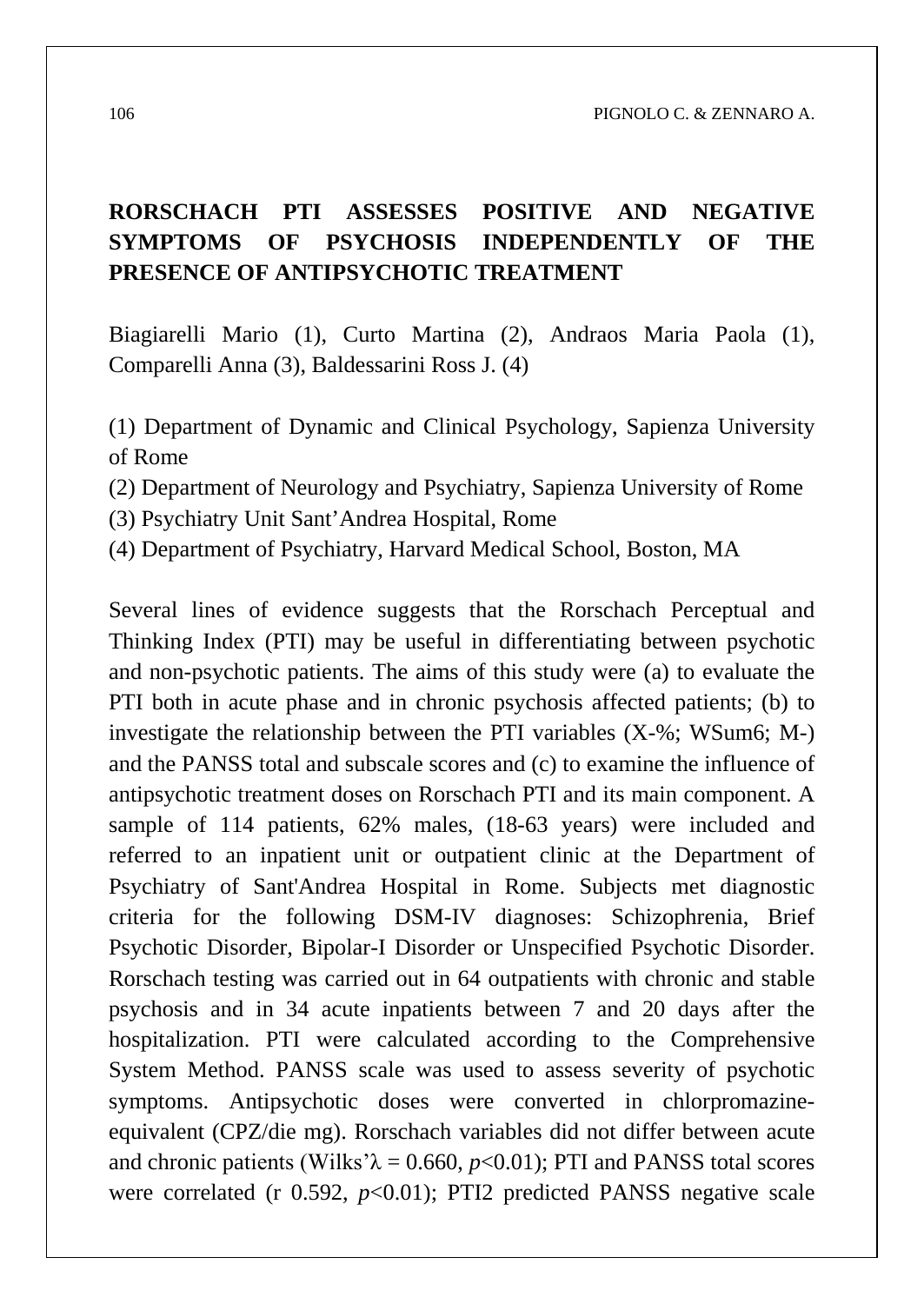(β=0.369, R²=0.136, *p*<0.01), PTI4 the PANSS positive scale (β=0.323,  $p$ <0.01); WSum6 predicted conceptual disorganization ( $\beta$ =0.609, R<sup>2</sup>=0.371, *p*<0.01) and M- delusions (β=0.486, R<sup>2</sup>=0.236, *p*<0.01); WSum6 and Xpredicted lack of insight (β=0.338, *p*<0.01; β=0.303, *p*<0.01); PTI and its main components were not correlated with antipsychotic doses ( $\beta$ =–0.513; *t*=0.14; *p*<0.89) both in chronic and acute patients. Rorschach PTI is able to assess positive and negative symptoms in acute and chronic psychosis independently of antipsychotic doses.

## **SADISM SCALE (SS-9): A NEW BRIEF MEASURE FOR ASSESSING SADISTIC TENDENCIES**

Costanzo Antonino (1), Lorefice Alessandro (1), Gozzi Luciana (1), Lo Cascio Silvestro (1), La Marca Luana (1)

(1) Facoltà Scienze dell'Uomo e della Società, UKE - Università Kore di Enna

The term sadism has been often discussed in its relationships with sexuality and criminality. Only few Authors have analyzed this construct as a personality feature by which individuals reach gratification by inflicting pain and/or humilation to others. This characteristic involves both real life and fantasy. In this study, we present the Sadism Scale (SS-9), a new brief measure for assessing sadistic tendencies in clinical and non clinical samples. An analysis of the literature concerning sadism and sadistic personality was conducted to select the items composing the Sadism Scale. Ten items were initially developed to address the two major psychological dimensions of sadism: pleasure in domination and pleasure in inflicting suffering. In Study 1 ( $N=406$ ), we examined the reliability and factor structure of the SS-9 and we ossesse its relationship with measures of Dark Triad traits, maladptive personality traits, empathy, and alexithymia. In Study 2 (N=240), participants completed questionnaires on aggression,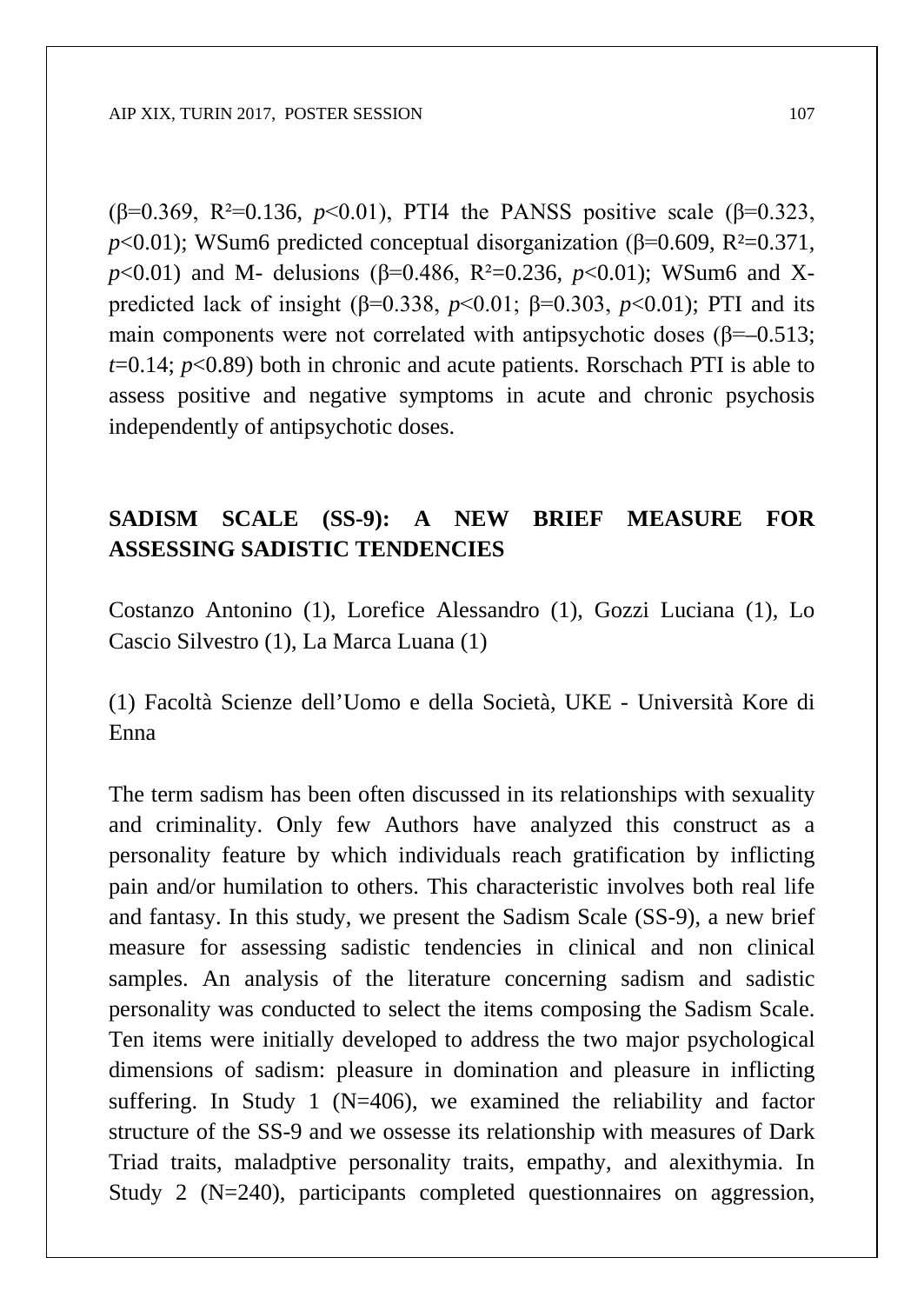hostility, attachment styles, and sadism. In Study 3 (N=20), a clinical version of the SS-9 was administered to prison in mates together with measures on personality and psychopathy. Nine items were retine after factor analysis and IRT analysis. The SS-9 showed good internal consistency, a single factor structure, and patterns of associations with measures on sadism, aggression, empathy, maladaptive personality traits, Dark Triad traits, alexithymia, and attachment styles in the expected direction and of expected magnitudes. The clinical version of the SS-9 was also associated with interpersonal, lifestyle, and antisocial features of psychopathy. The SS-9 is a brief and effective measure for assessing sadistic tendencies in criminal and non criminal samples.

#### **SEXUAL FUNCTION, ATTACHMENT STYLE AND QUALITY OF LIFE IN OUTPATIENTS WITH HEADACHE**

De Caro Maria Fara (1), Colucci Maria (1), Losole Jolanda (1), Laera Domenico (1), Taurino Alessandro (2), Fabrizi Adele (3), Prudenzano Maria Pia  $(1)$ 

(1) Dep. of Basic Medical Sciences, Neuroscience and Sense Organs University of Bari

(2) Dep. of Education, Psychology, Communication University of Bari

(3) Clinical Sexology Institute of Rome; University of Rome Tor Vergata

Headache is associated with worse quality of life and reduced social activities. Chronic pain has also been noted to have an effect on sexual function, including adverse effects on sexual desire, stimulation and activity. Objectives: To investigate the association between health-related quality of life, attachment style, sexual dysfunction and headache. 162 adult outpatients with headache (47m;115f) from 23 years to 78 years (M 39.54; SD 13.407) referred to Headache Center, were recruited and submitted to 36-Item Short Form Health Survey (SF-36), Attachment Style Questionnaire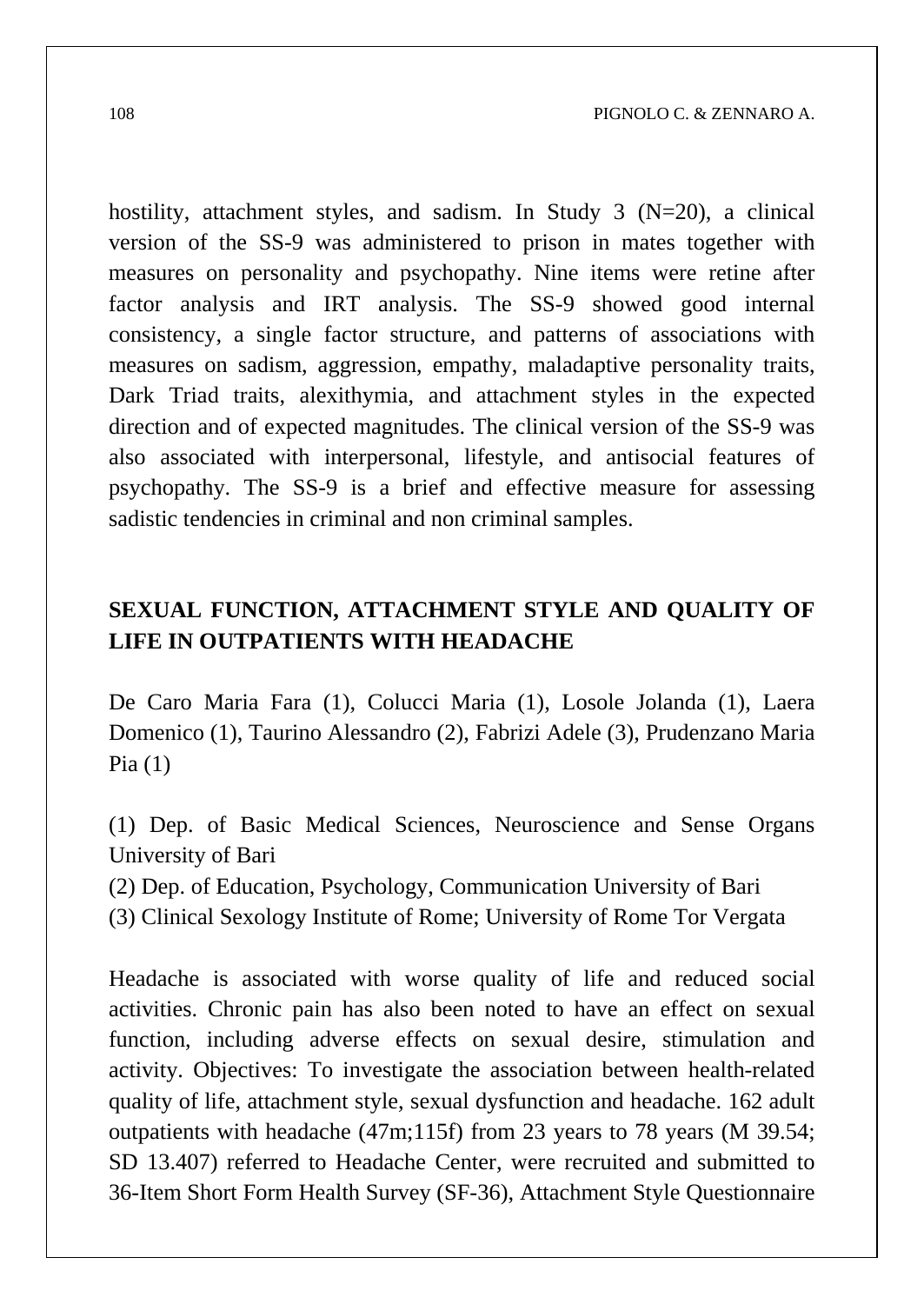(ASQ), International Index of Erectile Function (IIEF) for male patients and The Female Sexual Function Index (FSFI) for female patients. 56% of the female sample and 21.3 % of the male sample had sexual dysfunction. Sexual dysfunction was not correlated with age, marital status, duration of relationship and job. Significant correlations were found between FSFI-IIEF and SF-36 total scores  $(p<0.01)$  and between FSFI- IIEF and the following dimensions of ASQ: Confidence  $(p < 0.05)$ , Need for approval ( $p$ <0.01), and Preoccupation with Relationships ( $p$  < 0.01). Patients with sexual dysfunction showed higher scores in the ASQ subscale: Need for approval ( $p<0.01$ ), Preoccupation with relationships ( $p<0.01$ ) and lower scores in Confidence  $(p<0.05)$ . MCS (Mental Component Summary) showed a positive correlation with Confidence  $(r=0.32; p<0.01)$  and a negative correlation with Discomfort with Closeness ( $r=-0.288$ ;  $p<0.01$ ) and Need for approval ( $r=0.225$ ;  $p<0.01$ ). This research highlights the strong correlation between sexual dysfunction, attachment style, health-related quality of life and headache.

#### **SEXUAL ORIENTATION AND DRIVE: A COMPARATIVE PILOT STUDY ON SEXUAL DESIRE**

Nimbi Filippo Maria (1), Piacenza Scipione (2), Tripodi Francesca (3)

(1) Psychologist, PhD Student, Department of Clinical and Dynamic Psychology, "Sapienza" University of Rome, Perugia (2) Psy.D., Institute of Clinical Sexology, Rome (3) Psychotherapist, Institute of Clinical Sexology, Rome

Many studies addressing sexual drive and hypersexuality stated that homosexuals are more like to report higher levels of sexual desire and compulsive sexual behaviors. Literature showed a lack of comparisons between perceived level of desire in hetero and gay population. This study aims to analyze some variables which could predict levels of sexual desire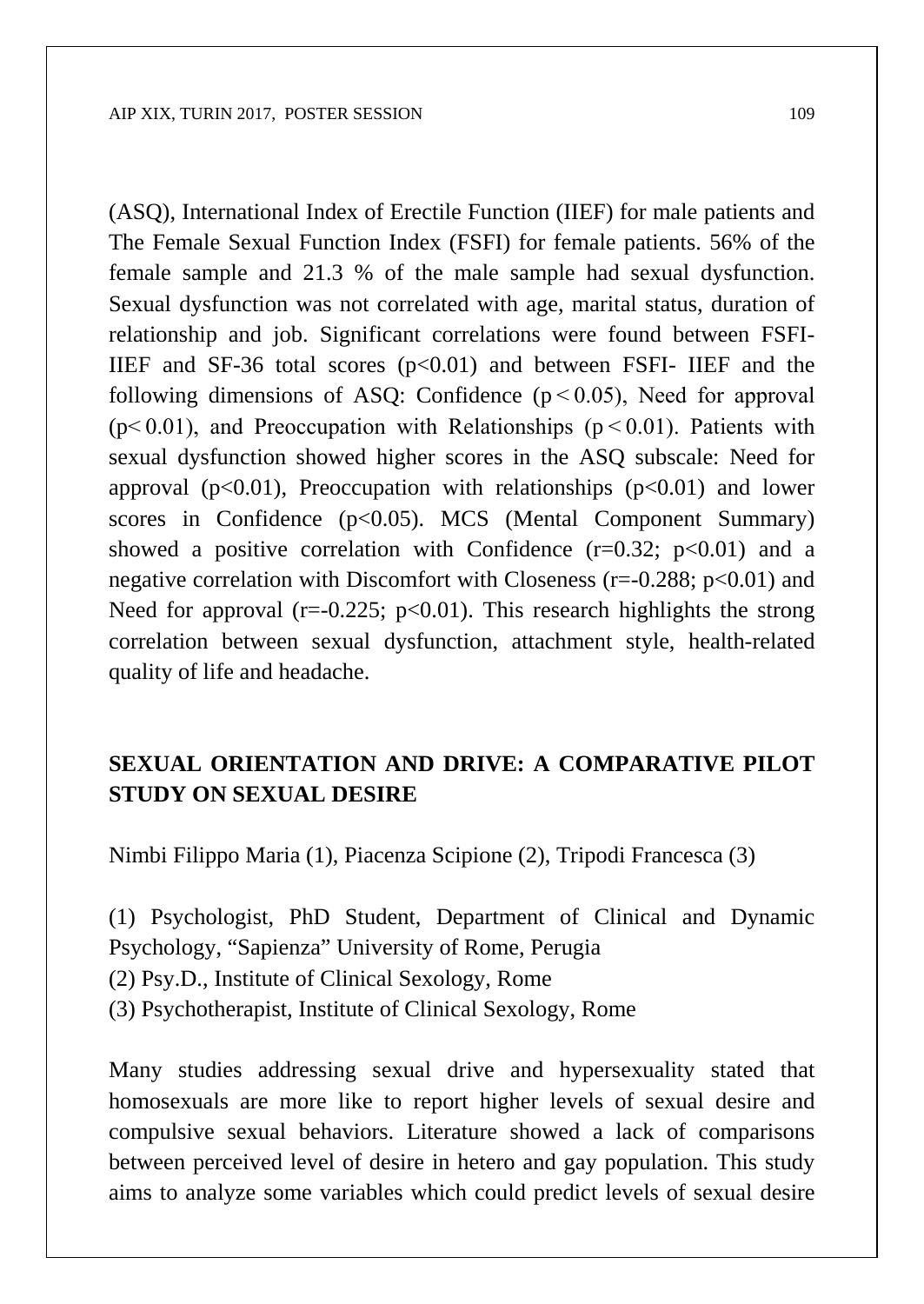in both heterosexual and homosexual men such as sexual satisfaction, distress, sexism and dysfunctional sexual beliefs. 312 male subjects (239 heterosexuals and 73 homosexuals) were recruited on internet. The average age was 31.95 (SD=9.62), ranged between 18 and 72 years. A selfadministered online survey was available from March 2015 to April 2016. It was composed by 13 questionnaires exploring biopsychosocial elements involved in sexual response: IIEF, SSS-M, SDS-M, ASI, and SDBQ. No significant difference was found between sexual orientation and selfreported level of sexual desire. Independently from their orientation, subjects with higher level of desire reported less distress  $(F_{(2,287)}=3.11,$  $p\leq 0.05$ ) and more satisfaction with their sex life (F(2,287)=9.54, p $\leq 0.001$ ). Homosexuals reported lower levels of sexism and dysfunctional sexual beliefs, especially to stereotypical beliefs about male  $(F_{(1,283)}=15.72, p<.001)$ which predicted lower desire level only on heterosexuals. This study highlighted not direct effect of sexual orientation on desire level. Differences should be searched in frequency of sexual activity, easier accessibility to sex, meaning of sex for male and gay identities, and the secondary benefit which sex could lead (physical contact, pleasure, temporary filling of "emptiness" feelings, sense of belonging to a minority) more than directly in sexual desire level. Moreover, homosexual people reported to be freer from some stereotypes which, in heterosexuals, are strictly connected with sexual dysfunctions.

### **SEXUALITY AND ASSISTED REPRODUCTION TREATMENT: AN(OTHER) ELEPHANT IN THE ROOM**

Galli Federica (1), Balestrieri Raffaella (1), Poli Silvia (1), Vegni Elena (1)

(1) Department of Health Sciences-University of Milan

The WHO defines human sexuality as a "central aspect of being human throughout life [encompassing] sex, gender identities and roles, sexual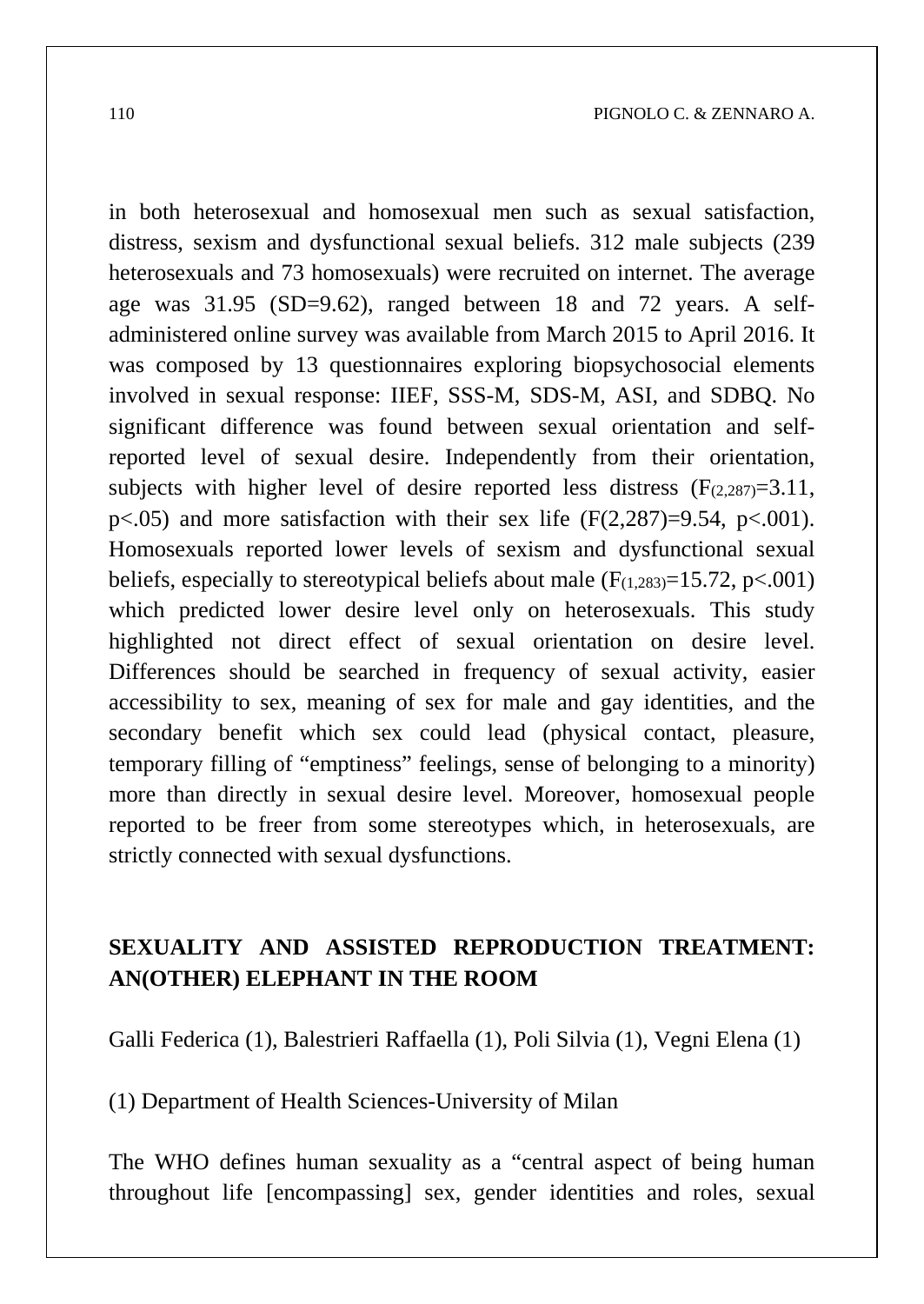orientation, eroticism, pleasure, intimacy and reproduction. Sexuality is experienced and expressed in thoughts, fantasies, desires, beliefs, attitudes, values, behaviours, practices, roles and relationships". Nevertheless, talking about sex is difficult in the clinical context and issues related to sexuality hardly emerge spontaneously. AIM. To detect if and how the topic of sexuality is addressed by gynaecologists in the specific context of Assisted Reproduction Treatment (ART). Fifty-two videotaped first visits have been collected in 8 Italian ART Centres. The study involved 21 gynaecologists and patients that took part in the visits were or couples (42) or just the women (10). A mixed quantitative and qualitative analysis have been made. A clinical psychologist and a sexologist selected contents dealing with the WHO definition and made a *verbatim* transcription to make the qualitative arm of the study. The total duration of the visits had been 2217.98 minutes, with 107 interactions related to the WHO definition of sexuality whom duration had been 70.63 minutes (3.18%), the most (75%) taking place in the first part of the visit. According to the qualitative arm of the study, we outline the almost total absence of interactions related to the presence of sexual dysfunctions, the absence of any dealing with the themes of eroticism, pleasure, intimacy of the sexual life of the couples. The typical interactions was connected with the themes of reproduction, in the context of medical questioning (e.g. how long are you looking for a baby?). The sexual life of the couples in the context of ART is poorly detected by doctors, even by the side of medical implications. A better framing of the topic may give room for psychological interventions for couples undergoing ART.

#### *SIBLINGS'* **EXPERIENCE THROUGH THE FREE ASSOCIATION NARRATIVE INTERVIEW (FANI). PRELIMINARY FINDINGS**

Sommantico Massimiliano (1), Parrello Santa (1), De Rosa Barbara (1)

(1) Department of Human Studies, University of Napoli - Federico II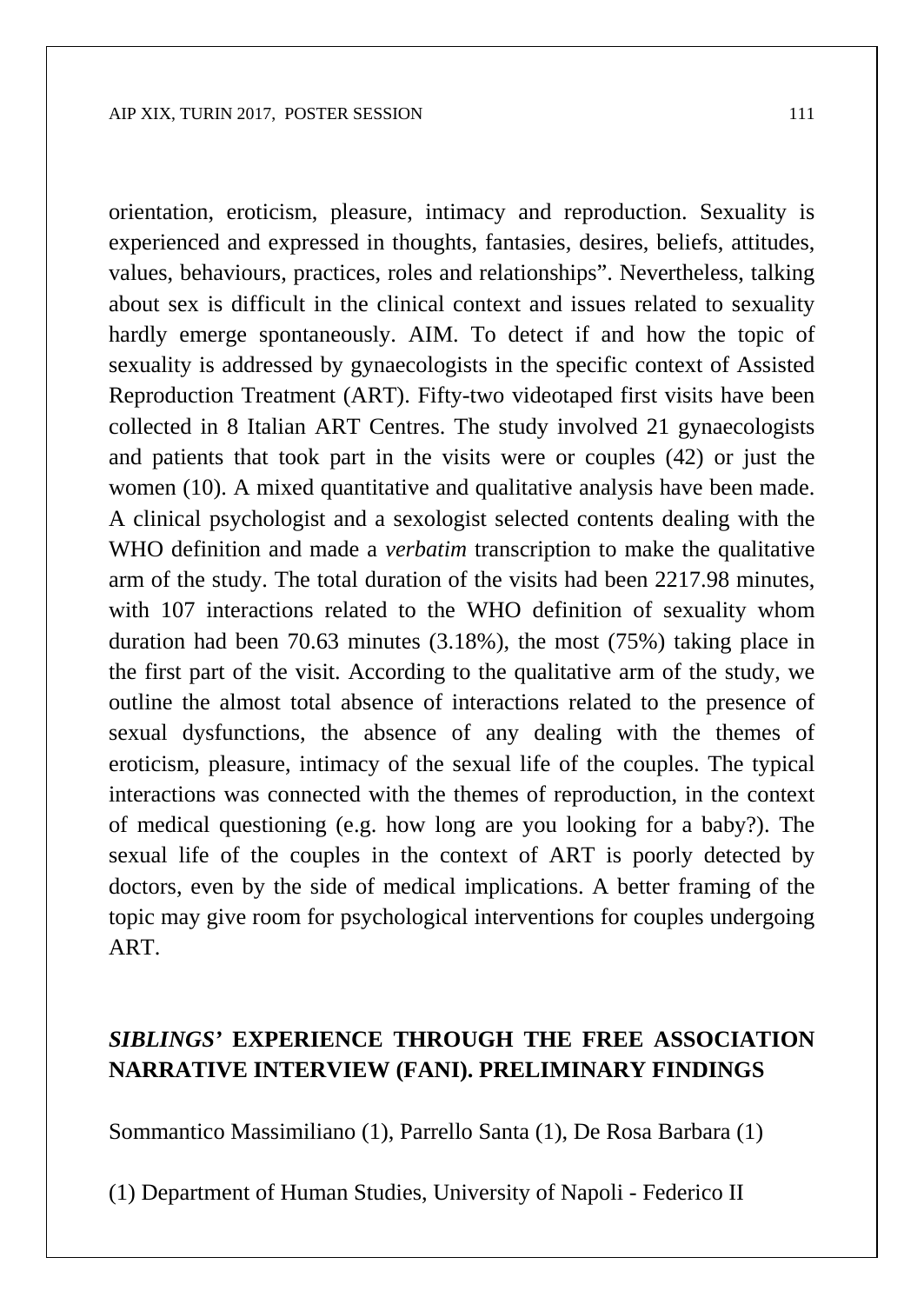Exploring subjectivity, psychosocial studies often refer to the psychoanalytic paradigm, rather than to discursive psychology, and to qualitative research (Wetherell, 2008). This study aims to analyse the sibling bond (Kaës, 2008; Sommantico, 2012) in case of disability (Korff-Sausse, 2006), supposing a co-constructed dimension on a double level: the intrapsychic functioning (desires, defences, object relations), and the discourse about being *siblings*, mediated by the social and cultural context. Ten *siblings* were recruited in care or rehabilitative structures to participate in the study (20-35 years; 5 males, 5 females). According to the methodology of the Free Association Narrative Interview (Hollway, Jefferson, 2013; Garfield, Reavey, Kotecha, 2010), *in-depth interviews* with semi-structured questions were used to encourage participants to remember specific *life events* with high emotional significance. The *defended subject* appears in the interview, and through the interviewed-interviewer relationship, letting desires and defenses emerge. Preliminary findings, resulting from the analysis of two *siblings*' FANI, confirm theoretical hypothesis (Coles, 2006; Mitchell, 2003), as well as qualitative (Scelles, 1997; Young, Frosh, 2010) and quantitative previous research (Valtolina, 2004). The presence of a sibling represents an attack to the sense of uniqueness, thus the subjective positioning into the family life depends on one's own necessity of becoming different from the sibling, of creating selfuniqueness. Particularly, the presence of a disabled sibling seems to have a specific impact on this identification/differentiation process, and also to inhibit the expression of 'negative' feelings (i.e. envy, jealousy). If confirmed by the analysis of the other interviews, these findings can contribute to implement, improve and promote intervention programs for *siblings*'s psychosocial wellbeing.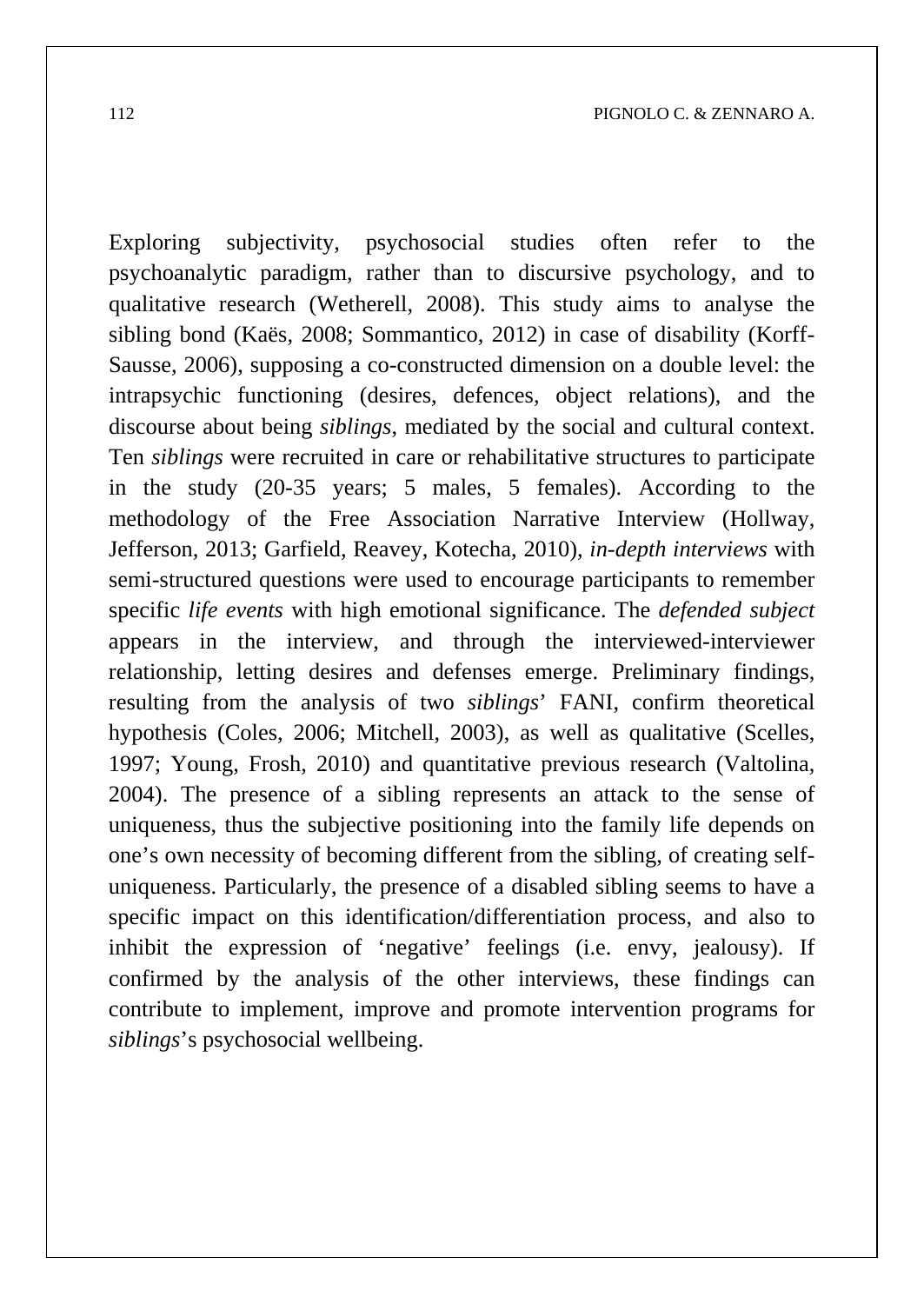# **SIMILAR PHYSICAL SYMPTOMS AND DIFFERENT PERSONALITY FEATURES: THE RORSCHACH TEST IN PATIENTS WITH FIBROMYALGIA AND RHEUMATOID ARTHRITIS**

Ando' Agata (1), Pignolo Claudia (1)

(1) Department of Psychology, University of Turin, Italy

Fibromyalgia syndrome (FMS) is a chronic disorder of unknown etiology (Bellato et al., 2012; Cazzola et al., 2008), characterized by widespread and abnormal pain, difficulties in information processing, non-restorative sleep, diffuse tenderness, fatigue, paresthesia, headache, and irritable colon syndrome (Cazzola et al., 2008; Wolfe et al., 2010). Rheumatoid arthritis (RA) is an autoimmune disease that causes chronic inflammation of the joints, pain, and stiffness often worsen following rest (Wolfe et al., 2010). It is triggered by a faulty immune system and affects the wrist and small joints of the hand, including the knuckles and the middle joints of the fingers. RA and FMS are two different conditions with similar symptoms but, contrary to rheumatoid arthritis condition, FMS does not consist in an inflammatory disease. Previous empirical studies evaluating personality of FMS patients by using self-report inventories (e.g., Vural et al., 2014) focused on patients' perception of their symptomatology and did not investigate psychological characteristics that may not be consciously recognized by themselves. In this study, we compared 30 women with FMS and 30 women with RA ranging in age from 30 to 60 years by using the Rorschach Performance Assessment System (R-PAS; Meyer, Viglione, Mihura, Erard, & Erdberg, 2011). The R-PAS is an evidence-based method to assess implicit features, coding perception, information processing and thinking, and representation of self and others. FMS patients were characterized by peculiar personality features associated to similar patterns concerning processing, perceptual, and mediation distortions, as well as deficiencies in coping and affect integration. Furthermore, FMS group reported reality testing problems and a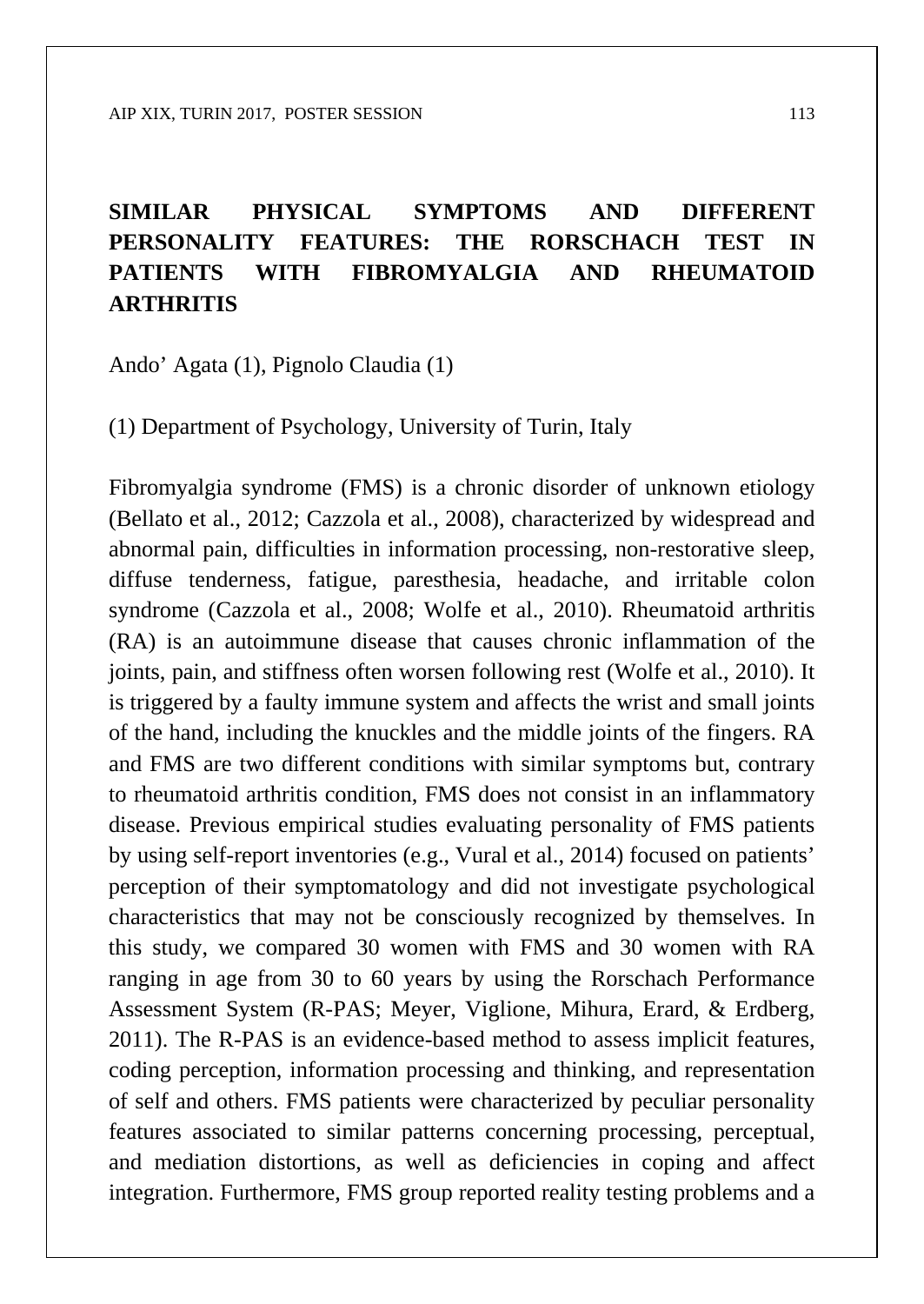tendency to indirectly and unrealistically address feelings by dealing with them using intellectualization compared to RA patients.

### **SINGLE FATHERS BY CHOICE: WHY DO THEY DECIDE TO HAVE A CHILD THROUGH SURROGACY AS SOLE PARENTS?**

Carone Nicola (1), Antoniucci Chiara (1), Caricato Victoria (1), Manzi Demetria (1), Pagliarulo Eugenio (2)

(1) Department of Developmental and Social Psychology, Sapienza University of Rome

(2) Department of Dynamic and Clinical Psychology, Sapienza University of Rome

Single fathers by choice are a demographically small, but growing, family configuration formed by men, both heterosexual and gay, who actively choose to parent alone through adoption or surrogacy. To our knowledge, no research has been conducted so far on the motivations of single fathers who have used surrogacy. In-depth semi-structured interviews were carried out with 33 Italian single fathers ( $M_{\text{age}} = 47.33$  years,  $SD = 4.63$ ), most of whom self-identified as gay  $(n = 24)$ . Participants were recruited from an association of gay parents, Facebook groups of single parents, and snowballing. Each interview lasted approximately 90 minutes and was audio recorded, transcribed verbatim, and analyzed using qualitative thematic analysis. The consistency of the coding process were guaranteed through auditing by other two team researchers, who independently read the coding scheme and the transcripts giving their suggestions and criticisms. Findings indicated that the fathers' reasons for single parenthood by surrogacy can be understood in relation to the four themes of right timing  $(n = 33)$ , encouragement to proceed ( $n = 26$ ), desire to reproduce ( $n = 19$ ), and fear of separation or divorce  $(n = 5)$ , with the first theme further comprising four subthemes related to career and financial stability  $(n = 28)$ , a feeling of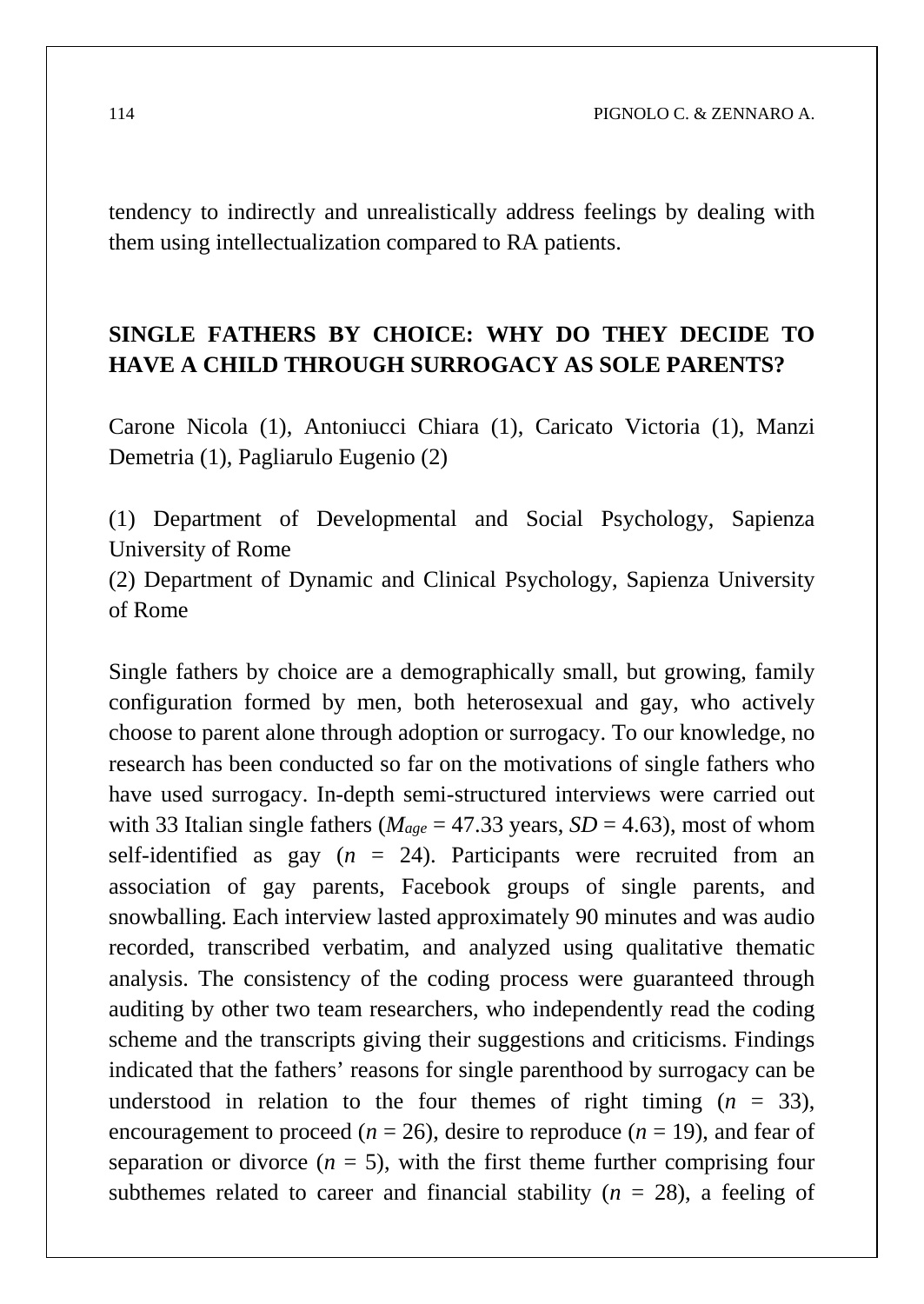having "worked through" concerns about single parenthood  $(n = 30)$ , a fear of getting older  $(n = 23)$ , and the bother of waiting for the "right" relationship  $(n = 25)$ . Multiple themes emerged in each interview. The small sample size and participant characteristics of older age, an Italian nationality, a mainly gay sexual orientation, and high income may limit the generalizability of the findings. This study adds knowledge on the reproductive experience of single men and warns practitioners and policymakers in the field against making assumptions about people who may have access to fertility treatments on the basis of their marital status, gender, or sexual orientation.

#### **SOCIAL FUNCTIONING IN AUTISM SPECTRUM DISORDERS (ASD): THE ROLE OF ALEXITHYMIA**

Crucitti Manuela (1), Sicari Federica (2), Rizzo Amelia (2)

(1) Department of Biomedical and Dental Sciences and Morphofunctional Imaging, University of Messina

(2) Department of Cognitive, Psychological, Pedagogical and Cultural Studies, University of Messina

A number of studies have shown the high comorbidity of Autism Spectrum Disorders (ASD) with alexithymia, despite findings are not always consistent. Some studies argue that autistic emotional impairments may be tied to the interoceptive difficulties of alexithymia, rather than autism *per se* (Silani *et al.*, 2008; Bird *et al.*, 2010). Other studies highlight a considerable overlap between Alexithymia and Asperger's syndrome, both characterized by core disturbances in speech, cognitition and social relationships (Fitzgerald & Bellgrove, 2006). The purpose of this paper was to investigate the role of the alexithymic component on social functioning in individuals with ASD. Sample consists of thirty-six subjects (83% males; mean age=28.3±10.1) who compiled the *Ritvo Autism and Asperger's*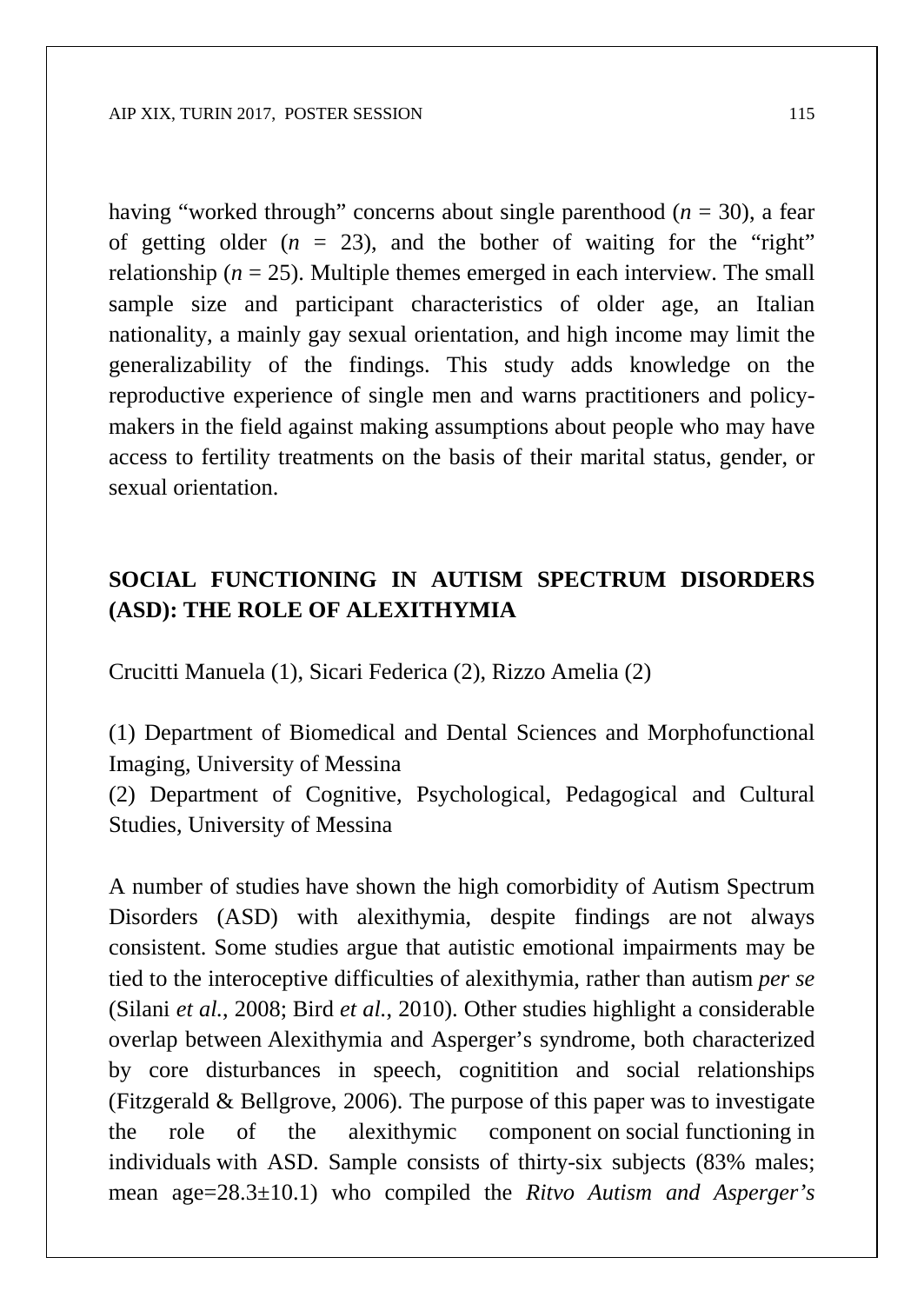*Diagnostic Scale – Revised* (RAADS-R), the *Autism-Spectrum Quotient*  (AQ) and the *Toronto Alexithymia Scale* (TAS-20). According to TAS-20, three subgroups were identified: Alexithymic (n=15), Borderline (n=11) and Non-alexithymic subjects (n=10). ANOVA and Bonferroni post hoc tests showed that subjects with alexithymia, compared to Non-alexithymic, had worse scores in RAADS-R "Social Interaction" (F= 4.33 p=.02; Post-hoc: p=0.019) and that patients with alexithymia, compared with Notalexithymic and Borderline, had greater difficulties in AQ *"Communication"* (F=5.60 p=.009; Post-hoc: Alexithymic vs Nonalexithymic:  $p=0.024$ ; Alexithymic vs Borderline:  $p=0.027$ ). Our findings suggested that: (1) despite its significant incidence, alexithymia does not seem to be pathognomic of ASD; (2) the presence of alexithymia is associated with a higher severity of autistic symptoms; (3) the relationship of alexithymia with ASD is linked to specific ASD dimensions and does not overlap with all autistic dysfunctional areas. Clinically, a careful evaluation of alexithymia in ASD is recommended, since, altough independent, it may represent a potential marker of a worse outcome of the autistic condition.

#### **SOLVING THE RORSCHACH PROBLEM**

Raimondi Valeria (1), Di Girolamo Marzia (1)

(1) Department of Psychology, University of Turin

The present work, realized in collaboration with the University of Surrey (Guildford, England), aims at deepening our understanding of the "response process" behind the Rorschach Task by testing the relationship between 60 Rorschach Performance Assessment System (R-PAS) variables and 2 domains of problem-solving abilities. The rationale for this study is that the Rorschach has recently been conceptualized as a problem-solving task of perception and communication, in which the problem solver has to give an interpretation to a complex and partially ambiguous stimulus, performing in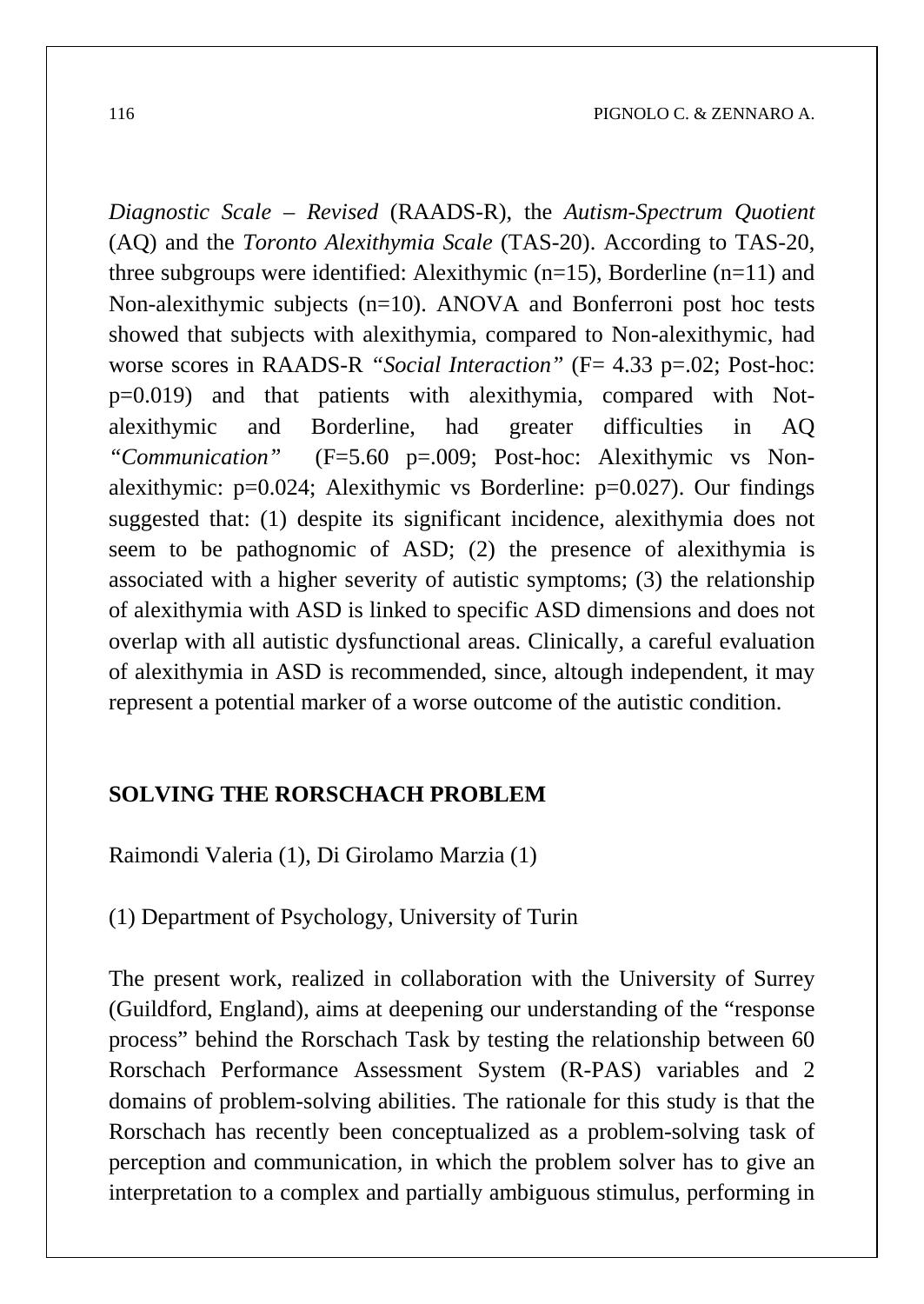a novel and uncertain context. As such, some R-PAS variables (e.g., Whole responses or Synthesis) are expected to correlate with certain specific problem-solving abilities, whereas some others (e.g., the thematic codes) are not. To test our hypotheses, an UK sample of 55 non-clinical volunteers (81.8% M; 18-54 y.o.) were administered the Rorschach (R-PAS) along with a series of problem-solving tasks (insight and noninsight tasks). As expected, the number of insight problems correctly solved by the participants correlated with some R-PAS variables, i.e., W% ( $r = .33$ ;  $p <$ *.*05), Pr (*r* = -.42; *p* < .01), and Pu (*r* = -.27; *p* < .05). However, the correlations between R-PAS variables and Raven's Advanced Progressive Matrices (APM), used as a measure of noninsight problem solving, were only marginally significant. All in all, this study contributes to advancing our understanding of the psychological process underlying the production of Rorschach responses.

### **SUPERVISED AND UNSUPERVISED CATEGORIZATION IN CHILDREN WITH AUTISM SPECTRUM DISORDERS**

Fabio Rosa Angela (1), Martino Gabriella (1), Maggio Stella (1), Carrozza Cristina (1), Lecciso Flavia (2)

(1) Department of Cognitive Sciences, University of Messina

(2) Department of History, Society and Human Studies, University of Salento

Supervised categorization concerns learning pre-specified categories, while the unsupervised categorization refers to the spontaneous classification of stimuli where no corrective feedback is given. Children with autism spectrum disorder (ASD) show reduced supervised categorization. Only a few studies investigated unsupervised categorization in individuals with ASD. The main aim of this study is to evaluate supervised and unsupervised categorizations (at two levels of difficulty) in ASD group and to compare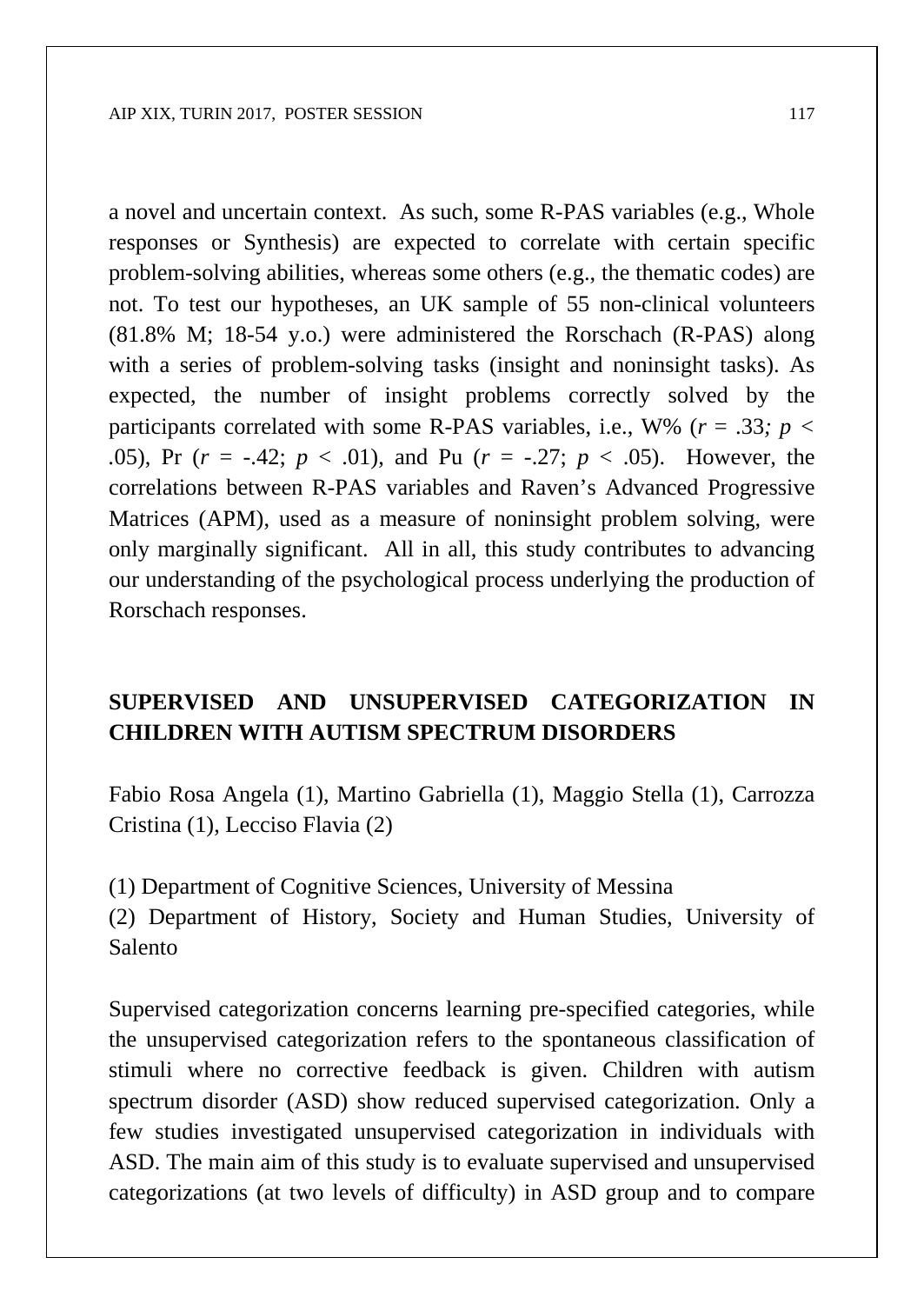their performances with typical development (TD) children. The understanding of categorization abilities of this population allows us to analyze the underlying deficits in the cognitive mechanisms of overselectivity and exploration. 30 children, gender and mental age matched (mean chronological age  $ASD = 10.2$  (DS=1.07), mean mental age  $ASD =$ 8.0 (DS=0.97), n= 15), (mean chronological age TD = 7.6 (DS=1.07), mean mental age  $TD = 8.5$  ( $DS=0.97$ ), n= 15), participated in the study. The Murphy and Medin paradigm was used to evaluate the unsupervised categorization using two stimulus sets that differed in their difficulty of Categorization. The Klinger and Dawson paradigm was used to evaluate the supervised categorization. Accuracy and time of execution were used as measures in both paradigms. t tests for independent samples were used to compare groups, stating the level of significance at .01. Time but not accuracy showed a statistical significant effect between the two groups. In both cases, with supervised and unsupervised categorizations, children with ASD showed a longer time to complete the tasks but the same accuracy measures. ASD participants displayed a greater tendency to be slower in the categorization process than the TD participants. These results are discussed in terms of the deficits in the cognitive mechanisms of over-selectivity and exploration processes.

### **SUPPRESSION OF COMPETING MEMORIES IN EATING DISORDERS**

Galfano Giovanni (1), Stramaccia Davide Francesco (1), Libardi Arianna (1), Genovese Aldo (2), Castelli Luigi (1), Penolazzi Barbara (3)

(1) Dipartimento di Psicologia dello Sviluppo e della Socializzazione, Università di Padova

(2) Azienda Provinciale per i Servizi Sanitari, Trento

(3) Dipartimento di Scienze della Vita, Università di Trieste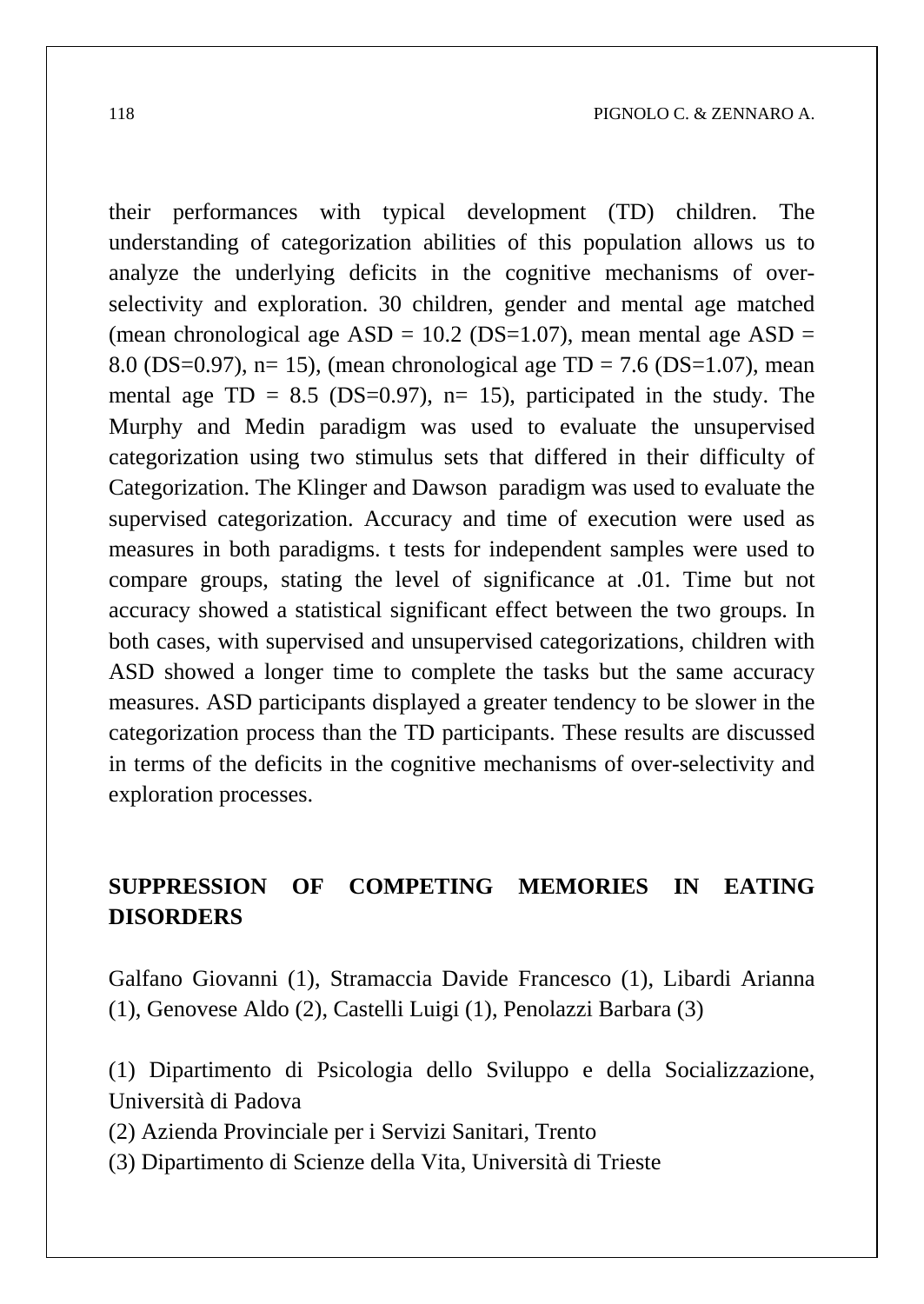The inability to suppress dysfunctional thoughts and behaviors might be a transdiagnostic factor involved in the development/maintenance of several psychopathologies, including eating disorders. In line with this, recent studies have suggested that patients suffering from either anorexia nervosa (AN) or bulimia nervosa (BN) exhibit deficits in motor response inhibition. In the present study, we tested the status of these patients' inhibitory cognitive control in the domain of episodic memory, by testing their ability to inhibit interfering memories. This aim was addressed by administering a computerized task, the retrieval-practice paradigm, typically used to assess implicit memory inhibition. This paradigm helped disclosing deficits of cognitive control over mnestic representations also in other clinical populations (e.g., substance-related disorders). It allows for measuring both the beneficial effect of practicing target items, and the detrimental effects of retrieval practice over interfering items associated to those practiced (an effect called retrieval-induced forgetting, RIF). RIF is thought to reflect an adaptive inhibitory mechanism aimed at reducing competition in memory retrieval. 27 healthy controls and 27 patients with either AN or BN performed a retrieval-practice paradigm, a control task addressing general reactivity, and filled a self-report impulsivity questionnaire. No differences between patients and controls were observed for either the beneficial effects of practice or RIF. However, when patients with AN and BN were analyzed separately, a clear dissociation emerged: patients with AN displayed a selective deficit in RIF, whereas patients with BN showed an intact memory suppression performance. No group differences emerged in the control task. The results extend current evidence of cognitive control deficits to episodic memory only for patients with AN and suggest a different involvement of inhibitory deficits in AN and BN.

### **SYSTEMATIC REVIEW AND META‐ANALYSIS ON THE EFFECTIVENESS OF GROUP PSYCHOTHERAPY FOR WOMEN WITH BREAST CANCER**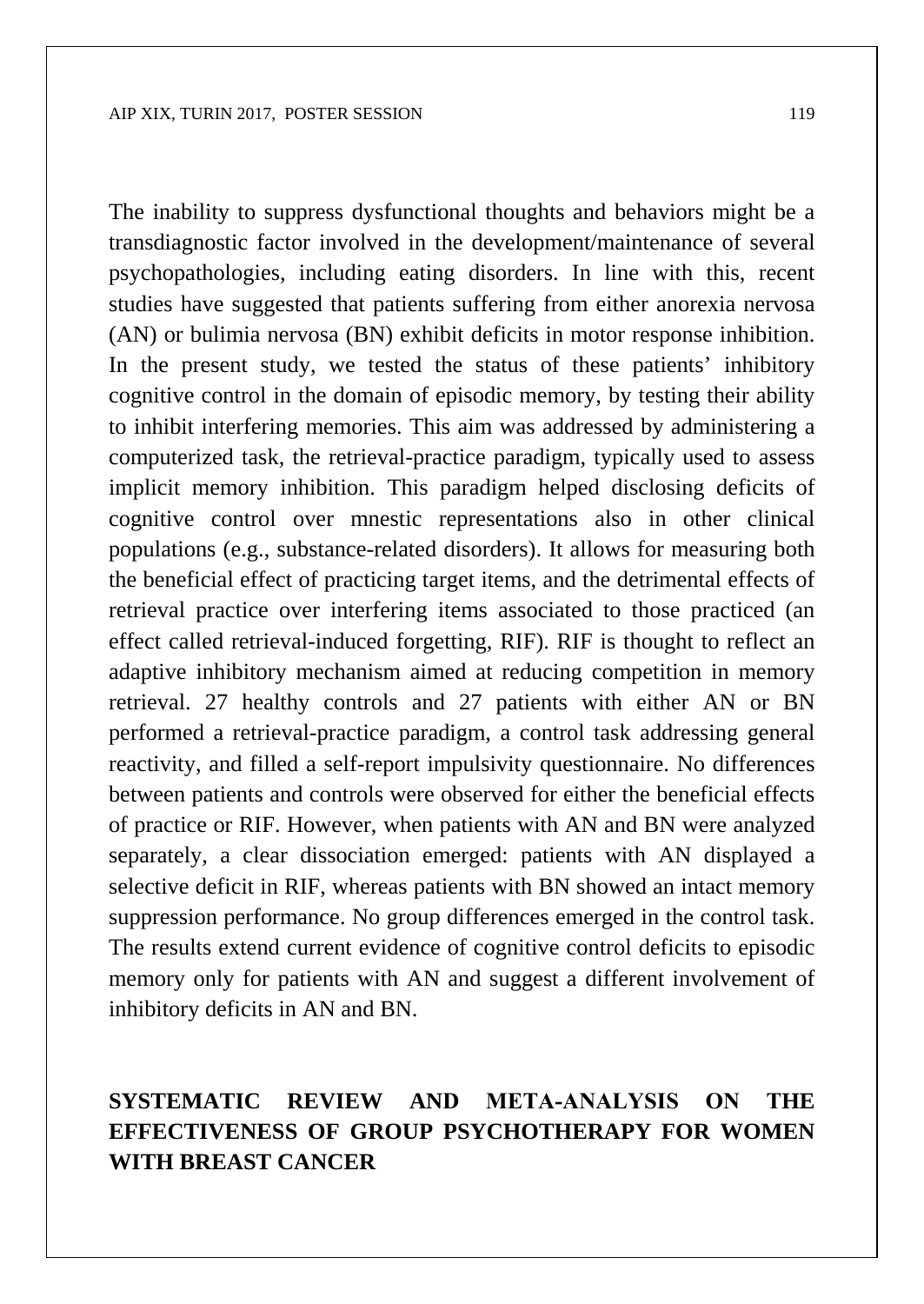Guarino Angela (1), Polini Cristina (2), Serantoni Grazia (2,3)

(1) Dipartimento di Psicologia, SAPIENZA Università di Roma

(2) SSIPMED-Società Scientifica Internazionale di Psicologia e Medicina Educativa, Roma

(3) Dipartimento di Psicologia Dinamica e Clinica, SAPIENZA Università di Roma

A cancer diagnosis negatively affects mood and quality of life (QoL), but these adverse effects can be limited by appropriate psychological treatments. Aim of this study was to evaluate the effectiveness of cognitive-behavioral, supportive-expressive and psycho-educational groups interventions on women with breast cancer, at any stage of the disease and at any stage of treatment. To assess the effectiveness of these treatments, changes in QoL, depression, anxiety, mood and emotional functioning were considered as outcome variables. A systematic review of literature was carried out from 2003 to 2017 on the following databases: PsycINFO, CINAHL, PsycARTICLES, PubMED, MEDLINE e Cochrane Library. In order to perform a meta-analysis, the data used to calculate the Cohen index (d) were selected, classified and extracted, and then the average effects  $\boldsymbol{d}$  per group of treatment and type of variable were compared. In order to evaluate the heterogeneity of individual studies and the presence of a specific influence on treatment groups on each dependent variable, multiple linear regression, ANOVA and Beta coefficients were calculated. The results were also organized by type of psychological treatment. Twenty-six studies were included. The analysis of the average effects showed that cognitivebehavioral treatment allows a strong effect on mood, a medium-effect on QoL and a slight effect on anxiety. For supportive-expressive treatment, results revealed a mild effect on depression and mood, a very mild effect on both QoL and emotional functioning. Psycho-educational treatment was only slightly effective on QoL and depression. Results show a greater effectiveness of cognitive-behavioral treatments than both supportiveexpressive and psycho-educational treatments. These findings suggest the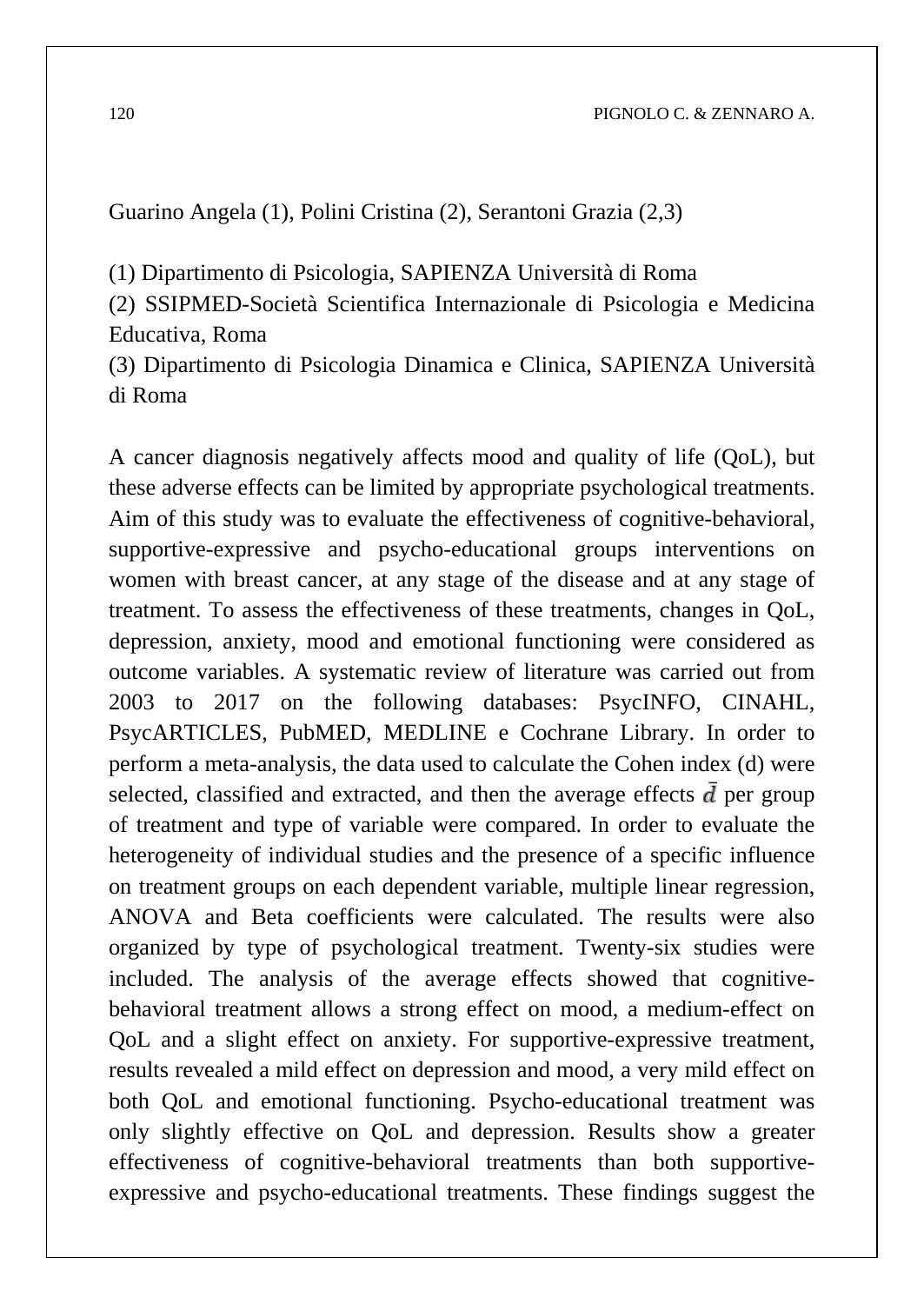usefulness to address women with breast cancer diagnosis to cognitivebehavioral treatments that can actually lead to an improvement of their wellbeing.

# **TEMPERAMENT AND CHARACTER EFFECTS ON COMMON EMOTIONAL-BEHAVIORAL DIFFICULTIES AND PSYCHOLOGICAL WELL-BEING IN ADOLESCENTS**

Crescentini Cristiano (1), Fabbro Franco (2,3), Paschetto Andrea (4), Brambilla Paolo (5), Garzitto Marco (6)

(1) Department of Languages and Literatures, Communication, Education and Society, University of Udine, Udine, Italy

(2) Department of Medicine, University of Udine, Udine, Italy

(3) Perceptual Robotics (PERCRO) Laboratory, Scuola Superiore Sant'Anna, Pisa, Italy

(4) ISIS "E. Mattei", Latisana/Lignano Sabbiadoro

(5) Scientific Institute IRCCS "Eugenio Medea", Bosisio Parini, Lecco, Italy

(6) Scientific Institute IRCCS "Eugenio Medea", San Vito al Tagliamento, Pordenone, Italy

Past research suggests that immature character is a risk factor for personality disorders while temperamental traits help to differentiate between such disorders. Notably, these effects are considered to be more reliable in adults than adolescents. Beyond psychopathology risk, maturation of character would be associated with development of well-being. Here, we assess the role of temperament and character on common emotional-behavioural problems and psychological well-being in an Italian sample of 72 adolescents (aged 17.5±0.75; 46 females). Participants were assessed with the 125-item *Temperament and Character Inventory* (TCI), the *Psychological Well-Being Scales* (PWB), and the *Strengths and Difficulties*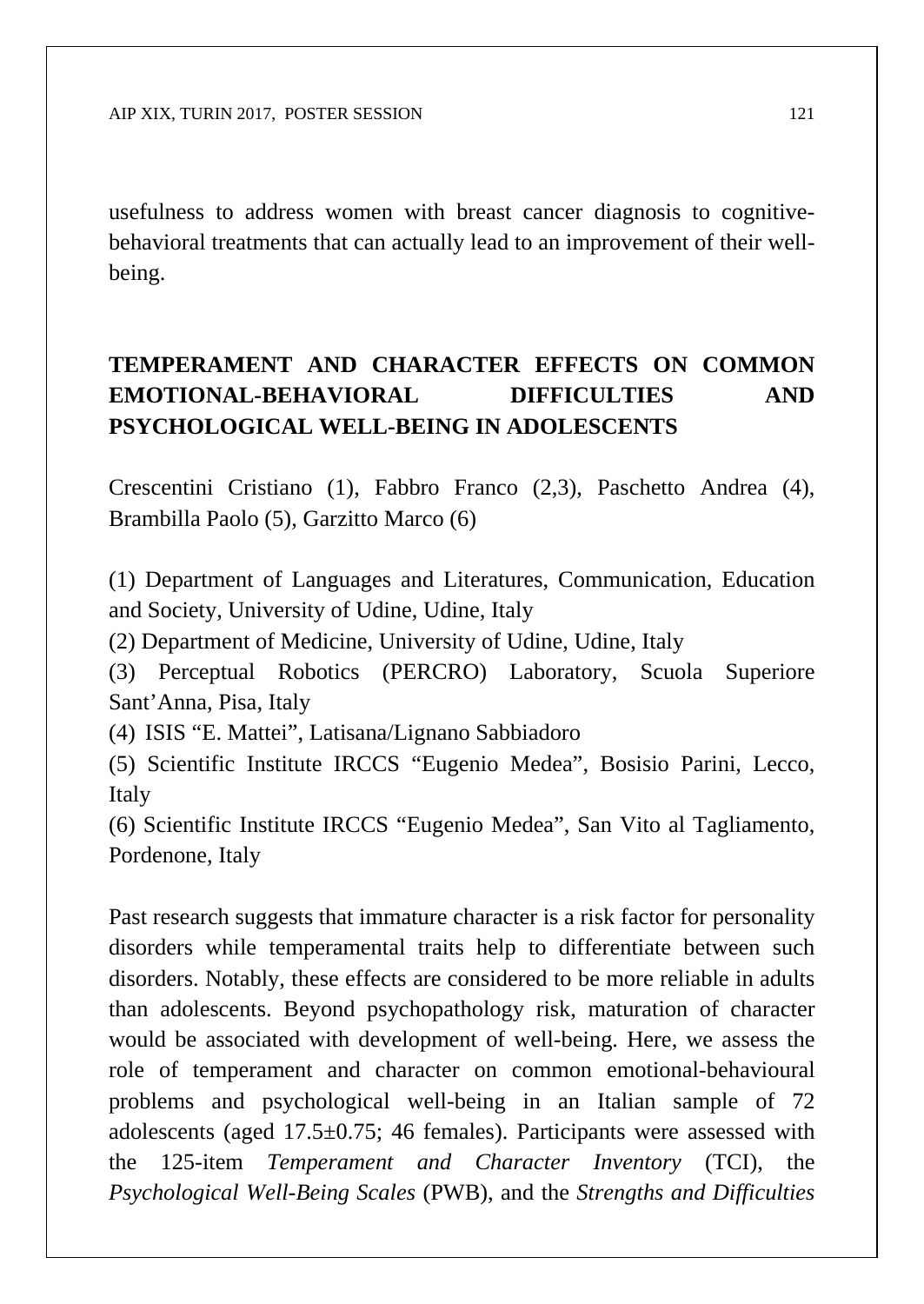*Questionnaire* (SDQ). Multiple regressions were conducted to predict SDQ and PWB scores using TCI 4-temperament (NS: *Novelty Seeking*; HA: *Harm Avoidance*; RD: *Reward Dependence*; P: *Persistence*) and 3-character (SD: *Self-Directedness*; ST: *Self-Transcendence*; C: *Cooperativeness*) scales as predictors. SD protects against (-.48) total difficulties (from SDQ), while PWB increases with both SD (.73) and ST (0.19). With regard to SDQ subscales, SD predicts both *Externalized* (EXT; -.41) and *Internalized* (INT; -.40) problems, RD low sociality (-.37); while NS and HA predict EXT (.37) and INT (.28), respectively. Concerning PWB subscales, SD positively predicts all of them (≥.46) and ST has the same effects on *Personal growth* (.22), *Purpose in life* (.33) and *Self-acceptance* (.19). RD predicts *Positive relations* (.40) but negatively *Autonomy* (-.53); while HA *Environmental mastery* (-.33) and *Self-acceptance* (-.25). To conclude, different emotionalbehavioural problems are associated to specific temperamental traits, while character maturity has a widespread protective effect on PWB. The data indicate the potential usefulness to work on character maturity in adolescence with the aim of enhancing it in order to affect individuals' PWB and proneness to emotional-behavioural problems.

# **THE AUTISM CLASSIFICATION SYSTEM OF FUNCTIONING - SOCIAL COMMUNICATION (ACSF:SC): A NEW TOOL TO CLASSIFY SOCIAL COMMUNICATION ABILITIES IN CHILDREN WITH AUTISM SPECTRUM DISORDER (ASD)**

Craig Francesco (1), Fanizza Isabella (1), Russo Luigi (1), Lucarelli Elisabetta (1), Lorenzo Alessandro (1), Pasca Maria Grazia (1), Trabacca Antonio (1)

(1)Scientific Institute I.R.C.C.S. "Eugenio Medea"– "La Nostra Famiglia" - Unit for Severe disabilities in developmental age and young adults (Developmental Neurology and Neurorehabilitation) - Brindisi Research Centre, Brindisi - ITALY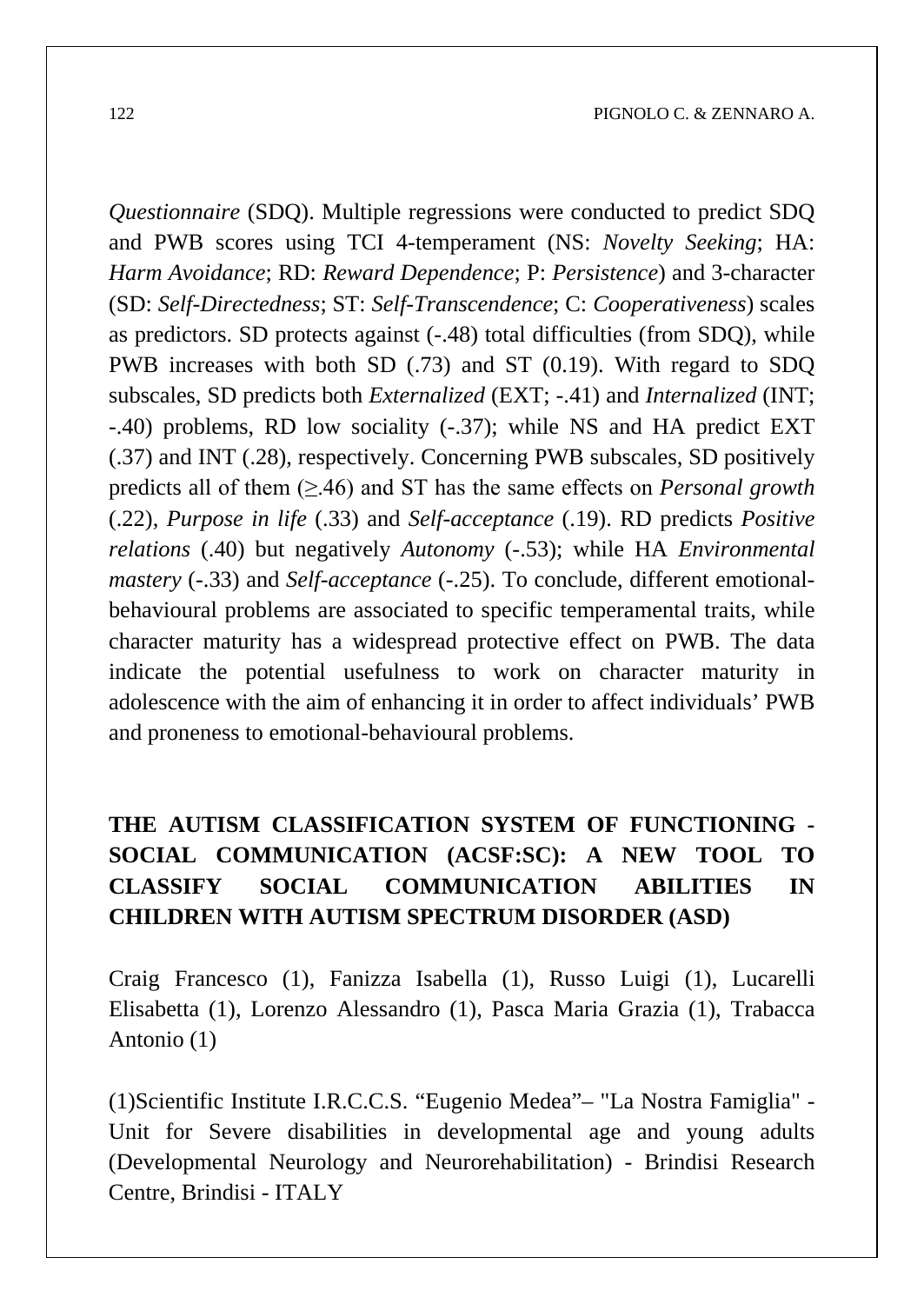The presence or intensity of social communication impairments of individuals with ASD may vary by age and by individual. The new tool, called the Autism Classification System of Functioning: Social Communication (ACSF:SC) is a novel 5-level descriptive system that provides a standardized and simplified way for clinicians, therapists, teachers, and parents to talk about a child's social communication abilities from the standpoint of what the child can do rather than what they cannot. The aim of the present study was to classify children with Autism Spectrum Disorder (ASD) according to ACSF:SC criteria, in order to investigate the association between social communication ability, ASD severity, adaptive functioning, cognitive abilities and psychoeducational profile. The severity of social communication impairment was specified through Diagnostic and Statistical Manual of Mental Disorders-5th edition (DSM-5) and ACSF:SC tool. The ADOS-2, Vineland-II and PEP-3 were administered to all participants. We found a positive correlation between DSM-5 levels and ACSF:SC-Typical Performance (r=.35; p=.007) and ACSF:SC-Capacity  $(r=.31; p=.01)$  levels. Children included in the five levels of ACSF:SC (Typical Performance and Capacity) showed statistically significant differences in ADOS-2 (Social Affect), Vineland-II (Communication and Socialization), and PEP-3 (Communication, motor skills, maladaptive behavior) scores. The results of this study indicate that ACSF:SC provide a better understanding of functional profile of children with ASD based on the social communication abilities. Children with greater severity of social communication showed more difficulty in adaptive behavior and psychoeducational profiles. In conclusion, the ACSF:SC could help clinicians and therapists not only to understand the strength and weakness of preschool children with ASD but also to devise specific treatment in order to promote their social integration.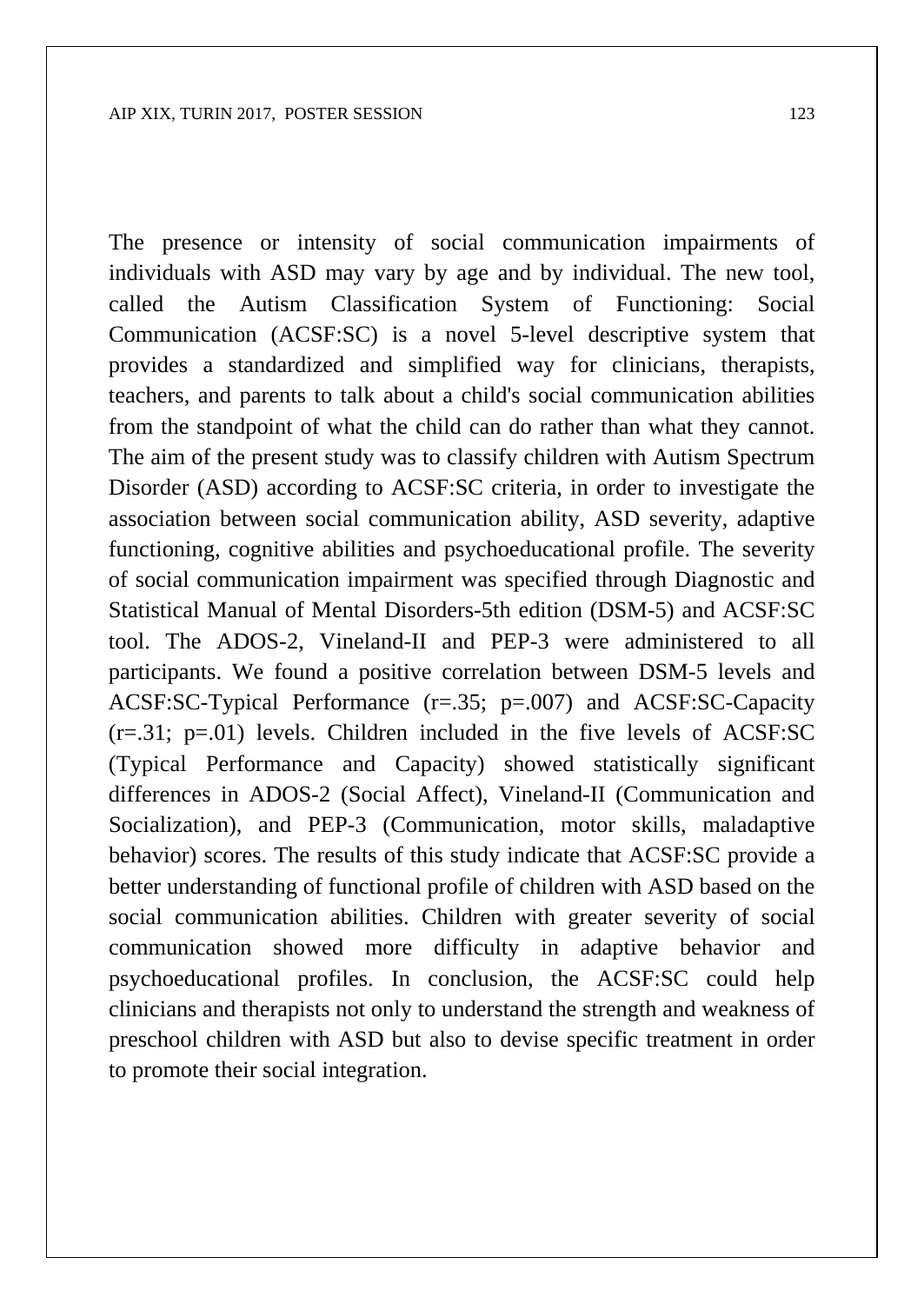# **THE BENEFIT OF EMPATHY IN THE CARE OF CRITICALLY ILL PATIENTS: A QUANTITATIVE STUDY ON EMPATHY, MORAL DISTRESS, JOB SATISFACTION AND JOB QUIT AMONG ICU CLINICIANS**

Lamiani Giulia (1), Dordoni Paola (2)

(1) Dipartimento di Scienze Biomediche, Humanitas University, Rozzano (Milan)

(2) Prostate Cancer Program, Fondazione IRCCS Istituto Nazionale Dei Tumori, Milan

Several studies highlighted the benefits of empathy in clinical settings. Clinicians' empathy was found to be related to better clinical outcomes, patients' satisfaction and to the ability to accurately assess family members' needs. However, empathy is frequently seen by clinicians as a risk factor in clinical practice. This study aims to assess whether the empathy of clinicians who work in critical care settings may expose them to psychological risks such as moral distress, poor job satisfaction, and intention to quit the job. Data were collected during the 2016 "Smart Meeting Anesthesia Resuscitation in Intensive Care" which was held in Milan. The *Empathy Quotient Scale* and the *Moral Distress Scale-Revised* were used to assess empathy and moral distress. Two single questions were used to assess job satisfaction and intention to quit. Multiple linear and logistic regression analyses were performed to determine the extent to which empathy contributes to moral distress, job satisfaction and intention to quit among critical care clinicians. Age, gender and profession were controlled for in the analyses. Out of 1590 questionnaires, 216 were returned (14% response rate) and 210 were used in the analyses. Participants were 56% physicians, 24% nurses and 21% residents. Over a half of clinicians (58%) were female. Empathy resulted to be the only significant predictor of job satisfaction ( $\beta$ = .195; *p*<.05), even when controlling for covariates. Empathy was not found to determine neither moral distress nor intention to quit.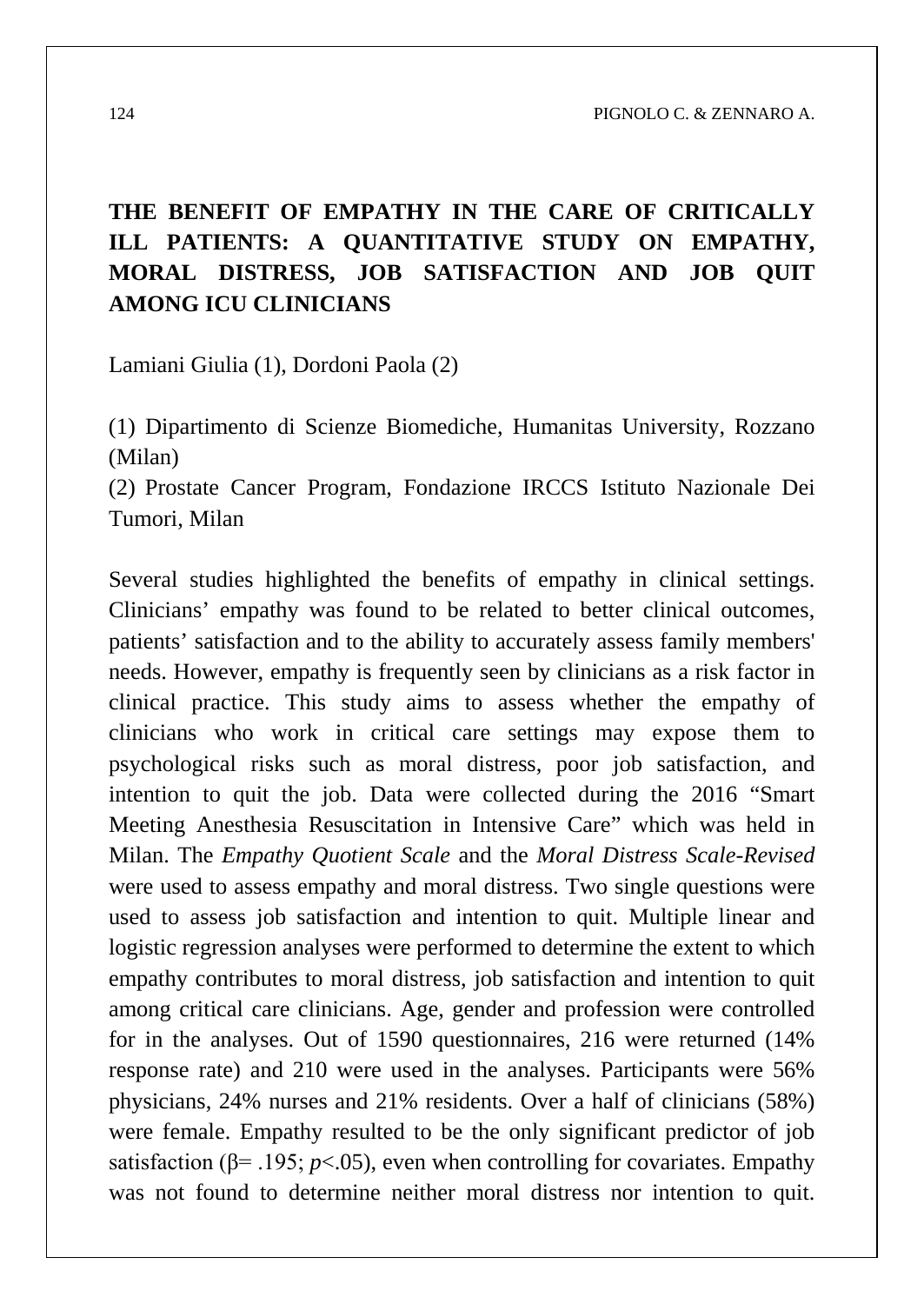Findings confirm that empathy is not a risk factor for clinicians in developing moral distress and the intention to quit their job. On the contrary, empathy was found to enhance job satisfaction. Findings suggest that empathy may be a useful competence for clinicians working in critical care settings and could lead to better job satisfaction.

# **THE BIDIRECTIONAL PATHWAY BETWEEN PSYCHOLOGICAL FLEXIBILITY AND GENERAL WELL-BEING IN CARDIAC PATIENTS**

Spatola Chiara A.M. (1,2), Rapelli Giada (2), Cappella Emanuele A.M. (1)

(1) Dipartimento di Psicologia, Università Cattolica del Sacro Cuore (2) Laboratorio di Ricerche Psicologiche, Istituto Auxologico Italiano – Milano

Psychological flexibility is defined as the ability to be fully present in each moment, which includes accepting one's own internal experiences even when distressful, and willingly engaging in behaviours that are consistent with one's life values (Hayes et al., 2006). Recent evidence shows that lower psychological flexibilility is associated with worse psychological well-being among cardiac patients (Goodwin & Emery 2017). The present study aims to investigate the directionality of such relationship with a crosslagged panel design. General well-being and psychological flexibility were assessed in a sample of 291 patients with Coronary Heart Disease, undergoing an outpatient cardiac rehabilitation program. Patients were assessed at program entry (t0) and at discharge (t1), using the Psychological General Well-Being Index (PGWBI) questionnaire and the CardioVascular Disease-Acceptance and Action Questionnaire (CVD-AAQ). CVD-AAQ is a disease-specific measure previously validated in a CR context, showing satisfactory reliability and validity (Spatola et al. 2014). Maximum likelihood estimation was used to test full cross-lagged models with the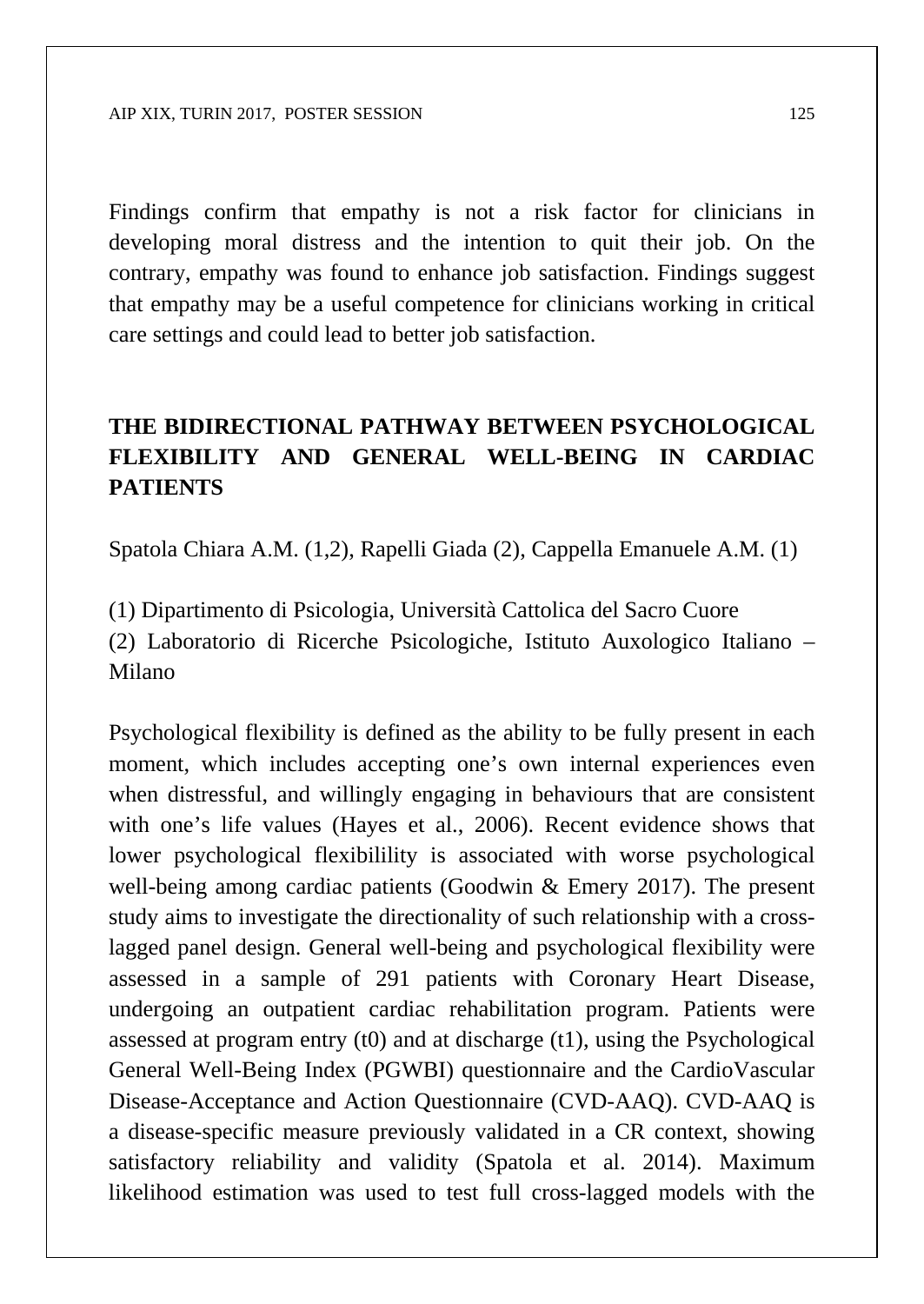Mplus program, and the change in model fit indices was evaluated in order to identify the best fitting model. The findings supported a mutual causality relationship ( $\Delta \chi^2$  =3.387,  $\Delta df = 1$ , p= 0.07, RMSEA=0.103, CFI=0.992, AIC=2910.996), with psychological flexibility at t0 predicting well-being at t1 ( $\beta$  =-0.138, p<.001) and vice versa ( $\beta$  = -0.198, p<.001), over and above autoregressive effects. In conclusion, the results suggested that the levels of cardiac-specific psychological flexibility at the beginning of cardiac rehabilitation significantly influences the final general well-being, and vice versa. Further studies are needed to investigate the clinical potential of psychological flexibility in improving general well-being of cardiac patients.

#### **THE CHINESE MAFIA: AN EXPLORATORY STUDY**

Giorgi Antonino (1), Gozzoli Caterina (2), Attanasio Flavio (1), Soregaroli Luca  $(1)$ 

(1) Dipartimento di psicologia, Università Cattolica del Sacro Cuore di Brescia

(2) Dipartimento di psicologia, Università Cattolica del Sacro Cuore di Milano

This work, exploratory in nature, wants to propose a clinical reading of the relationship held by the Chinese mafia. The contribution aims to achieve two objectives. The first concerns the description of the organizational and structural profile of the Chinese Triads and their psychic functioning. The second aims to relate the Chinese mafia with the Italian mafia, camorra, Cosa Nostra e 'Ndrangheta. To achieve those conditions, it was decided to use a qualitative research. The choice to adopt this methodology is due to the difficulty of finding scientific material in existing literature. Then it was decided to integrate the little material available with some semi-structured interviews, made ad hoc, given to stakeholders. The latter were recruited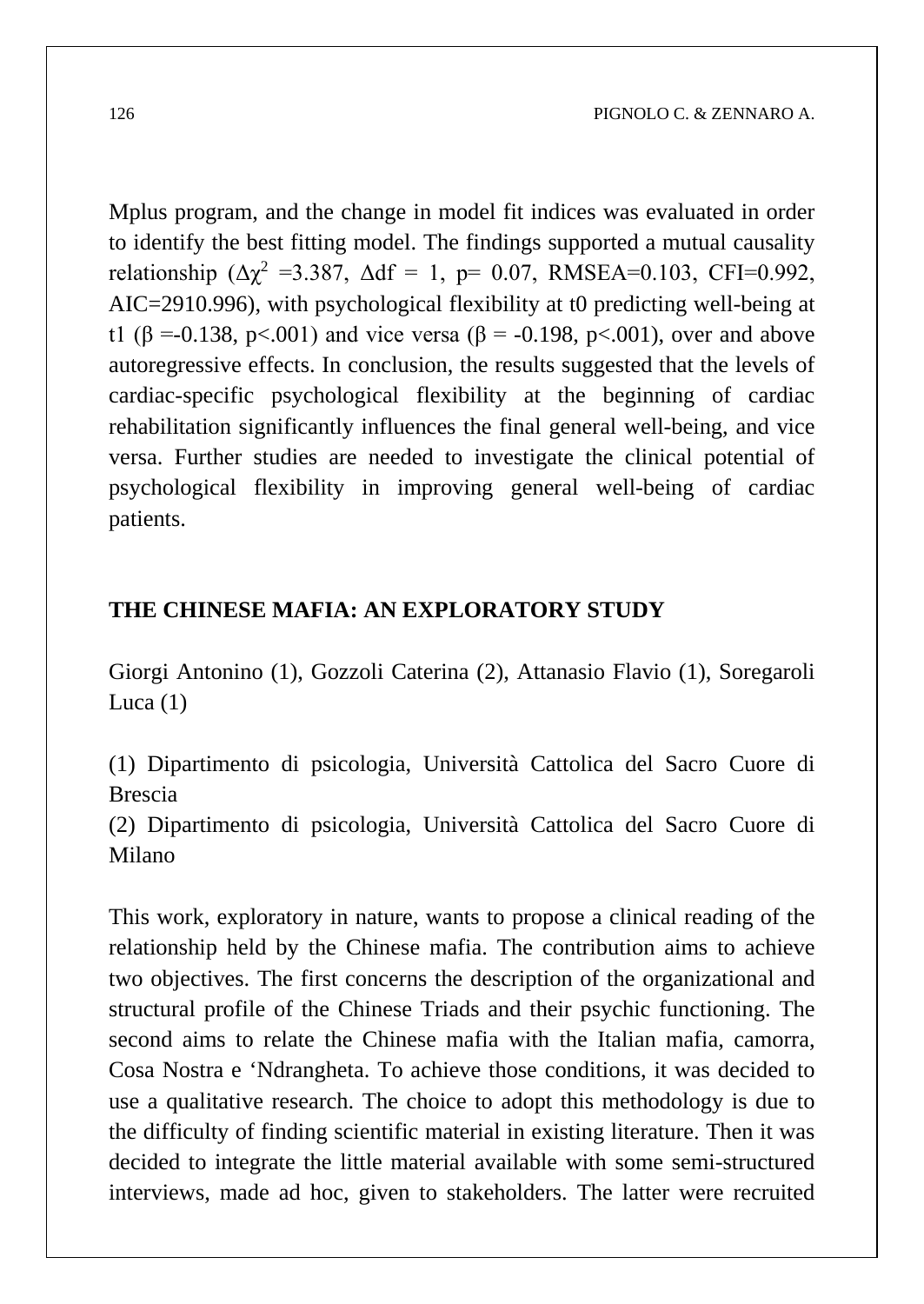through telematics devices. Each two-hour interview was taped, transcribed and analysed by the "paper-and-pencil" method in accordance with the principles of the Grounded-Theory. In line with this orientation several labels have been found, grouped into categories, which describe the phenomenon studied. The salient aspects relate to the culture of the mythical origins of the Chinese mafia, marked by biological and symbolic ties among members. Also from the analysis would seem to emerge aspects of psychism where the relationship between *I* and *We* is instrumental and destructive. From the results of the first objective we were able to compare this type of mafia with the typical aspects of the Italian mafia: the Chinese mafia seems to possess traits similar to those typical of syncretistic camorra and fundamentalist traits related to identity Sicilian and Calabrian mafia.

#### **THE CONTRIBUTION OF MATERNAL SENSITIVITY TO PRETERM INFANT DEVELOPMENT: A CARE-INDEX STUDY**

Giannotti Michele (1), Facondini Elisa (2), Ancora Gina (2), Cena Loredana (3), Chirico Gaetano (4)

(1) Department of Psychology and Cognitive Sciences, University of Trento (2) NICU Ospedale Infermi, AUSL Rimini

(3) Department of Clinical and Experimental Sciences, University of Brescia

(4) NICU Spedali Civili, AUSL Brescia

Preterm birth represents a stressful event for the whole family. In the early months, separation from their infant, anxiety for prospective negative child outcomes and less child involvement in the interaction may increase the parents' psychological vulnerability. These conditions may negatively influence the ability of the mother to interpret her child's signals and respond adequately. The main hypothesis is that mothers of preterm born infants display lower level of dyadic sensitivity and more insecure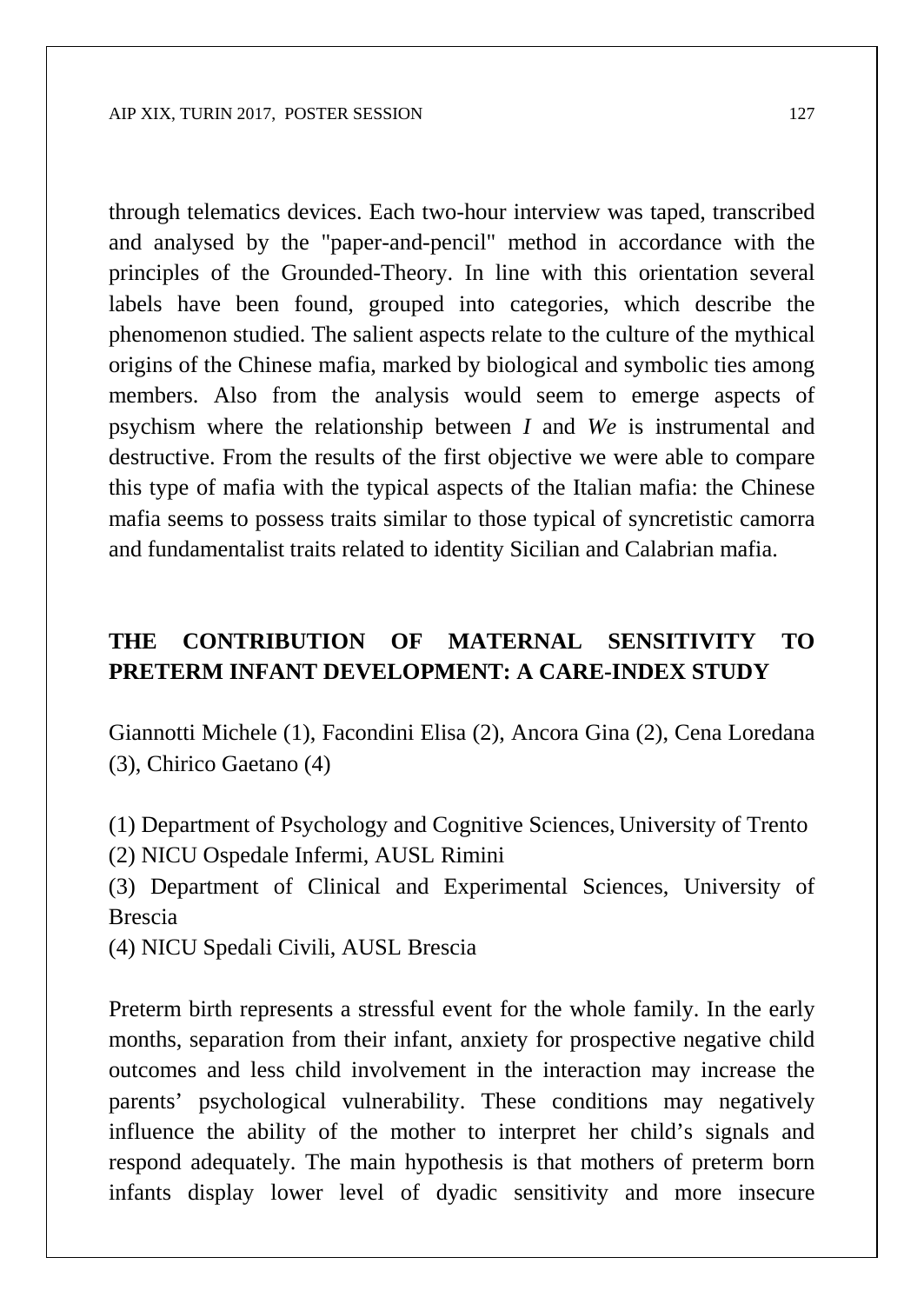attachment forerunners compared to the control group. 61 mother-child couples were assessed from birth to the first 12 months of age; 27 of these had preterm children (birth weight < 1500 g) while 34 had term children. Participants were recruited in collaboration with the NICU of Rimini and Brescia. At 3 months of corrected age of the newborns, all couples were subjected to CARE-Index, a video-recorded procedure of adult-child spontaneous interaction evaluating parental sensitivity and attachment forerunners. Mothers also completed the CES-D, a self-report measure of symptoms of depression. The Bayley Scales III were administered to assess the children's psychomotor development. Mothers of preterm children displayed lower dyadic sensitivity in interaction ( $p < .01$ ), more frequent insecure attachment precursors  $(p < .01)$  and higher level of depressive symptoms ( $p < .05$ ) compared to controls. 56% of them fell into the highrisk category of the CARE-Index. In both groups, children with low sensitive mothers showed low scores on Bayley Scales ( $p < .05$ ). These findings confirm differences between the two groups in terms of maternal depressive symptoms and dyadic sensitivity. The significant relationship between sensitive maternal behavior and psychomotor development, suggests the importance of developing specific programs to support mother with preterm born during perinatal period. Longitudinal studies are recommended to examine developmental pathways in preterm infants.

### **THE NEUROBEHAVIORAL ASSESSMENT OF PRETERM BABIES: A MODEL OF EARLY PREVENTION IN THE NICU OF POLICLINICO UMBERTO I**

Banella Fabia Eleonora (1), Gangi Sarah (2), Terrin Gianluca (2), De Curtis Mario (2)

(1) Dipartimento di Psicologia Dinamica e Clinica, Università "Sapienza" di Roma.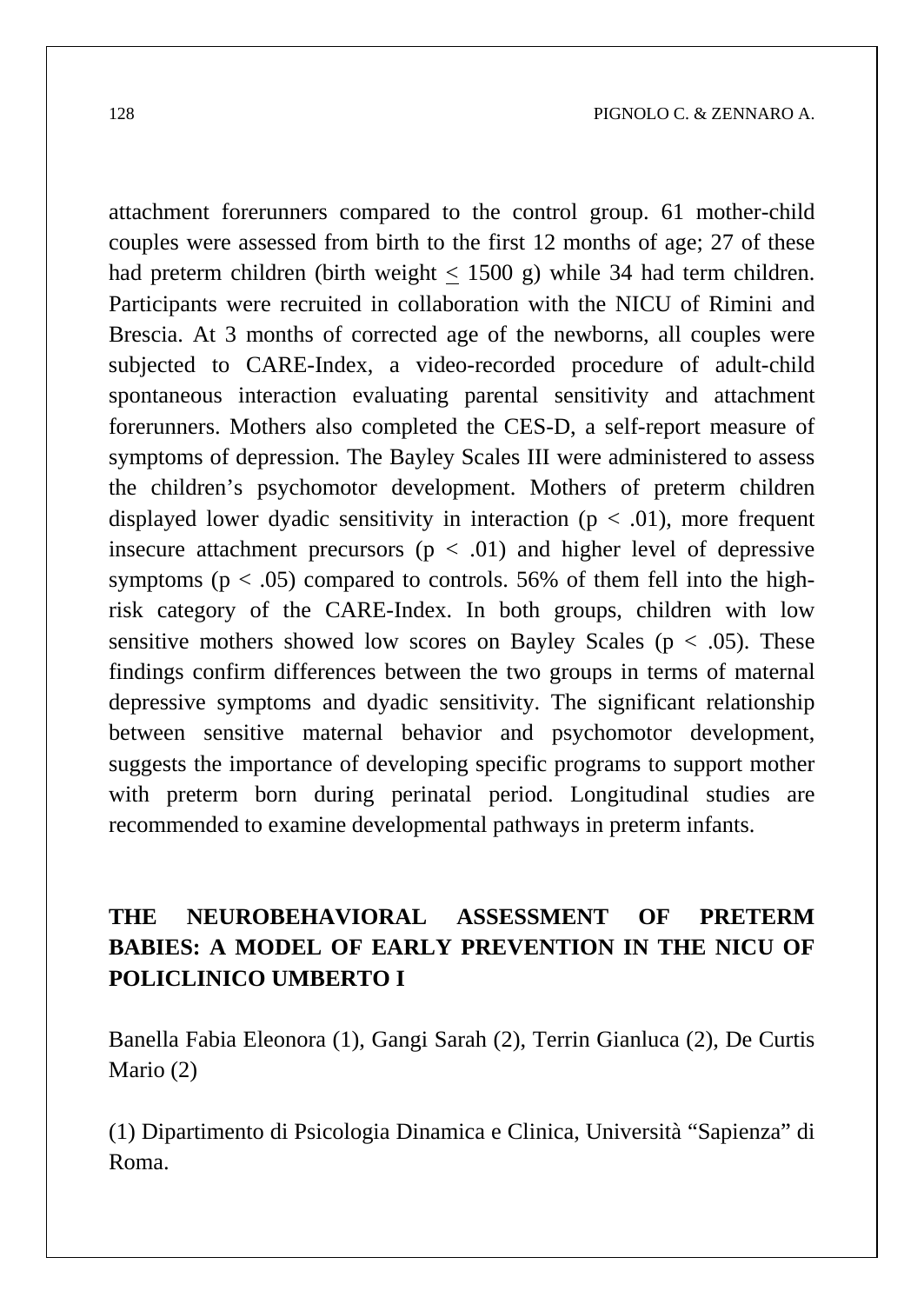(2) Dipartimento di Pediatria e Neuropsichiatria Infantile, Università "Sapienza" di Roma

Preterm babies are considered to be a vulnerable population, since they have an increased risk to develop behavioral, cognitive, and motor impairment, due to the significant challenges that they may often present with respect to respiration, nutrition, and other possible medical condition since their birth. Research studies on infants have shown that preterm babies have specific neurodevelopmental profiles when compared with full-term peers, and are considered to have more vulnerabilities in their self-organizing neurobehavioral capacities, such as organizing behavioral states (i.e. sleep, alertness and distress), and other bio-psychological processes, such as arousal, attention, temperature regulation, moods, hunger, and social engagement. The early detection in the NICU of children with neurodevelopmental delays is crucial to design, plan and provide effective intervention directly addressed to the baby and his family, that are based on a realistic view of the infant's developmental needs and behavioral style. In this poster our aim is to present a comprehensive neurobehavioral assessment scale, especially suited to high-risk and premature infants: the NICU Network Neurobehavioral Scale (NNNS; Lester & Tronick, 2004). The 13 summary scores of the NNNS that assess both neurologic integrity and behavioral functioning, including signs of stress, will be described in details (orientation, habituation, hypertonicity, hypotonicity, excitability, arousal, lethargy, nonoptimal reflexes, asymmetric reflexes, stress, selfregulation, quality of movement, handling). We will also describe how the NNNS can aid clinicians managing the care of infants, individualizing interventions, and working with parents on appropriate caretaking. Finally, we present a case study with a clinical summary and a work sheet that clinicians may find useful for clinical consultation with caregivers and parents.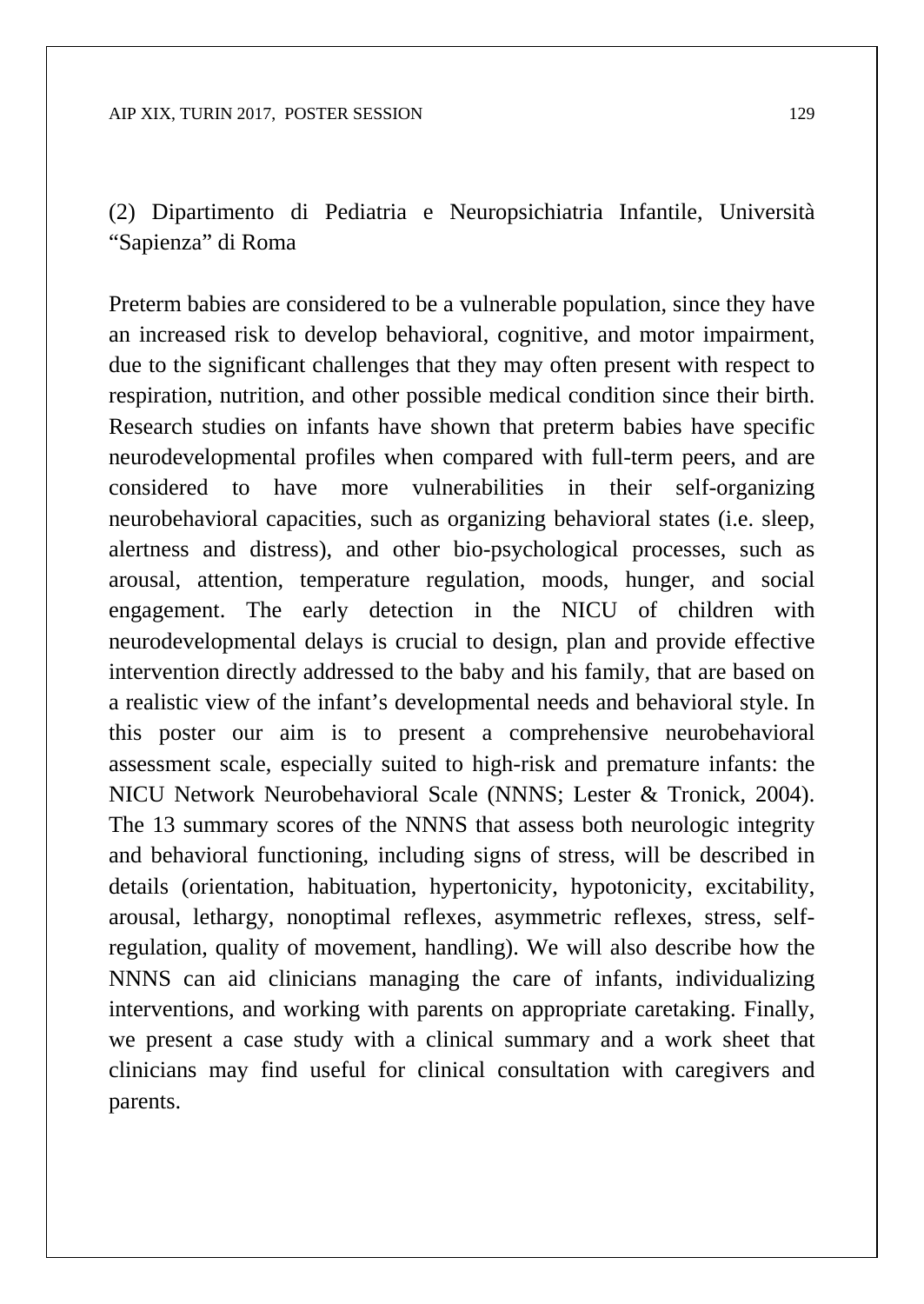#### **THE RELATION BETWEEN REFERENTIAL AND REFLEXIVE PROCESSES: IMPLICATIONS FOR CLINICAL PRACTICE**

Esposito Giovanna (1), Savarese Livia (2), Squitieri Barbara (3)

(1) Centro SInAPSi, Università degli Studi di Napoli Federico II (2) Dipartimento di Studi Umanistici, Università degli Studi di Napoli Federico II (3) Psicologa

Although referential process (RP) (Bucci, 1997, 2015) and reflexive process share some theoretical assumptions, their relation has never been explored through an operational approach. This study analyzes the relation between Referential Activity (RA) (Bucci, 2011) which may be conceived as the linguistic index of RP, and two reflexive processes of different complexity, *reflection* and *reflexivity*, which have been recently conceptualized by the present study's authors according to a semiotic and psychodynamic perspective (Freda & Esposito, 2017). Specifically, the audio recordings from seven sessions of a counselling group for underachieving university students were transcribed verbatim and analyzed through two procedures: (1) the latest Italian version of the computerized text analysis software developed for the analysis of RA (Discourse Attribute Analysis Program software) (Mariani et al., 2013) and (2) the analysis of the narrative functions (Marra & Holmes, 2004) that aimed to track *reflection* and *reflexivity* processes (Esposito & Freda, 2016). Findings showed that the software-based analysis mainly captured those processes that, according to the combined analysis of the narrative functions, may be defined as *reflection* processes. Instead, more complex processes of *reflexivity* could be detected by taking into account an additional and innovative configuration of software indexes. Overall, these data inform us about some similarities between reflexive process and RP: they are not antagonists; rather, high referentiality seems essential for the activation of reflexive processes of higher complexity. Further studies are required to understand whether the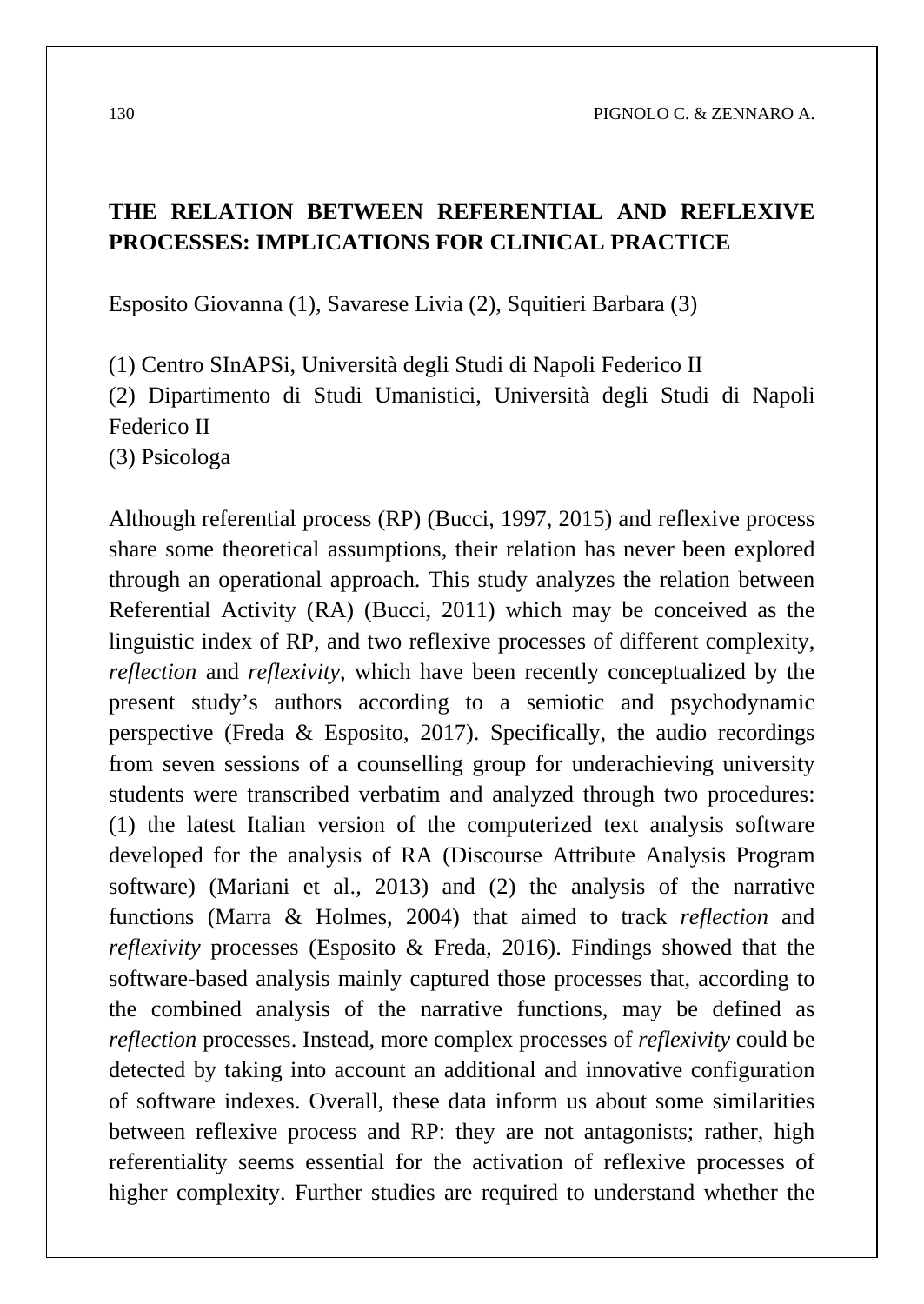data obtained are replicable in other group counselling interventions. Furthermore, some clinical implications for counselling, as well as the methodological relevance of this study, will be discussed.

### **THE RELATIONSHIP BETWEEN THE ALEXITHYMIA TRAIT AND THE PHENOMENOLOGY OF AUTOBIOGRAPHICAL MEMORY**

Montebarocci Ornella (1), Filippini Tommaso (1), Monego Jacopo (1)

(1) Department of psychology, University of Bologna

The present research was designed to identify and explore the relationship between the phenomenology of autobiographical memory and the intensity of alexithymia trait in the individual personality. Memory phenomenology is seen as one of many dynamic processes that can allow the expression of individual traits, thus becoming, from a cognitive point of view, a common ground between autobiographical memory and personality. Given that emotional content, autonoetic conscience and the creation of a coherent life script from life events are key features of autobiographical memory, our research focused on detecting a relationship between self-defining memories reminiscing style (thus observing their phenomenological dimensions) and alexithymia. Indeed, alexithymia is, in the definition set by Taylor & Bagby (2013), a pattern of personality traits that leads to difficulties in discerning and expressing emotions, external oriented cognitive style and poor imagination. A group of 81 non-clinical subjects have been recruited to take part in the experiment; two subsequent procedures have been administrated separately to each subject in order to measure, respectively: the subjective level of alexithymia, through the administration of the Toronto Structured Interview for Alexithymia and the 20 item Toronto Alexithymia Scale; the subjective phenomenological features of one's autobiographical memory by using the Memory Experience Questionnaire in its short form referred to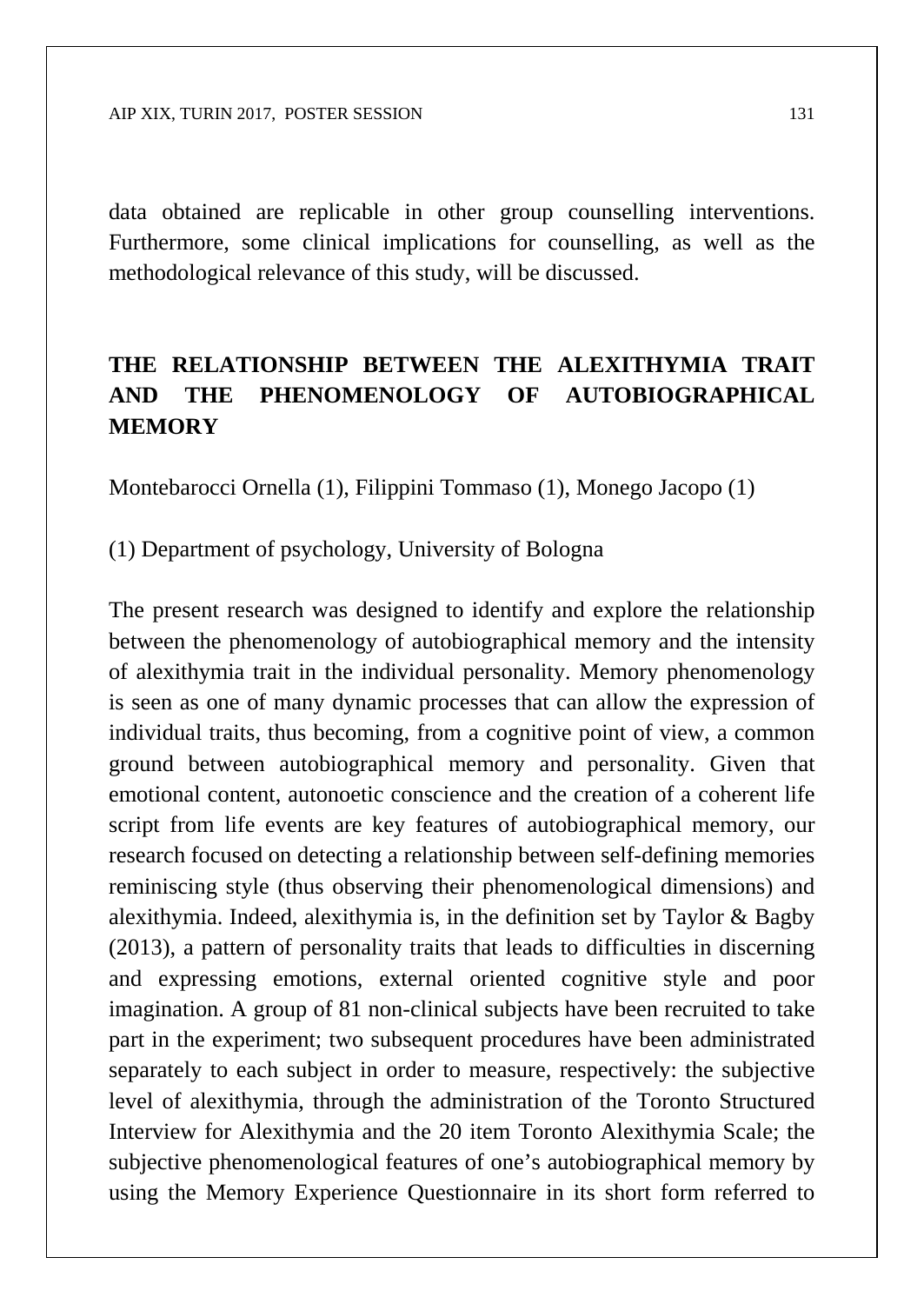two different self-defining memories produced by the subject. The data have undergone a repeated measures multivariate analysis of variance: the results showed a significant interaction between individual level of alexithymia and phenomenological dimensions of autobiographical memory. Our conclusion is that a particular individual personality asset such as the alexithymic one can pose an important influence on the way memories present themselves to the conscience.

## **THE ROLE OF EMOTIONAL INVESTMENT IN THE BODY AND DEPRESSION AMONG YOUNG ADULT SELF-INJURERS: NONSUICIDAL SELF INJURY (NSSI) VERSUS SUICIDAL BEHAVIOR**

Ioverno Salvatore (1), Lusuardi Andrea (2), Baiocco Roberto (2), Spensieri Valentina (3), Cerutti Rita (3)

(1) Department of Psychology, University of Texas at Austin, U.S.A. (2) Department di Psychology of Development and Socialization Process, Faculty of Psychology, University of Rome "La Sapienza", Italy (3) Department of Dynamic and Clinical Psychology, Faculty of Psychology, University of Rome "La Sapienza", Italy

The body of knowledge concerning suicidal behavior (SB) and non-suicidal self-injury (NSSI) among adolescents and young adults has increased significantly in the last two decades. Studies have indicated that individuals with a history of self-injury tended to report a negative body image and lower levels of body protection. The present study was designed to expand the knowledge on self-injury variables that can predict and distinguish selfinjurious behaviors with and without a suicidal intent. The sample consists of 588 italian young adults (Mean Age =  $24.45$ ; SD =  $6.2$ ; 28.7% males) and it was devided into two groups: "with" and "without" self-injury behavior. An on-line survey has been used. All the participants completed the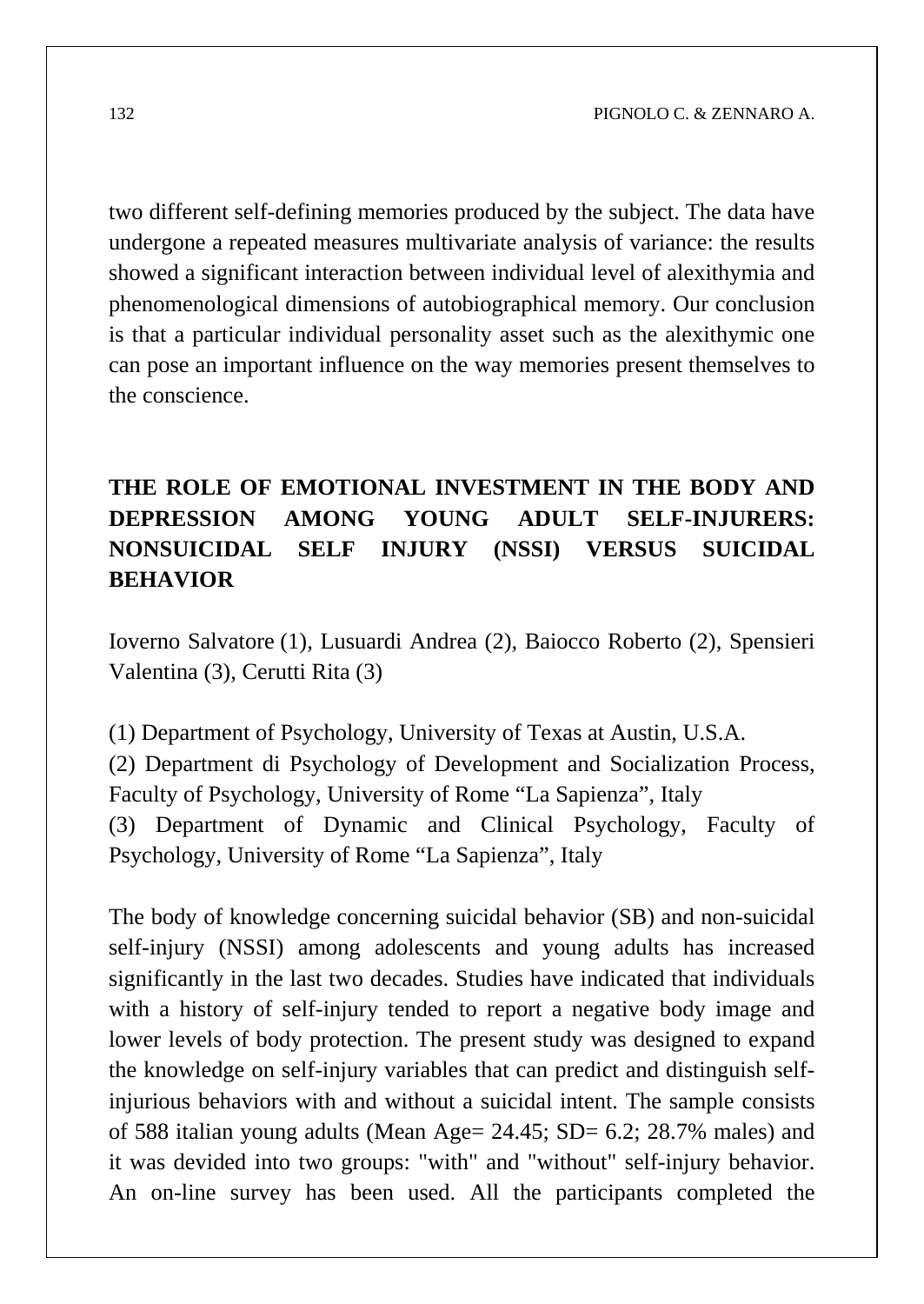following measures: *Deliberate Self-Harm Inventory* and *Repetitive-Nonsuicidal Self-Injury Questionnaire* to assess occasional and repetitive self-injury; *Suicidal Behavior Questionnaire* to assess suicidal behavior; *Beck Depression Inventory* to assess depressive symptomatology and *Body Investment Scale* to assess the emotional investment in the body. Regression analyses were used to explore if there were differences in variables predicting suicidal behavior and non-suicidal behavior among the two groups. Results showed that the variable Body Care predicts the suicidal ideation only for the group with self-injury (IRR=1.05,  $p \lt 0.01$ ) while lower level of depressive symptoms predicts the Absence of Suicidal Ideation only for the group without self-injury (IRR= .61,  $p$ < .05). The predictor variables for the development of self-injury over the last year are the following: Age at measurement (IRR=.91,  $p$ < .05), Body Protection (IRR=.92,  $p$ < .05), Depression (IRR=1.01, *p*< .05) and Age of first self-injury behavior (IRR=.94, *p*< .05). Findings of this study highlight the relevance of the emotional investment in the body to prevent the risks of self-injury behavior in line with previous studies.

### **THE ROLE OF PSYCHOSOCIAL RISK FACTORS AND ANXIETY IN PREDICTING MATERNAL AND PATERNAL DEPRESSIVE SYMPTOMATOLOGY DURING PREGNANCY**

Tambelli Renata (1), Trentini Cristina (1), Trovato Annamaria (1), Volpi Barbara (1)

(1) Department of Dynamic and Clinical Psychology, "Sapienza" University of Rome, Italy

In the last decades, many studies have been carried out to identify the main risk factors involved in the development of maternal depression during pregnancy. In contrast, risk factors associated to antenatal paternal depression have yet to be systematically explored. In keeping with this, the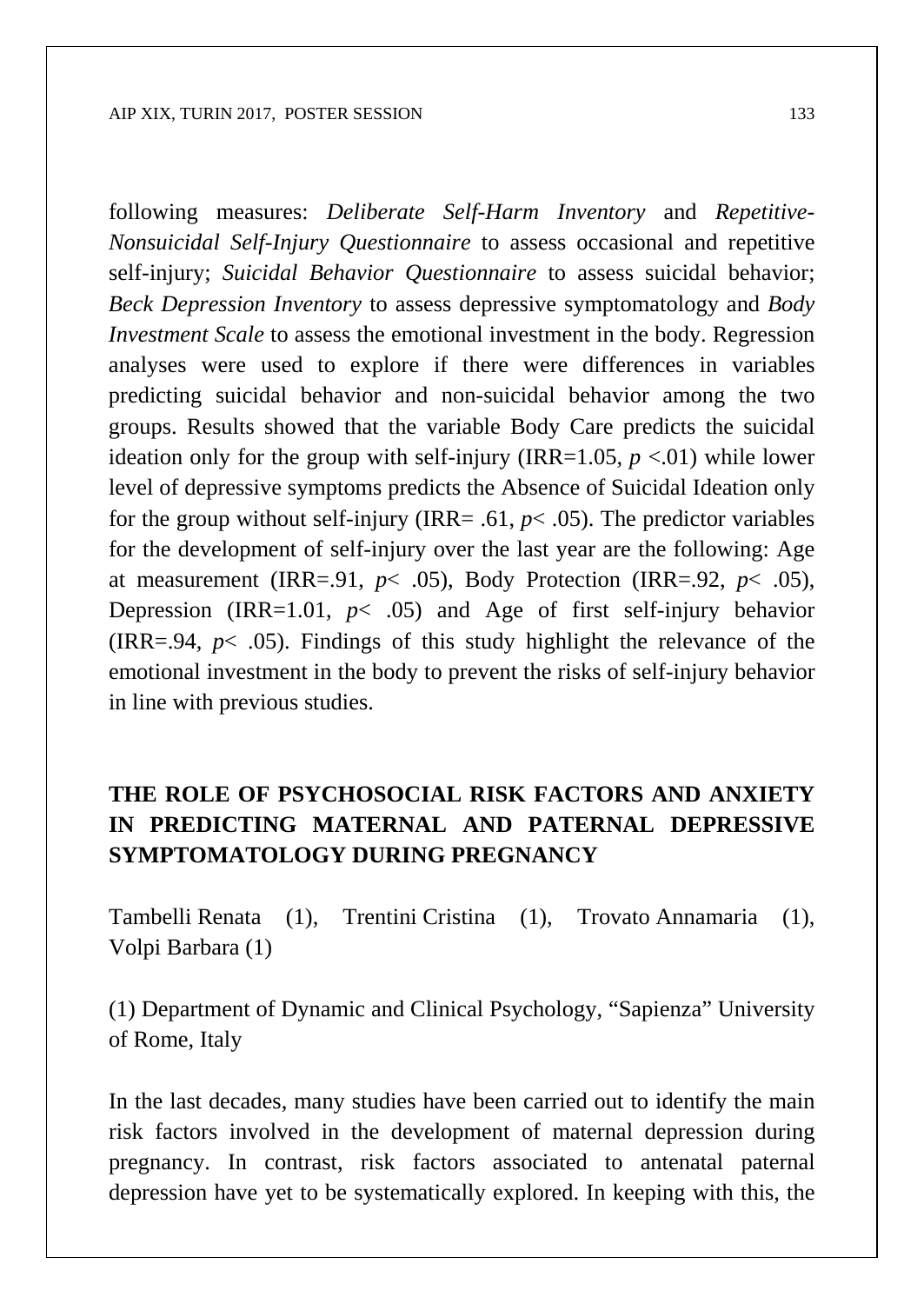aim of the present study was to investigate the role of several psychosocial risk factors in predicting depressive symptomatology during pregnancy, in mothers and fathers. A total of 146 primiparous mothers and 105 primiparous fathers reporting a psychosocial risk condition were recruited independentely from maternity and child health services, during the second trimester of pregnancy. All parents were evaluated for depressive symptomatology, anxiety and perceived social support, using the Edinburgh Postnatal Depression Scale (EPDS), the trait subcale of the State-Trait Anxiety Inventory (STAI) and the Multidimensional Scale of Perceived Social Support (MSPSS), respectively. Two hierarchical multiple regression analyses were performed to determine the role of psychosocial factors in predicting antenatal depressive symptomatology, in mothers and fathers respectively. Marital dissatisfaction, personal history of depression, trait anxiety, were identified as significant predictors of depressive symtomatology, both in mothers and in fathers. Instead, family history of addiction, conflictual relationship with the parents in the past year, and loss in the past year were identified as significant factors contributing to elevated depressive symptoms in mothers but not fathers. In this study, several psychosocial risk factors were consistently related to an increase in depressive symptoms during pregnancy, both in in mothers and fathers: some of these factors seem to be specifically related to maternal depressive mood.

### **THE SUBJECTIVE SYMPTOMS EXPERIENCE IN EATING DISORDERS PATIENTS**

Nassisi Valentina (1), Gentile Daniela (1)

(1) Dipartimento di Psicologia Dinamica e Clinica, Sapienza Università di Roma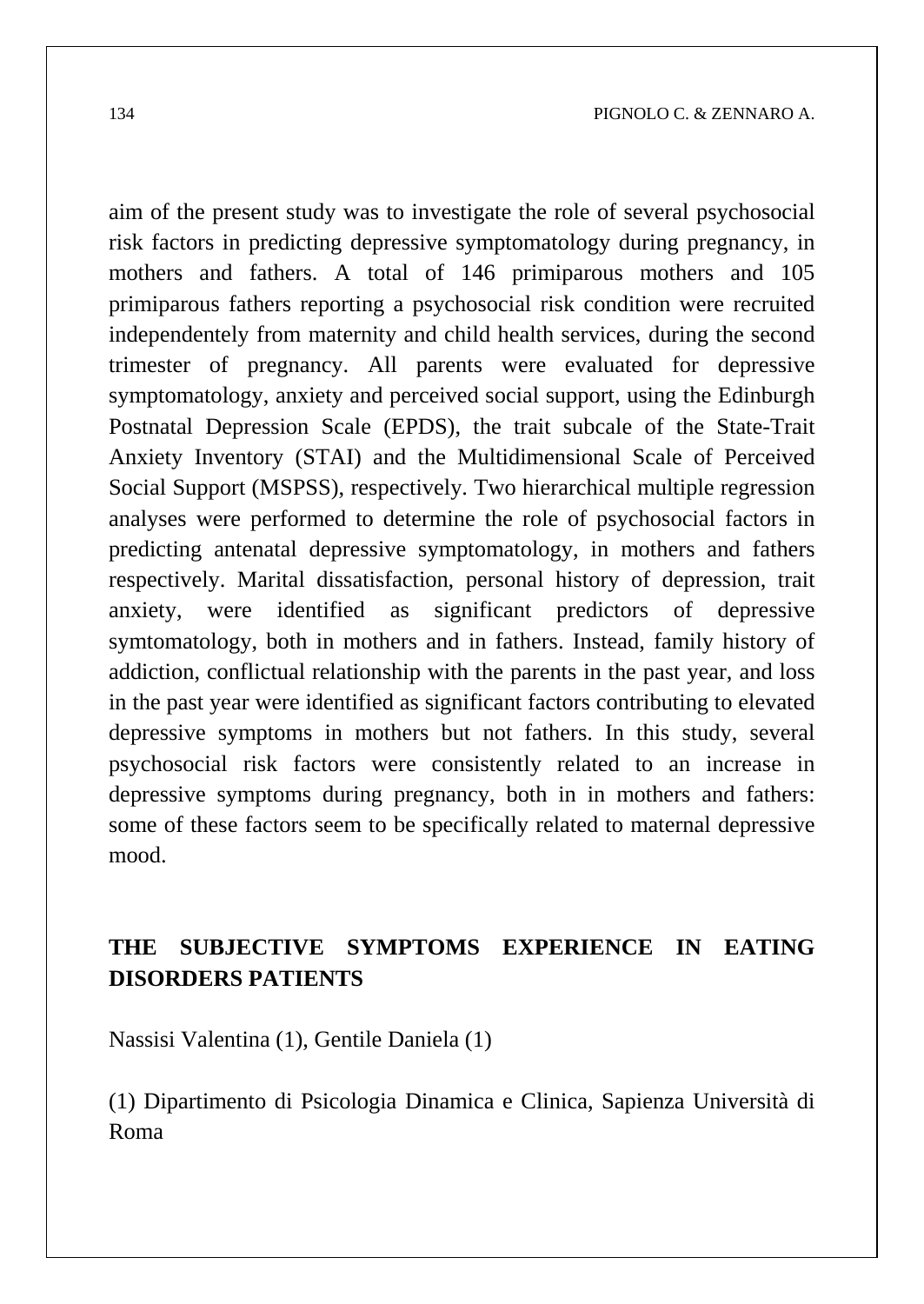In the last years, many limits about the clinical utility of ED (Eating disorders) diagnostic cathegories are pointed out: they don't take consider the clinical variability in the same diagnostic cathegory, the turning from one cathegory to another and between subtypes, and the resources of patients (Anderluh et al., 2009; Eddy et al., 2002; Keel et al., 2005). Personality features evidenced a powerful capacity to capture the ED complexity (Westen, Harnden-Fisher, 2001; Thompson-Brenner et al., 2005, 2008). In the light of these considerations, in the same way of personality, we hypothized that the focus on subjective symptoms experience in ED patients had a major clinical and therapeutic utility. We developed ESSE (*Eating Symptoms Subjective Experience*, Nassisi, Speranza, 2012), a clinician report composed by 34 items on a five point Likert scale. 101 clinicians assessed their ED female patients (mean age 27.8; ds 10.8; 18 to 57) on clinical variables, Global Assessment of Functioning (GAF), personality (SWAP-200, Westen, Shedler, 1999a,b) and attachment (AAQ, Westen, Nakash, 2005). The 69.3% of patients were anorexic, the 20.8% were bulimic and 9.9% EDNOS. A factor analysis with a varimax rotation pointed out three factors (46.6% of the overall variance): *Omnipotent control* (21.9%; 15 items), *Negative affective regulation* (16.9%; 12 items), *Relational meaning* (7.8%; 7 items). The *Omnipotent control* correlated with dismissing attachment  $(r=.34; p=.000)$  and with preoccupied too (r=.22; p=.026). For the *Negative affective regulation* no results were found. The *Relational meaning* correlated with the GAF (r=-.27; p=.007) and preoccupied attachment (r=.34; p=.000); it also predicted a lower general functioning ( $\beta$ =-.191; p=.05), the presence of personality disorders ( $\beta$ =.233; p=.024) and sexual abuse ( $\beta$ =.238; p=.018). This study highlights the importance of considering subjective experience in managing ED patients for identifying prognostic and therapeutic features.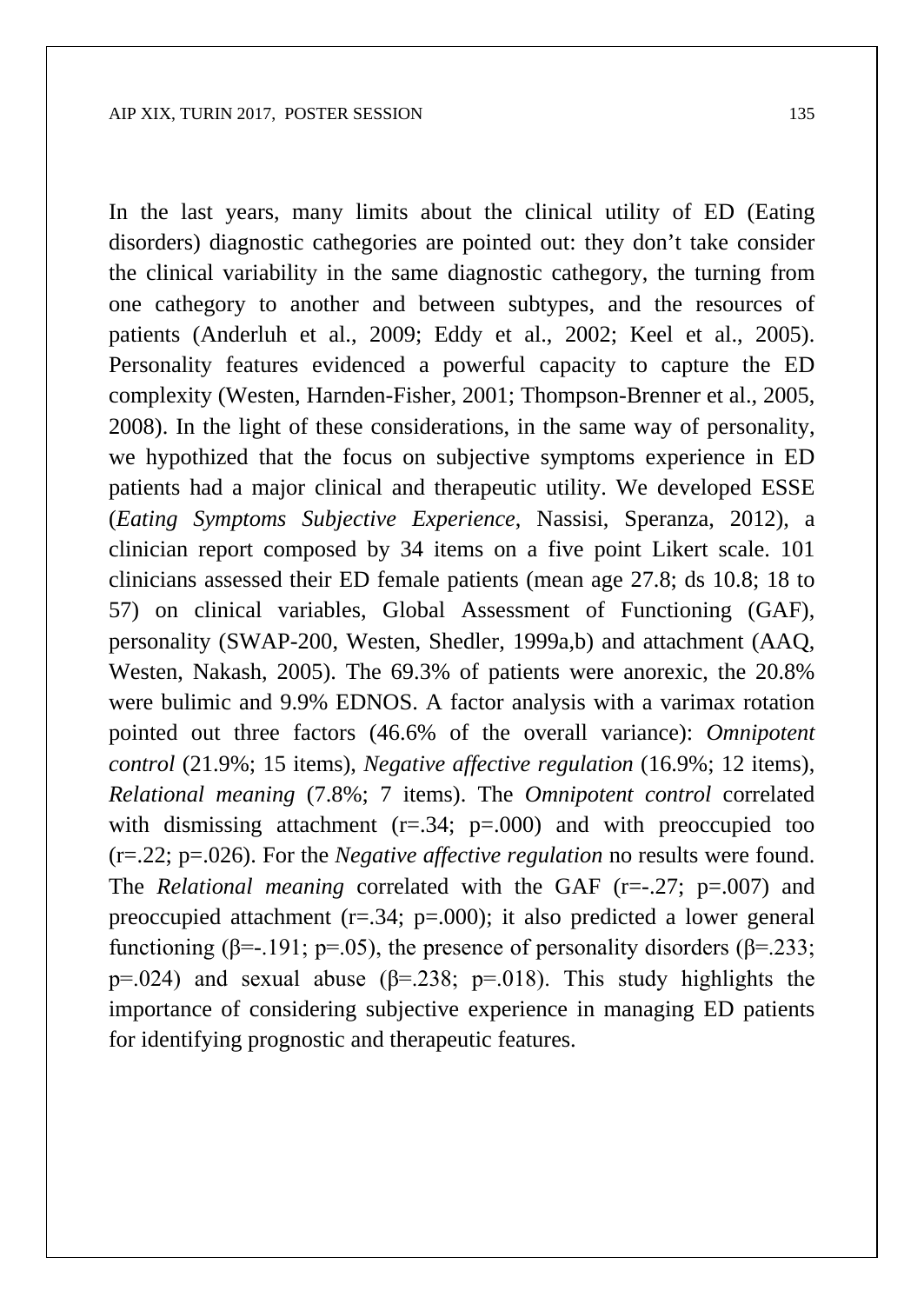### **THE TORONTO STRUCTURED INTERVIEW FOR ALEXITHYMIA IN THE ASSESSMENT OF EMOTIONAL DYSREGULATION**

Montebarocci Ornella (1), Monego Jacopo (1), Filippini Tommaso (1)

(1) Department of Psychology, University of Bologna

The 20 item Toronto Alexithymia Scale (TAS-20) has been set as the golden standard in assessing alexithymia both in clinical and research setting despite its limitation due to its self-report structure. Self-report questionnaires are in fact arguably effective in assessing deficits the subjects taking the test are unconscious about, as for the case of alexithymia. Overcoming this limitation is the main reason that in 2006 brought researchers to develop the Toronto Structured Interview for Alexithymia (TSIA): a structured interview (thus an observer-report instrument) composed of 24 questions with the purpose of assessing the dimensions of alexithymia. The present research aim is to evaluate the efficacy of the TSIA in the assessment of the affective dysregulation in an Italian nonclinical sample. As a measure of the validity of the questionnaire, we took into consideration its internal consistency and convergent validity. Negative affect, in particular represented by depression and anxiety, has also been taken in consideration because of its proved capability of broadening an existent alexithymic asset. A group of 81 non-clinical subjects underwent the experimentation; every subject completed the battery of tests composed by TSIA, TAS-20, BDI-II and STAI. The data analysis comprises:

internal consistency of all the tests,

inter-rater reliability between the two evaluators on the TSIA scores,

correlations with TSIA and its dimensions,

correlations between TSIA and TAS-20,

correlations of TSIA and TAS-20 with BDI-II and STAI respectively.

Our results show a strong capability of the TSIA in assessing alexithymia while clearing the limitation of the TAS-20 and keeping aside partially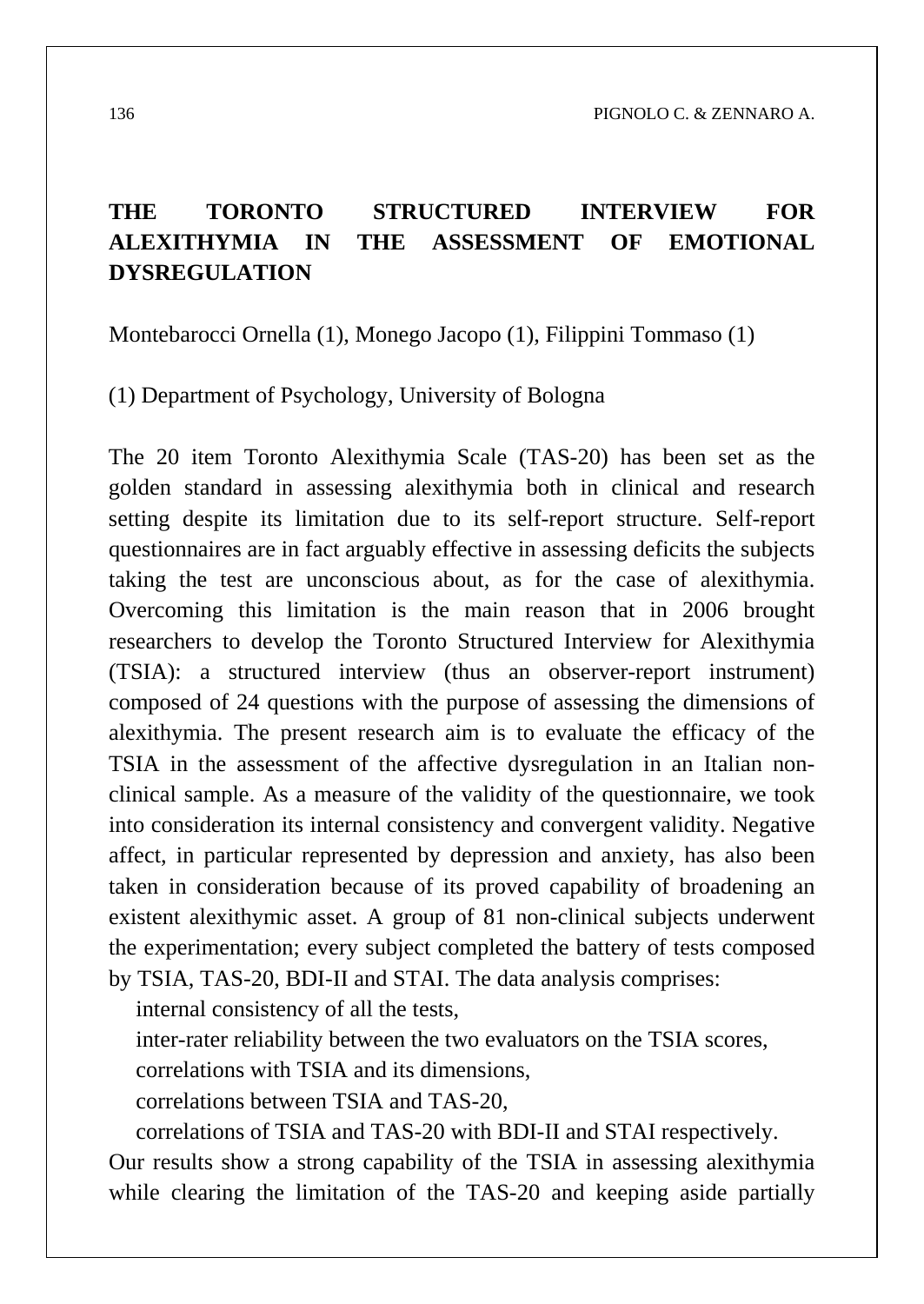overlapping construct such as anxiety and depression. Our final suggestion is that a more reliable evaluation of the affective dysregulation can come from a multimodal approach to it and the application of both a self-report and an observer-rated instrument, in clinical as well as in research settings.

#### **THE TRAUMATIC EXPERIENCE OF BREAST CANCER IN YOUNGER WOMEN: THE PSYCHOPATHOLOGICAL RISKS**

Lemmo Daniela (1), Martino Maria Luisa (1)

(1) Dipartimento di Studi Umanistici, Università degli Studi di Napoli Federico II

Receiving the diagnosis of breast cancer is a traumatic experience and may cause various emotional reactions, a set of psychic disruptions that challenge femininity and provoke stress-response symptoms. In recent years, this diagnosis increased in underforty women, with more aggressive forms and multimodal treatments. This experience has specific implications for the women's life-time in which it occurs. However, within a psychological framework, studies in this phase of life are still few. Within a broader theoretical and systematic review, we propose a study on psychopathological risks related to the traumatic experience of breast cancer in young women. The words *breast cancer, younger women* and *psychological impact* searched in the major databases for the last ten years. Inclusion criteria for this review were: 1) qualitative and quantitative research; 2) meta-review; 3) published in English and Italian language. The final analysis includes 9 articles about psychopathological risks related to the traumatic breast cancer experience in younger women: a difficult psychological adjustment, risks of psychological morbidity and poorer quality of life even after years from medical treatment. Among all, the risk of persistent and intrusive fear of cancer recurrence is very high. On one hand this fear is the most prevalent and disruptive source of distress for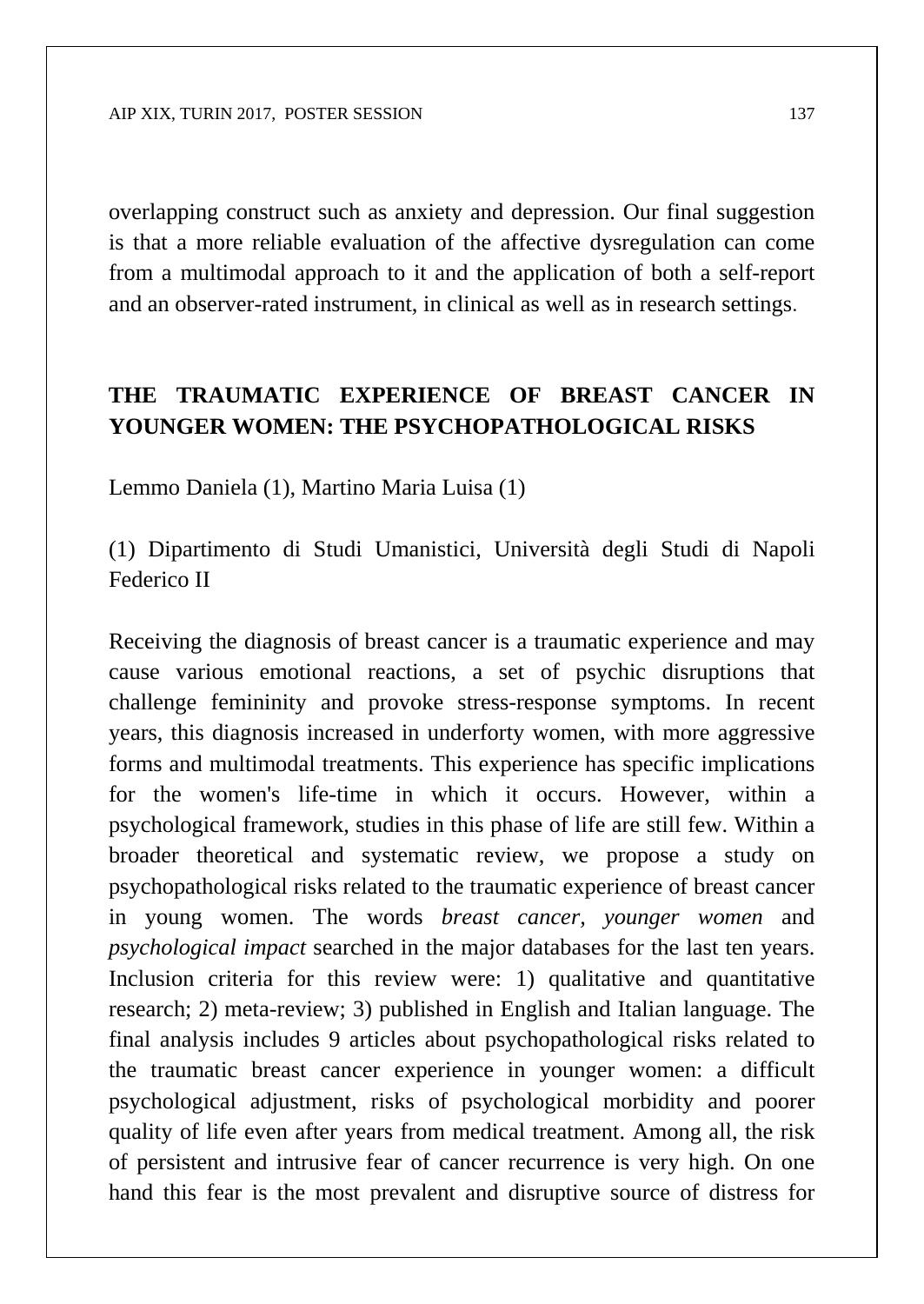long-term survivors. On the other hand, the level of intrusiveness of cancer, treatment received, psychological morbidity, maternity, cognitive processing and self-efficacy play an important role in relation to the fear of recurrence. The research findings provide a gap in the literature on the specific knowledge of traumatic breast cancer in underforty women, considered as a vulnerable minority group. The results of the review also highlight the importance of widening the studies on this topic in order to highlight the potential resources and to reflect on psychological-clinical support models for younger women.

### **THE VERBAL ABUSE. DESCRIBING AND MEASURING THE CONSTRUCT**

Gargaro Valentina (1), Vecchi Sara (1), Ruggi Simona (1), Oasi Osmano

(1) Department of Psychology, Catholic University of Milan

A careful analysis of the literature reveals a significant association between being exposed by parents to traumatic events during childhood, particularly in various forms of neglect and various types of abuse (physical, sexual, emotional and verbal ), and the development of Borderline Personality Disorder in adulthood. From this data, a self-report tool was developed, the Questionnaire for Evaluation of Verbal Abuse (VAQ, Oasi and Vecchi, 2015), which is not yet present in Italy. In this research the questionnaire was administered to a normative sample of 98 university students along with a battery of other instruments, already validated, investigating constructs close to verbal abuse. The descriptive statistics of the sample and of the instrument, as well as the correlation indexes between the scales of each instrument used and those of the VAQ, have been calculated. The results showed that the mean values of the VAQ scales (semantic level of communication, particular tone of voice, high sonic intensity) have a similar score during childhood and adulthood, according to the literature that states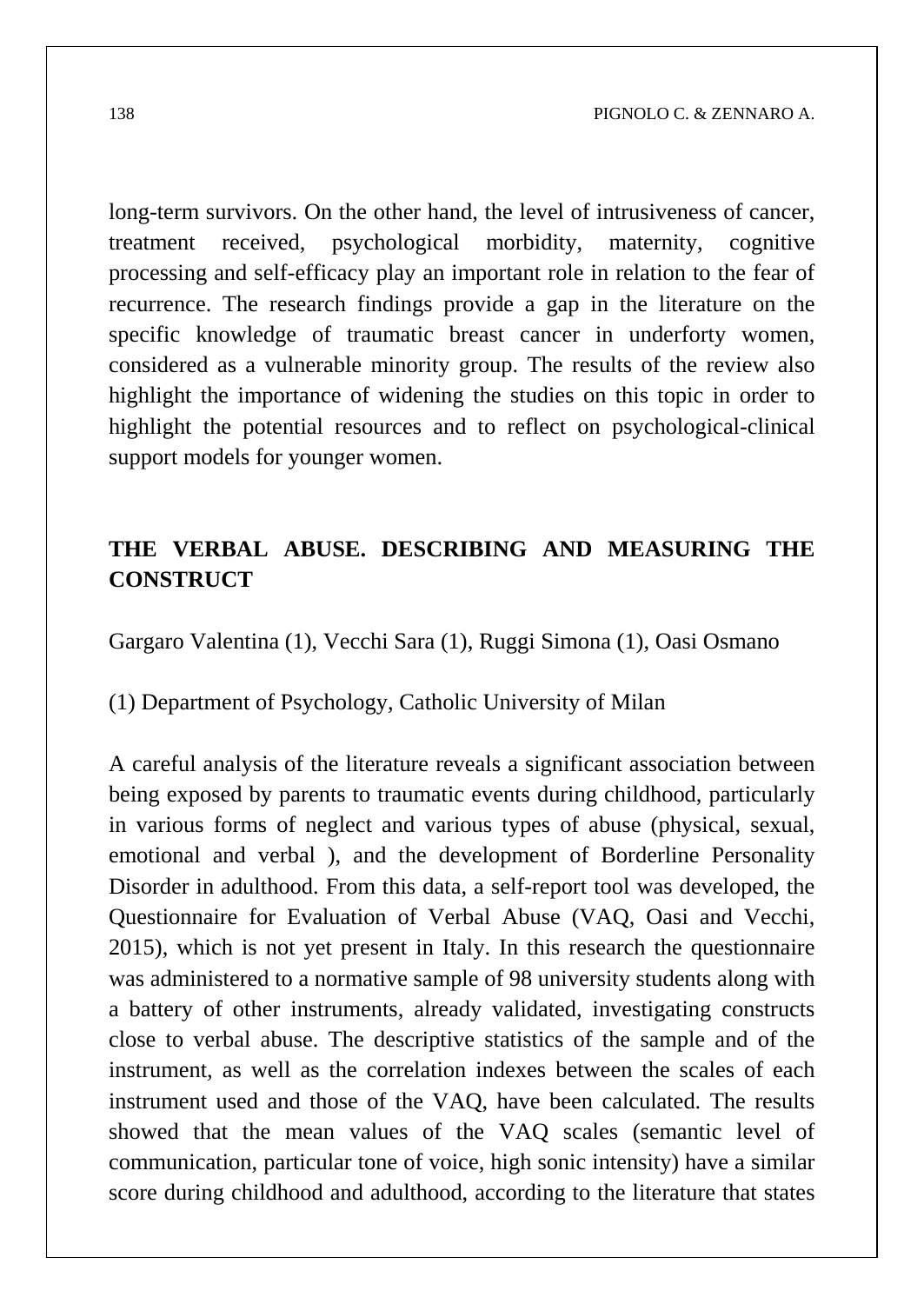that verbal abuse is the most stable form of abuse (McGowan et al., 2012). Many statistically significant correlations emerged between VAQ scales, demonstrating that the instrument measures related aspects of the same construct. The study has some limits (such as the small number of participants), but it shows interesting results that suggest a good probability of a future validation of the instrument.

### **TIME PERSPECTIVE AND TRAIT ANXIETY AS FACTORS IN THE DECISION TO UTILIZE FREE BREAST CANCER SCREENING CLINICS**

Guarino Angela (1), De Pascalis Vilfredo (1), Kirby Forgays Deborah (2), Serantoni Grazia (3,4)

(1) Dipartimento di Psicologia, SAPIENZA Università di Roma

(2) Department of Psychology, Western Washington University (USA)

(3) SSIPMED-Società Scientifica Internazionale di Psicologia e Medicina Educativa, Roma

(4) Dipartimento di Psicologia Dinamica e Clinica, SAPIENZA Università di Roma

Oncological screening that occurs prior to evidence of breast cancer symptoms is considered the optimal preventive medical practice. However, despite concerted education efforts, the risk for breast cancer remains high, due to the continued resistance to preventive cancer screening (Federici, Guarino, & Serantoni, 2012). According to the literature (Shaw et al., 2008; Ginossar, 2016), the theoretical framework *Cognitive-Social Health Information Processing-C-SHIP* (Miller, et al., 2001) could help to explain how individuals decide to engage in a health behaviour after determining: cancer-relevant encodings and self-construals, emotions' regulation, beliefs, expectancies, personality and cognitive traits and social skills. This study examines Future Orientation and Trait Anxiety in Italian in a sample of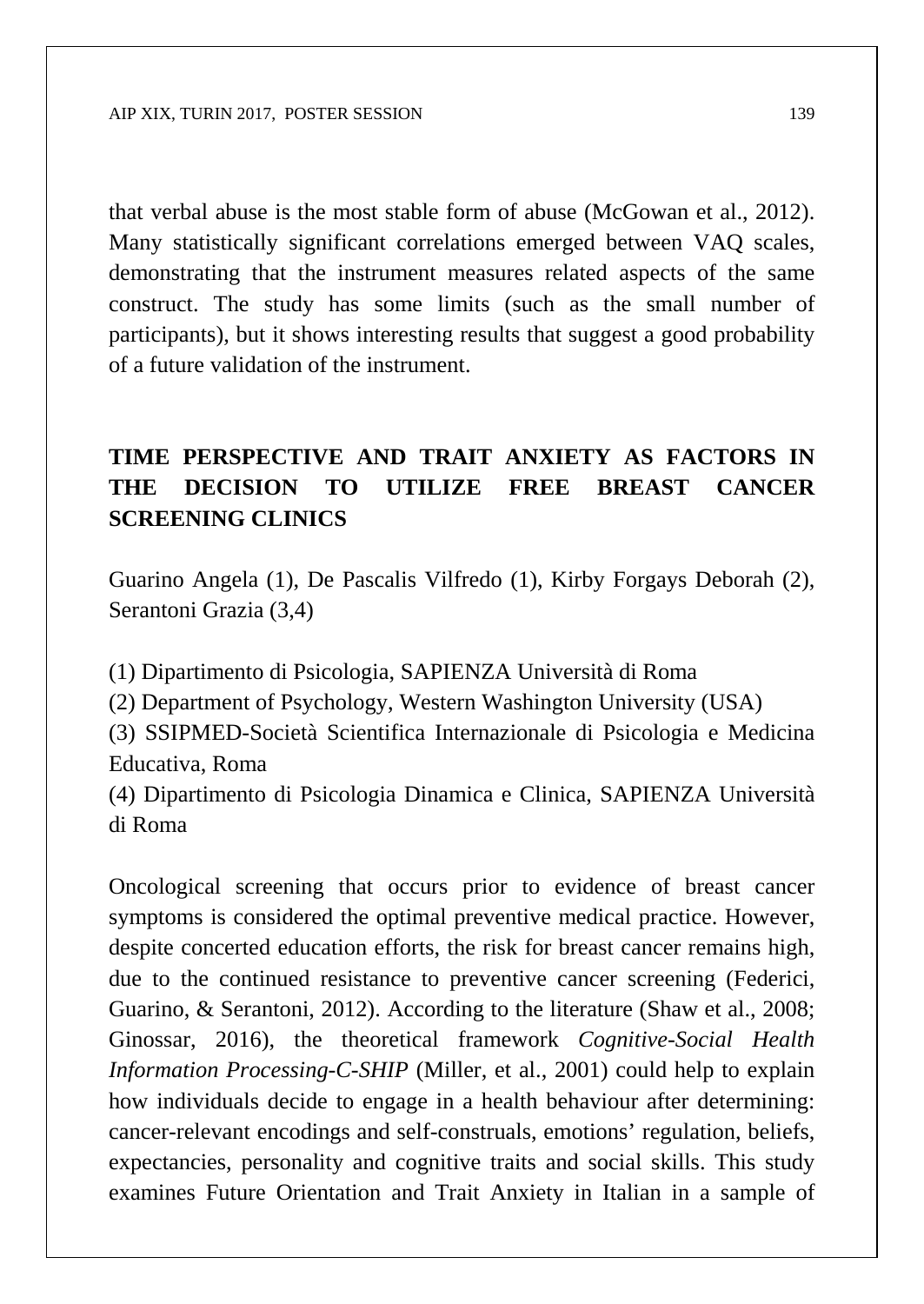Italian women (N=300; age: mean=39.4; s.d.=6.7) who did (N=150) and did not (N=150) engage in free breast cancer screening. None of the sample was symptomatic. *Stanford Time Perspective Inventory-STPI SF* (D'Alessio, Guarino, De Pascalis, Zimbardo, 2003) and *State-Trait Anxiety Inventory-STAI Y* (Spielberger, 1989; Pedrabissi & Santinello, 1998) were administered as well as a general demographic inventory. Correlational analyses were conducted between Time Perspective and Trait Anxiety on the total sample and then differentiated by group. Next, 2 between-group comparisons were performed: first, the screening and non-screening groups were compared on Future Time Orientation and Trait Anxiety; then, the age was added as a covariate. The results, inter alia, show that the participant group appeared to be more future-oriented but these differences were attenuated as a function of age; moreover, breast cancer screening participants reported higher levels of trait anxiety than the non-participants. These results may be useful to health professionals seeking ways to increase mammography participation.

### **TRAUMA AND AMYOTROPHIC LATERAL SCLEROSIS (ALS) ONSET: IS THERE A CO-OCCURRENCE LINK?**

Kleinbub Johann Roland (1), Pagnini Francesco (2), Palmieri Arianna (1,3)

(1) Department of Philosophy, Sociology, Pedagogy and Applied Psychology, University of Padova, Italy

(2) Department of Psychology, Università Cattolica del Sacro Cuore, Milan, Italy

(3) Padova Neuroscience Center, University of Padova, Italy

The occurrence of a trauma in the personal history, as well as the pathological use of dissociation, have repeatedly been associated to the onset of various physical disorders. For instance, they have been frequently associated to autonomic dysregulation that, a substrate for various chronic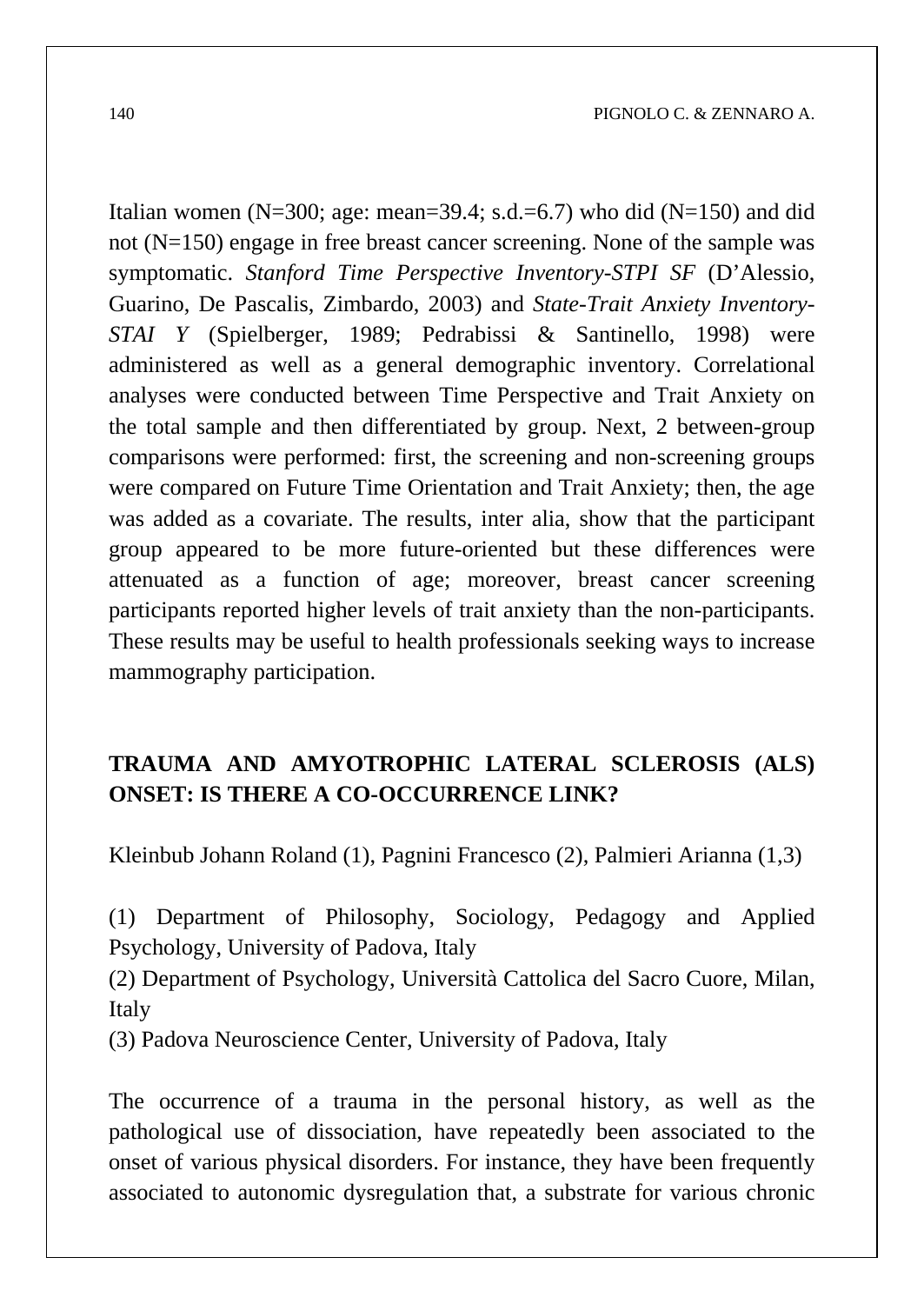diseases of unknown origin. Recent studies showed evidence that traumas' negative consequences even affect DNA molecules. The focus of the present study is on ALS, a dramatic neurological disease, with unknown etiopathogenesis, leading to paralysis and death within 3-5 years from the onset. Interestingly, ALS brain abnormalities seem to share some commonalities with the neural alterations caused by trauma exposure. These analogies suggest that traumatic experiences might act as predisposing or precipitating factors for the development of the disease. As a preliminary investigation of such hypothesis we assessed, through self-report questionnaires and semi-structured interviews, the dissociative attitudes, and the traumatic experiences of 25 people affected by ALS, attending the Neuromuscular Center of Padova's University Hospital. Employed measures were: Traumatic Experiences Checklist, Padova Backwards Trauma Inventory, Dissociative Experiences Scale-II. Transcripts of the interviews were analyzed by means of Interpretative Phenomenological Analysis (IPA). Twenty-one patients (84%) reported a severe traumatic experience between 5 and 10 years from the diagnosis. Furthermore, IPA revealed that the emotional narratives associated to these experiences were mainly characterized by feelings of impotence, physical overwhelming, and emotional paralysis. These results, albeit explorative, point toward a possible mind-body connection, and highlight how psychological trauma might impact the physical health dimension. The established model of neurovisceral integration, developed by Thayer and Lane, might be a useful theoretical framework for the explanation of the observed phenomena.

### **UNDERSTANDING THE TRAUMATIC EXPERIENCE OF BREAST CANCER IN YOUNGER WOMEN TROUGH NARRATIVES IN CANCER BLOGS**

Gargiulo Anna (1), Lemmo Daniela (1), Martino Maria Luisa (1)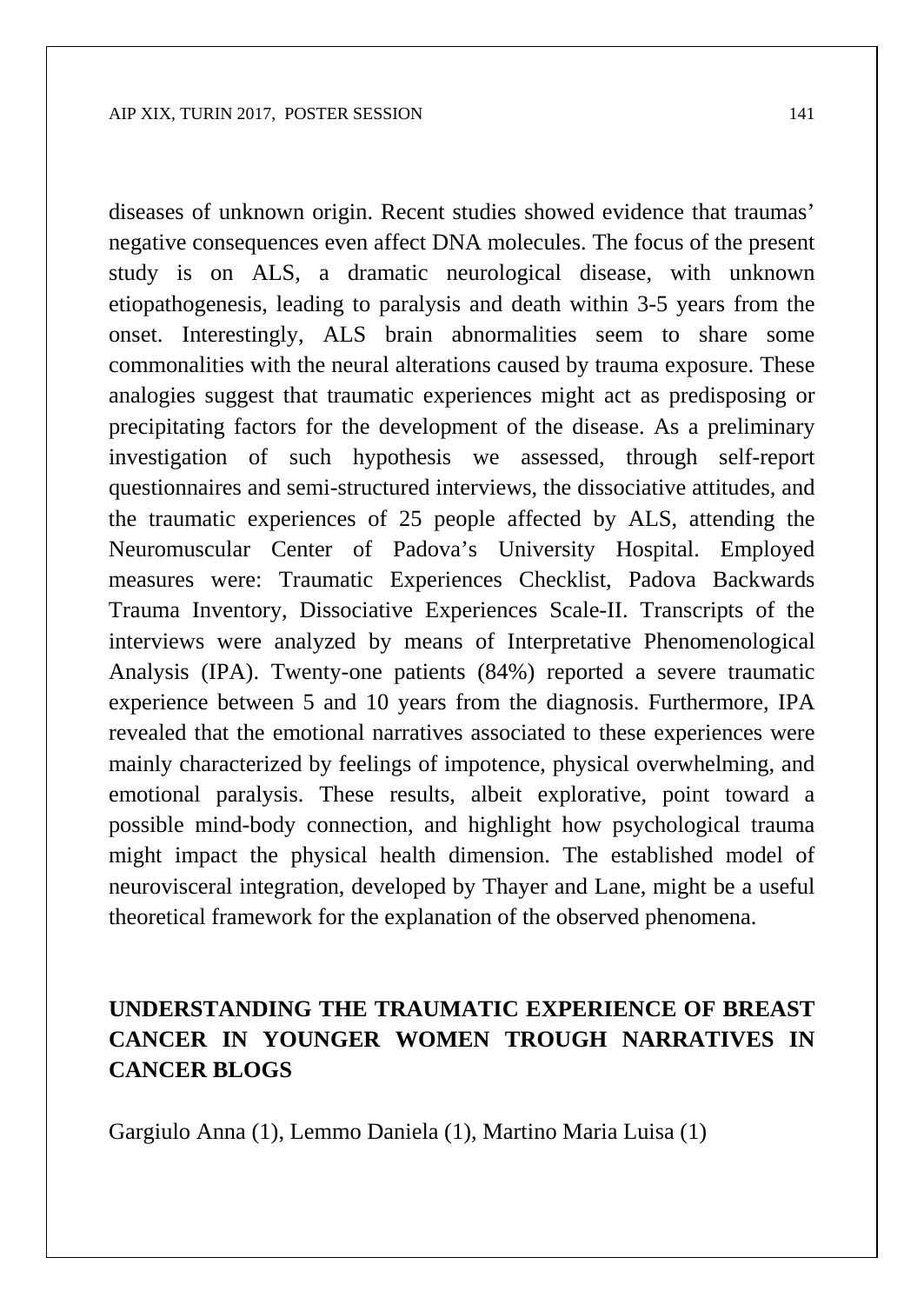(1) Dipartimento di Studi Umanistici, Università degli Studi di Napoli Federico II

The most recent medical data show an increase of breast cancer in younger women, but still few are the studies on the psychological traumatic experience during this phase of life. Main qualitative studies explore this experience within the target age of over 50, so it can be hardly extended to the target age of under 40. Within this new group, we observe a growing trend among young Italian women who open a blog to narrate and share their cancer experience. The cancer blog, as a narrative mediator of experience, can represent for researchers a tool of knowledge to construct a first understanding of this condition. Within a broader research project, this study aims at exploring the most prevalent topics in cancer blogs of younger women, who have received the breast cancer diagnosis before the 40 years, in order to understand their experience of illness, from beginning to the end. A quali-quantitative analysis of elementary contexts performed on two Italian breast cancer blogs through T-Lab software. Three thematic clusters emerged: times and places of a new identity (45.84%) in which the difficult process of integrating the illness into young women's life, which move towards possible adaptations, takes shape; the medical procedure between risks and resources (37.39%) refers to the long process of illness, from prevention to care, through the use of a technical-medical language that seems to give to women a sense of mastery over the illness process; the blog as a bridge between individual and social (16.76%) raises a need for connection between the internal and the external world. The blog analysis allows us to build a first step of the scientific knowledge about the traumatic specificity of this experience, showing a need for a narrative alphabetization of the emotions. This allows us to think about clinical support practices tailored to this group, in order to develop a diachronic processing of the experience and the construction of a new continuity of life.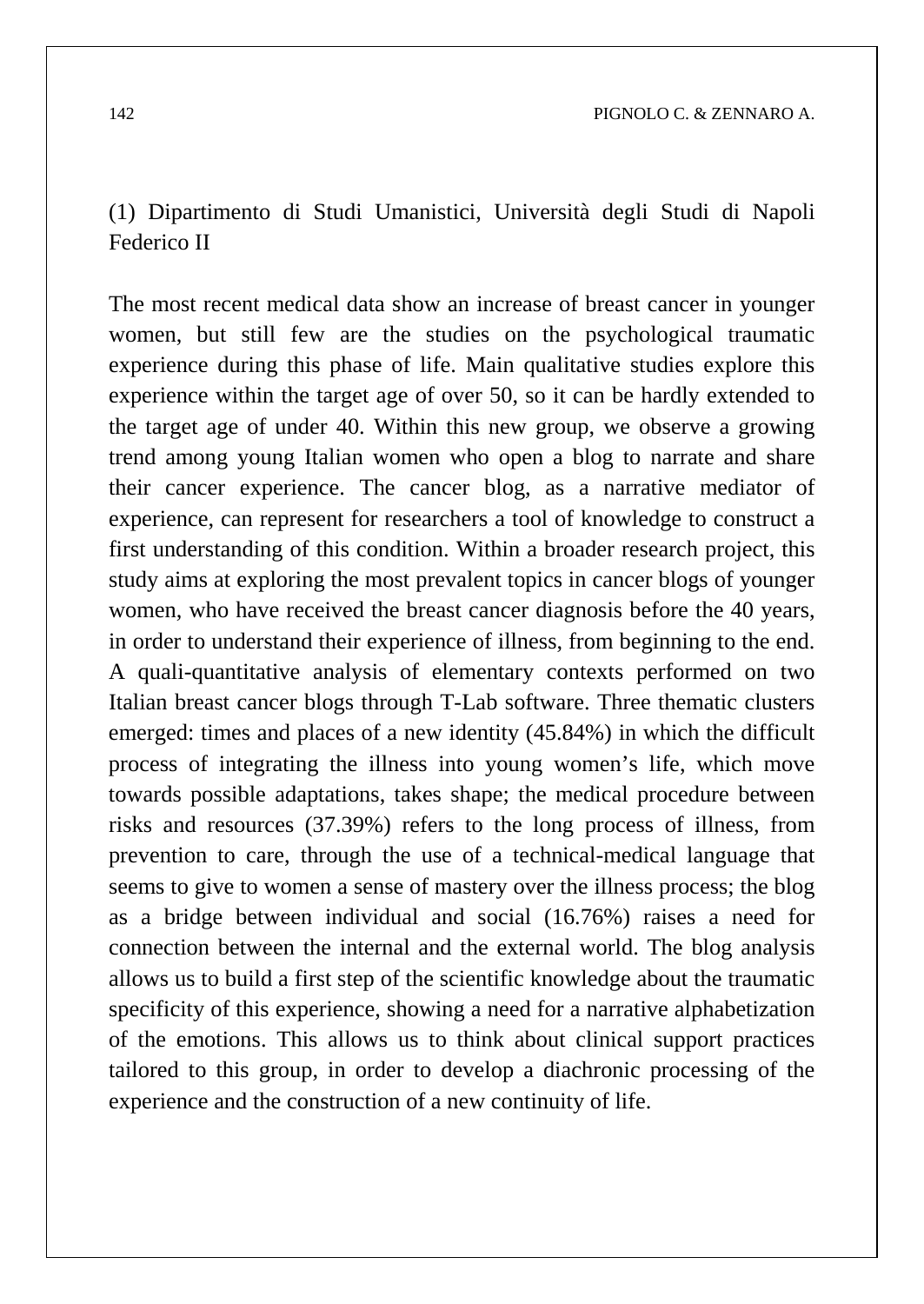### **UNIVERSITY OF BOLOGNA COUNSELING SERVICE: RESULTS OF A 6-MONTH FOLLOW UP PSYCHOTHERAPY OUTCOME EVALUATION**

Ruini Chiara (1), Vescovelli Francesca (1), Di Ubaldo Stefano (1), Greco Sara (1), Nicoletti Giulia (1), Poloni Matteo (1), Ricci Bitti Pio Enrico (1), Monti Fiorella (1)

(1) Department of Psychology, University of Bologna

University students are increasingly reporting high levels of psychological symptoms and low levels of well-being (Beiter et al., 2015). This vulnerable psychological condition is alarming since it could be associated with academic problems and future chronic psychological disorders. Furthermore, it could negatively influence students' psychological growth. University counseling centers may represent the ideal context to promptly detect the onset of students' psychological disorders and to treat them (Monti et al., 2013, 2014; Vescovelli et al., 2017). However, to our knowledge, in Italy, only few studies investigated the long-term effectiveness of interventions delivered at University counseling services to reduce students' distress and increase their well-being (Monti et al., 2013, 2014; Vescovelli et al., 2017). The main aim of the study was to investigate the long term effectiveness of psychotherapies delivered at the University of Bologna's Counseling Service (UniBoCS) by performing a 6-month followup examination. The sample consisted of 476 students (Women=324, Men=152; Mean Age=23.85 years, SD=3.196, 18-37 years). They were treated with an individual or group intervention and, according to their diagnosis, a cognitive behavioral approach or a psychodynamic approach was used. All interventions had a mean duration of 1 year, with 1-hour weekly sessions. Students completed the *Clinical Outcomes in Routine Evaluation* (CORE-OM; Evans et al., 2000, 2002) at the beginning of interventions, after their conclusion and at the 6-month follow-up. At the end of the psychotherapy, symptoms significantly decreased and well-being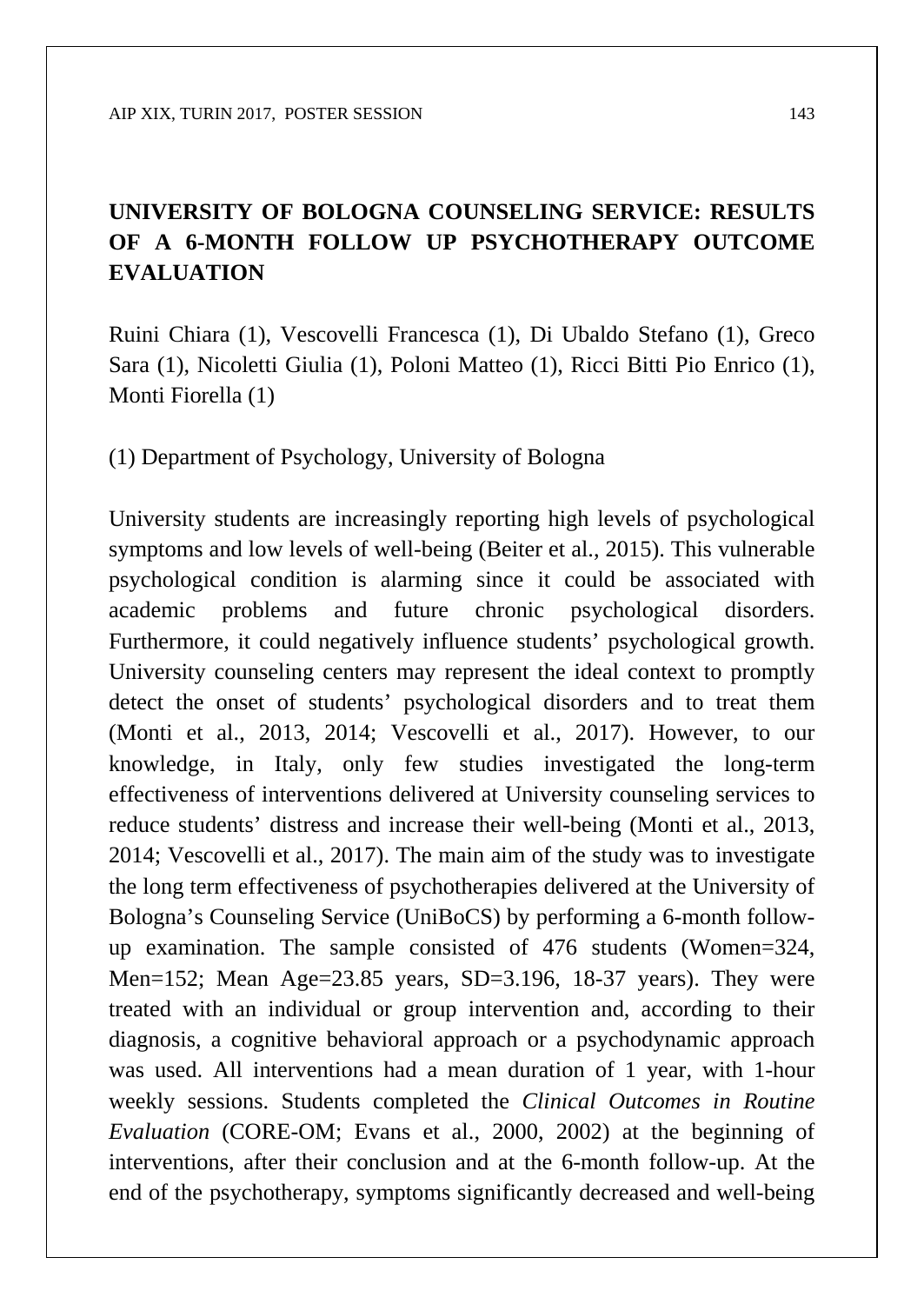significantly improved. These results were maintained also after 6-month. Findings showed the long-term effectiveness of psychotherapies delivered at UniBoCS in both promoting well-being and reducing emotional distress in university students.

#### **USING THE CAREGIVING SYSTEM SCALE TO ASSESS INDIVIDUAL DIFFERENCES IN PROSOCIAL ORIENTATION**

Meneghini Anna Maria (1), Mikulincer Mario (2), Shaver Phillip R. (3)

(1) Dipartimento di Scienze Umane, Università di Verona

- (2) School of Psychology, Interdisciplinary Center, Herzliya, Israel
- (3) Department of Psychology, University of California, Davis, CA, USA

The *caregiving system* provides support, protection, care and encouragement. It is a cognitive-motivational system that is activated in a variety of circumstances to establish secure, intimate, emotional bonds, one of the major characteristics of an optimally functioning personality. There are two major dimensions relating to attachment-system functioning and there are also probably two caregiving behaviour dimensions (hyperactivation, HY and deactivation, DE) based on previous social experiences and character shaping relationships. However, individual differences may also be affected by, for example, prosocial behaviour. Differences in the activation of the system are measured by the Caregiving System Scale (CSS) by means of two separate subscales. The Italian version of the CSS (previously validated by our team: Meneghini et al., 2015) was administrated to 714 students (females=93.3%). Volunteering was used as an indicator of prosocial behaviour. Some of the participants had never engaged in voluntary service (group  $1=26.7\%$ ), had engaged in voluntary service in the past and then abandoned it (group 2=46.7%) and some were doing voluntary work at the time of the assessment (group 3=26.6%). The aim was to investigate whether volunteers had higher scores in the CSS. The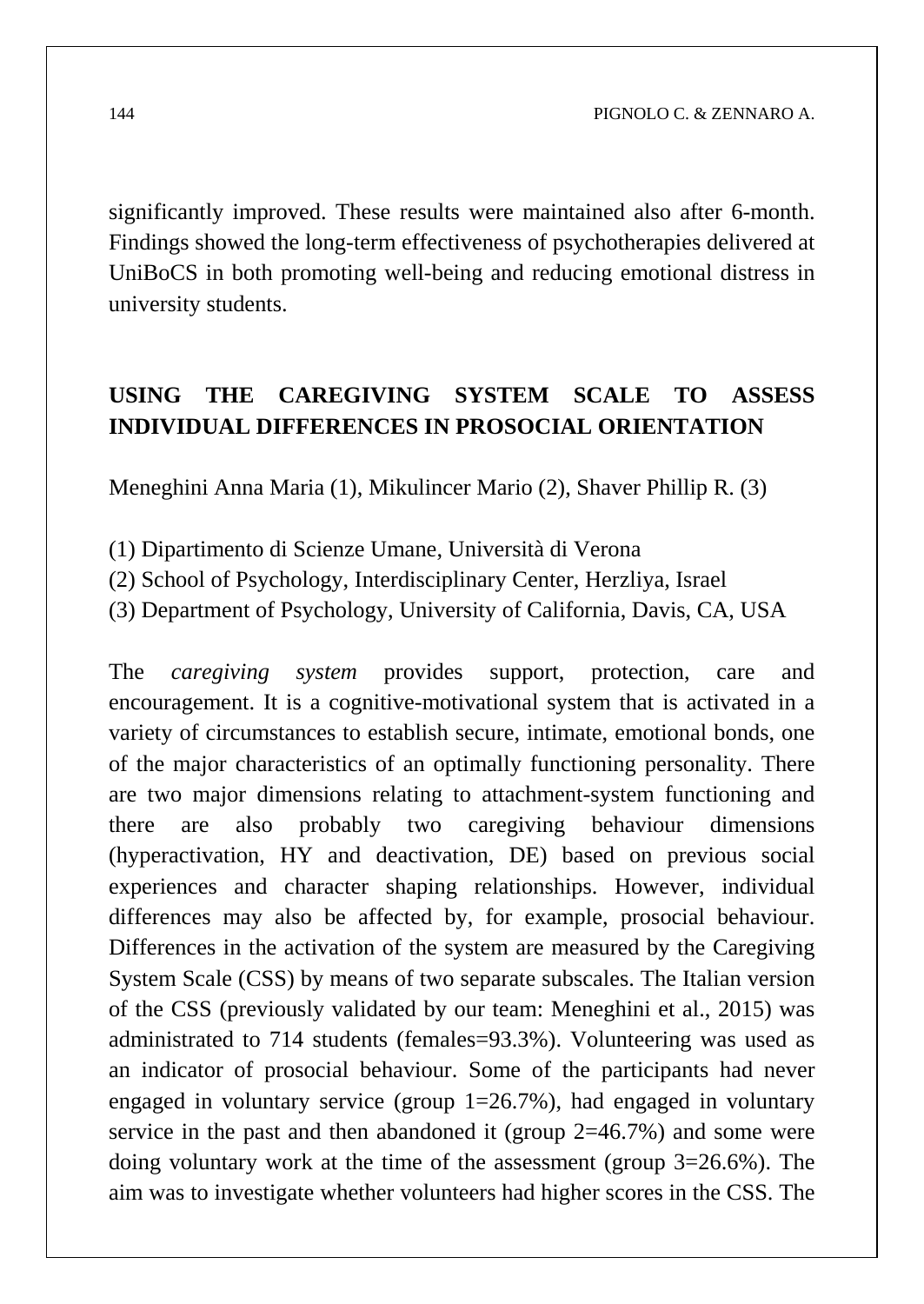results showed that those who were volunteers or had done voluntary service in the past had similar scores for DE. A comparison showed significant differences between group 1 and groups 2 and 3 ( $p<.001$ ). Those who had never engaged in voluntary service or had engaged in the past had similar scores for HY. The comparison between the groups showed significant differences in HY between group 3 and groups 1 and 2 ( $p<.05$ ) and  $p<0.01$ . The results suggest that the degree of DE of the system affects people's intention to engage in voluntary service. Conversely, it appears that the degree of HY increases when people engage in voluntary service.

#### **VOLUNTEERS AND WORKERS IN RISK AREAS: DIFFERENCES IN BURNOUT LEVELS AND COPING STYLES**

Ratti Maria Monica (1,2,3), Bertin Federica (3), Sangiovanni Eleonora (3), Laini Caterina Irma (3), Sironi Martina (4), Salvarani Valerio (1), Vai Benedetta (5), Strepparava Maria Grazia (1)

(1) Dipartimento di Medicina e Chirurgia – School of Medicine, Università degli Studi Milano Bicocca

- (2) Network Fondazione Onlus Roberto Franceschi, Milano
- (3) Centro di Prima Accoglienza San Fedele, Milano
- (4) Università Vita-Salute San Raffaele, Milano

(5) IRCCS Ospedale San Raffaele, Department of Clinical Neurosciences, Milano

Burnout syndrome is an emotional exhaustion syndrome that causes depersonalization and decreases of personal skills, usually occurring to individuals who deal with suffering people, such as healthcare operators. Studies demonstrated that burnout affects professional health workers and volunteers (Argentero et al., 2006; Peterson, 2008; Moreno-Jiménez et al., 2010). Particular risk and emergency areas and needy users can increase the possibility to develop burnout symptoms.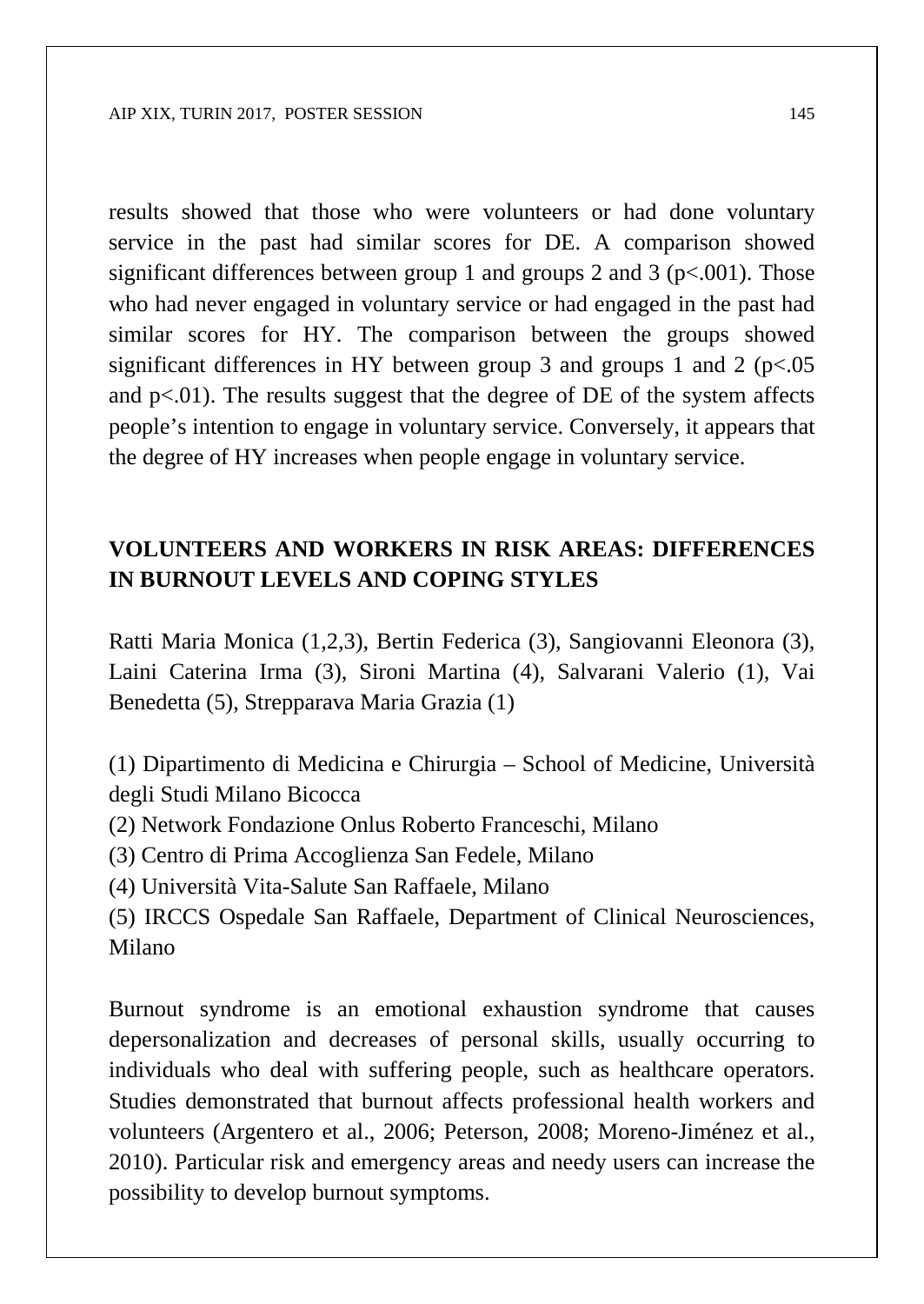In particular, we compared two different groups involved in relational and professional support: the first one (Work) is composed by Emergency Room nurses of San Raffaele Hospital in Milan, the second one (Vol) is a group of individuals with different professional roles voluntarily engaged in caregiving needy users in Centro di Prima Accoglienza San Fedele in Milan. According to the model of Lewin's action-research (Lewin, 1946), the idea is to combine the research to the intervention. In a sample of 84 participants  $(62 \text{ workers} \text{ and } 22 \text{ volunteers})$  (mean age=44.46;s.d.=14.27) (M=22;W=40), the Maslach Burnout Inventory (MBI) and Coping Inventory for Stressful Situations (CISS-2) were administered to evaluate respectively Burnout levels and Coping styles. Workers reported significantly higher levels of Emotional Exhaustion (t=-3.625; p<.05), Depersonalization (t=-4.976;p $<$ .05), Coping centered on Emotion (t=-4.389; $p \le 0.05$ ) and Avoidance (t=-2.698;  $p \le 0.05$ ) compared to Vol. Furthermore Work showed moderate levels of Emotional Exhaustion  $(m=22.03; s.d. = 9.08)$  and Depersonalization  $(m=11.22; s.d. = 5.69)$ . In conclusion, our study shows that individuals who voluntarily commit themselves in dealing with suffering people present significantly lower burnout levels in comparison with people professionally involved in the care of suffering. Results suggest the importance to make psychological interventions and training course tailed on workers and volunteers who offer services in risk areas, considering their specificities.

#### **WHEN STUDYING BECOME AN OBSESSION. THE STUDYHOLISM INVENTORY (SI-15): A TEST FOR A STUDY-RELATED CLINICAL CONDITION**

Loscalzo Yura (1)

(1) Dipartimento di Scienze della Salute, Università degli Studi di Firenze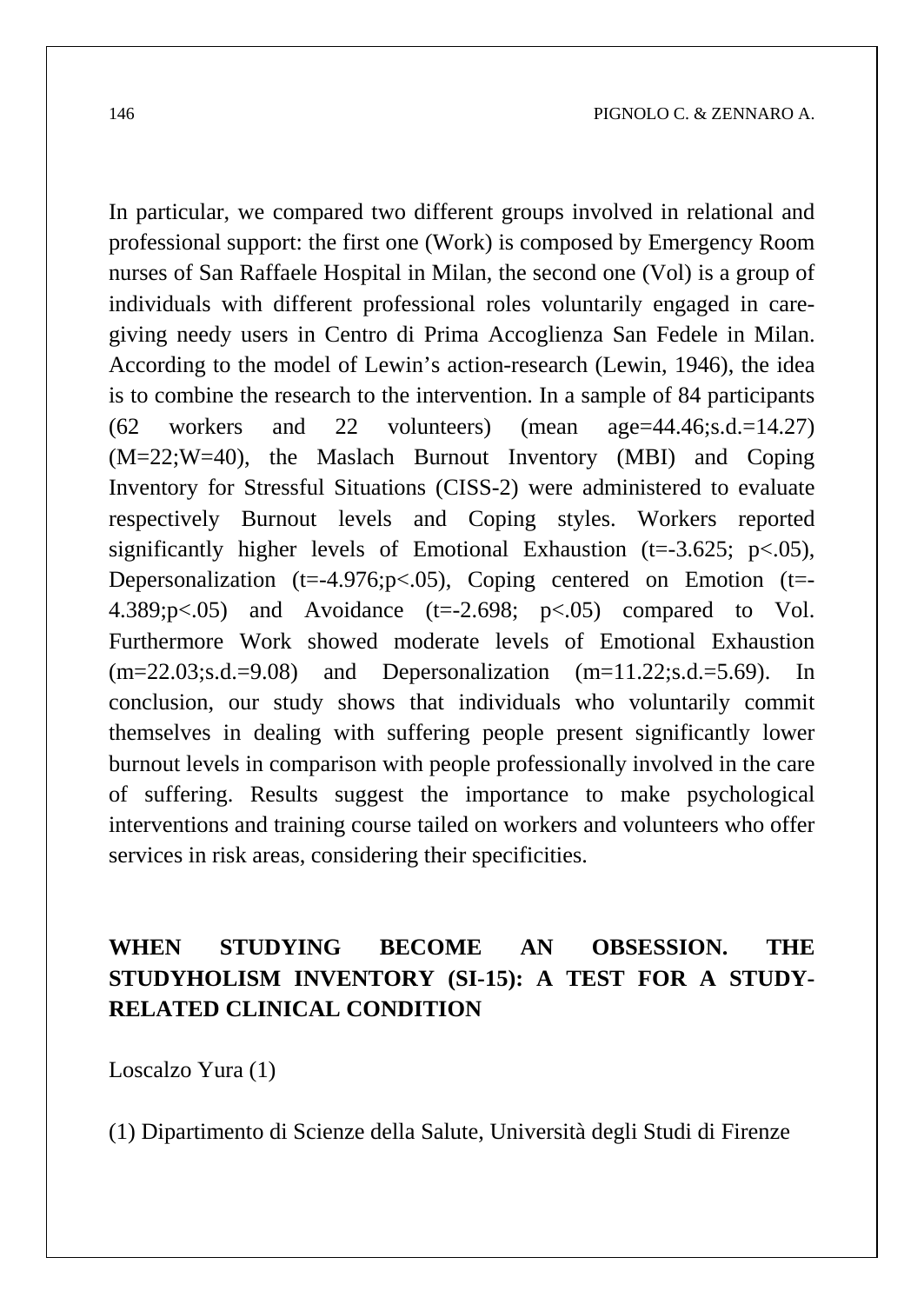Studyholism is a potential new clinical condition characterized by high levels of obsessive-compulsive symptoms and low levels of study engagement. Loscalzo, Giannini, and Golonka (2017) recently developed the Studyholism Inventory (SI-10) to evaluate both studyholism and study engagement, allowing screening for four kinds of students: engaged studyholics, disengaged studyholics, engaged students, and detached students. This study aims to deepen the measurement of Studyholism by proposing an extended version of the SI-10, namely the SI-15, which evaluates Studyholism symptoms only with a more items. First, we created a pool of 45 items (including the four Studyholism items of the SI-10) covering three hypothetical factors: obsessions, compulsions, and social impairment. 734 Italian University students completed the test and data were analyzed to reduce the total number of items, using the results of both Exploratory Factor Analysis (EFA) and Confirmatory Factor Analysis (CFA). In addition, we calculated the Cronbach's *alpha* of the subscales and the total score of the SI-15 and evaluated its convergent validity with both the SI-10 and the Bergen Study Addiction Scale (BStAS; Atroszko, Andreassen, Griffiths, & Pallesen, 2015). The results confirmed the threefactor solution for the SI-15: Obsessions, Compulsions, and Social impairment. The final version of the SI-15 is composed of fifteen items, 5 for each factor. Finally, the SI-15 shows good convergent validity and good internal consistency. Given that Studyholism is a new emerging construct, the SI-15 could be a useful clinical instrument in further research aiming to address its features and correlates. In addition, it could be used for an indepth evaluation of students scoring high at the Studyholism subscale of the SI-10, which is a screening rather than a clinical instrument, in order to evaluate if they might benefit from a clinical interview and an intervention to reduce their obsessions regarding studying.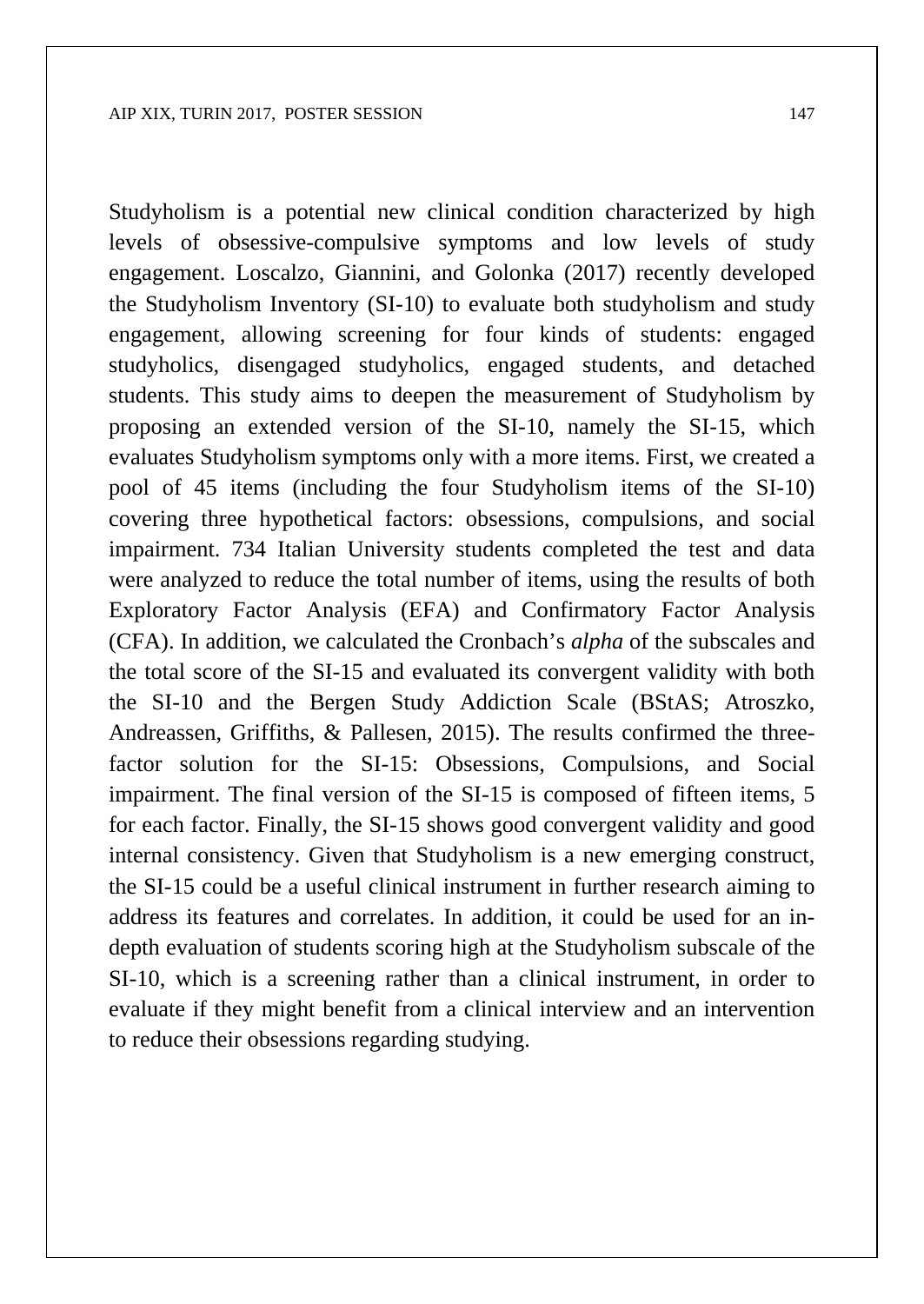#### **AUTHOR INDEX**

#### **A**

| Andraos Maria Paola 43; 106 |  |
|-----------------------------|--|
|                             |  |
|                             |  |
|                             |  |
|                             |  |
|                             |  |
|                             |  |
|                             |  |

### **B**

| Banella Fabia Eleonora 128 |
|----------------------------|
|                            |
|                            |
|                            |
|                            |
|                            |
|                            |
|                            |
| Biagiarelli Mario43; 106   |
|                            |
|                            |
|                            |
|                            |
| Boncompagni Ilaria  18; 60 |
|                            |
|                            |
|                            |
|                            |
|                            |
|                            |
|                            |
|                            |
|                            |
|                            |
|                            |
|                            |
|                            |
|                            |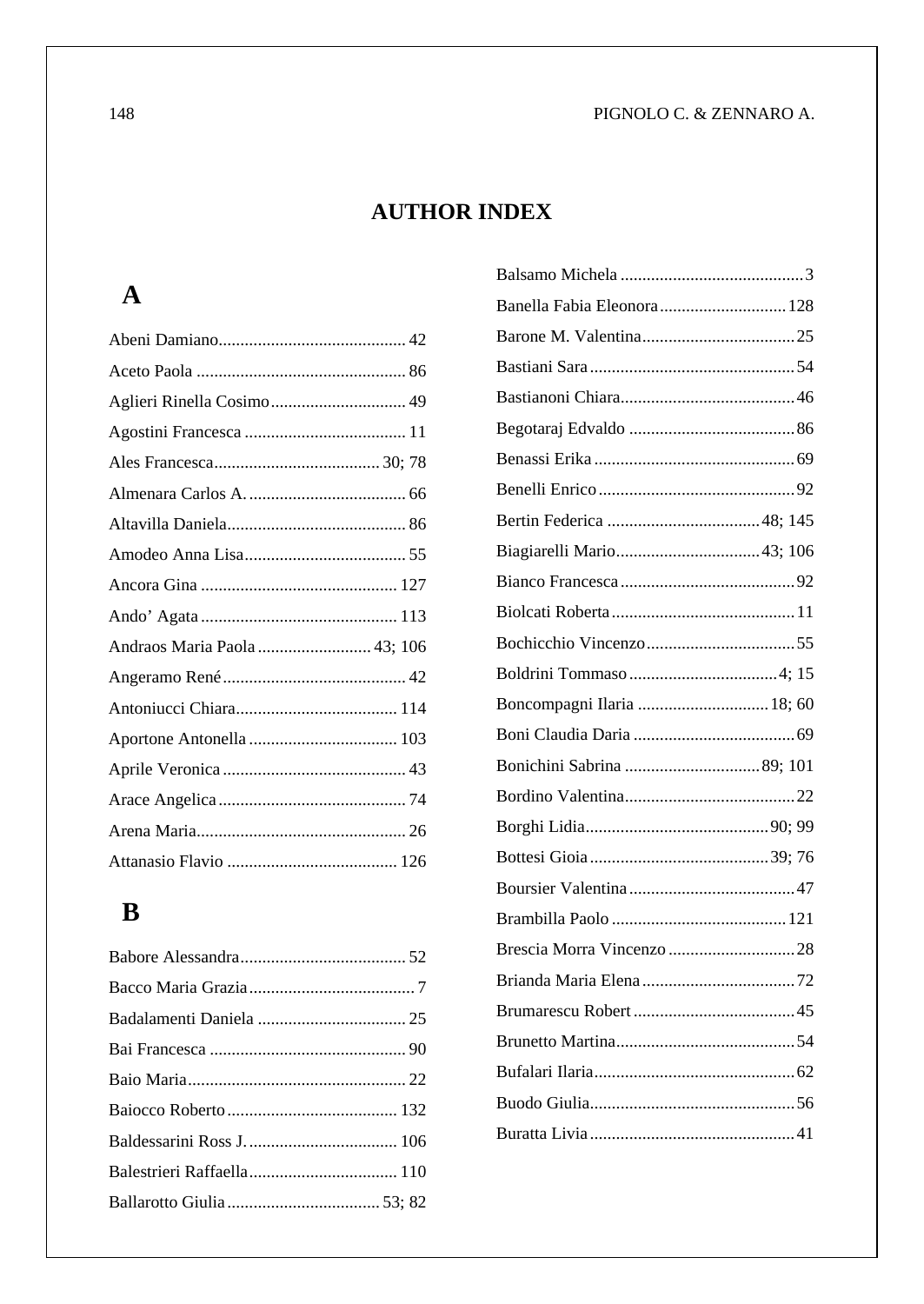### **C**

| Cappella Emanuele A.M 29; 125            |
|------------------------------------------|
|                                          |
|                                          |
|                                          |
|                                          |
|                                          |
|                                          |
|                                          |
|                                          |
|                                          |
|                                          |
|                                          |
|                                          |
| Castiglioni Marco  16; 61                |
| Cattaneo Della Volta Maria Francesca  37 |
|                                          |
|                                          |
|                                          |
|                                          |
|                                          |
|                                          |
|                                          |
|                                          |
|                                          |
|                                          |

| Chiarolanza Claudia31; 54 |  |
|---------------------------|--|
|                           |  |
|                           |  |
|                           |  |
|                           |  |
|                           |  |
|                           |  |
|                           |  |
|                           |  |
|                           |  |
|                           |  |
|                           |  |
|                           |  |
| Costanzo Antonino 49; 107 |  |
|                           |  |
|                           |  |
|                           |  |
|                           |  |
|                           |  |
|                           |  |
|                           |  |
|                           |  |
|                           |  |
|                           |  |

## **D**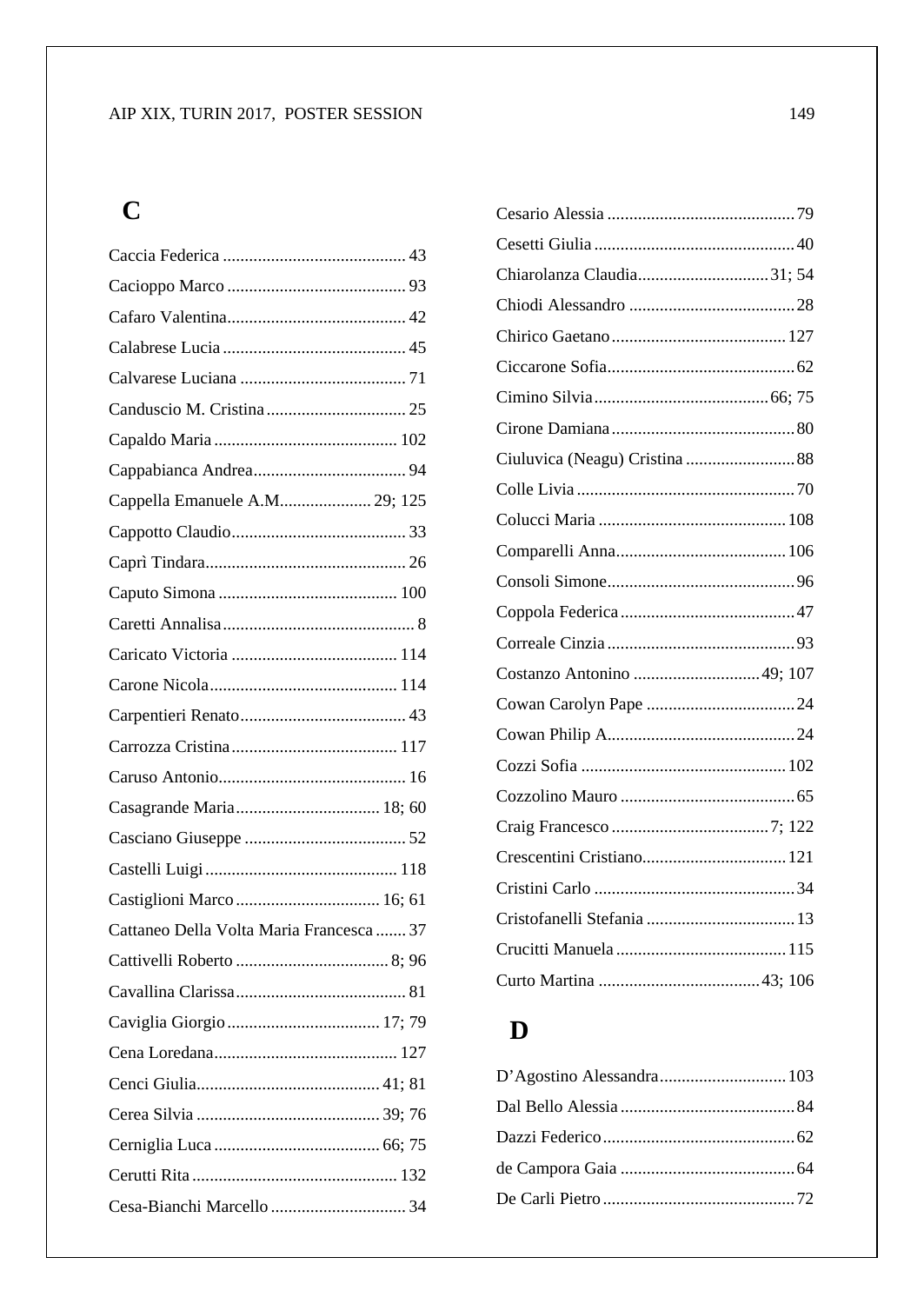#### 150 PIGNOLO C. & ZENNARO A.

| Di Girolamo Marzia  116 |  |
|-------------------------|--|
|                         |  |
|                         |  |
|                         |  |
|                         |  |
|                         |  |
|                         |  |
|                         |  |
|                         |  |

## **E**

### **F**

| Fabio Rosa Angela  26; 117 |  |
|----------------------------|--|
|                            |  |
|                            |  |
|                            |  |
|                            |  |
|                            |  |
|                            |  |

| Filippini Tommaso 131; 136 |  |
|----------------------------|--|
|                            |  |
|                            |  |
|                            |  |
|                            |  |

# **G**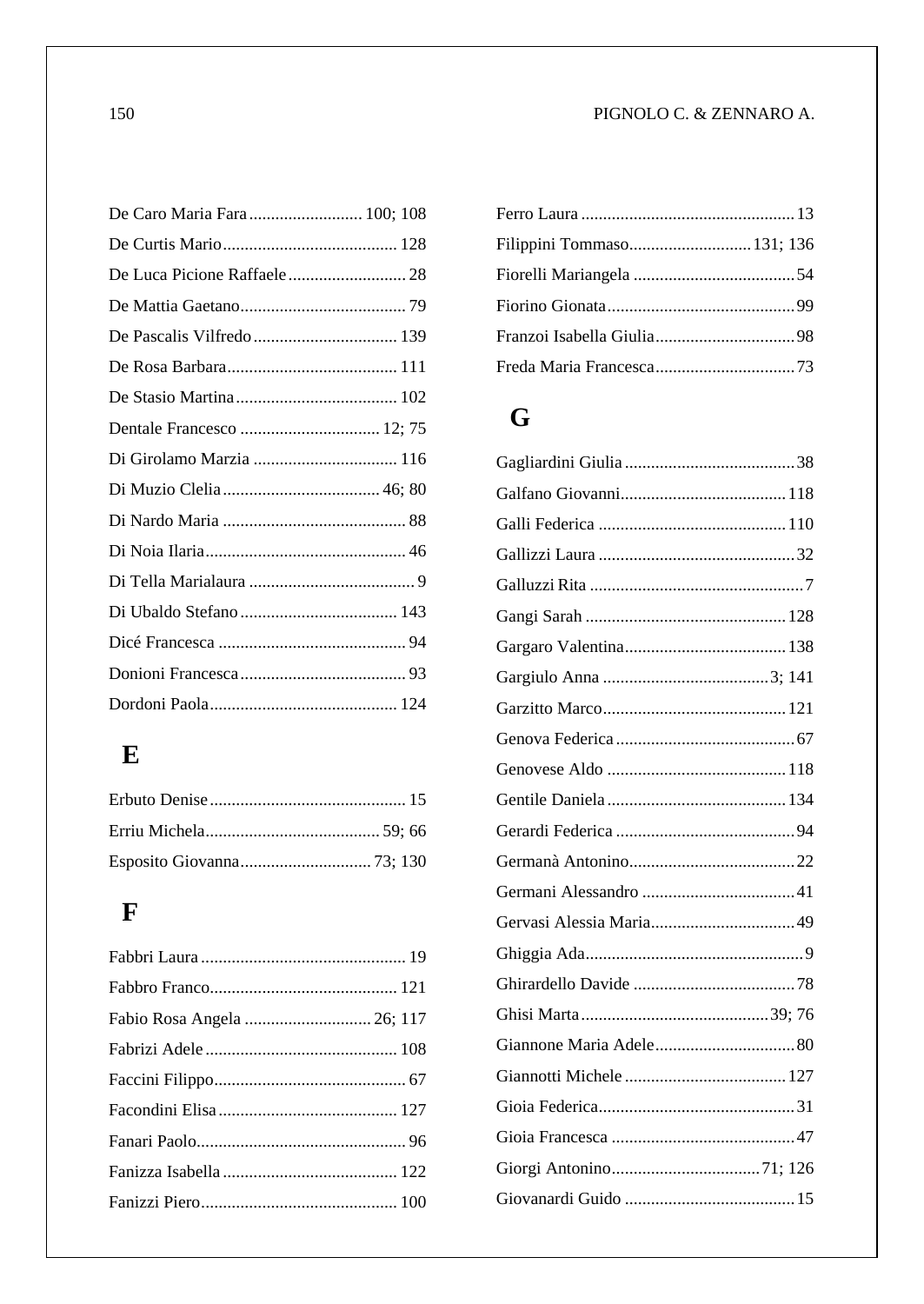#### AIP XIX, TURIN 2017, POSTER SESSION 151

| Guarino Angela  120; 139 |  |
|--------------------------|--|
|                          |  |
|                          |  |
|                          |  |

# **I**

## **J**

|--|--|--|

## **K**

| Kleinbub Johann Roland  140 |  |
|-----------------------------|--|

### **L**

| Laera Domenico 100; 108    |  |
|----------------------------|--|
|                            |  |
| Laini Caterina Irma48; 145 |  |
|                            |  |
|                            |  |
|                            |  |
|                            |  |
| Lemmo Daniela  137; 141    |  |
|                            |  |
|                            |  |
|                            |  |
|                            |  |
|                            |  |
|                            |  |
|                            |  |
|                            |  |
|                            |  |
| Lorefice Alessandro 107    |  |
| Lorenzo Alessandro  122    |  |
|                            |  |
|                            |  |
|                            |  |
|                            |  |
|                            |  |
|                            |  |
|                            |  |
|                            |  |

# **M**

|--|--|--|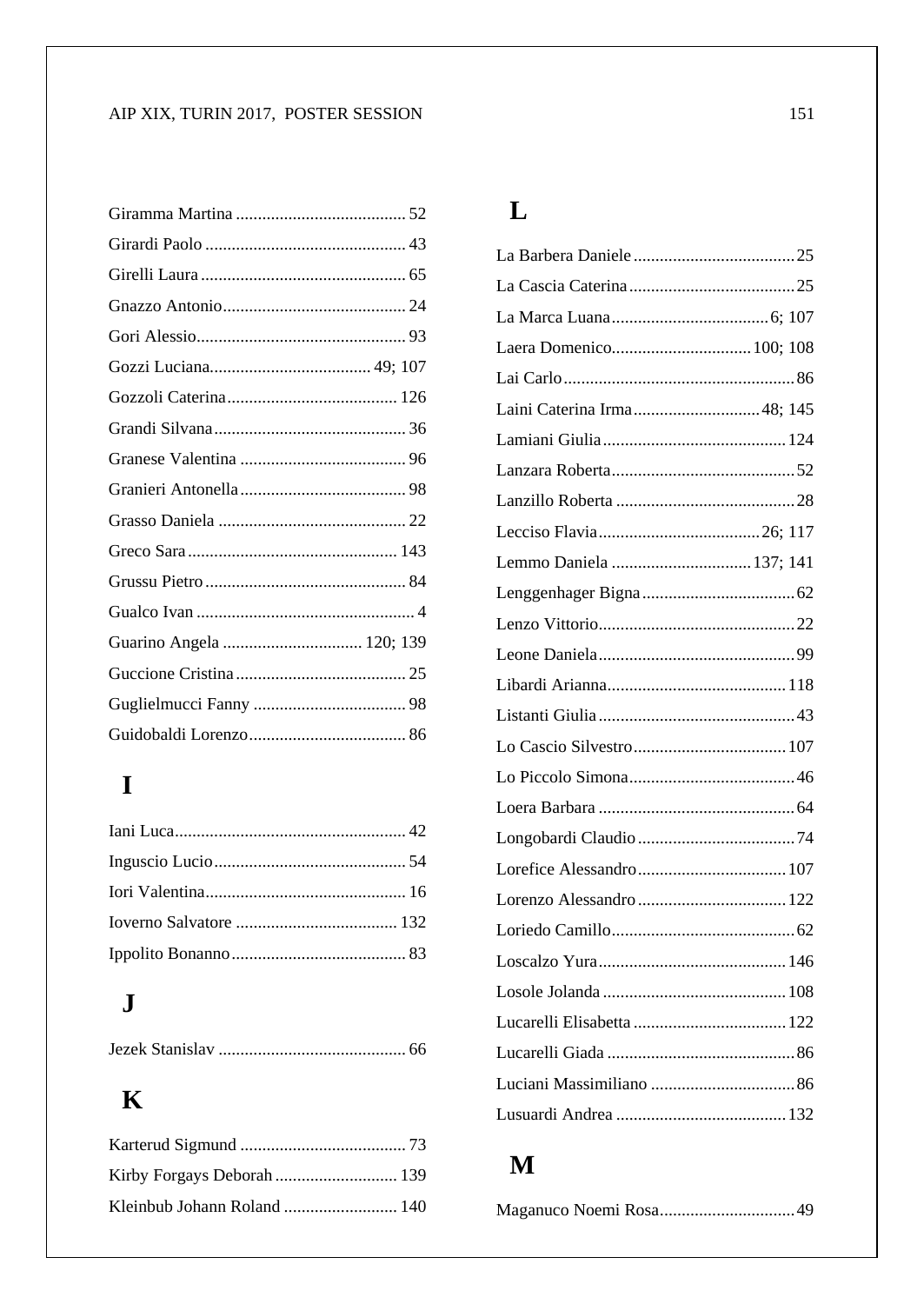#### 152 PIGNOLO C. & ZENNARO A.

| Martino Gabriella  26; 117    |
|-------------------------------|
| Martino Maria Luisa 137; 141  |
|                               |
|                               |
|                               |
|                               |
|                               |
|                               |
|                               |
| Meneghini Anna Maria 144      |
|                               |
|                               |
|                               |
|                               |
|                               |
| Monego Jacopo 131; 136        |
| Montebarocci Ornella 131; 136 |
|                               |
|                               |
|                               |

# **N**

## **O**

## **P**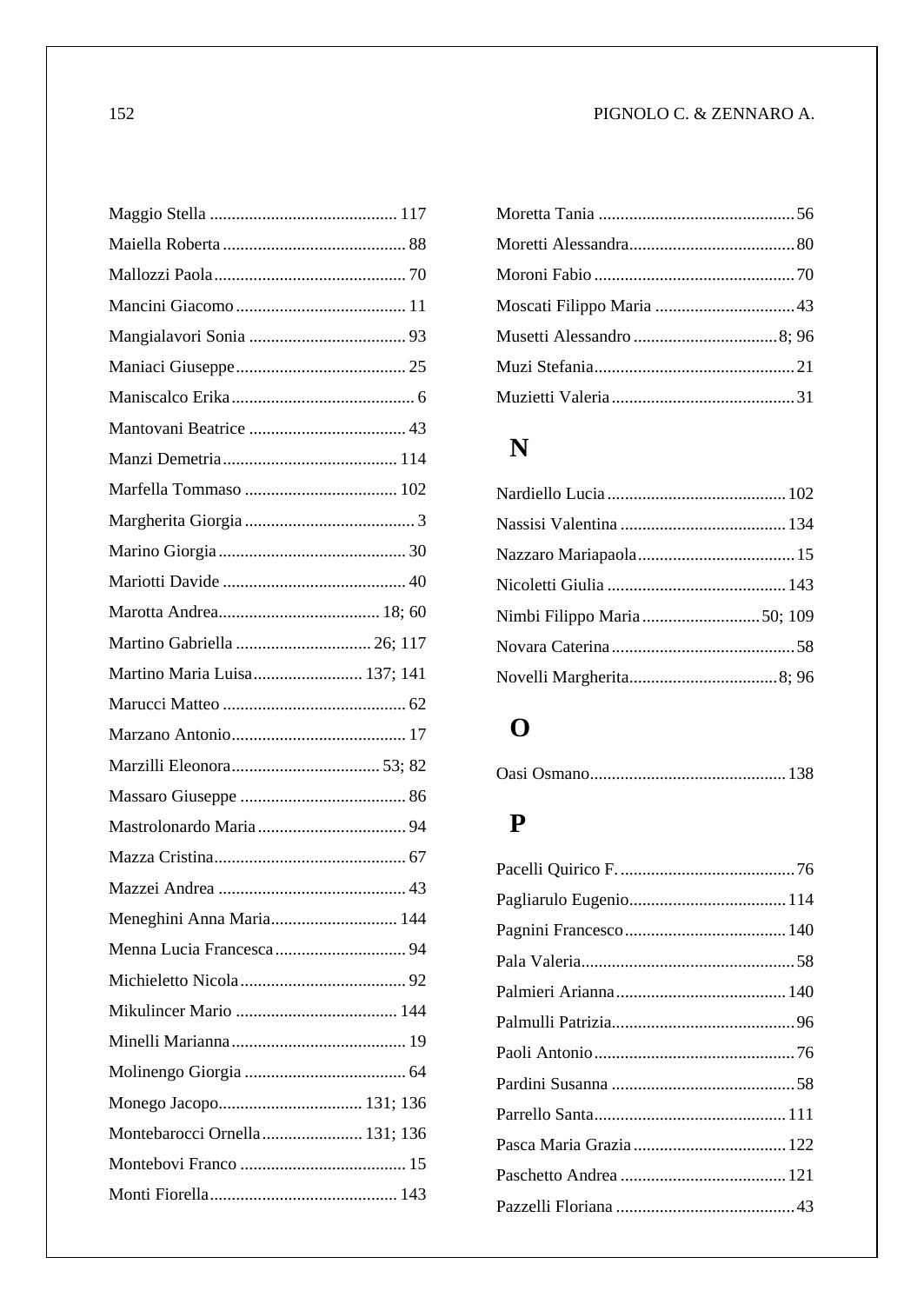| Pellicano Gaia Romana  86   |
|-----------------------------|
|                             |
|                             |
|                             |
| Perrella Raffaella  17; 102 |
|                             |
|                             |
|                             |
|                             |
|                             |
|                             |
|                             |
|                             |
|                             |
|                             |
|                             |
|                             |
|                             |
|                             |
|                             |
|                             |
|                             |
|                             |
|                             |
|                             |
| Prudenzano Maria Pia 108    |

# **Q**

#### **R**

| Ratti Maria Monica48; 145      |  |
|--------------------------------|--|
|                                |  |
| Ricci Bitti Pio Enrico 143     |  |
|                                |  |
|                                |  |
|                                |  |
|                                |  |
|                                |  |
|                                |  |
|                                |  |
|                                |  |
|                                |  |
|                                |  |
|                                |  |
|                                |  |
| Russolillo Luigi Alessandro 17 |  |

#### **S**

| Sangiovanni Eleonora 48; 145 |  |
|------------------------------|--|
|                              |  |
|                              |  |
|                              |  |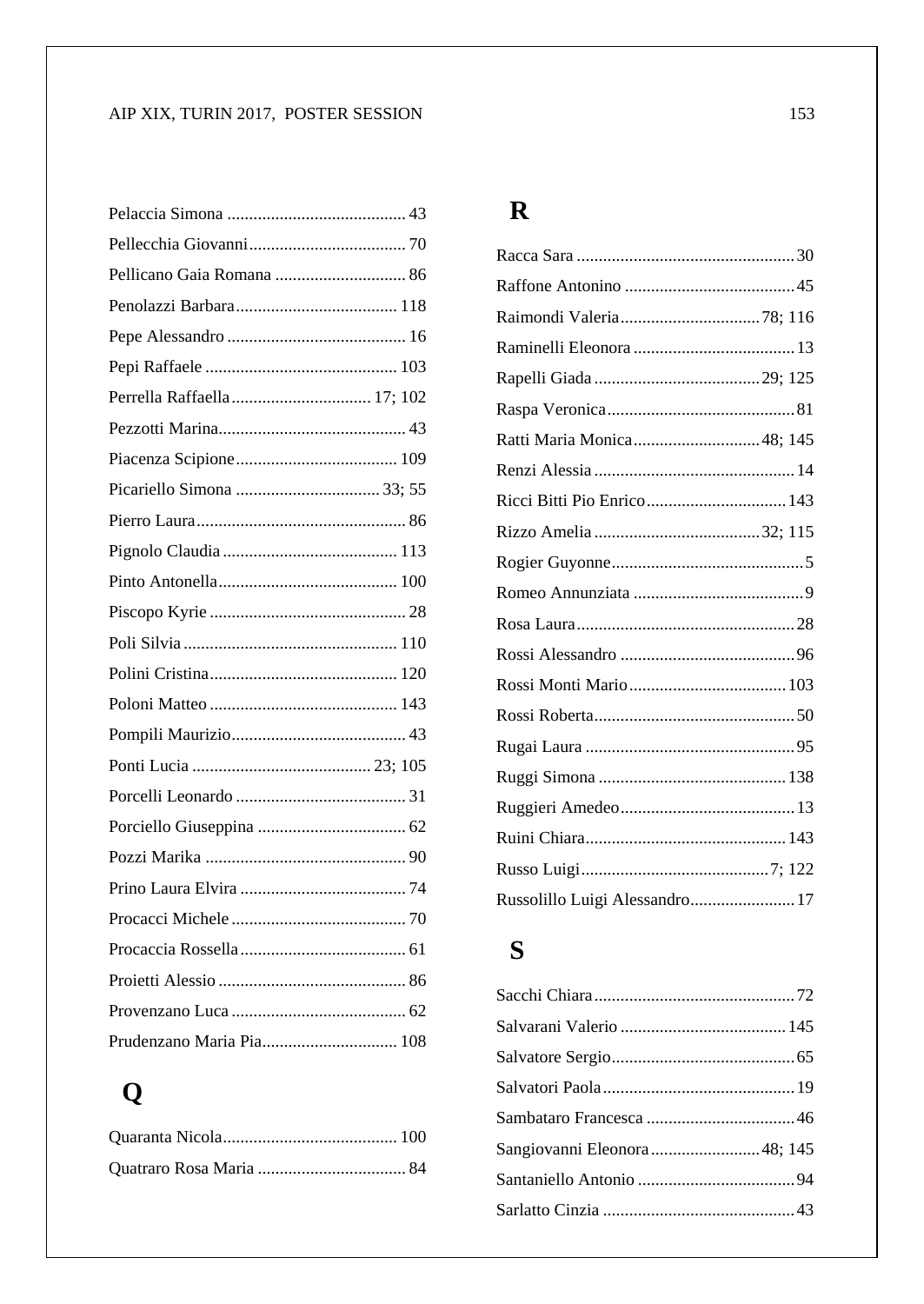| Sartorio Crocettarachele  25     |  |
|----------------------------------|--|
|                                  |  |
|                                  |  |
|                                  |  |
|                                  |  |
|                                  |  |
|                                  |  |
|                                  |  |
| Serantoni Grazia  120; 139       |  |
|                                  |  |
|                                  |  |
|                                  |  |
|                                  |  |
|                                  |  |
|                                  |  |
|                                  |  |
|                                  |  |
|                                  |  |
|                                  |  |
|                                  |  |
| Sommantico Massimiliano  111     |  |
|                                  |  |
|                                  |  |
|                                  |  |
| Spatola Chiara A.M.  29; 125     |  |
|                                  |  |
|                                  |  |
|                                  |  |
| Stramaccia Davide Francesco 118  |  |
| Strepparava Maria Grazia 48; 145 |  |
|                                  |  |

#### **T**

| Taurino Alessandro 100; 108 |  |
|-----------------------------|--|
|                             |  |
|                             |  |
|                             |  |
|                             |  |
|                             |  |
|                             |  |
|                             |  |
|                             |  |
|                             |  |
|                             |  |
|                             |  |
|                             |  |
|                             |  |
|                             |  |

#### **V**

| Vescovelli Francesca  40; 143 |  |
|-------------------------------|--|
|                               |  |